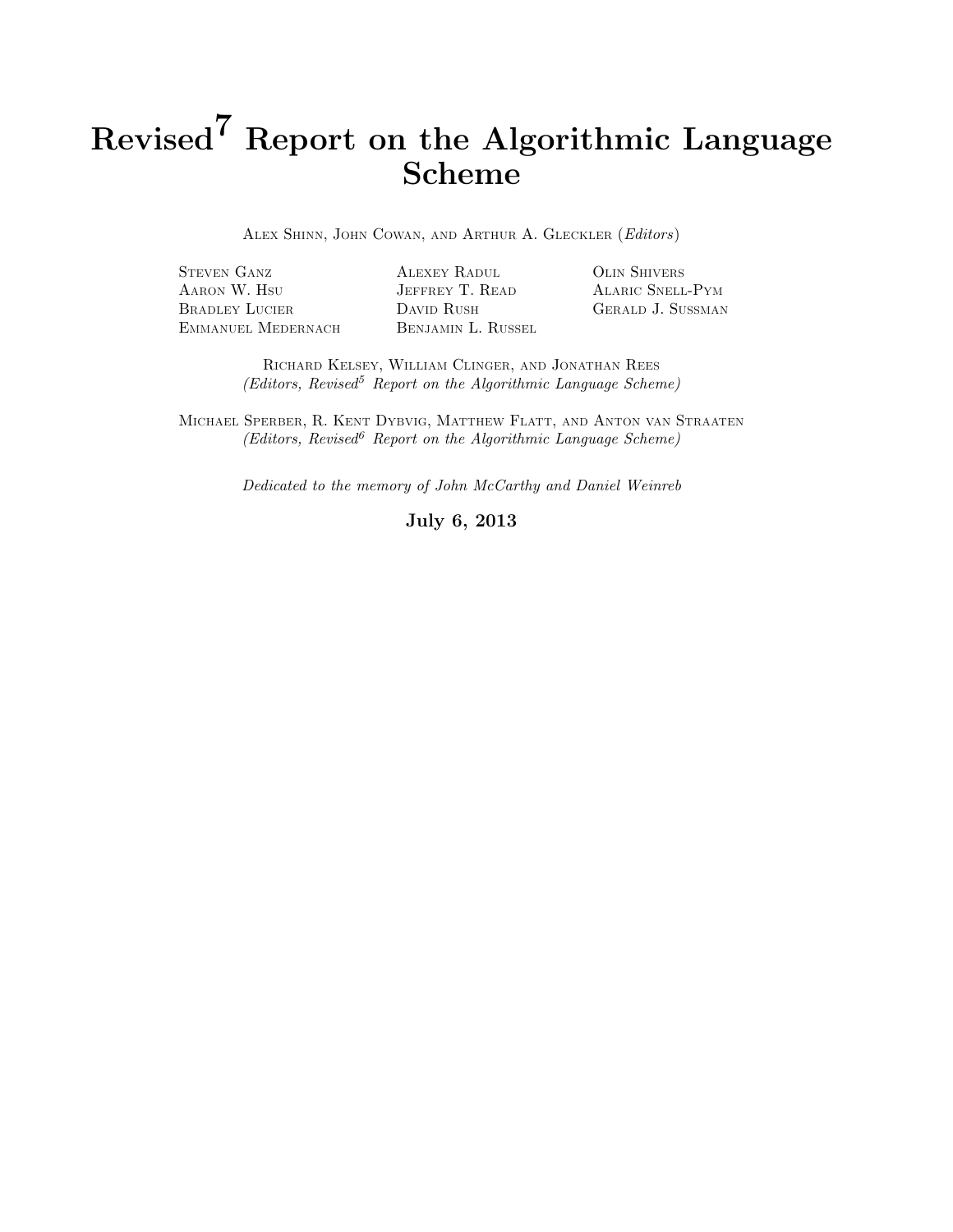# SUMMARY

The report gives a defining description of the programming language Scheme. Scheme is a statically scoped and properly tail recursive dialect of the Lisp programming language [\[23\]](#page-81-0) invented by Guy Lewis Steele Jr. and Gerald Jay Sussman. It was designed to have exceptionally clear and simple semantics and few different ways to form expressions. A wide variety of programming paradigms, including imperative, functional, and object-oriented styles, find convenient expression in Scheme.

The introduction offers a brief history of the language and of the report.

The first three chapters present the fundamental ideas of the language and describe the notational conventions used for describing the language and for writing programs in the language.

Chapters [4](#page-11-0) and [5](#page-24-0) describe the syntax and semantics of expressions, definitions, programs, and libraries.

Chapter [6](#page-29-0) describes Scheme's built-in procedures, which include all of the language's data manipulation and input/output primitives.

Chapter [7](#page-60-0) provides a formal syntax for Scheme written in extended BNF, along with a formal denotational semantics. An example of the use of the language follows the formal syntax and semantics.

Appendix [A](#page-72-0) provides a list of the standard libraries and the identifiers that they export.

Appendix [B](#page-76-0) provides a list of optional but standardized implementation feature names.

The report concludes with a list of references and an alphabetic index.

*Note:* The editors of the  $R^5RS$  and  $R^6RS$  reports are listed as authors of this report in recognition of the substantial portions of this report that are copied directly from  $R<sup>5</sup>RS$  and  $R<sup>6</sup>RS$ . There is no intended implication that those editors, individually or collectively, support or do not support this report.

# **CONTENTS**

<span id="page-1-0"></span>

|                | Introduction | 3                                                                                                                                                                                                                                |
|----------------|--------------|----------------------------------------------------------------------------------------------------------------------------------------------------------------------------------------------------------------------------------|
| 1              |              | 5                                                                                                                                                                                                                                |
|                | 1.1          | 5<br>Semantics $\ldots \ldots \ldots \ldots \ldots \ldots \ldots \ldots$                                                                                                                                                         |
|                | $1.2\,$      | 5<br>Syntax $\ldots$<br>$\ddot{\phantom{a}}$<br>$\ddot{\phantom{a}}$<br>$\sim 10$                                                                                                                                                |
|                | 1.3          | 5<br>Notation and terminology $\ldots$ .<br>$\sim$ $\sim$<br>and a series of                                                                                                                                                     |
| $\overline{2}$ |              | 7<br>Lexical conventions $\ldots$<br>$\ddot{\phantom{a}}$<br>$\mathbf{r}$ . The set of $\mathbf{r}$<br>$\sim$ $\sim$ $\sim$                                                                                                      |
|                | 2.1          | Identifiers<br>7                                                                                                                                                                                                                 |
|                | 2.2          | 8                                                                                                                                                                                                                                |
|                | 2.3          | 8                                                                                                                                                                                                                                |
|                | 2.4          | 9<br>Datum labels                                                                                                                                                                                                                |
| 3              |              | 9                                                                                                                                                                                                                                |
|                | 3.1          | 9<br>Variables, syntactic keywords, and regions                                                                                                                                                                                  |
|                | 3.2          | 10<br>Disjointness of types $\dots \dots \dots \dots \dots$                                                                                                                                                                      |
|                | 3.3          | External representations $\ldots \ldots \ldots \ldots$<br>10                                                                                                                                                                     |
|                | 3.4          | 10                                                                                                                                                                                                                               |
|                | 3.5          | Storage model $\ldots \ldots \ldots \ldots \ldots \ldots$<br>11                                                                                                                                                                  |
|                |              | Proper tail recursion<br>$\ddot{\phantom{a}}$<br>$\ddot{\phantom{a}}$<br>$\sim 10$                                                                                                                                               |
| 4              |              | 12<br>Expressions                                                                                                                                                                                                                |
|                | 4.1          | 12<br>Primitive expression types                                                                                                                                                                                                 |
|                | 4.2          | 14<br>Derived expression types $\ldots \ldots \ldots \ldots \ldots$                                                                                                                                                              |
|                | 4.3          | 21                                                                                                                                                                                                                               |
| 5              |              | 25<br>$\mathcal{L}$ , and $\mathcal{L}$                                                                                                                                                                                          |
|                | 5.1          | 25<br>Programs<br>.<br>$\ddot{\phantom{a}}$                                                                                                                                                                                      |
|                | 5.2          | 25<br>Import declarations<br>$\sim$<br>$\overline{\phantom{a}}$<br>$\sim$                                                                                                                                                        |
|                | 5.3          | Variable definitions<br>25                                                                                                                                                                                                       |
|                | 5.4          | 26<br>Syntax definitions                                                                                                                                                                                                         |
|                | 5.5          | 27<br>Record-type definitions                                                                                                                                                                                                    |
|                | 5.6          | Libraries<br>28<br>$\ddot{\phantom{a}}$ .<br>$\mathcal{L}_{\mathbf{z}}$<br>$\ddot{\phantom{a}}$<br>$\sim 100$ $\sim$                                                                                                             |
|                | 5.7          | The REPL<br>29<br>.<br>$\ddot{\phantom{a}}$<br>$\cdot$<br>$\ddot{\phantom{a}}$                                                                                                                                                   |
| 6              |              | Standard procedures<br>30<br>.<br>$\sim 100$ $\sim$                                                                                                                                                                              |
|                | 6.1          | Equivalence predicates<br>30                                                                                                                                                                                                     |
|                | 6.2          | 32                                                                                                                                                                                                                               |
|                | 6.3          | 40                                                                                                                                                                                                                               |
|                | 6.4          | Pairs and lists<br>40<br>$\sim$ $\sim$ $\sim$<br>$\sim 100$ $\mu$                                                                                                                                                                |
|                | 6.5          | 43<br>Symbols<br>$\ddot{\phantom{a}}$<br>$\mathbf{r}$ and $\mathbf{r}$ and $\mathbf{r}$ and $\mathbf{r}$<br>$\overline{\phantom{a}}$<br>$\ddot{\phantom{a}}$                                                                     |
|                | 6.6          | 44<br>Characters.<br>$\mathbf{r}$ , $\mathbf{r}$ , $\mathbf{r}$ , $\mathbf{r}$ , $\mathbf{r}$ , $\mathbf{r}$<br>$\cdot$<br>$\ddot{\phantom{a}}$<br>$\ddot{\phantom{a}}$<br>$\cdot$<br>$\overline{a}$<br>$\overline{\phantom{a}}$ |
|                | 6.7          | 45<br>Strings<br>$\mathbf{r}$<br>$\overline{\phantom{a}}$                                                                                                                                                                        |
|                | 6.8          | 48<br><b>Vectors</b><br>$\sim$ $\sim$ $\sim$ $\sim$<br>.<br>$\ddot{\phantom{a}}$                                                                                                                                                 |
|                | 6.9          | 49<br><b>Bytevectors</b><br>$\mathcal{L}_{\mathbf{a}}$<br>$\ddot{\phantom{a}}$<br>and a series of the series                                                                                                                     |
|                |              | $\sim$ $\sim$ $\sim$<br>$\ddot{\phantom{1}}$ .<br>$\ddot{\phantom{a}}$<br>$\sim$ $\sim$ $\sim$<br>50<br>6.10 Control features.<br>$\mathbf{r}$<br>$\mathbf{r}$ , $\mathbf{r}$ , $\mathbf{r}$ , $\mathbf{r}$ , $\mathbf{r}$       |
|                |              | $\ddot{\phantom{a}}$<br>54                                                                                                                                                                                                       |
|                | $6.11\,$     | Exceptions<br>.                                                                                                                                                                                                                  |
|                |              | $6.12$ Environments and evaluation $\dots \dots \dots$<br>55                                                                                                                                                                     |
|                |              | 55                                                                                                                                                                                                                               |
|                |              | 6.14 System interface<br>59                                                                                                                                                                                                      |
| 7              |              | Formal syntax and semantics $\ldots \ldots \ldots$<br>61                                                                                                                                                                         |
|                | 7.1          | Formal syntax<br>61                                                                                                                                                                                                              |
|                | 7.2          | Formal semantics $\ldots$ , $\ldots$ , $\ldots$ , $\ldots$ , $\ldots$<br>65                                                                                                                                                      |
|                | 7.3          | Derived expression types<br>68                                                                                                                                                                                                   |
|                |              | A Standard Libraries<br>73                                                                                                                                                                                                       |
|                |              | 77                                                                                                                                                                                                                               |
|                |              | Language changes<br>77                                                                                                                                                                                                           |
|                |              | Additional material<br>80<br>and a straight and a straight<br>and a series and a series                                                                                                                                          |
|                |              | Example<br>81<br><u>.</u>                                                                                                                                                                                                        |
|                |              | 81                                                                                                                                                                                                                               |
|                |              | Alphabetic index of definitions of concepts,                                                                                                                                                                                     |
|                |              | keywords, and procedures<br>84                                                                                                                                                                                                   |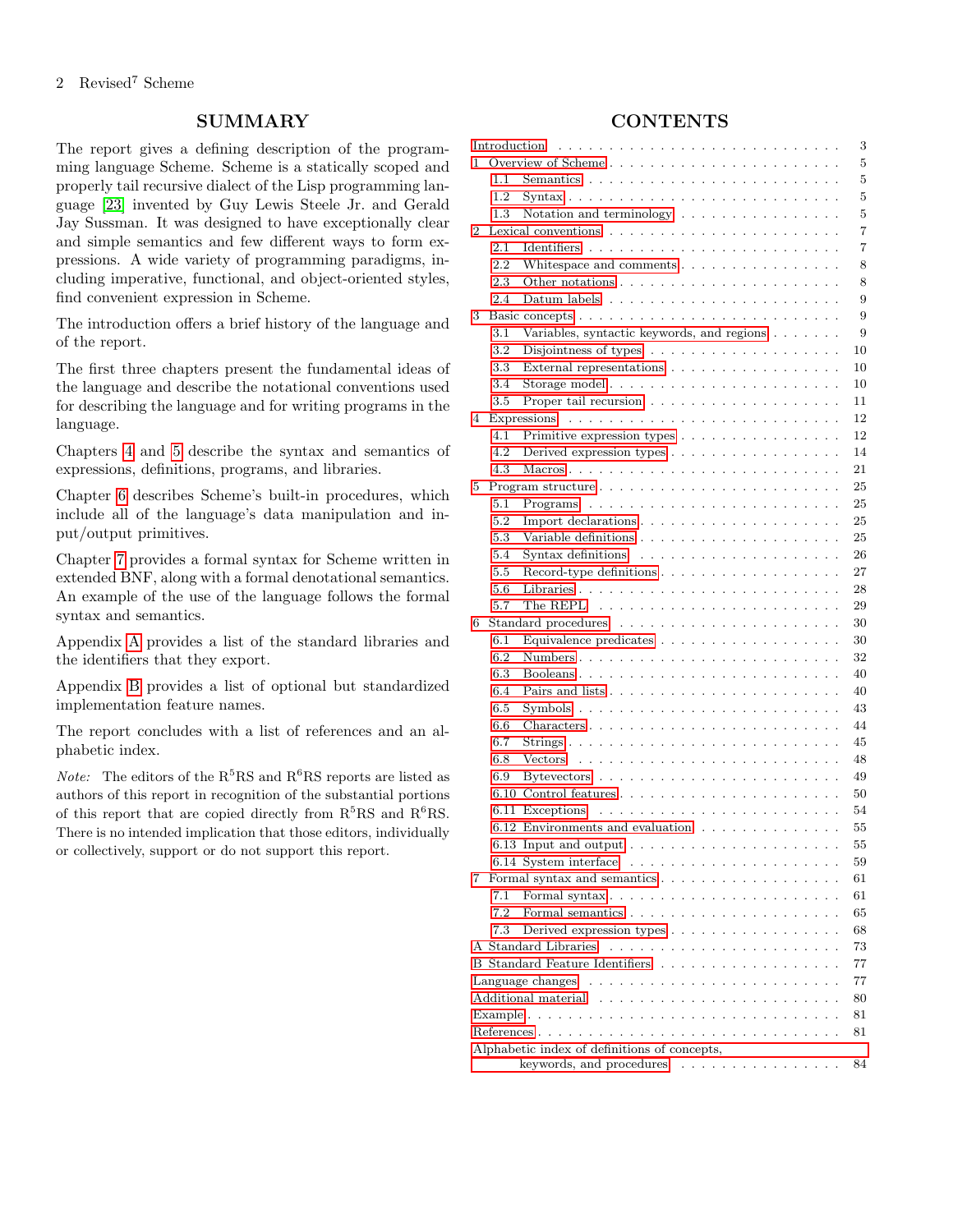## INTRODUCTION

Programming languages should be designed not by piling feature on top of feature, but by removing the weaknesses and restrictions that make additional features appear necessary. Scheme demonstrates that a very small number of rules for forming expressions, with no restrictions on how they are composed, suffice to form a practical and efficient programming language that is flexible enough to support most of the major programming paradigms in use today.

Scheme was one of the first programming languages to incorporate first-class procedures as in the lambda calculus, thereby proving the usefulness of static scope rules and block structure in a dynamically typed language. Scheme was the first major dialect of Lisp to distinguish procedures from lambda expressions and symbols, to use a single lexical environment for all variables, and to evaluate the operator position of a procedure call in the same way as an operand position. By relying entirely on procedure calls to express iteration, Scheme emphasized the fact that tailrecursive procedure calls are essentially GOTOs that pass arguments, thus allowing a programming style that is both coherent and efficient. Scheme was the first widely used programming language to embrace first-class escape procedures, from which all previously known sequential control structures can be synthesized. A subsequent version of Scheme introduced the concept of exact and inexact numbers, an extension of Common Lisp's generic arithmetic. More recently, Scheme became the first programming language to support hygienic macros, which permit the syntax of a block-structured language to be extended in a consistent and reliable manner.

#### Background

The first description of Scheme was written in 1975 [\[35\]](#page-82-0). A revised report [\[31\]](#page-82-1) appeared in 1978, which described the evolution of the language as its MIT implementation was upgraded to support an innovative compiler [\[32\]](#page-82-2). Three distinct projects began in 1981 and 1982 to use variants of Scheme for courses at MIT, Yale, and Indiana University [\[27,](#page-81-1) [24,](#page-81-2) [14\]](#page-81-3). An introductory computer science textbook using Scheme was published in 1984 [\[1\]](#page-80-2).

As Scheme became more widespread, local dialects began to diverge until students and researchers occasionally found it difficult to understand code written at other sites. Fifteen representatives of the major implementations of Scheme therefore met in October 1984 to work toward a better and more widely accepted standard for Scheme. Their report, the RRRS [\[8\]](#page-81-4), was published at MIT and Indiana University in the summer of 1985. Further revision took place in the spring of 1986, resulting in the  $R^{3}RS$  [\[29\]](#page-82-3). Work in the spring of 1988 resulted in  $R<sup>4</sup>RS$  [\[10\]](#page-81-5), which became the basis for the IEEE Standard for the Scheme Programming Language in 1991 [\[18\]](#page-81-6). In 1998, several additions to the IEEE standard, including high-level hygienic macros, multiple return values, and eval, were finalized as the  $R^5RS$  [\[20\]](#page-81-7).

In the fall of 2006, work began on a more ambitious standard, including many new improvements and stricter requirements made in the interest of improved portability. The resulting standard, the  $R^6RS$ , was completed in August 2007 [\[33\]](#page-82-4), and was organized as a core language and set of mandatory standard libraries. Several new implementations of Scheme conforming to it were created. However, most existing  $R<sup>5</sup>RS$  implementations (even excluding those which are essentially unmaintained) did not adopt  $R^6RS$ , or adopted only selected parts of it.

In consequence, the Scheme Steering Committee decided in August 2009 to divide the standard into two separate but compatible languages — a "small" language, suitable for educators, researchers, and users of embedded languages, focused on  $R<sup>5</sup>RS$  compatibility, and a "large" language focused on the practical needs of mainstream software development, intended to become a replacement for  $R^6RS$ . The present report describes the "small" language of that effort: therefore it cannot be considered in isolation as the successor to  ${\rm R^6RS}.$ 

We intend this report to belong to the entire Scheme community, and so we grant permission to copy it in whole or in part without fee. In particular, we encourage implementers of Scheme to use this report as a starting point for manuals and other documentation, modifying it as necessary.

#### Acknowledgments

We would like to thank the members of the Steering Committee, William Clinger, Marc Feeley, Chris Hanson, Jonathan Rees, and Olin Shivers, for their support and guidance.

This report is very much a community effort, and we'd like to thank everyone who provided comments and feedback, including the following people: David Adler, Eli Barzilay, Taylan Ulrich Bayırlı/Kammer, Marco Benelli, Pierpaolo Bernardi, Peter Bex, Per Bothner, John Boyle, Taylor Campbell, Raffael Cavallaro, Ray Dillinger, Biep Durieux, Sztefan Edwards, Helmut Eller, Justin Ethier, Jay Reynolds Freeman, Tony Garnock-Jones, Alan Manuel Gloria, Steve Hafner, Sven Hartrumpf, Brian Harvey, Moritz Heidkamp, Jean-Michel Hufflen, Aubrey Jaffer, Takashi Kato, Shiro Kawai, Richard Kelsey, Oleg Kiselyov, Pjotr Kourzanov, Jonathan Kraut, Daniel Krueger, Christian Stigen Larsen, Noah Lavine, Stephen Leach, Larry D. Lee, Kun Liang, Thomas Lord, Vincent Stewart Manis, Perry Metzger, Michael Montague, Mikael More, Vitaly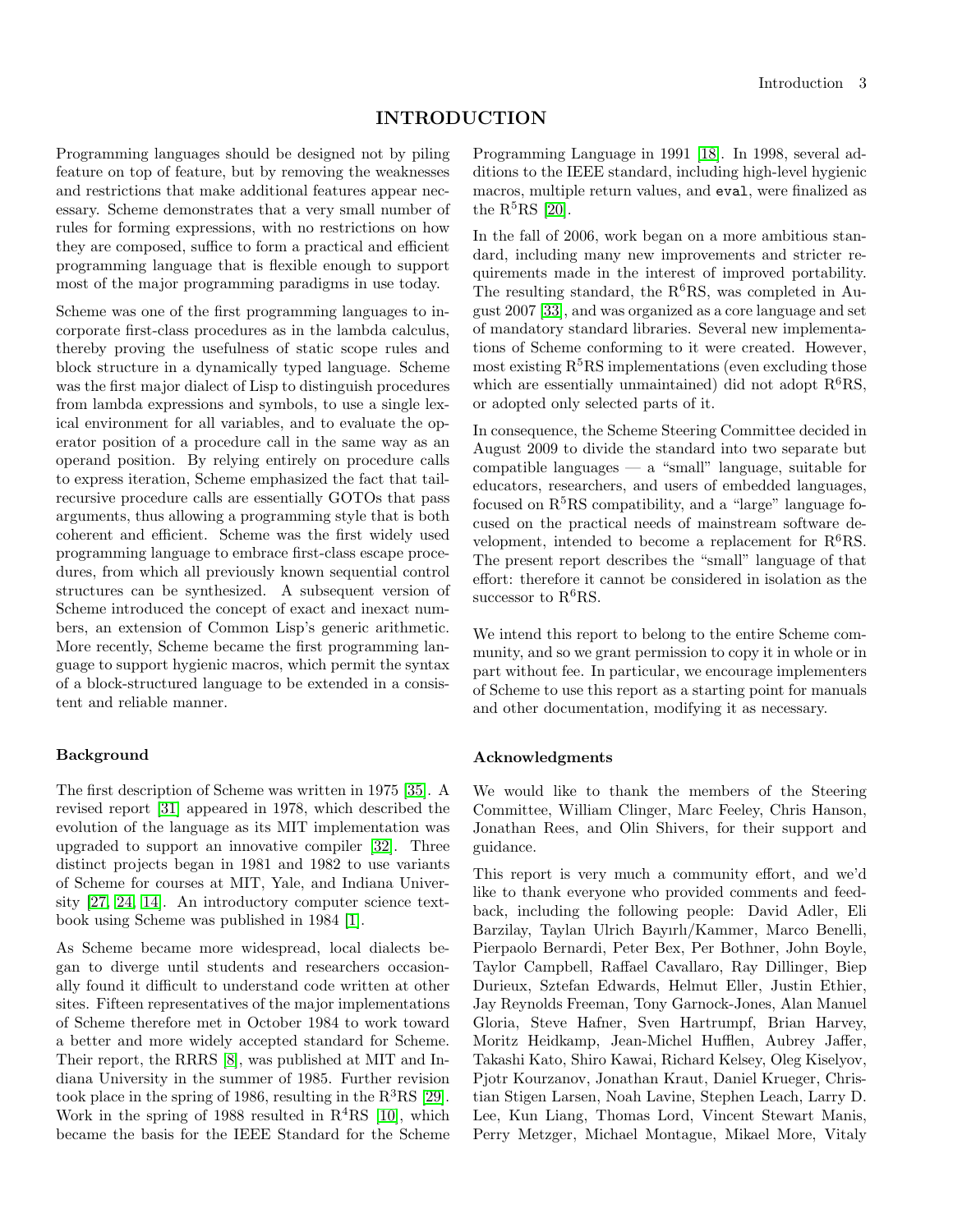### 4 Revised<sup>7</sup> Scheme

Magerya, Vincent Manis, Vassil Nikolov, Joseph Wayne Norton, Yuki Okumura, Daichi Oohashi, Jeronimo Pellegrini, Jussi Piitulainen, Alex Queiroz, Jim Rees, Grant Rettke, Andrew Robbins, Devon Schudy, Bakul Shah, Robert Smith, Arthur Smyles, Michael Sperber, John David Stone, Jay Sulzberger, Malcolm Tredinnick, Sam Tobin-Hochstadt, Andre van Tonder, Daniel Villeneuve, Denis Washington, Alan Watson, Mark H. Weaver, Göran Weinholt, David A. Wheeler, Andy Wingo, James Wise, Jörg F. Wittenberger, Kevin A. Wortman, Sascha Ziemann.

In addition we would like to thank all the past editors, and the people who helped them in turn: Hal Abelson, Norman Adams, David Bartley, Alan Bawden, Michael Blair, Gary Brooks, George Carrette, Andy Cromarty, Pavel Curtis, Jeff Dalton, Olivier Danvy, Ken Dickey, Bruce Duba, Robert Findler, Andy Freeman, Richard Gabriel, Yekta Gürsel, Ken Haase, Robert Halstead, Robert Hieb, Paul Hudak, Morry Katz, Eugene Kohlbecker, Chris Lindblad, Jacob Matthews, Mark Meyer, Jim Miller, Don Oxley, Jim Philbin, Kent Pitman, John Ramsdell, Guillermo Rozas, Mike Shaff, Jonathan Shapiro, Guy Steele, Julie Sussman, Perry Wagle, Mitchel Wand, Daniel Weise, Henry Wu, and Ozan Yigit. We thank Carol Fessenden, Daniel Friedman, and Christopher Haynes for permission to use text from the Scheme 311 version 4 reference manual. We thank Texas Instruments, Inc. for permission to use text from the TI Scheme Language Reference Manual [\[37\]](#page-82-5). We gladly acknowledge the influence of manuals for MIT Scheme [\[24\]](#page-81-2), T [\[28\]](#page-82-6), Scheme 84 [\[15\]](#page-81-8), Common Lisp [\[34\]](#page-82-7), and Algol 60 [\[25\]](#page-81-9), as well as the following SRFIs: 0, 1, 4, 6, 9, 11, 13, 16, 30, 34, 39, 43, 46, 62, and 87, all of which are available at http://srfi.schemers.org.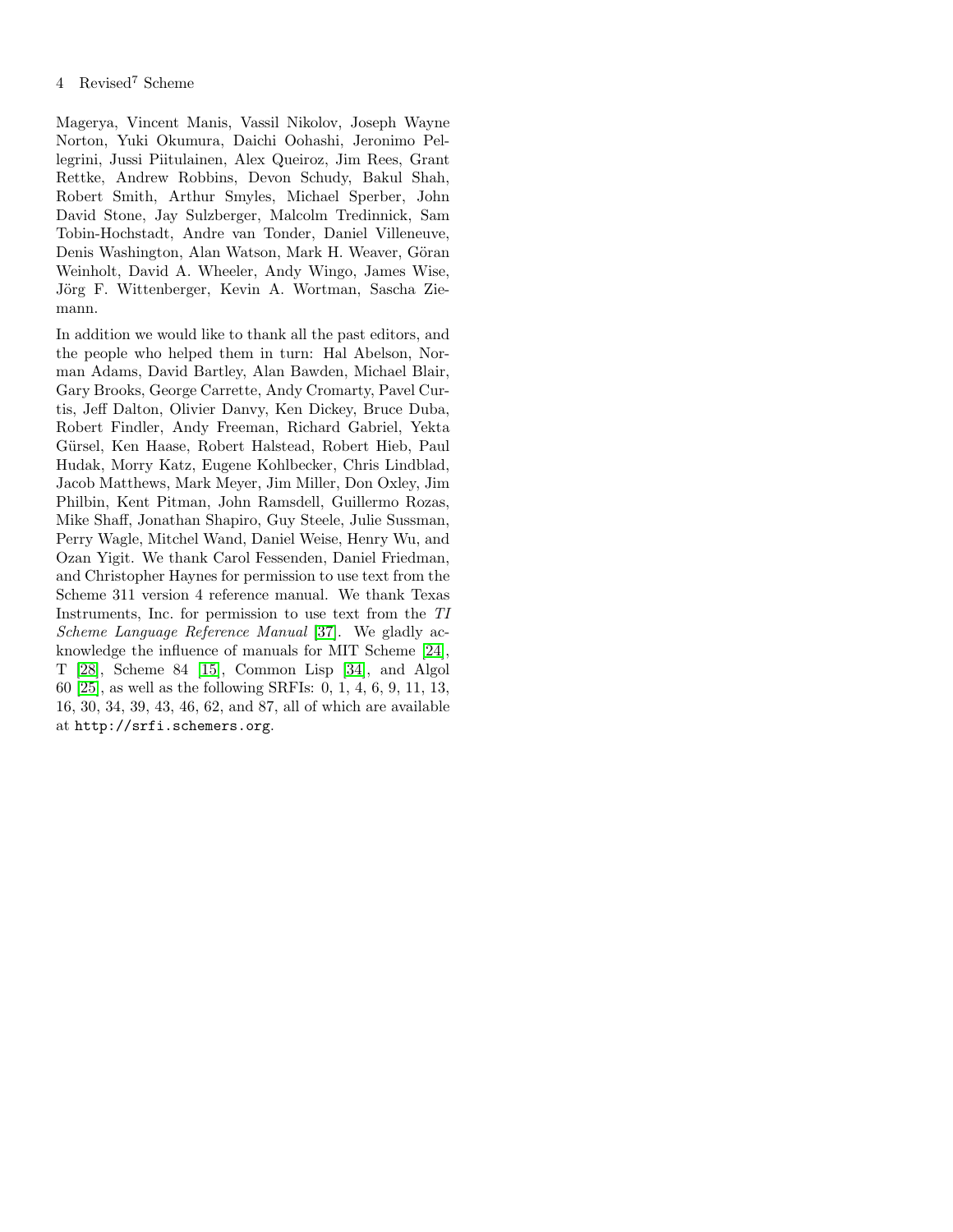# DESCRIPTION OF THE LANGUAGE

# <span id="page-4-1"></span><span id="page-4-0"></span>1. Overview of Scheme

# 1.1. Semantics

This section gives an overview of Scheme's semantics. A detailed informal semantics is the subject of chapters [3](#page-8-1) through [6.](#page-29-0) For reference purposes, section [7.2](#page-64-0) provides a formal semantics of Scheme.

Scheme is a statically scoped programming language. Each use of a variable is associated with a lexically apparent binding of that variable.

Scheme is a dynamically typed language. Types are associated with values (also called objects) rather than with variables. Statically typed languages, by contrast, associate types with variables and expressions as well as with values.

All objects created in the course of a Scheme computation, including procedures and continuations, have unlimited extent. No Scheme object is ever destroyed. The reason that implementations of Scheme do not (usually!) run out of storage is that they are permitted to reclaim the storage occupied by an object if they can prove that the object cannot possibly matter to any future computation.

Implementations of Scheme are required to be properly tail-recursive. This allows the execution of an iterative computation in constant space, even if the iterative computation is described by a syntactically recursive procedure. Thus with a properly tail-recursive implementation, iteration can be expressed using the ordinary procedure-call mechanics, so that special iteration constructs are useful only as syntactic sugar. See section [3.5.](#page-10-0)

Scheme procedures are objects in their own right. Procedures can be created dynamically, stored in data structures, returned as results of procedures, and so on.

One distinguishing feature of Scheme is that continuations, which in most other languages only operate behind the scenes, also have "first-class" status. Continuations are useful for implementing a wide variety of advanced control constructs, including non-local exits, backtracking, and coroutines. See section [6.10.](#page-49-0)

Arguments to Scheme procedures are always passed by value, which means that the actual argument expressions are evaluated before the procedure gains control, regardless of whether the procedure needs the result of the evaluation.

Scheme's model of arithmetic is designed to remain as independent as possible of the particular ways in which numbers are represented within a computer. In Scheme, every integer is a rational number, every rational is a real, and every real is a complex number. Thus the distinction between integer and real arithmetic, so important to many programming languages, does not appear in Scheme. In its place is a distinction between exact arithmetic, which corresponds to the mathematical ideal, and inexact arithmetic on approximations. Exact arithmetic is not limited to integers.

# <span id="page-4-2"></span>1.2. Syntax

Scheme, like most dialects of Lisp, employs a fully parenthesized prefix notation for programs and other data; the grammar of Scheme generates a sublanguage of the language used for data. An important consequence of this simple, uniform representation is that Scheme programs and data can easily be treated uniformly by other Scheme programs. For example, the eval procedure evaluates a Scheme program expressed as data.

The read procedure performs syntactic as well as lexical decomposition of the data it reads. The read procedure parses its input as data (section [7.1.2\)](#page-62-0), not as program.

The formal syntax of Scheme is described in section [7.1.](#page-60-1)

# <span id="page-4-3"></span>1.3. Notation and terminology

#### 1.3.1. Base and optional features

Every identifier defined in this report appears in one or more of several libraries. Identifiers defined in the base library are not marked specially in the body of the report. This library includes the core syntax of Scheme and generally useful procedures that manipulate data. For example, the variable abs is bound to a procedure of one argument that computes the absolute value of a number, and the variable + is bound to a procedure that computes sums. The full list all the standard libraries and the identifiers they export is given in Appendix [A.](#page-72-0)

All implementations of Scheme:

- Must provide the base library and all the identifiers exported from it.
- May provide or omit the other libraries given in this report, but each library must either be provided in its entirety, exporting no additional identifiers, or else omitted altogether.
- May provide other libraries not described in this report.
- May also extend the function of any identifier in this report, provided the extensions are not in conflict with the language reported here.
- Must support portable code by providing a mode of operation in which the lexical syntax does not conflict with the lexical syntax described in this report.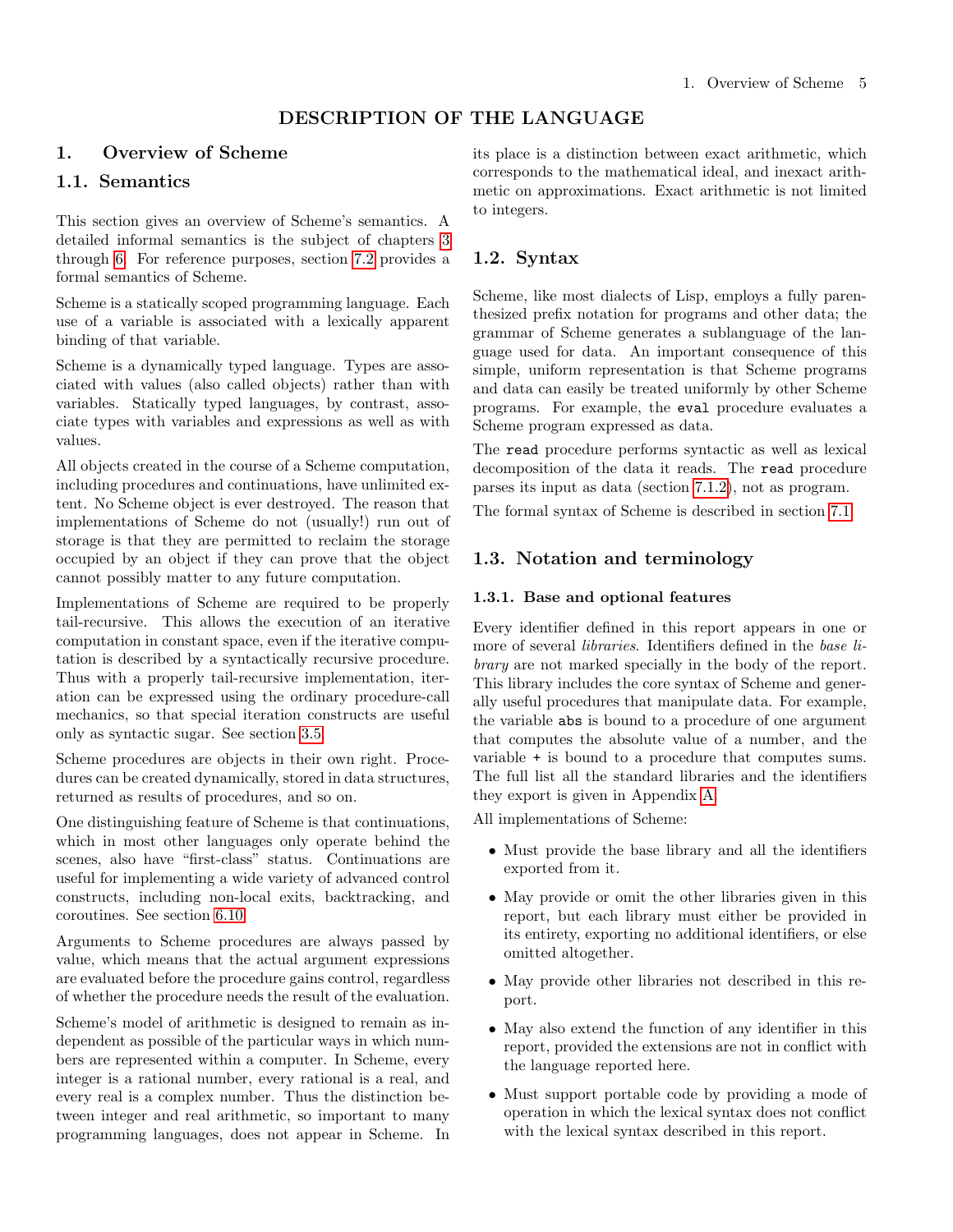# 1.3.2. Error situations and unspecified behavior

When speaking of an error situation, this report uses the phrase "an error is signaled" to indicate that implementations must detect and report the error. An error is signaled by raising a non-continuable exception, as if by the procedure raise as described in section [6.11.](#page-53-0) The object raised is implementation-dependent and need not be distinct from objects previously used for the same purpose. In addition to errors signaled in situations described in this report, programmers can signal their own errors and handle signaled errors.

The phrase "an error that satisfies *predicate* is signaled" means that an error is signaled as above. Furthermore, if the object that is signaled is passed to the specified predicate (such as file-error? or read-error?), the predicate returns #t.

If such wording does not appear in the discussion of an error, then implementations are not required to detect or report the error, though they are encouraged to do so. Such a situation is sometimes, but not always, referred to with the phrase "an error." In such a situation, an implementation may or may not signal an error; if it does signal an error, the object that is signaled may or may not satisfy the predicates error-object?, file-error?, or read-error?. Alternatively, implementations may provide non-portable extensions.

For example, it is an error for a procedure to be passed an argument of a type that the procedure is not explicitly specified to handle, even though such domain errors are seldom mentioned in this report. Implementations may signal an error, extend a procedure's domain of definition to include such arguments, or fail catastrophically.

This report uses the phrase "may report a violation of an implementation restriction" to indicate circumstances under which an implementation is permitted to report that it is unable to continue execution of a correct program because of some restriction imposed by the implementation. Implementation restrictions are discouraged, but implementations are encouraged to report violations of implementation restrictions.

For example, an implementation may report a violation of an implementation restriction if it does not have enough storage to run a program, or if an arithmetic operation would produce an exact number that is too large for the implementation to represent.

If the value of an expression is said to be "unspecified," then the expression must evaluate to some object without signaling an error, but the value depends on the implementation; this report explicitly does not say what value is returned.

Finally, the words and phrases "must," "must not," "shall," "shall not," "should," "should not," "may," "required," "recommended," and "optional," although not capitalized in this report, are to be interpreted as described in RFC 2119 [\[3\]](#page-81-10). They are used only with reference to implementer or implementation behavior, not with reference to programmer or program behavior.

# <span id="page-5-0"></span>1.3.3. Entry format

Chapters [4](#page-11-0) and [6](#page-29-0) are organized into entries. Each entry describes one language feature or a group of related features, where a feature is either a syntactic construct or a procedure. An entry begins with one or more header lines of the form

template category

for identifiers in the base library, or

template name library category

where name is the short name of a library as defined in Appendix [A.](#page-72-0)

If category is "syntax," the entry describes an expression type, and the template gives the syntax of the expression type. Components of expressions are designated by syntactic variables, which are written using angle brackets, for example  $\langle$  expression $\rangle$  and  $\langle$  variable $\rangle$ . Syntactic variables are intended to denote segments of program text; for example,  $\langle$  expression $\rangle$  stands for any string of characters which is a syntactically valid expression. The notation

```
\langle \text{thing}_1 \rangle \dots
```
indicates zero or more occurrences of a  $\{\text{thing}\},$  and

 $\langle \text{thing}_1 \rangle$   $\langle \text{thing}_2 \rangle$  ...

indicates one or more occurrences of a  $\{\text{thing}\}.$ 

If category is "auxiliary syntax," then the entry describes a syntax binding that occurs only as part of specific surrounding expressions. Any use as an independent syntactic construct or variable is an error.

If category is "procedure," then the entry describes a procedure, and the header line gives a template for a call to the procedure. Argument names in the template are italicized. Thus the header line

```
(\text{vector-ref } vector k) procedure
```
indicates that the procedure bound to the vector-ref variable takes two arguments, a vector vector and an exact non-negative integer  $k$  (see below). The header lines

| $(make-vector k)$       | procedure |
|-------------------------|-----------|
| (make-vector k $fill$ ) | procedure |

indicate that the make-vector procedure must be defined to take either one or two arguments.

It is an error for a procedure to be presented with an argument that it is not specified to handle. For succinctness, we follow the convention that if an argument name is also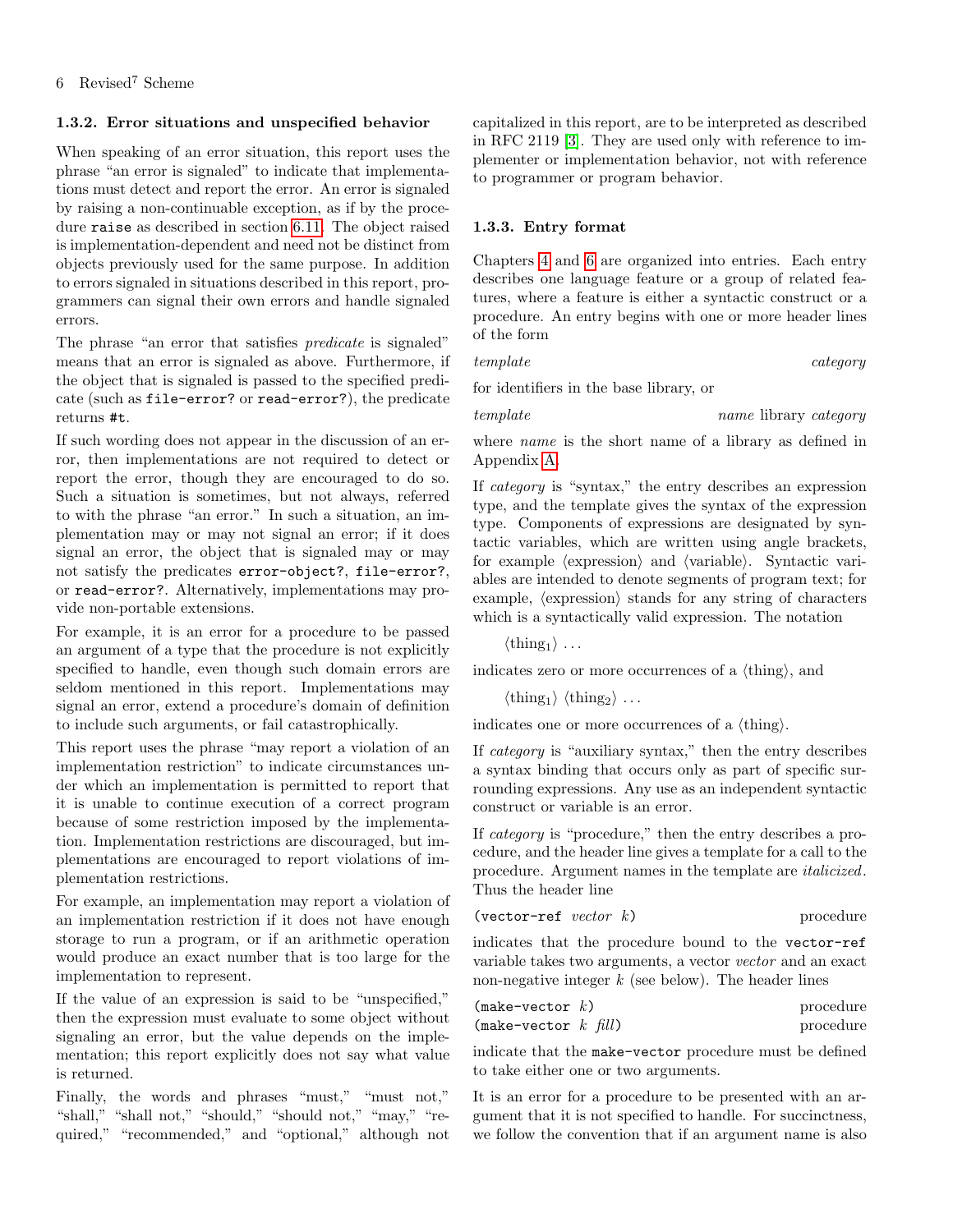the name of a type listed in section [3.2,](#page-9-0) then it is an error if that argument is not of the named type. For example, the header line for vector-ref given above dictates that the first argument to vector-ref is a vector. The following naming conventions also imply type restrictions:

| alist                                     | association list (list of pairs)                 |
|-------------------------------------------|--------------------------------------------------|
| boolean                                   | boolean value $(\texttt{\#t}$ or $\texttt{\#f})$ |
| byte                                      | exact integer $0 \leq byte < 256$                |
| bytevector                                | bytevector                                       |
| char                                      | character                                        |
| end                                       | exact non-negative integer                       |
| $k, k_1, \ldots k_j, \ldots$              | exact non-negative integer                       |
| letter                                    | alphabetic character                             |
| list, list $_1, \ldots$ list $_j, \ldots$ | list (see section $6.4$ )                        |
| $n, n_1, \ldots n_j, \ldots$              | integer                                          |
| obj                                       | any object                                       |
| pair                                      | pair                                             |
| $_{port}$                                 | port                                             |
| proc                                      | procedure                                        |
| $q, q_1, \ldots q_j, \ldots$              | rational number                                  |
| start                                     | exact non-negative integer                       |
| string                                    | string                                           |
| symbol                                    | symbol                                           |
| thunk                                     | zero-argument procedure                          |
| vector                                    | vector                                           |
| $x, x_1, \ldots x_j, \ldots$              | real number                                      |
| $y, y_1, \ldots y_i, \ldots$              | real number                                      |
| $z, z_1, \ldots z_j, \ldots$              | complex number                                   |
|                                           |                                                  |

The names start and end are used as indexes into strings, vectors, and bytevectors. Their use implies the following:

- It is an error if *start* is greater than *end*.
- It is an error if *end* is greater than the length of the string, vector, or bytevector.
- If *start* is omitted, it is assumed to be zero.
- If end is omitted, it assumed to be the length of the string, vector, or bytevector.
- The index *start* is always inclusive and the index *end* is always exclusive. As an example, consider a string. If start and end are the same, an empty substring is referred to, and if start is zero and end is the length of string, then the entire string is referred to.

#### 1.3.4. Evaluation examples

The symbol " $\Longrightarrow$ " used in program examples is read "evaluates to." For example,

$$
(* 5 8) \qquad \qquad \Longrightarrow \qquad 40
$$

means that the expression (\* 5 8) evaluates to the object 40. Or, more precisely: the expression given by the sequence of characters " $(* 5 8)$ " evaluates, in the initial environment, to an object that can be represented externally by the sequence of characters "40." See section [3.3](#page-9-1) for a discussion of external representations of objects.

#### 1.3.5. Naming conventions

By convention, ? is the final character of the names of procedures that always return a boolean value. Such procedures are called predicates. Predicates are generally understood to be side-effect free, except that they may raise an exception when passed the wrong type of argument.

Similarly, ! is the final character of the names of procedures that store values into previously allocated locations (see section [3.4\)](#page-9-2). Such procedures are called mutation procedures. The value returned by a mutation procedure is unspecified.

By convention, " $\rightarrow$ " appears within the names of procedures that take an object of one type and return an analogous object of another type. For example, list->vector takes a list and returns a vector whose elements are the same as those of the list.

A command is a procedure that does not return useful values to its continuation.

<span id="page-6-0"></span>A thunk is a procedure that does not accept arguments.

#### 2. Lexical conventions

This section gives an informal account of some of the lexical conventions used in writing Scheme programs. For a formal syntax of Scheme, see section [7.1.](#page-60-1)

# <span id="page-6-1"></span>2.1. Identifiers

An identifier is any sequence of letters, digits, and "extended identifier characters" provided that it does not have a prefix which is a valid number. However, the . token (a single period) used in the list syntax is not an identifier.

All implementations of Scheme must support the following extended identifier characters:

!  $$ % 8 * + - . / : < = > ? @$  ^ \_ ~

Alternatively, an identifier can be represented by a sequence of zero or more characters enclosed within vertical lines (|), analogous to string literals. Any character, including whitespace characters, but excluding the backslash and vertical line characters, can appear verbatim in such an identifier. In addition, characters can be specified using either an  $\langle$ inline hex escape $\rangle$  or the same escapes available in strings.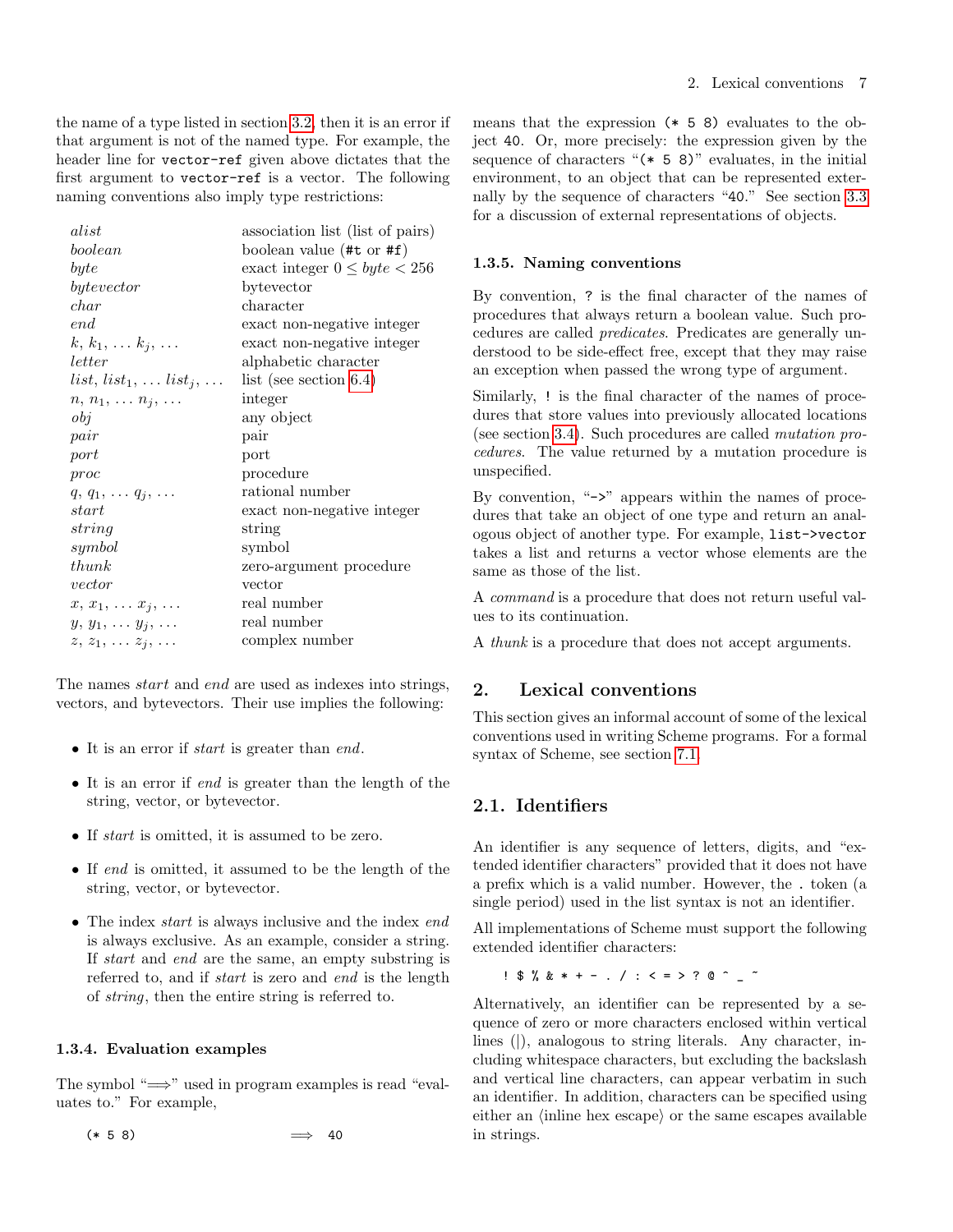#### 8 Revised<sup>7</sup> Scheme

For example, the identifier  $|H\x65;110|$  is the same identifier as Hello, and in an implementation that supports the appropriate Unicode character the identifier |\x3BB;| is the same as the identifier  $\lambda$ . What is more,  $|\cdot\|$  and  $|\x0\rangle$ :  $|x9\rangle$  are the same. Note that  $| \cdot |$  is a valid identifier that is different from any other identifier.

Here are some examples of identifiers:

| $\leq$ = ?                           |
|--------------------------------------|
| a34kTMNs                             |
| list->vector                         |
| V17a                                 |
| $ two\angle x20; words $             |
| the-word-recursion-has-many-meanings |
|                                      |

See section [7.1.1](#page-60-2) for the formal syntax of identifiers.

Identifiers have two uses within Scheme programs:

- Any identifier can be used as a variable or as a syntactic keyword (see sections [3.1](#page-8-2) and [4.3\)](#page-20-0).
- When an identifier appears as a literal or within a literal (see section [4.1.2\)](#page-11-2), it is being used to denote a symbol (see section [6.5\)](#page-42-0).

In contrast with earlier revisions of the report [\[20\]](#page-81-7), the syntax distinguishes between upper and lower case in identifiers and in characters specified using their names. However, it does not distinguish between upper and lower case in numbers, nor in  $\langle$  indine hex escapes $\rangle$  used in the syntax of identifiers, characters, or strings. None of the identifiers defined in this report contain upper-case characters, even when they appear to do so as a result of the Englishlanguage convention of capitalizing the first word of a sentence.

The following directives give explicit control over case folding.

## #!fold-case #!no-fold-case

These directives can appear anywhere comments are permitted (see section [2.2\)](#page-7-0) but must be followed by a delimiter. They are treated as comments, except that they affect the reading of subsequent data from the same port. The #!fold-case directive causes subsequent identifiers and character names to be case-folded as if by string-foldcase (see section [6.7\)](#page-44-0). It has no effect on character literals. The #!no-fold-case directive causes a return to the default, non-folding behavior.

# <span id="page-7-0"></span>2.2. Whitespace and comments

Whitespace characters include the space, tab, and newline characters. (Implementations may provide additional whitespace characters such as page break.) Whitespace is used for improved readability and as necessary to separate tokens from each other, a token being an indivisible lexical unit such as an identifier or number, but is otherwise insignificant. Whitespace can occur between any two tokens, but not within a token. Whitespace occurring inside a string or inside a symbol delimited by vertical lines is significant.

The lexical syntax includes several comment forms. Comments are treated exactly like whitespace.

A semicolon (;) indicates the start of a line comment. The comment continues to the end of the line on which the semicolon appears.

Another way to indicate a comment is to prefix a  $\langle \text{datum} \rangle$ (cf. section [7.1.2\)](#page-62-0) with  $\#$ ; and optional  $\langle$  whitespace $\rangle$ . The comment consists of the comment prefix #;, the space, and the  $\langle \text{datum} \rangle$  together. This notation is useful for "commenting out" sections of code.

Block comments are indicated with properly nested #| and |# pairs.

```
#|
  The FACT procedure computes the factorial
   of a non-negative integer.
|#
(define fact
  (lambda (n)
    (if (= n 0)
       #; (= n 1)
       1 ;Base case: return 1
        (* n (fact (- n 1))))))
```
# <span id="page-7-1"></span>2.3. Other notations

For a description of the notations used for numbers, see section [6.2.](#page-31-0)

- . + These are used in numbers, and can also occur anywhere in an identifier. A delimited plus or minus sign by itself is also an identifier. A delimited period (not occurring within a number or identifier) is used in the notation for pairs (section [6.4\)](#page-39-1), and to indicate a restparameter in a formal parameter list (section [4.1.4\)](#page-12-0). Note that a sequence of two or more periods is an identifier.
- ( ) Parentheses are used for grouping and to notate lists (section [6.4\)](#page-39-1).
- ' The apostrophe (single quote) character is used to indicate literal data (section [4.1.2\)](#page-11-2).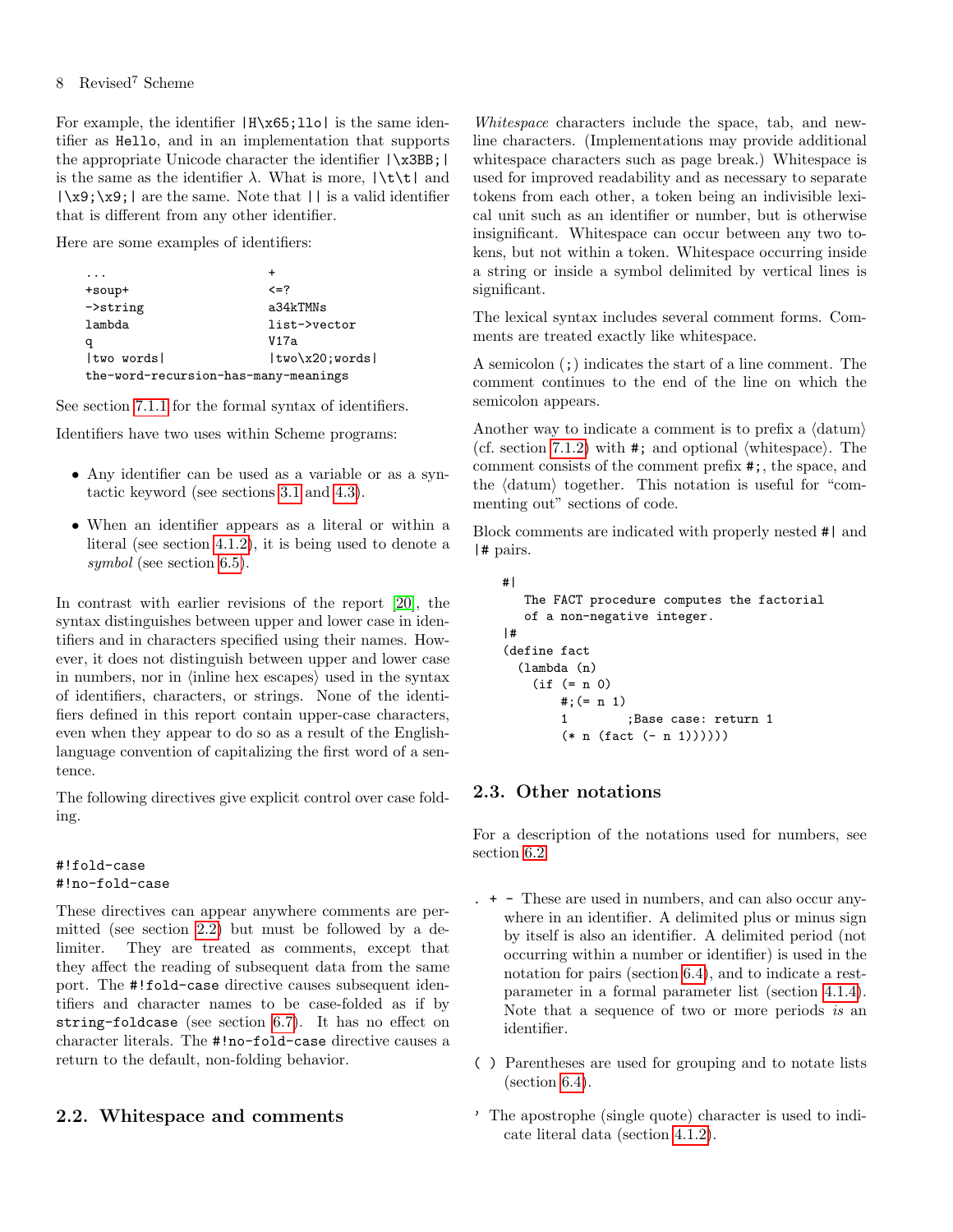- ` The grave accent (backquote) character is used to indicate partly constant data (section [4.2.8\)](#page-19-0).
- , ,@ The character comma and the sequence comma atsign are used in conjunction with quasiquotation (section [4.2.8\)](#page-19-0).
- " The quotation mark character is used to delimit strings (section [6.7\)](#page-44-0).
- \ Backslash is used in the syntax for character constants (section [6.6\)](#page-43-0) and as an escape character within string constants (section [6.7\)](#page-44-0) and identifiers (section [7.1.1\)](#page-60-2).
- [ ] { } Left and right square and curly brackets (braces) are reserved for possible future extensions to the language.
- # The number sign is used for a variety of purposes depending on the character that immediately follows it:
- #t #f These are the boolean constants (section [6.3\)](#page-39-0), along with the alternatives #true and #false.
- $\#$  This introduces a character constant (section [6.6\)](#page-43-0).
- #( This introduces a vector constant (section [6.8\)](#page-47-0). Vector constants are terminated by ) .
- #u8( This introduces a bytevector constant (section [6.9\)](#page-48-0). Bytevector constants are terminated by ) .
- #e #i #b #o #d #x These are used in the notation for numbers (section [6.2.5\)](#page-33-0).
- $\sharp\langle n \rangle$  =  $\sharp\langle n \rangle$  These are used for labeling and referencing other literal data (section [2.4\)](#page-8-0).

# <span id="page-8-0"></span>2.4. Datum labels

| $\#\langle n\rangle = \langle \text{datum}\rangle$ | lexical syntax |
|----------------------------------------------------|----------------|
| # $\langle n \rangle$ #                            | lexical syntax |

The lexical syntax  $\# \langle n \rangle = \langle \text{datum} \rangle$  reads the same as  $\langle \text{datum} \rangle$ , but also results in  $\langle \text{datum} \rangle$  being labelled by  $\langle n \rangle$ . It is an error if  $\langle n \rangle$  is not a sequence of digits.

The lexical syntax  $\# \langle n \rangle \#$  serves as a reference to some object labelled by  $\sharp\langle n\rangle$ =; the result is the same object as the  $\sharp\langle n\rangle =$  (see section [6.1\)](#page-29-1).

Together, these syntaxes permit the notation of structures with shared or circular substructure.

```
(let ((x (list 'a 'b 'c)))
 (set-cdr! (cddr x) x)
 x) \implies #0=(a b c . #0#)
```
The scope of a datum label is the portion of the outermost datum in which it appears that is to the right of the label. Consequently, a reference  $\#(n)\#$  can occur only after a label  $\#(n)=$ ; it is an error to attempt a forward reference. In addition, it is an error if the reference appears as the labelled object itself (as in  $\#(n) = \#(n)\#$ ), because the object labelled by  $\#(n)$ = is not well defined in this case.

It is an error for a  $\langle$ program $\rangle$  or  $\langle$ library $\rangle$  to include circular references except in literals. In particular, it is an error for quasiquote (section [4.2.8\)](#page-19-0) to contain them.

#1=(begin (display #\x) #1#)  $\implies$  error

#### <span id="page-8-1"></span>3. Basic concepts

# <span id="page-8-2"></span>3.1. Variables, syntactic keywords, and regions

An identifier can name either a type of syntax or a location where a value can be stored. An identifier that names a type of syntax is called a *syntactic keyword* and is said to be bound to a transformer for that syntax. An identifier that names a location is called a variable and is said to be bound to that location. The set of all visible bindings in effect at some point in a program is known as the environment in effect at that point. The value stored in the location to which a variable is bound is called the variable's value. By abuse of terminology, the variable is sometimes said to name the value or to be bound to the value. This is not quite accurate, but confusion rarely results from this practice.

Certain expression types are used to create new kinds of syntax and to bind syntactic keywords to those new syntaxes, while other expression types create new locations and bind variables to those locations. These expression types are called binding constructs. Those that bind syntactic keywords are listed in section [4.3.](#page-20-0) The most fundamental of the variable binding constructs is the lambda expression, because all other variable binding constructs can be explained in terms of lambda expressions. The other variable binding constructs are let, let\*, letrec, letrec\*, let-values, let\*-values, and do expressions (see sections [4.1.4,](#page-12-0) [4.2.2,](#page-15-0) and [4.2.4\)](#page-17-0).

Scheme is a language with block structure. To each place where an identifier is bound in a program there corresponds a region of the program text within which the binding is visible. The region is determined by the particular binding construct that establishes the binding; if the binding is established by a lambda expression, for example, then its region is the entire lambda expression. Every mention of an identifier refers to the binding of the identifier that established the innermost of the regions containing the use.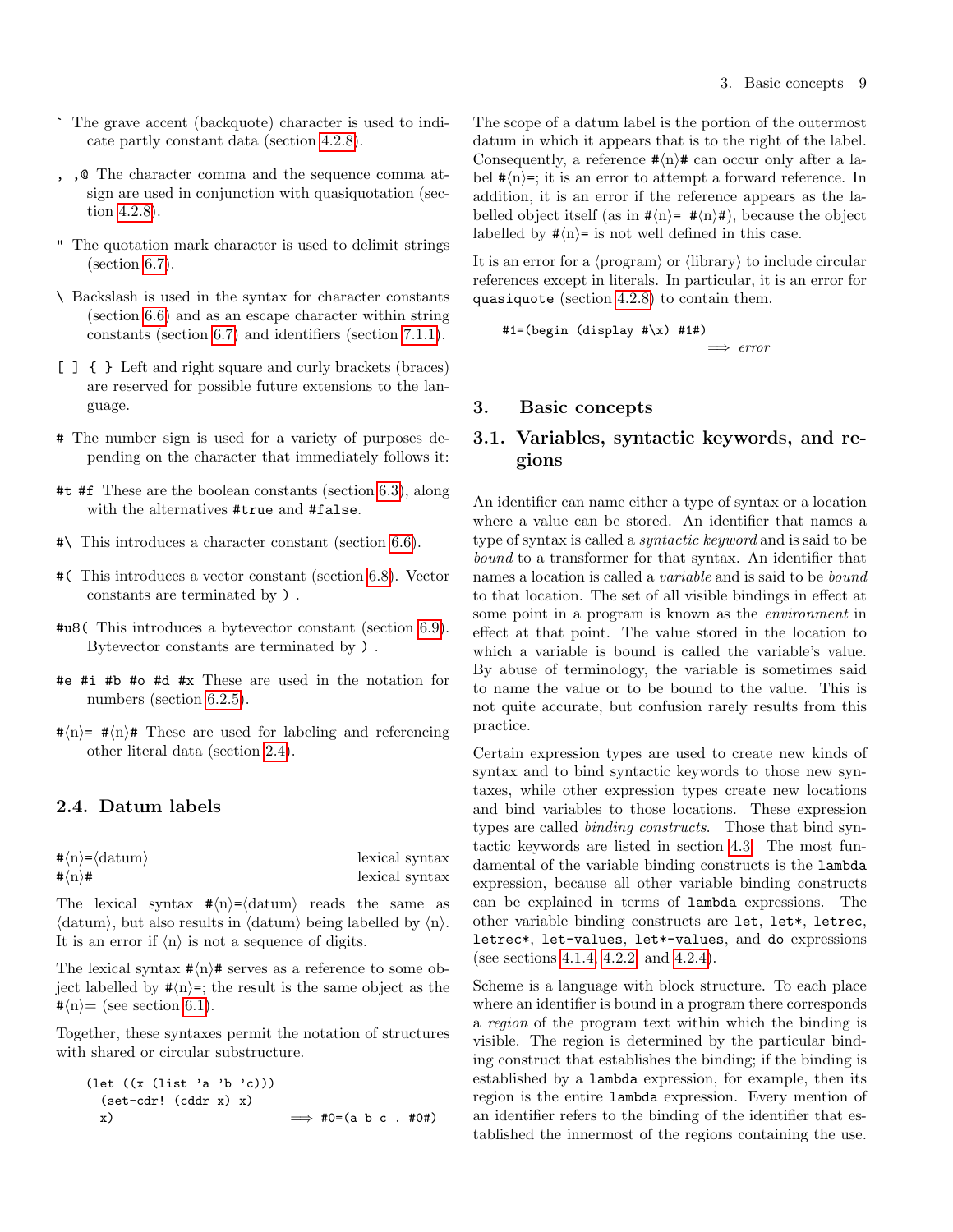If there is no binding of the identifier whose region contains the use, then the use refers to the binding for the variable in the global environment, if any (chapters [4](#page-11-0) and [6\)](#page-29-0); if there is no binding for the identifier, it is said to be unbound.

# <span id="page-9-0"></span>3.2. Disjointness of types

No object satisfies more than one of the following predicates:

| boolean?   | bytevector? |
|------------|-------------|
| char?      | eof-object? |
| null?      | number?     |
| pair?      | port?       |
| procedure? | string?     |
| symbol?    | vector?     |
|            |             |

and all predicates created by define-record-type.

These predicates define the types boolean, bytevector, character, the empty list object, eof-object, number, pair, port, procedure, string, symbol, vector, and all record types.

Although there is a separate boolean type, any Scheme value can be used as a boolean value for the purpose of a conditional test. As explained in section [6.3,](#page-39-0) all values count as true in such a test except for #f. This report uses the word "true" to refer to any Scheme value except #f, and the word "false" to refer to #f.

# <span id="page-9-1"></span>3.3. External representations

An important concept in Scheme (and Lisp) is that of the external representation of an object as a sequence of characters. For example, an external representation of the integer 28 is the sequence of characters "28", and an external representation of a list consisting of the integers 8 and 13 is the sequence of characters "(8 13)".

The external representation of an object is not necessarily unique. The integer 28 also has representations "#e28.000" and "#x1c", and the list in the previous paragraph also has the representations "( 08 13 )" and "(8 .  $(13$  .  $($ ))<sup>"</sup> (see section [6.4\)](#page-39-1).

Many objects have standard external representations, but some, such as procedures, do not have standard representations (although particular implementations may define representations for them).

An external representation can be written in a program to obtain the corresponding object (see quote, section [4.1.2\)](#page-11-2).

External representations can also be used for input and output. The procedure read (section [6.13.2\)](#page-56-0) parses external representations, and the procedure write (section [6.13.3\)](#page-57-0) generates them. Together, they provide an elegant and powerful input/output facility.

Note that the sequence of characters " $(+ 2 6)$ " is not an external representation of the integer 8, even though it is an expression evaluating to the integer 8; rather, it is an external representation of a three-element list, the elements of which are the symbol + and the integers 2 and 6. Scheme's syntax has the property that any sequence of characters that is an expression is also the external representation of some object. This can lead to confusion, since it is not always obvious out of context whether a given sequence of characters is intended to denote data or program, but it is also a source of power, since it facilitates writing programs such as interpreters and compilers that treat programs as data (or vice versa).

The syntax of external representations of various kinds of objects accompanies the description of the primitives for manipulating the objects in the appropriate sections of chapter [6.](#page-29-0)

# <span id="page-9-2"></span>3.4. Storage model

Variables and objects such as pairs, strings, vectors, and bytevectors implicitly denote locations or sequences of locations. A string, for example, denotes as many locations as there are characters in the string. A new value can be stored into one of these locations using the string-set! procedure, but the string continues to denote the same locations as before.

An object fetched from a location, by a variable reference or by a procedure such as car, vector-ref, or string-ref, is equivalent in the sense of eqv? (section [6.1\)](#page-29-1) to the object last stored in the location before the fetch.

Every location is marked to show whether it is in use. No variable or object ever refers to a location that is not in use.

Whenever this report speaks of storage being newly allocated for a variable or object, what is meant is that an appropriate number of locations are chosen from the set of locations that are not in use, and the chosen locations are marked to indicate that they are now in use before the variable or object is made to denote them. Notwithstanding this, it is understood that the empty list cannot be newly allocated, because it is a unique object. It is also understood that empty strings, empty vectors, and empty bytevectors, which contain no locations, may or may not be newly allocated.

Every object that denotes locations is either mutable or immutable. Literal constants, the strings returned by symbol->string, and possibly the environment returned by scheme-report-environment are immutable objects. All objects created by the other procedures listed in this report are mutable. It is an error to attempt to store a new value into a location that is denoted by an immutable object.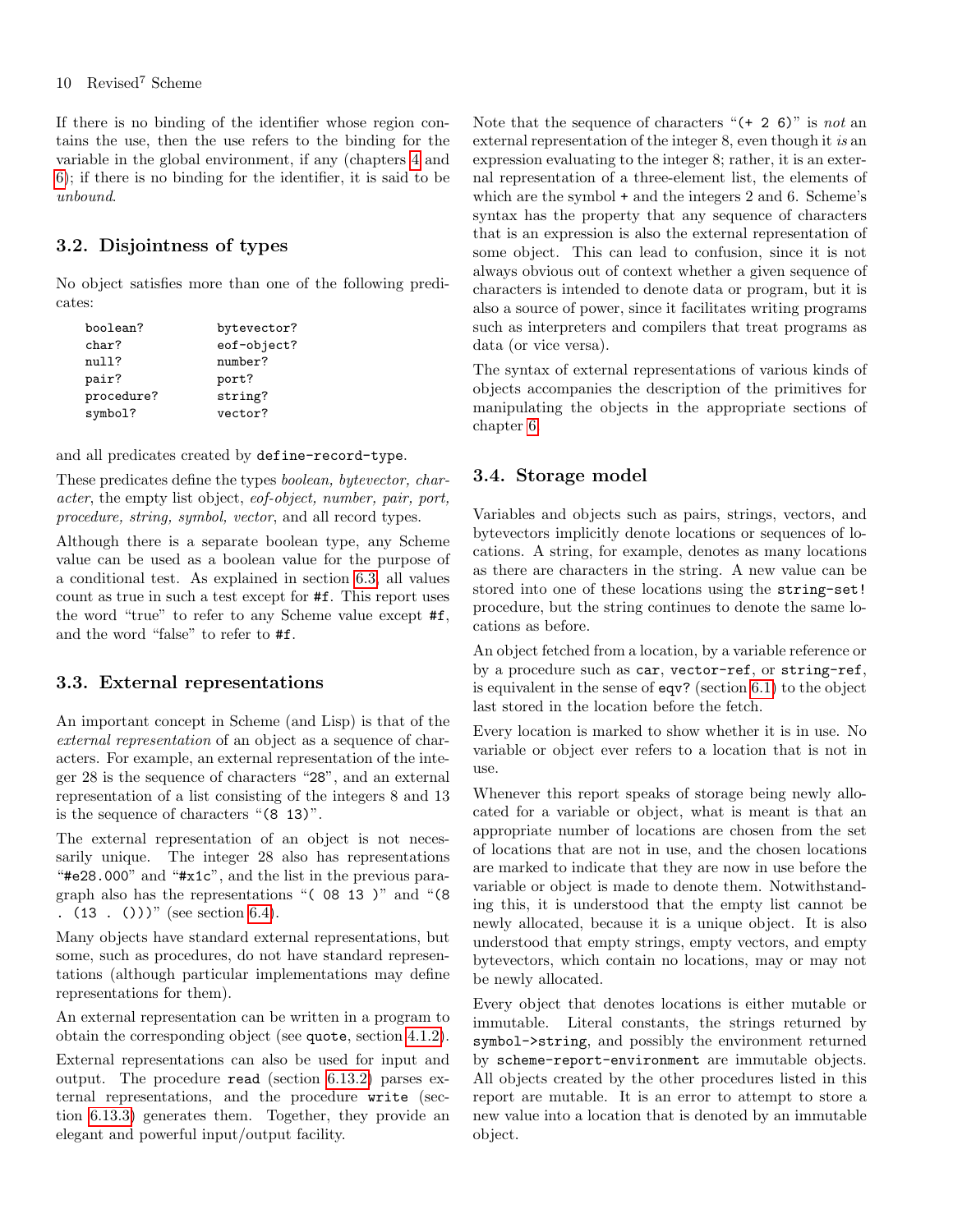These locations are to be understood as conceptual, not physical. Hence, they do not necessarily correspond to memory addresses, and even if they do, the memory address might not be constant.

Rationale: In many systems it is desirable for constants (i.e. the values of literal expressions) to reside in read-only memory. Making it an error to alter constants permits this implementation strategy, while not requiring other systems to distinguish between mutable and immutable objects.

# <span id="page-10-0"></span>3.5. Proper tail recursion

Implementations of Scheme are required to be properly tailrecursive. Procedure calls that occur in certain syntactic contexts defined below are tail calls. A Scheme implementation is properly tail-recursive if it supports an unbounded number of active tail calls. A call is active if the called procedure might still return. Note that this includes calls that might be returned from either by the current continuation or by continuations captured earlier by call-with-current-continuation that are later invoked. In the absence of captured continuations, calls could return at most once and the active calls would be those that had not yet returned. A formal definition of proper tail recursion can be found in [\[6\]](#page-81-11).

#### Rationale:

Intuitively, no space is needed for an active tail call because the continuation that is used in the tail call has the same semantics as the continuation passed to the procedure containing the call. Although an improper implementation might use a new continuation in the call, a return to this new continuation would be followed immediately by a return to the continuation passed to the procedure. A properly tail-recursive implementation returns to that continuation directly.

Proper tail recursion was one of the central ideas in Steele and Sussman's original version of Scheme. Their first Scheme interpreter implemented both functions and actors. Control flow was expressed using actors, which differed from functions in that they passed their results on to another actor instead of returning to a caller. In the terminology of this section, each actor finished with a tail call to another actor.

Steele and Sussman later observed that in their interpreter the code for dealing with actors was identical to that for functions and thus there was no need to include both in the language.

A tail call is a procedure call that occurs in a tail context. Tail contexts are defined inductively. Note that a tail context is always determined with respect to a particular lambda expression.

• The last expression within the body of a lambda expression, shown as  $\langle \text{tail expression} \rangle$  below, occurs in a tail context. The same is true of all the bodies of case-lambda expressions.

```
\langle1ambda \langleformals\rangle\langle \text{definition} \rangle^* \langle \text{expression} \rangle^* \langle \text{tail expression} \rangle
```
(case-lambda ( $\langle$ formals $\rangle$   $\langle$ tail body $\rangle$ )\*)

• If one of the following expressions is in a tail context, then the subexpressions shown as  $\langle \text{tail expression} \rangle$  are in a tail context. These were derived from rules in the grammar given in chapter [7](#page-60-0) by replacing some occurrences of  $\langle \text{body} \rangle$  with  $\langle \text{tail body} \rangle$ , some occurrences of  $\langle$  expression $\rangle$  with  $\langle$  tail expression $\rangle$ , and some occurrences of  $\langle$  sequence $\rangle$  with  $\langle$  tail sequence $\rangle$ . Only those rules that contain tail contexts are shown here.

(if  $\langle$  expression $\rangle$   $\langle$  tail expression $\rangle$ ) (if  $\langle$  expression $\rangle$   $\langle$  tail expression $\rangle$ )

```
(\text{cond } \langle \text{cond } \text{clause} \rangle^+)(cond \langlecond clause)<sup>*</sup> (else \langletail sequence)))
```

```
(case \langle expression)
    \langle \text{case clause} \rangle^+)
(case \langle expression)
    \langle \text{case clause} \rangle^*(else \langle tail \text{ sequence} \rangle)
```

```
(and \langle expression\rangle^* \langle tail expression\rangle)
(or \langle expression\rangle^* \langle tail expression\rangle)
```

```
(when \langle \text{test} \rangle \langle \text{tail sequence} \rangle)
(unless \langle test \rangle \langle tail \ sequence \rangle)
```

```
(let (\langle \text{binding spec} \rangle^*) \langle \text{tail body} \rangle)
(let \langle \text{variable} \rangle (\langle \text{binding spec} \rangle^*) \langle \text{tail body} \rangle)
(let* (\langle \text{binding spec} \rangle^*) \langle \text{tail body} \rangle)
(letrec (\langle \text{binding spec} \rangle^*) \langle \text{tail body} \rangle)
(letrec* (\langle \text{binding spec} \rangle^*) \langle \text{tail body} \rangle)
(let-values (\langle \text{mv binding spec} \rangle^*) \langle \text{tail body} \rangle)
(let*-values (\langle \text{mv binding spec} \rangle^*) \langle \text{tail body} \rangle)
```

```
(let-syntax (\langlesyntax spec\rangle^*) \langletail body\rangle)
(letrec-syntax (\langlesyntax spec\rangle^*) \langletail body\rangle)
```
(begin  $\langle \text{tail sequence} \rangle$ )

(do ( $\langle$ iteration spec $\rangle^*$ )  $(\langle test \rangle \langle tail \rangle)$  $\langle$  expression $\rangle^*$ )

where

 $\langle \text{cond clause} \rangle \longrightarrow (\langle \text{test} \rangle \langle \text{tail sequence} \rangle)$  $\langle \text{case clause} \rangle \rightarrow (\langle \text{datum} \rangle^*) \langle \text{tail sequence} \rangle$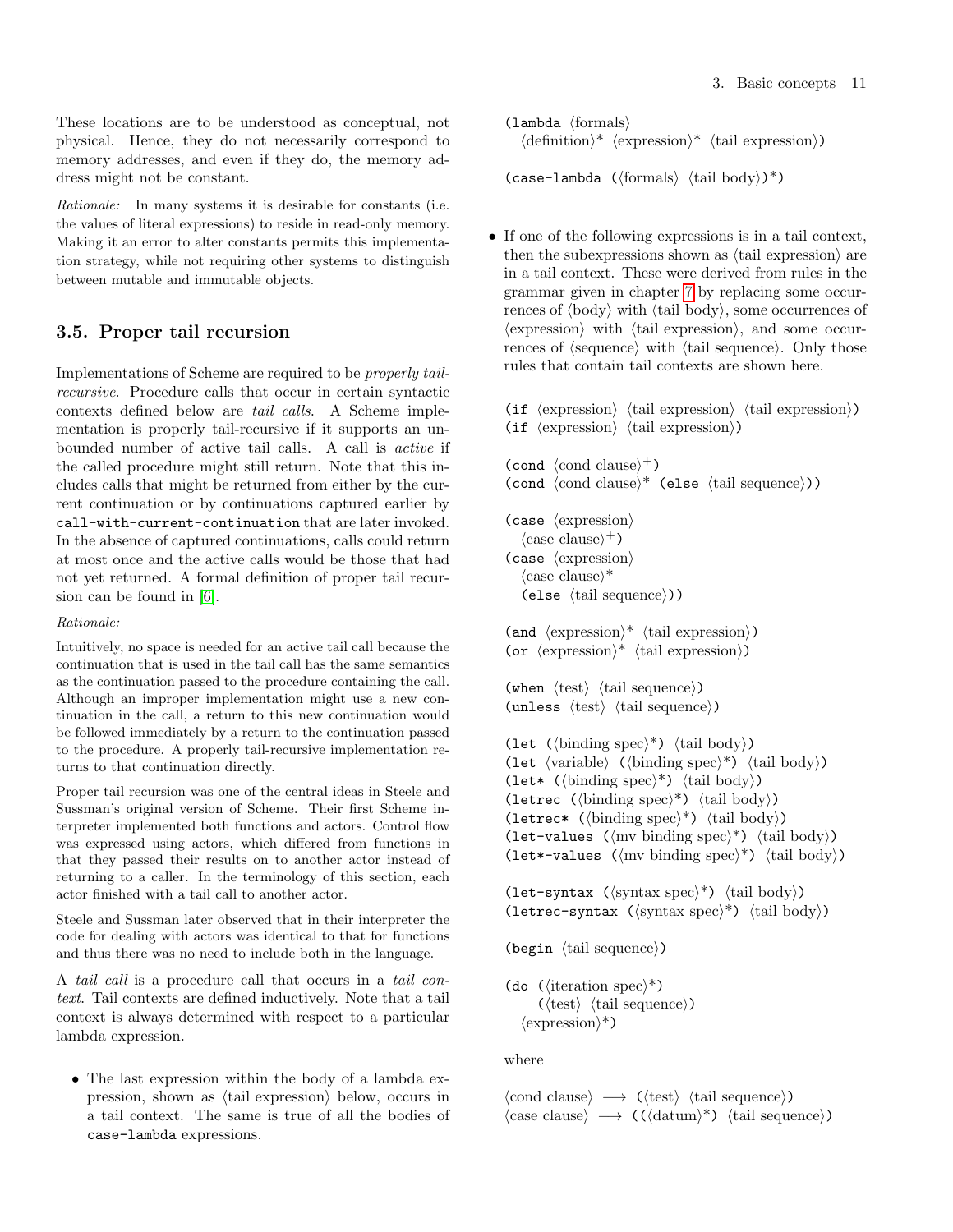#### 12 Revised<sup>7</sup> Scheme

 $\langle \text{tail body} \rangle \longrightarrow \langle \text{definition} \rangle^*$   $\langle \text{tail sequence} \rangle$  $\langle \text{tail sequence} \rangle \longrightarrow \langle \text{expression} \rangle^*$   $\langle \text{tail expression} \rangle$ 

• If a cond or case expression is in a tail context, and has a clause of the form  $(\langle$ expression<sub>1</sub> $\rangle$  =>  $\langle$  expression<sub>2</sub> $\rangle$ ) then the (implied) call to the procedure that results from the evaluation of  $\langle$  expression<sub>2</sub> $\rangle$ is in a tail context.  $\langle$  expression<sub>2</sub> $\rangle$  itself is not in a tail context.

Certain procedures defined in this report are also required to perform tail calls. The first argument passed to apply and to call-with-current-continuation, and the second argument passed to call-with-values, must be called via a tail call. Similarly, eval must evaluate its first argument as if it were in tail position within the eval procedure.

In the following example the only tail call is the call to f. None of the calls to g or h are tail calls. The reference to x is in a tail context, but it is not a call and thus is not a tail call.

$$
\begin{array}{c} \text{(lambda ()} \\ \text{(if (g))} \\ \text{(let ((x (h)))} \\ \text{x)} \\ \text{(and (g) (f))))} \end{array}
$$

Note: Implementations may recognize that some non-tail calls, such as the call to h above, can be evaluated as though they were tail calls. In the example above, the let expression could be compiled as a tail call to h. (The possibility of h returning an unexpected number of values can be ignored, because in that case the effect of the let is explicitly unspecified and implementation-dependent.)

#### <span id="page-11-0"></span>4. Expressions

Expression types are categorized as primitive or derived. Primitive expression types include variables and procedure calls. Derived expression types are not semantically primitive, but can instead be defined as macros. Suitable syntax definitions of some of the derived expressions are given in section [7.3.](#page-67-0)

The procedures force, promise?, make-promise, and make-parameter are also described in this chapter because they are intimately associated with the delay, delay-force, and parameterize expression types.

# <span id="page-11-1"></span>4.1. Primitive expression types

#### 4.1.1. Variable references

 $\langle \text{variable} \rangle$  syntax

An expression consisting of a variable (section [3.1\)](#page-8-2) is a

variable reference. The value of the variable reference is the value stored in the location to which the variable is bound. It is an error to reference an unbound variable.

| (define x 28) |  |  |               |  |
|---------------|--|--|---------------|--|
|               |  |  | $\implies$ 28 |  |

#### <span id="page-11-2"></span>4.1.2. Literal expressions

| $\langle \text{quote} \rangle$ | syntax |
|--------------------------------|--------|
| $\prime$ (datum)               | syntax |
| $\langle constant \rangle$     | syntax |

(quote  $\langle \text{datum} \rangle$ ) evaluates to  $\langle \text{datum} \rangle$ .  $\langle \text{Datum} \rangle$  can be any external representation of a Scheme object (see section [3.3\)](#page-9-1). This notation is used to include literal constants in Scheme code.

| (quote a) |                         | $\implies$ a |                     |
|-----------|-------------------------|--------------|---------------------|
|           | $(quote \#(a \ b \ c))$ |              | $\implies$ #(a b c) |
|           | $(quote (+ 1 2))$       |              | $\implies$ (+ 1 2)  |

(quote  $\langle \text{datum} \rangle$ ) can be abbreviated as ' $\langle \text{datum} \rangle$ . The two notations are equivalent in all respects.

| 'a          | $\implies$ a  |                      |
|-------------|---------------|----------------------|
| '#(a b c)   |               | $\implies$ #(a b c)  |
| $\prime$ () | $\implies$ () |                      |
| $'(+ 1 2)$  |               | $\implies$ (+ 1 2)   |
| '(quote a)  |               | $\implies$ (quote a) |
| e''         |               | $\implies$ (quote a) |
|             |               |                      |

Numerical constants, string constants, character constants, vector constants, bytevector constants, and boolean constants evaluate to themselves; they need not be quoted.

| 145932      |            | 145932                 |
|-------------|------------|------------------------|
| 145932      |            | 145932                 |
| '"abc"      | $\implies$ | "abc"                  |
| "abc"       | $\implies$ | "abc"                  |
| '#          | $\implies$ | #                      |
| #           | $\implies$ | #                      |
| '#(a 10)    | $\implies$ | # $(a 10)$             |
| # $(a 10)$  | $\implies$ | # $(a 10)$             |
| '#u8(64 65) | $\implies$ | $\texttt{#u8}(64 65)$  |
| #u8(64 65)  | $\implies$ | $\texttt{\#u8(64 65)}$ |
| '#t         | $\implies$ | #t                     |
| #t          |            | #t                     |

As noted in section [3.4,](#page-9-2) it is an error to attempt to alter a constant (i.e. the value of a literal expression) using a mutation procedure like set-car! or string-set!.

#### 4.1.3. Procedure calls

$$
(\langle operator \rangle \langle operator, \rangle \ldots) \qquad \qquad \text{syntax}
$$

A procedure call is written by enclosing in parentheses an expression for the procedure to be called followed by expressions for the arguments to be passed to it. The operator and operand expressions are evaluated (in an unspecified order) and the resulting procedure is passed the resulting arguments.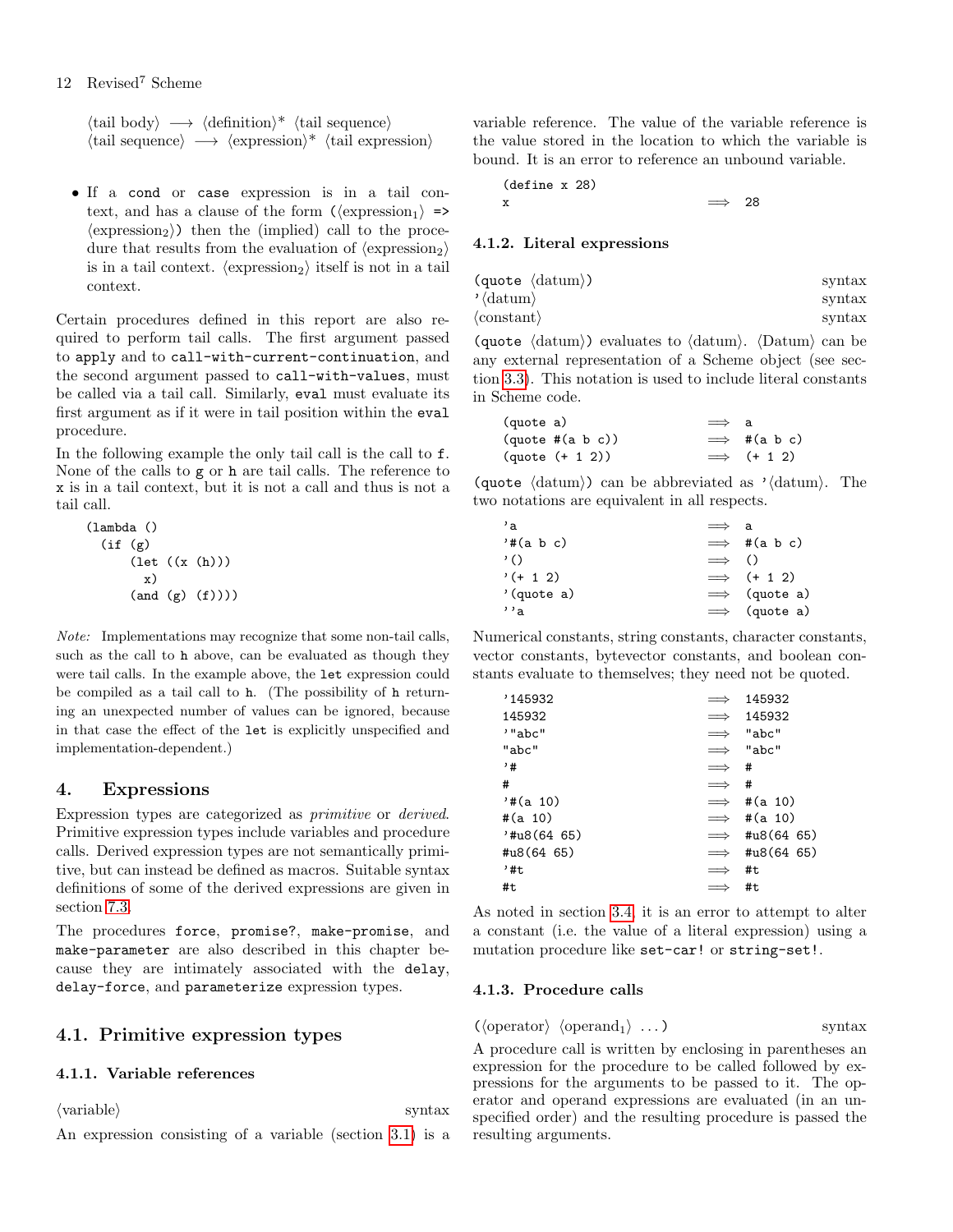| $(+ 3 4)$           |  |  | $\implies$ 7  |  |
|---------------------|--|--|---------------|--|
| $((if #f + *) 3 4)$ |  |  | $\implies$ 12 |  |

The procedures in this document are available as the values of variables exported by the standard libraries. For example, the addition and multiplication procedures in the above examples are the values of the variables + and \* in the base library. New procedures are created by evaluating lambda expressions (see section [4.1.4\)](#page-12-0).

Procedure calls can return any number of values (see values in section [6.10\)](#page-49-0). Most of the procedures defined in this report return one value or, for procedures such as apply, pass on the values returned by a call to one of their arguments. Exceptions are noted in the individual descriptions.

Note: In contrast to other dialects of Lisp, the order of evaluation is unspecified, and the operator expression and the operand expressions are always evaluated with the same evaluation rules.

Note: Although the order of evaluation is otherwise unspecified, the effect of any concurrent evaluation of the operator and operand expressions is constrained to be consistent with some sequential order of evaluation. The order of evaluation may be chosen differently for each procedure call.

Note: In many dialects of Lisp, the empty list,  $()$ , is a legitimate expression evaluating to itself. In Scheme, it is an error.

#### <span id="page-12-0"></span>4.1.4. Procedures

 $\text{(lambda} \ \langle \text{formals} \rangle \ \langle \text{body} \rangle)$  syntax

 $Syntax:$   $\langle$  Formals $\rangle$  is a formal arguments list as described below, and  $\langle \text{body} \rangle$  is a sequence of zero or more definitions followed by one or more expressions.

Semantics: A lambda expression evaluates to a procedure. The environment in effect when the lambda expression was evaluated is remembered as part of the procedure. When the procedure is later called with some actual arguments, the environment in which the lambda expression was evaluated will be extended by binding the variables in the formal argument list to fresh locations, and the corresponding actual argument values will be stored in those locations. (A fresh location is one that is distinct from every previously existing location.) Next, the expressions in the body of the lambda expression (which, if it contains definitions, repre-sents a letrec\* form — see section [4.2.2\)](#page-15-0) will be evaluated sequentially in the extended environment. The results of the last expression in the body will be returned as the results of the procedure call.

| $(\text{lambda } (x) (+ x x))$     |              | $\implies$ a procedure |
|------------------------------------|--------------|------------------------|
| $((\text{lambda } (x) (+ x x)) 4)$ | $\implies$ 8 |                        |
| (define reverse-subtract           |              |                        |
| $(\text{lambda } (x y) (- y x)))$  |              |                        |

```
(reverse-subtract 7 10) \implies 3
(define add4
 (let ((x 4))
   (lambda (y) (+ x y))))
(\text{add4 6}) \Rightarrow 10
```
 $\langle$ Formals $\rangle$  have one of the following forms:

- ( $\langle \text{variable}_1 \rangle$  ...): The procedure takes a fixed number of arguments; when the procedure is called, the arguments will be stored in fresh locations that are bound to the corresponding variables.
- $\langle \text{variable} \rangle$ : The procedure takes any number of arguments; when the procedure is called, the sequence of actual arguments is converted into a newly allocated list, and the list is stored in a fresh location that is bound to  $\langle variable \rangle$ .
- ( $\langle \text{variable}_1 \rangle$  ...  $\langle \text{variable}_n \rangle$  .  $\langle \text{variable}_{n+1} \rangle$ ): If a space-delimited period precedes the last variable, then the procedure takes  $n$  or more arguments, where  $n$  is the number of formal arguments before the period (it is an error if there is not at least one). The value stored in the binding of the last variable will be a newly allocated list of the actual arguments left over after all the other actual arguments have been matched up against the other formal arguments.

It is an error for a  $\langle$  variable $\rangle$  to appear more than once in  $\langle$  formals $\rangle$ .

$$
((lambda x x) 3 4 5 6) \implies (3 4 5 6)
$$
  

$$
((lambda (x y . z) z) \implies (5 6)
$$
  
3 4 5 6) 
$$
\implies (5 6)
$$

Each procedure created as the result of evaluating a lambda expression is (conceptually) tagged with a storage location, in order to make eqv? and eq? work on procedures (see section [6.1\)](#page-29-1).

#### 4.1.5. Conditionals

|  | $(if \langle test \rangle \langle consequent \rangle \langle alternate \rangle)$ | $\frac{1}{2}$ |
|--|----------------------------------------------------------------------------------|---------------|
|  | $(if \langle test \rangle \langle consequent \rangle)$                           | syntax        |

Syntax:  $\langle Test \rangle$ ,  $\langle consequent \rangle$ , and  $\langle alternate \rangle$  are expressions.

Semantics: An if expression is evaluated as follows: first,  $\langle$  test $\rangle$  is evaluated. If it yields a true value (see section [6.3\)](#page-39-0), then  $\langle$  consequent $\rangle$  is evaluated and its values are returned. Otherwise (alternate) is evaluated and its values are returned. If  $\langle test \rangle$  yields a false value and no  $\langle alternate \rangle$  is specified, then the result of the expression is unspecified.

$$
(if (> 3 2) 'yes 'no) \implies yes
$$
\n
$$
(if (> 2 3) 'yes 'no) \implies no
$$
\n
$$
(if (> 3 2)
$$
\n
$$
(-3 2)
$$
\n
$$
(+ 3 2)) \implies 1
$$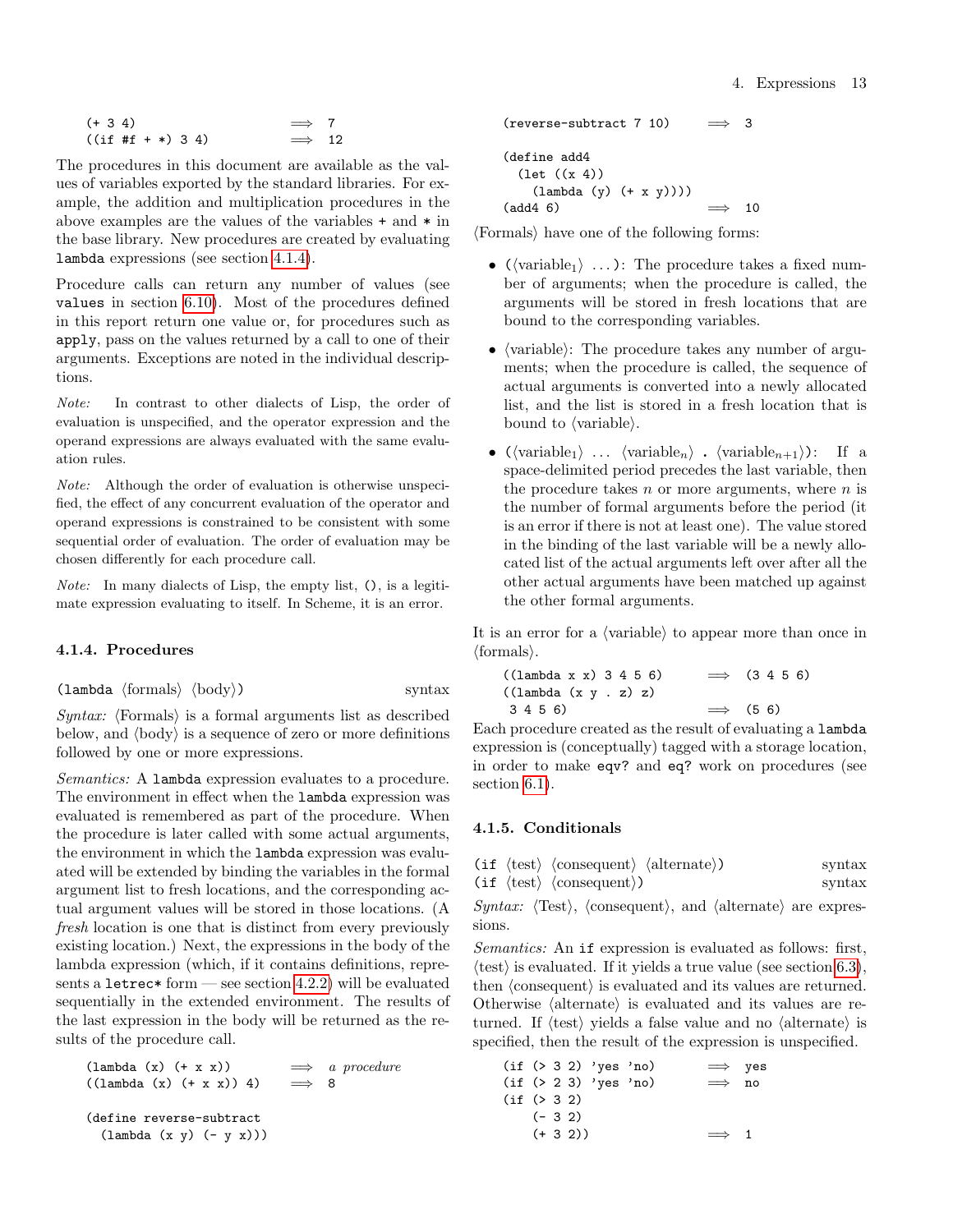#### <span id="page-13-1"></span>4.1.6. Assignments

(set! (variable) (expression)) syntax

Semantics:  $\langle$ Expression $\rangle$  is evaluated, and the resulting value is stored in the location to which  $\langle$  variable $\rangle$  is bound. It is an error if  $\langle \text{variable} \rangle$  is not bound either in some region enclosing the set! expression or else globally. The result of the set! expression is unspecified.

| (define x 2) |              |                        |
|--------------|--------------|------------------------|
| $(+ x 1)$    | $\implies$ 3 |                        |
| (set! x 4)   |              | $\implies$ unspecified |
| $(+ x 1)$    | $\implies$ 5 |                        |

#### 4.1.7. Inclusion

| (include $\langle \text{string}_1 \rangle$ $\langle \text{string}_2 \rangle$ ) | syntax |
|--------------------------------------------------------------------------------|--------|
| $(include-ci \langle string_1 \rangle \langle string_2 \rangle \dots)$         | syntax |

Semantics: Both include and include-ci take one or more filenames expressed as string literals, apply an implementation-specific algorithm to find corresponding files, read the contents of the files in the specified order as if by repeated applications of read, and effectively replace the include or include-ci expression with a begin expression containing what was read from the files. The difference between the two is that include-ci reads each file as if it began with the #!fold-case directive, while include does not.

Note: Implementations are encouraged to search for files in the directory which contains the including file, and to provide a way for users to specify other directories to search.

# <span id="page-13-0"></span>4.2. Derived expression types

The constructs in this section are hygienic, as discussed in section [4.3.](#page-20-0) For reference purposes, section [7.3](#page-67-0) gives syntax definitions that will convert most of the constructs described in this section into the primitive constructs described in the previous section.

# 4.2.1. Conditionals

| $\langle \text{cond } \langle \text{clause}_1 \rangle \langle \text{clause}_2 \rangle \dots \rangle$ | $\frac{1}{2}$    |
|------------------------------------------------------------------------------------------------------|------------------|
| else                                                                                                 | auxiliary syntax |
| $\Rightarrow$                                                                                        | auxiliary syntax |

Syntax:  $\langle$ Clauses $\rangle$  take one of two forms, either

 $(\langle test \rangle \langle expression_1 \rangle \dots)$ 

where  $\langle \text{test} \rangle$  is any expression, or

 $(\langle test \rangle \Rightarrow \langle expression \rangle)$ 

The last  $\langle$  clause $\rangle$  can be an "else clause," which has the form

(else  $\langle$  expression<sub>1</sub></sub> $\rangle$   $\langle$  expression<sub>2</sub> $\rangle$  ...).

Semantics: A cond expression is evaluated by evaluating the  $\langle test \rangle$  expressions of successive  $\langle clause \rangle$ s in order until one of them evaluates to a true value (see section [6.3\)](#page-39-0). When a  $\langle \text{test} \rangle$  evaluates to a true value, the remaining  $\langle$  expression $\rangle$ s in its  $\langle$  clause $\rangle$  are evaluated in order, and the results of the last (expression) in the (clause) are returned as the results of the entire cond expression.

If the selected  $\langle$ clause $\rangle$  contains only the  $\langle$ test $\rangle$  and no  $\langle$  expression $\rangle$ s, then the value of the  $\langle$  test $\rangle$  is returned as the result. If the selected  $\langle$ clause $\rangle$  uses the  $\Rightarrow$  alternate form, then the  $\langle$  expression $\rangle$  is evaluated. It is an error if its value is not a procedure that accepts one argument. This procedure is then called on the value of the  $\langle \text{test} \rangle$  and the values returned by this procedure are returned by the cond expression.

If all  $\langle test \rangle$ s evaluate to #f, and there is no else clause, then the result of the conditional expression is unspecified; if there is an else clause, then its  $\langle$  expression $\rangle$ s are evaluated in order, and the values of the last one are returned.

```
(cond ((> 3 2) 'greater)
      ((< 3 2) 'less)) \implies greater
(cond ((> 3 3) 'greater)((< 3 3) 'less)
      (else 'equal)) \implies equal
\text{(cond } ((\text{assv } 'b'')((a 1) (b 2))) \Rightarrow \text{cadr})(else #f)) \implies 2
```
 $(\text{case } \langle \text{key} \rangle \langle \text{clause}_1 \rangle \langle \text{clause}_2 \rangle ...)$  syntax Syntax:  $\langle \text{Key} \rangle$  can be any expression. Each  $\langle \text{clause} \rangle$  has the form

 $((\langle \text{datum}_1 \rangle \dots) \langle \text{expression}_1 \rangle \langle \text{expression}_2 \rangle \dots),$ 

where each  $\langle \text{datum} \rangle$  is an external representation of some object. It is an error if any of the  $\langle \text{datum} \rangle$ s are the same anywhere in the expression. Alternatively, a  $\langle$ clause $\rangle$  can be of the form

 $((\langle \text{datum}_1 \rangle ...) \Rightarrow \langle \text{expression} \rangle)$ 

The last (clause) can be an "else clause," which has one of the forms

(else  $\langle$  expression<sub>1</sub></sub>  $\langle$  expression<sub>2</sub> $\rangle$  ...)

or

(else =>  $\langle$  expression $\rangle$ ).

Semantics: A case expression is evaluated as follows.  $\langle \text{Key} \rangle$  is evaluated and its result is compared against each  $\langle \text{datum} \rangle$ . If the result of evaluating  $\langle \text{key} \rangle$  is the same (in the sense of eqv?; see section [6.1\)](#page-29-1) to a  $\langle \text{datum} \rangle$ , then the expressions in the corresponding  $\langle$ clause $\rangle$  are evaluated in order and the results of the last expression in the  $\langle$ clause $\rangle$ are returned as the results of the case expression.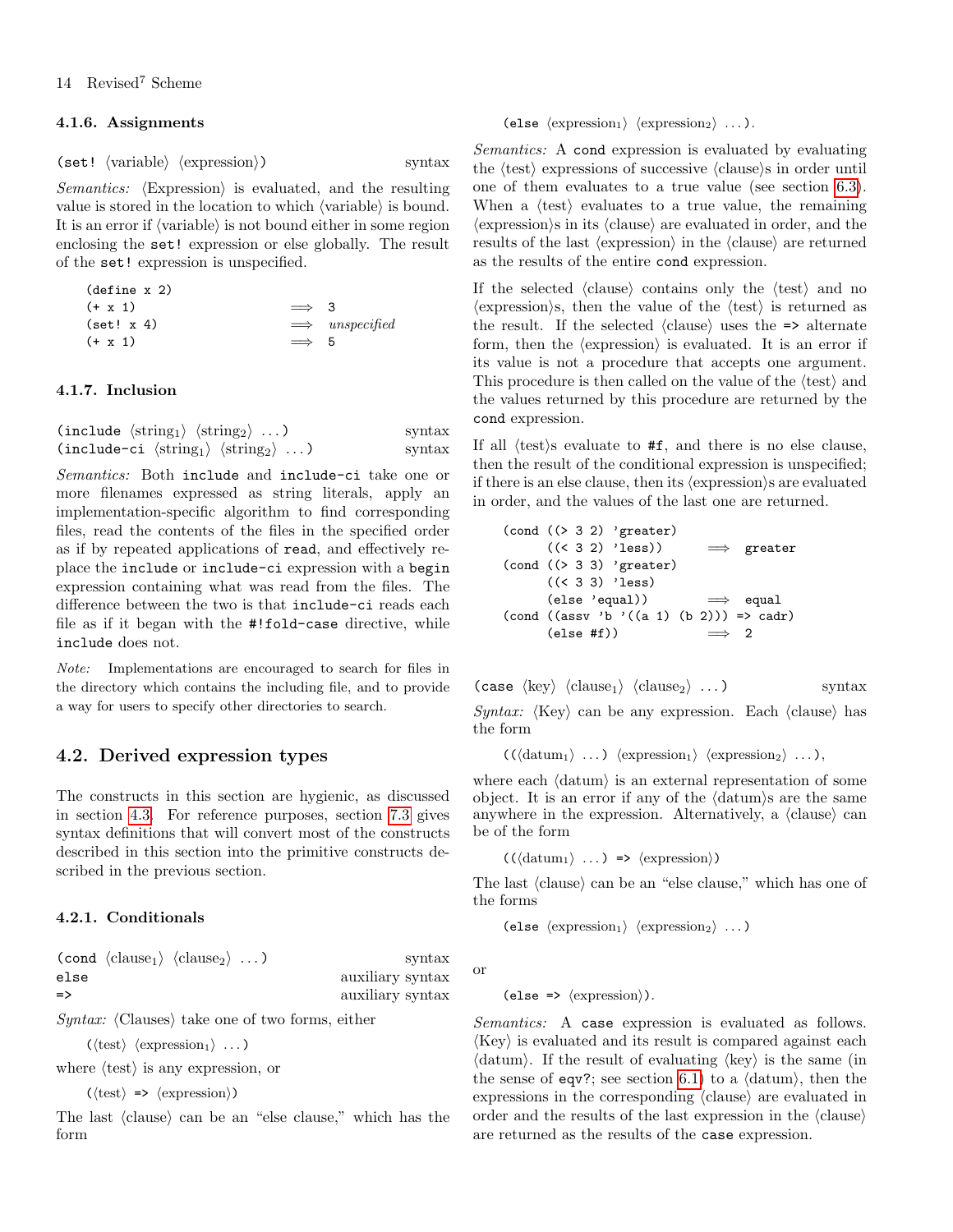If the result of evaluating  $\langle \text{key} \rangle$  is different from every  $\langle \text{datum} \rangle$ , then if there is an else clause, its expressions are evaluated and the results of the last are the results of the case expression; otherwise the result of the case expression is unspecified.

If the selected  $\langle$ clause $\rangle$  or else clause uses the => alternate form, then the  $\langle$  expression $\rangle$  is evaluated. It is an error if its value is not a procedure accepting one argument. This procedure is then called on the value of the  $\langle \text{key} \rangle$  and the values returned by this procedure are returned by the case expression.

```
(case (* 2 3)
  ((2 3 5 7) 'prime)
  ((1 4 6 8 9) 'composite)) \implies composite(\text{case } (\text{car } '(c d)))((a) 'a)
  ((b) 'b)) \implies unspecified
(\text{case } (\text{car } '(c d)))((a e i o u) 'vowel)
  ((w y) 'semivowel)
  (\text{else} \Rightarrow (\text{lambda } (x) x))) \implies c
```

```
(and \langle \text{test}_1 \rangle ...) syntax
```
Semantics: The  $\langle \text{test} \rangle$  expressions are evaluated from left to right, and if any expression evaluates to #f (see section [6.3\)](#page-39-0), then #f is returned. Any remaining expressions are not evaluated. If all the expressions evaluate to true values, the values of the last expression are returned. If there are no expressions, then #t is returned.

| $(and (= 2 2) (> 2 1))$ | $\implies$ #t |                  |
|-------------------------|---------------|------------------|
| $(and (= 2 2) (< 2 1))$ | $\implies$ #f |                  |
| (and 1 2 'c ' (f g))    |               | $\implies$ (f g) |
| (and)                   | $\implies$ #t |                  |

```
(or \langle \text{test}_1 \rangle ...) syntax
```
Semantics: The  $\langle test \rangle$  expressions are evaluated from left to right, and the value of the first expression that evaluates to a true value (see section [6.3\)](#page-39-0) is returned. Any remaining expressions are not evaluated. If all expressions evaluate to #f or if there are no expressions, then #f is returned.

| $(or (= 2 2) (> 2 1))$              | $\implies$ #t |                  |
|-------------------------------------|---------------|------------------|
| $(or (= 2 2) (< 2 1))$              | $\implies$ #t |                  |
| $(or$ #f #f #f)                     | $\implies$ #f |                  |
| (or $(\text{memq } b \lor (a b c))$ |               |                  |
| (730)                               |               | $\implies$ (b c) |
|                                     |               |                  |

(when  $\langle \text{test} \rangle$   $\langle \text{expression}_1 \rangle$   $\langle \text{expression}_2 \rangle$  ...) syntax Syntax: The  $\langle \text{test} \rangle$  is an expression.

Semantics: The test is evaluated, and if it evaluates to a true value, the expressions are evaluated in order. The result of the when expression is unspecified.

$$
\begin{array}{ll}\n\text{(when (= 1 1.0)}\\
\text{(display "1")}\\
\text{(display "2"))}\\
and \text{ prints 12}\n\end{array} \implies \text{unspecified}
$$

(unless  $\langle \text{test} \rangle$   $\langle \text{expression}_1 \rangle$   $\langle \text{expression}_2 \rangle$  ...) syntax Syntax: The  $\langle \text{test} \rangle$  is an expression.

Semantics: The test is evaluated, and if it evaluates to  $#f$ , the expressions are evaluated in order. The result of the unless expression is unspecified.

 $(unless (= 1 1.0)$ (display "1") (display "2"))  $\implies$  unspecified and prints nothing

 $\text{(cond-expand } \langle \text{ce-clause}_1 \rangle \langle \text{ce-clause}_2 \rangle \dots$  syntax

Syntax: The cond-expand expression type provides a way to statically expand different expressions depending on the implementation. A  $\langle$  ce-clause $\rangle$  takes the following form:

 $(\text{feature requirement}) \langle expression \rangle \dots)$ 

The last clause can be an "else clause," which has the form (else  $\langle$  expression $\rangle$  ...)

A  $\delta$  (feature requirement) takes one of the following forms:

- $\langle$  feature identifier $\rangle$
- (library  $\langle$ library name $\rangle$ )
- (and  $\langle$  feature requirement $\rangle \ldots$ )
- (or  $\langle$  feature requirement $\rangle \ldots$ )
- (not  $\langle$  feature requirement $\rangle$ )

Semantics: Each implementation maintains a list of feature identifiers which are present, as well as a list of libraries which can be imported. The value of a  $\{feature requirement\}$  is determined by replacing each  $\langle$  feature identifier $\rangle$  and (library  $\langle$  library name $\rangle$ ) on the implementation's lists with #t, and all other feature identifiers and library names with #f, then evaluating the resulting expression as a Scheme boolean expression under the normal interpretation of and, or, and not.

A cond-expand is then expanded by evaluating the  $\{feature requirement\}$  of successive  $\langle ce\text{-clause}\rangle$  in order until one of them returns #t. When a true clause is found, the corresponding  $\langle$  expression $\rangle$ s are expanded to a begin, and the remaining clauses are ignored. If none of the  $\{$ feature requirement $\$ s evaluate to #t, then if there is an else clause, its  $\langle$  expression $\rangle$ s are included. Otherwise, the behavior of the cond-expand is unspecified. Unlike cond, cond-expand does not depend on the value of any variables.

The exact features provided are implementation-defined, but for portability a core set of features is given in appendix [B.](#page-76-0)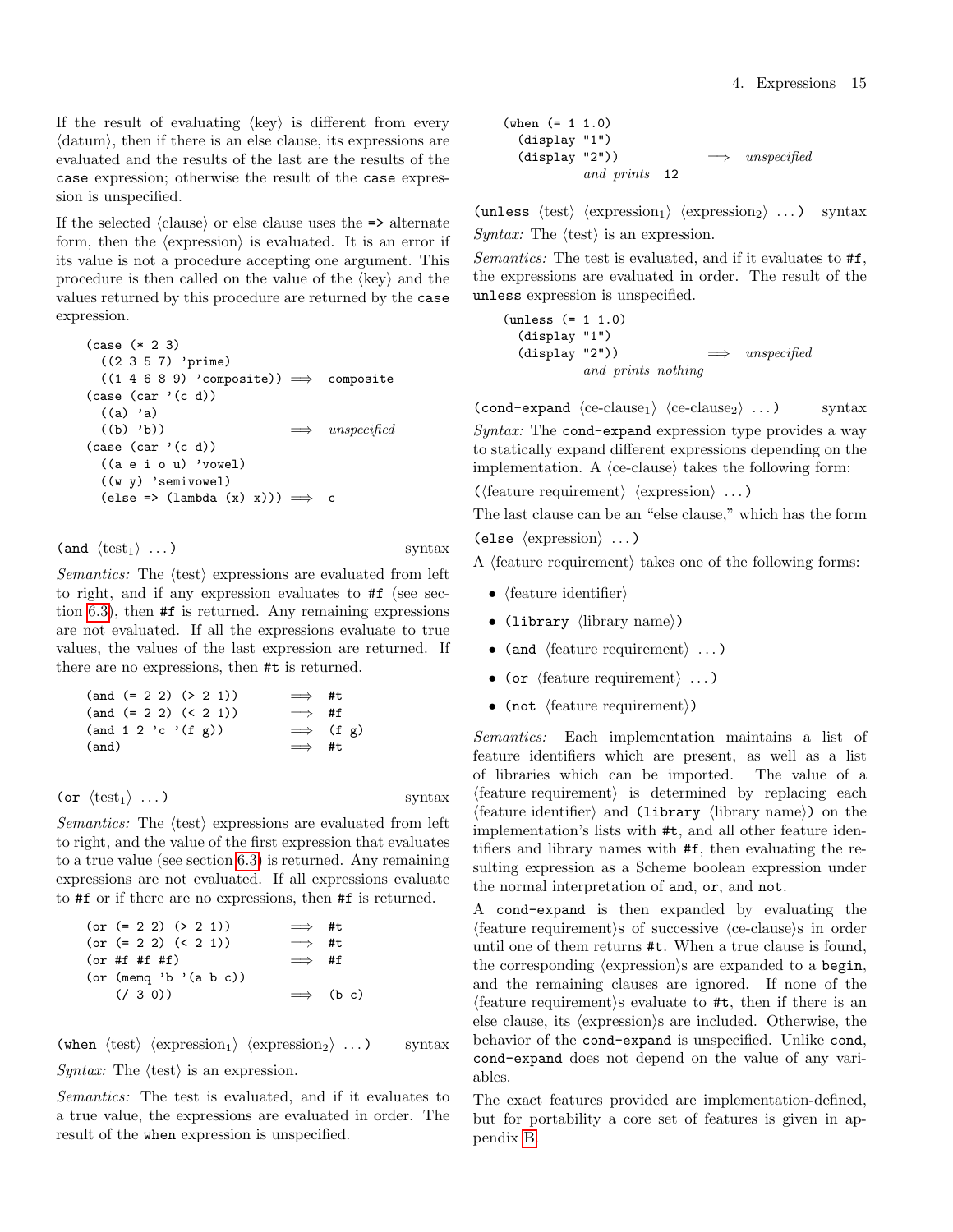#### <span id="page-15-0"></span>4.2.2. Binding constructs

The binding constructs let, let\*, letrec, letrec\*, let-values, and let\*-values give Scheme a block structure, like Algol 60. The syntax of the first four constructs is identical, but they differ in the regions they establish for their variable bindings. In a let expression, the initial values are computed before any of the variables become bound; in a let\* expression, the bindings and evaluations are performed sequentially; while in letrec and letrec\* expressions, all the bindings are in effect while their initial values are being computed, thus allowing mutually recursive definitions. The let-values and let\*-values constructs are analogous to let and let\* respectively, but are designed to handle multiple-valued expressions, binding different identifiers to the returned values.

 $(\text{let } \langle \text{bindings} \rangle \langle \text{body} \rangle)$  syntax

Syntax:  $\langle$ Bindings $\rangle$  has the form

 $(\langle \text{variable}_1 \rangle \langle \text{init}_1 \rangle) \dots$ ,

where each  $\langle \text{init} \rangle$  is an expression, and  $\langle \text{body} \rangle$  is a sequence of zero or more definitions followed by a sequence of one or more expressions as described in section [4.1.4.](#page-12-0) It is an error for a  $\langle \text{variable} \rangle$  to appear more than once in the list of variables being bound.

Semantics: The  $\langle \text{init} \rangle$ s are evaluated in the current environment (in some unspecified order), the  $\langle$ variable $\rangle$ s are bound to fresh locations holding the results, the  $\langle \text{body} \rangle$  is evaluated in the extended environment, and the values of the last expression of  $\langle \text{body} \rangle$  are returned. Each binding of a  $\langle \text{variable} \rangle$  has  $\langle \text{body} \rangle$  as its region.

$$
(let ((x 2) (y 3))
$$
  
\n
$$
(* y))
$$
\n
$$
(let ((x 2) (y 3))
$$
  
\n
$$
(let ((x 7)
$$
  
\n
$$
(z (+ x y)))
$$
  
\n
$$
(* z x)))
$$
\n
$$
35
$$

See also "named let," section [4.2.4.](#page-17-0)

 $(\text{let* } \langle \text{bindings} \rangle \langle \text{body} \rangle)$  syntax

Syntax:  $\langle$ Bindings $\rangle$  has the form

 $(\langle \text{variable}_1 \rangle \langle \text{init}_1 \rangle) \dots$ ,

and  $\langle$ body $\rangle$  is a sequence of zero or more definitions followed by one or more expressions as described in section [4.1.4.](#page-12-0)

Semantics: The let\* binding construct is similar to let, but the bindings are performed sequentially from left to right, and the region of a binding indicated by  $(\langle variable \rangle)$  $\langle \text{init} \rangle$  is that part of the let\* expression to the right of the binding. Thus the second binding is done in an environment in which the first binding is visible, and so on. The  $\langle variable \rangle$ s need not be distinct.

$$
(let ((x 2) (y 3))
$$
  
\n
$$
(let* ((x 7)
$$
  
\n
$$
(z (+ x y)))
$$
  
\n
$$
(* z x))) \implies 70
$$

(letrec  $\langle$ bindings $\rangle$   $\langle$ body $\rangle$ ) syntax

*Syntax:*  $\langle$ Bindings $\rangle$  has the form

 $(\langle \text{variable}_1 \rangle \langle \text{init}_1 \rangle) \dots$ ,

and  $\langle \text{body} \rangle$  is a sequence of zero or more definitions followed by one or more expressions as described in sec-tion [4.1.4.](#page-12-0) It is an error for a  $\langle$  variable $\rangle$  to appear more than once in the list of variables being bound.

Semantics: The  $\langle$ variable $\rangle$ s are bound to fresh locations holding unspecified values, the  $\langle \text{init} \rangle$ s are evaluated in the resulting environment (in some unspecified order), each  $\langle$  variable $\rangle$  is assigned to the result of the corresponding  $\langle \text{init} \rangle$ , the  $\langle \text{body} \rangle$  is evaluated in the resulting environment, and the values of the last expression in  $\langle \text{body} \rangle$  are returned. Each binding of a  $\langle$  variable $\rangle$  has the entire letrec expression as its region, making it possible to define mutually recursive procedures.

```
(letrec ((even?
          (lambda (n)
            (if (zero? n)
                #t
                 (odd? (- n 1))))(odd?
          (lambda (n)
            (if (zero? n)
                #f
                (even? (- n 1))))(even? 88))
                             \implies #t
```
One restriction on letrec is very important: if it is not possible to evaluate each  $\langle \text{init} \rangle$  without assigning or referring to the value of any  $\langle$  variable $\rangle$ , it is an error. The restriction is necessary because letrec is defined in terms of a procedure call where a lambda expression binds the  $\langle \text{variable} \rangle$  to the values of the  $\langle \text{init} \rangle$ . In the most common uses of letrec, all the  $\langle \text{init} \rangle$ s are lambda expressions and the restriction is satisfied automatically.

(**letrec** 
$$
\langle
$$
 bindings $\rangle$   $\langle$  body $\rangle$ ) syntax  
*Syntax:*  $\langle$  Bindings $\rangle$  has the form  
 $((\langle$ variable<sub>1</sub> $\rangle$   $\langle$ init<sub>1</sub> $\rangle$  $\rangle$  ...),

and  $\langle body \rangle$  is a sequence of zero or more definitions followed by one or more expressions as described in sec-tion [4.1.4.](#page-12-0) It is an error for a  $\langle$  variable $\rangle$  to appear more than once in the list of variables being bound.

Semantics: The  $\langle$  variable $\rangle$ s are bound to fresh locations, each  $\langle$  variable $\rangle$  is assigned in left-to-right order to the result of evaluating the corresponding  $\langle \text{init} \rangle$ , the  $\langle \text{body} \rangle$  is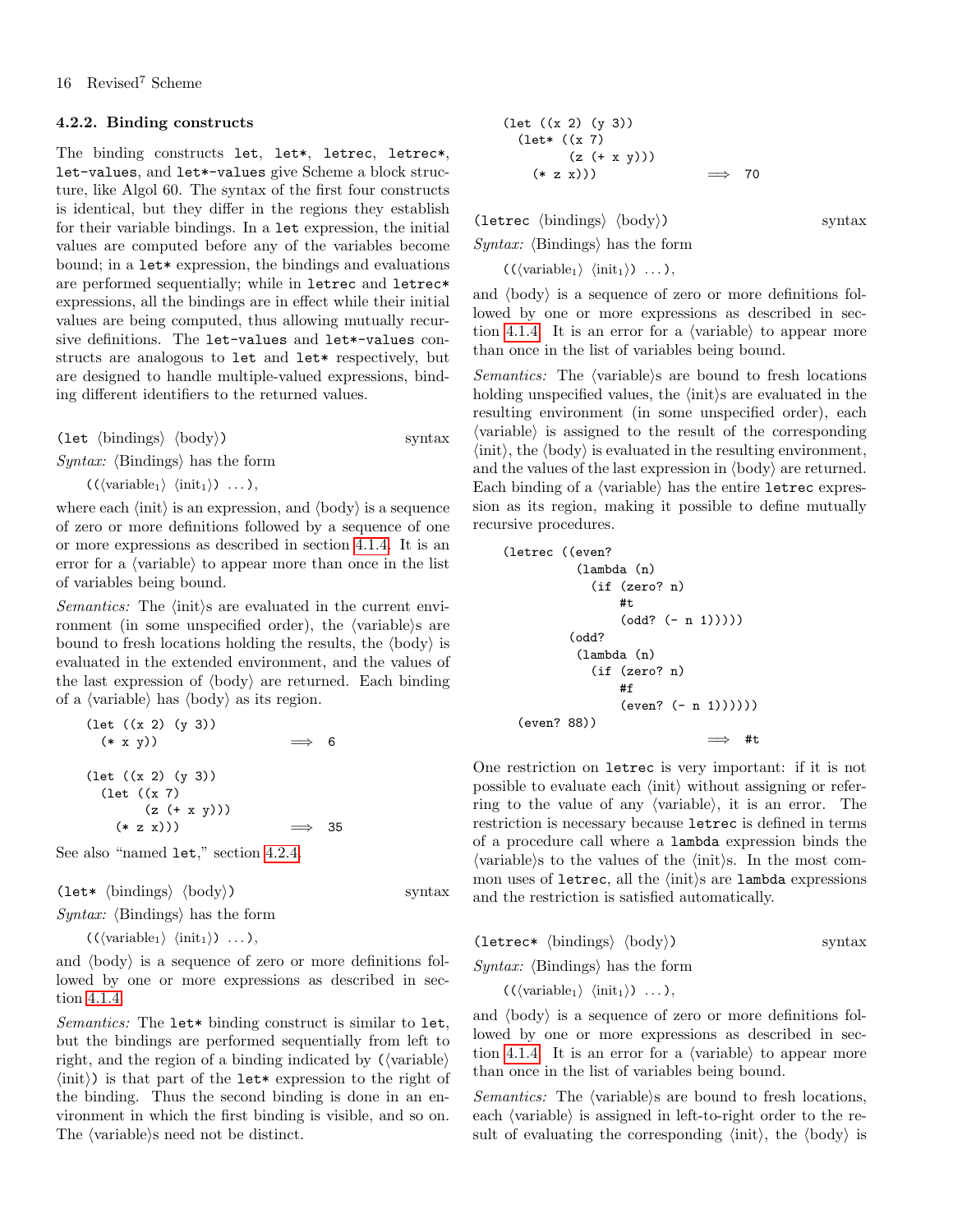evaluated in the resulting environment, and the values of the last expression in  $\langle \text{body} \rangle$  are returned. Despite the leftto-right evaluation and assignment order, each binding of a  $\langle$ variable $\rangle$  has the entire letrec\* expression as its region, making it possible to define mutually recursive procedures.

If it is not possible to evaluate each  $\langle \text{init} \rangle$  without assigning or referring to the value of the corresponding  $\langle \text{variable} \rangle$ or the  $\langle$ variable $\rangle$  of any of the bindings that follow it in  $\{\text{bindings}\}\$ , it is an error. Another restriction is that it is an error to invoke the continuation of an  $\langle \text{init} \rangle$  more than once.

```
(letrec* ((p
            (lambda (x)
              (+ 1 (q (- x 1))))(q
            (lambda (y)
              (if (zero? y)
                   \Omega(+ 1 (p (- y 1))))))
           (x (p 5))
           (y x))
 y)
                               \implies 5
```
(let-values  $\langle$ mv binding spec $\rangle$   $\langle$ body $\rangle$ ) syntax Syntax:  $\langle$ Mv binding spec $\rangle$  has the form

 $((\langle \text{formals}_1 \rangle \langle \text{init}_1 \rangle) \dots),$ 

where each  $\langle \text{init} \rangle$  is an expression, and  $\langle \text{body} \rangle$  is zero or more definitions followed by a sequence of one or more expressions as described in section [4.1.4.](#page-12-0) It is an error for a variable to appear more than once in the set of  $\{\text{formals}\}.$ 

*Semantics:* The  $\langle \text{init} \rangle$ s are evaluated in the current environment (in some unspecified order) as if by invoking call-with-values, and the variables occurring in the  $\langle$  formals $\rangle$  are bound to fresh locations holding the values returned by the  $\langle \text{init} \rangle$ s, where the  $\langle \text{formals} \rangle$  are matched to the return values in the same way that the  $\langle$  formals $\rangle$ in a lambda expression are matched to the arguments in a procedure call. Then, the  $\langle body \rangle$  is evaluated in the extended environment, and the values of the last expression of  $\langle \text{body} \rangle$  are returned. Each binding of a  $\langle \text{variable} \rangle$  has  $\langle \text{body} \rangle$  as its region.

It is an error if the  $\langle$  formals $\rangle$  do not match the number of values returned by the corresponding  $\langle \text{init} \rangle$ .

```
(let-values (((root rem) (exact-integer-sqrt 32)))\n(* root rem))  
$$
\implies
$$
 35
```

(let\*-values  $\langle \text{mv binding spec} \rangle$   $\langle \text{body} \rangle$ ) syntax *Syntax:*  $\langle Mv \rangle$  binding spec has the form

 $(\langle \text{formals} \rangle \langle \text{init} \rangle) \dots),$ 

and  $\langle$ body $\rangle$  is a sequence of zero or more definitions followed by one or more expressions as described in sec-tion [4.1.4.](#page-12-0) In each  $\langle$  formals $\rangle$ , it is an error if any variable appears more than once.

Semantics: The let\*-values construct is similar to  $let-values, but the \langle init \rangle$ s are evaluated and bindings created sequentially from left to right, with the region of the bindings of each  $\langle$  formals $\rangle$  including the  $\langle$  init $\rangle$ s to its right as well as  $\langle \text{body} \rangle$ . Thus the second  $\langle \text{init} \rangle$  is evaluated in an environment in which the first set of bindings is visible and initialized, and so on.

```
(let ((a 'a) (b 'b) (x 'x) (y 'y))
 (let*-values (((a b) (values x y))
               ((x y) (values a b)))(list a b x y))) \implies (x y x y)
```
#### <span id="page-16-0"></span>4.2.3. Sequencing

Both of Scheme's sequencing constructs are named begin, but the two have slightly different forms and uses:

$$
\textbf{(begin~} \langle \text{expression~or~definition} \rangle \ \ldots \text{)}
$$

This form of begin can appear as part of a  $\langle \text{body} \rangle$ , or at the outermost level of a  $\langle$ program $\rangle$ , or at the REPL, or directly nested in a begin that is itself of this form. It causes the contained expressions and definitions to be evaluated exactly as if the enclosing begin construct were not present.

Rationale: This form is commonly used in the output of macros (see section [4.3\)](#page-20-0) which need to generate multiple definitions and splice them into the context in which they are expanded.

(begin  $\langle$  expression<sub>1</sub>)  $\langle$  expression<sub>2</sub> $\rangle$  ...) syntax

This form of begin can be used as an ordinary expression. The *(expression)s* are evaluated sequentially from left to right, and the values of the last (expression) are returned. This expression type is used to sequence side effects such as assignments or input and output.

```
(define x 0)
(and (= x 0)(begin (set! x 5)
            (+ x 1)) \implies 6
(begin (display "4 plus 1 equals ")
       (display ( + 4 1)) \implies unspecified
           and prints 4 plus 1 equals 5
```
Note that there is a third form of begin used as a library declaration: see section [5.6.1.](#page-27-1)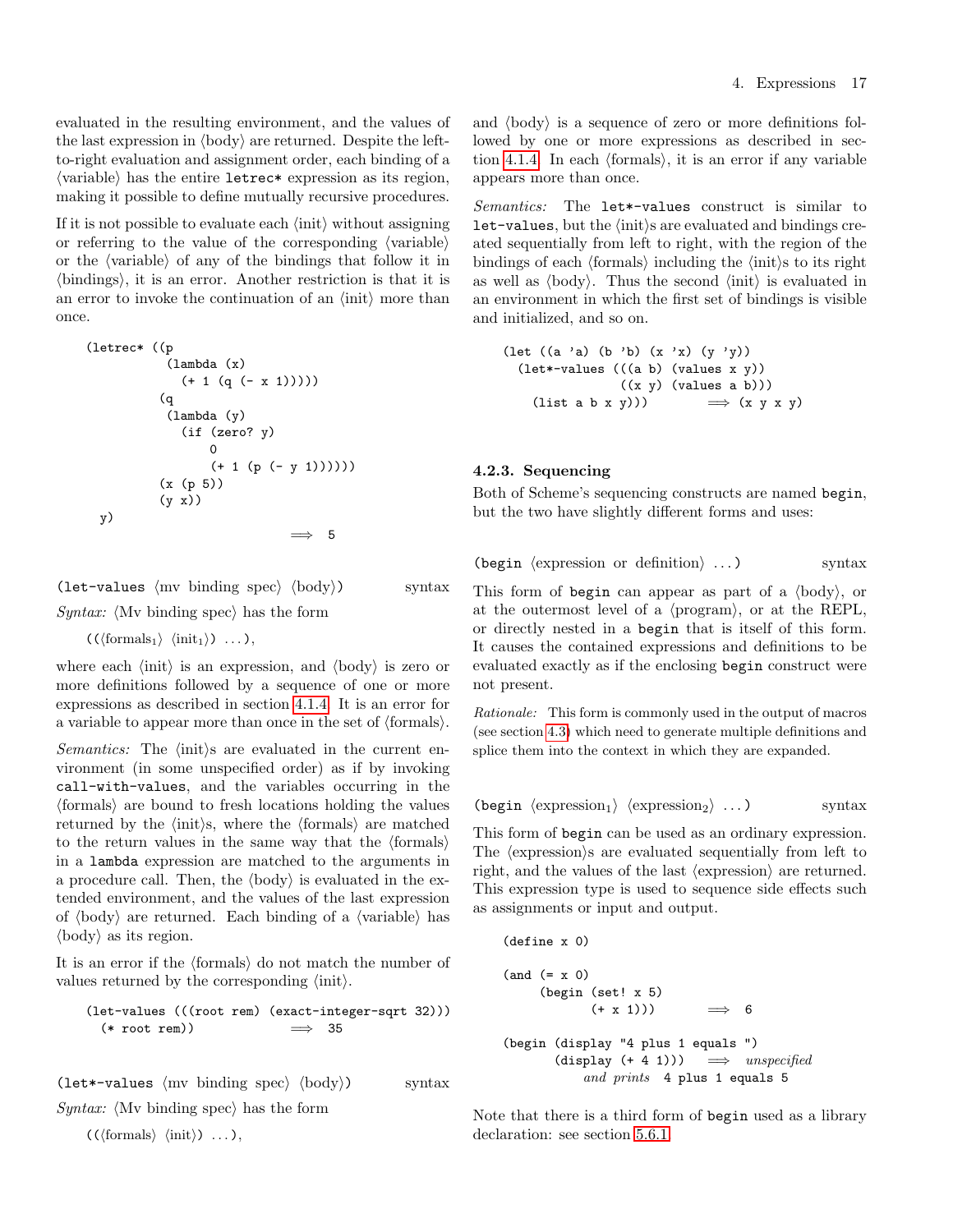#### <span id="page-17-0"></span>4.2.4. Iteration

(do (( $\langle \text{variable}_1 \rangle$   $\langle \text{init}_1 \rangle$   $\langle \text{step}_1 \rangle$ ) syntax . . . )  $(\langle test \rangle \langle expression \rangle \dots)$  $\langle \text{command} \rangle \dots \rangle$ 

Syntax: All of  $\langle \text{init} \rangle$ ,  $\langle \text{step} \rangle$ ,  $\langle \text{test} \rangle$ , and  $\langle \text{command} \rangle$  are expressions.

Semantics: A do expression is an iteration construct. It specifies a set of variables to be bound, how they are to be initialized at the start, and how they are to be updated on each iteration. When a termination condition is met, the loop exits after evaluating the  $\langle$  expression $\rangle$ s.

A do expression is evaluated as follows: The  $\langle \text{init} \rangle$  expressions are evaluated (in some unspecified order), the  $\langle \text{variable} \rangle$  are bound to fresh locations, the results of the  $\langle \text{init} \rangle$  expressions are stored in the bindings of the  $\langle$  variable $\rangle$ s, and then the iteration phase begins.

Each iteration begins by evaluating  $\langle test \rangle$ ; if the result is false (see section [6.3\)](#page-39-0), then the  $\langle$ command $\rangle$  expressions are evaluated in order for effect, the  $\langle$ step $\rangle$  expressions are evaluated in some unspecified order, the (variable)s are bound to fresh locations, the results of the  $\langle$ step $\rangle$ s are stored in the bindings of the  $\langle$ variable $\rangle$ s, and the next iteration begins.

If  $\langle test \rangle$  evaluates to a true value, then the  $\langle expression \rangle$ s are evaluated from left to right and the values of the last  $\langle$  expression $\rangle$  are returned. If no  $\langle$  expression $\rangle$ s are present, then the value of the do expression is unspecified.

The region of the binding of a  $\langle$  variable $\rangle$  consists of the entire do expression except for the  $\langle \text{init} \rangle$ s. It is an error for a  $\langle$  variable $\rangle$  to appear more than once in the list of do variables.

A  $\langle$ step $\rangle$  can be omitted, in which case the effect is the same as if  $(\langle variable \rangle \langle init \rangle \langle variable \rangle)$  had been written instead of  $(\langle \text{variable} \rangle \langle \text{init} \rangle)$ .

```
(do ((vec (make-vector 5))
     (i 0 (+ i 1)))
    ((= i 5) vec)
  (vector-set! vec i i)) \implies #(0 1 2 3 4)
(let ((x '(1 3 5 7 9)))
  (do ((x x (cdr x))
       (sum 0 (+ sum (car x))))
      ((null? x) sum))) \implies 25
```
(let  $\langle \text{variable} \rangle$   $\langle \text{bindings} \rangle$   $\langle \text{body} \rangle$ ) syntax

Semantics: "Named let" is a variant on the syntax of let which provides a more general looping construct than do and can also be used to express recursion. It has the same syntax and semantics as ordinary let except that  $\langle$  variable  $\rangle$  is bound within  $\langle$  body $\rangle$  to a procedure whose formal arguments are the bound variables and whose body is  $\langle \text{body} \rangle$ . Thus the execution of  $\langle \text{body} \rangle$  can be repeated by invoking the procedure named by  $\langle$  variable $\rangle$ .

```
(let loop ((numbers '(3 -2 1 6 -5))
           (\text{nonneg } '())(neg'()))(cond ((null? numbers) (list nonneg neg))
        ((\geq) (car numbers) 0)
         (loop (cdr numbers)
                (cons (car numbers) nonneg)
               neg))
        ((< (car numbers) 0)
         (loop (cdr numbers)
               nonneg
                (cons (car numbers) neg)))))
          \implies ((6 1 3) (-5 -2))
```
#### <span id="page-17-1"></span>4.2.5. Delayed evaluation

 $(\text{delay} \langle \text{expression} \rangle)$  lazy library syntax

Semantics: The delay construct is used together with the procedure force to implement lazy evaluation or call by need. (delay  $\langle$  expression $\rangle$ ) returns an object called a promise which at some point in the future can be asked (by the force procedure) to evaluate  $\langle$  expression $\rangle$ , and deliver the resulting value. The effect of  $\langle$  expression $\rangle$  returning multiple values is unspecified.

 $(delay-force \langle expression \rangle)$  lazy library syntax

Semantics: The expression (delay-force expression) is conceptually similar to (delay (force *expression*)), with the difference that forcing the result of delay-force will in effect result in a tail call to (force *expression*), while forcing the result of (delay (force *expression*)) might not. Thus iterative lazy algorithms that might result in a long series of chains of delay and force can be rewritten using delay-force to prevent consuming unbounded space during evaluation.

(force *promise*) lazy library procedure

The force procedure forces the value of a promise created by delay, delay-force, or make-promise. If no value has been computed for the promise, then a value is computed and returned. The value of the promise must be cached (or "memoized") so that if it is forced a second time, the previously computed value is returned. Consequently, a delayed expression is evaluated using the parameter values and exception handler of the call to force which first requested its value. If promise is not a promise, it may be returned unchanged.

```
(force (delay (+ 1 2))) \implies 3(let ((p (delay (+ 1 2))))
 (list (force p) (force p)))
```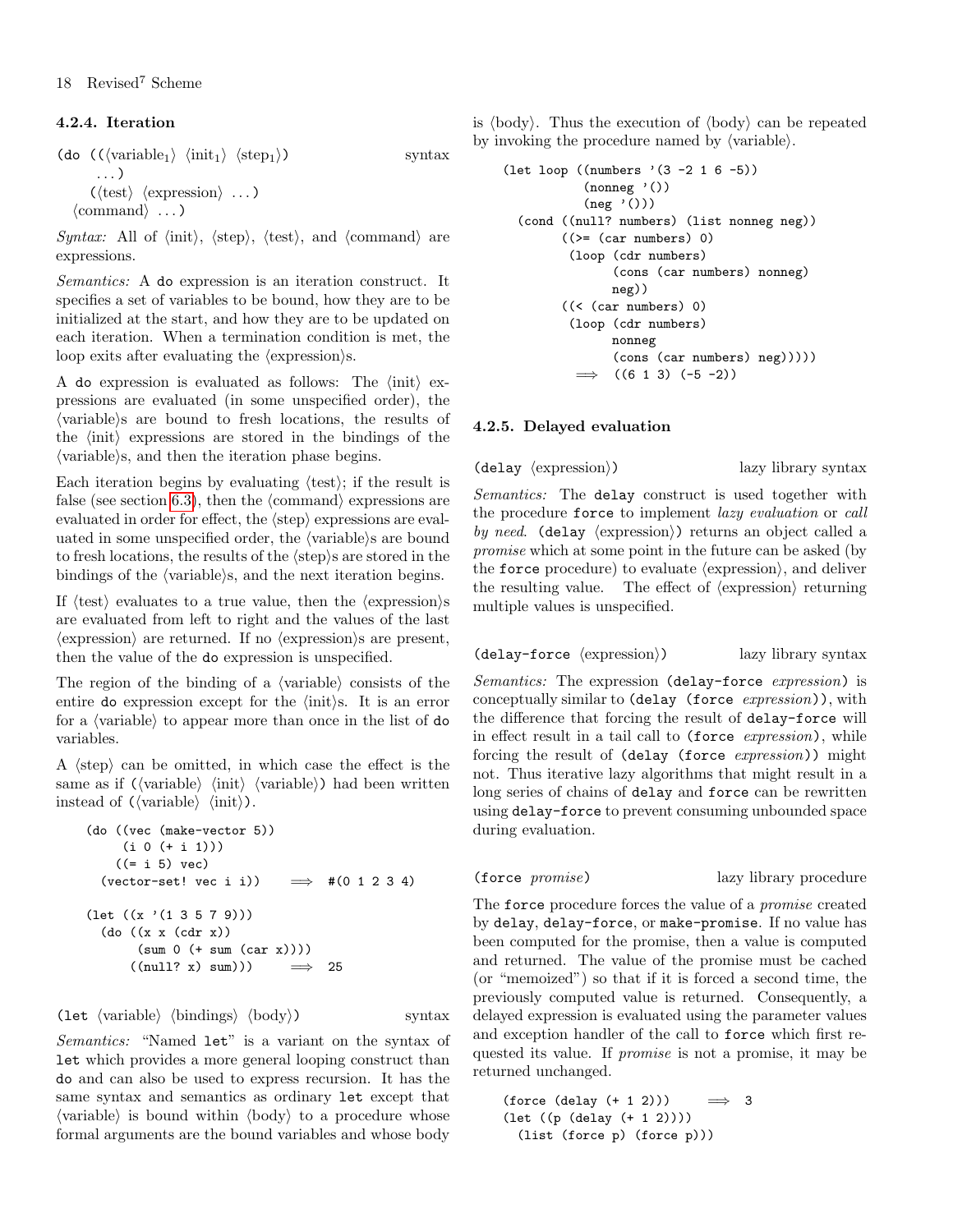$\implies$  (3 3)

```
(define integers
  (letrec ((next
            (lambda (n)
              (delay (cons n (next (+ n 1))))))(next 0)))
(define head
  (lambda (stream) (car (force stream))))
(define tail
  (lambda (stream) (cdr (force stream))))
(head (tail (tail integers)))
                                  =⇒ 2
```
The following example is a mechanical transformation of a lazy stream-filtering algorithm into Scheme. Each call to a constructor is wrapped in delay, and each argument passed to a deconstructor is wrapped in force. The use of (delay-force ...) instead of (delay (force ...)) around the body of the procedure ensures that an evergrowing sequence of pending promises does not exhaust available storage, because force will in effect force such sequences iteratively.

```
(define (stream-filter p? s)
  (delay-force
   (if (null? (force s))
       (delay '())
       (let ((h (car (force s)))
             (t (cdr (force s))))
         (if (p? h)
             (delay (cons h (stream-filter p? t)))
             (stream-filter p? t))))))
(head (tail (tail (stream-filter odd? integers))))
```
 $\implies$  5

```
The following examples are not intended to illustrate good
programming style, as delay, force, and delay-force
are mainly intended for programs written in the functional
style. However, they do illustrate the property that only
one value is computed for a promise, no matter how many
times it is forced.
```

```
(define count 0)
(define p
 (delay (begin (set! count (+ count 1))
             (if ( > count x)count
                (force p)))))
(define x 5)
p \implies a promise
(force p) \implies 6
\Rightarrow a promise, still
(begin (set! x 10)
     (force p)) \implies 6
```
Various extensions to this semantics of delay, force and delay-force are supported in some implementations:

- Calling force on an object that is not a promise may simply return the object.
- It may be the case that there is no means by which a promise can be operationally distinguished from its forced value. That is, expressions like the following may evaluate to either #t or to #f, depending on the implementation:

(eqv? (delay 1) 1)  $\implies$  unspecified (pair? (delay (cons 1 2)))  $\implies$  unspecified

• Implementations may implement "implicit forcing," where the value of a promise is forced by procedures that operate only on arguments of a certain type, like cdr and \*. However, procedures that operate uniformly on their arguments, like list, must not force them.

> (+ (delay  $(* 3 7)$ ) 13)  $\implies$  unspecified (car (list (delay  $(* 3 7)$ ) 13))  $\implies$  a promise

 $(\text{promise? } \text{obj})$  lazy library procedure

The promise? procedure returns #t if its argument is a promise, and #f otherwise. Note that promises are not necessarily disjoint from other Scheme types such as procedures.

 $(make-promise \ obj)$  lazy library procedure

The make-promise procedure returns a promise which, when forced, will return  $obj$ . It is similar to delay, but does not delay its argument: it is a procedure rather than syntax. If *obj* is already a promise, it is returned.

#### <span id="page-18-0"></span>4.2.6. Dynamic bindings

The dynamic extent of a procedure call is the time between when it is initiated and when it returns. In Scheme, call-with-current-continuation (section [6.10\)](#page-49-0) allows reentering a dynamic extent after its procedure call has returned. Thus, the dynamic extent of a call might not be a single, continuous time period.

This sections introduces parameter objects, which can be bound to new values for the duration of a dynamic extent. The set of all parameter bindings at a given time is called the dynamic environment.

| $(make-parameter\ init)$                | procedure |
|-----------------------------------------|-----------|
| (make-parameter <i>init converter</i> ) | procedure |

Returns a newly allocated parameter object, which is a procedure that accepts zero arguments and returns the value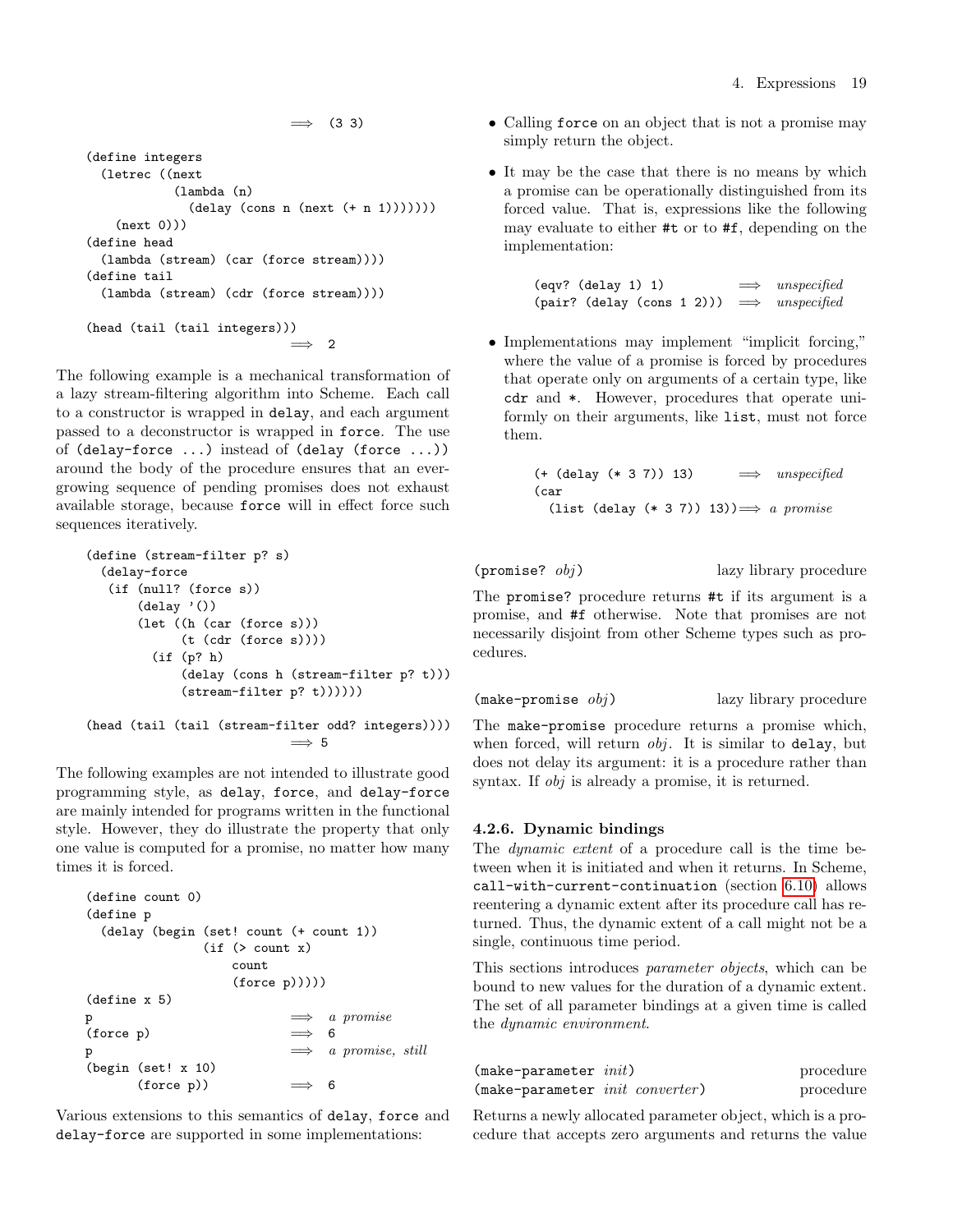associated with the parameter object. Initially, this value is the value of (converter init), or of init if the conversion procedure converter is not specified. The associated value can be temporarily changed using parameterize, which is described below.

The effect of passing arguments to a parameter object is implementation-dependent.

$$
\begin{array}{ll}\n\text{(parameterize } (\langle \text{param}_1 \rangle \langle \text{value}_1 \rangle) \dots) & \text{ syntax} \\
\langle \text{body} \rangle)\n\end{array}
$$

Syntax: Both  $\langle$  param<sub>1</sub></sub> and  $\langle$  value<sub>1</sub> $\rangle$  are expressions.

It is an error if the value of any  $\langle$  param $\rangle$  expression is not a parameter object.

Semantics: A parameterize expression is used to change the values returned by specified parameter objects during the evaluation of the body.

The  $\langle$  param $\rangle$  and  $\langle$  value $\rangle$  expressions are evaluated in an unspecified order. The  $\langle body \rangle$  is evaluated in a dynamic environment in which calls to the parameters return the results of passing the corresponding values to the conversion procedure specified when the parameters were created. Then the previous values of the parameters are restored without passing them to the conversion procedure. The results of the last expression in the  $\langle$ body $\rangle$  are returned as the results of the entire parameterize expression.

Note: If the conversion procedure is not idempotent, the results of (parameterize  $((x (x))) ...$ ), which appears to bind the parameter  $x$  to its current value, might not be what the user expects.

If an implementation supports multiple threads of execution, then parameterize must not change the associated values of any parameters in any thread other than the current thread and threads created inside  $\langle \text{body} \rangle$ .

Parameter objects can be used to specify configurable settings for a computation without the need to pass the value to every procedure in the call chain explicitly.

```
(define radix
 (make-parameter
  10
  (lambda (x)
    (if (and (exact-integer? x) (<= 2 x 16))
       x
       (error "invalid radix")))))
(define (f n) (number->string n (radix)))
(f 12) \implies "12"
(parameterize ((radix 2))
 (f 12) \implies "1100"
(f 12) \implies "12"
(radix 16) \implies unspecified
```

$$
\begin{array}{ll}\n\text{(parameterize ((radix 0))} \\
\text{(f 12))} & \implies \text{error}\n\end{array}
$$

#### 4.2.7. Exception handling

$$
\begin{array}{ll}\text{(guard (\langle variable \rangle & syntax } \\ & \langle \text{cond clause}_1 \rangle \; \langle \text{cond clause}_2 \rangle \; \dots \text{)} \\ & \langle \text{body} \rangle \text{)}\end{array}
$$

Syntax: Each  $\langle$  cond clause $\rangle$  is as in the specification of cond.

Semantics: The  $\langle \text{body} \rangle$  is evaluated with an exception handler that binds the raised object (see raise in section [6.11\)](#page-53-0) to  $\langle$  variable $\rangle$  and, within the scope of that binding, evaluates the clauses as if they were the clauses of a cond expression. That implicit cond expression is evaluated with the continuation and dynamic environment of the guard expression. If every  $\langle$  cond clause $\rangle$ 's  $\langle$  test $\rangle$  evaluates to #f and there is no else clause, then raise-continuable is invoked on the raised object within the dynamic environment of the original call to raise or raise-continuable, except that the current exception handler is that of the guard expression.

See section [6.11](#page-53-0) for a more complete discussion of exceptions.

```
(guard (condition
         ((assq 'a condition) => cdr)
         ((assq 'b condition)))
 (raise (list (cons 'a 42))))
                              \implies 42
(guard (condition
         ((assq 'a condition) => cdr)
         ((assq 'b condition)))
 (raise (list (cons 'b 23))))
                              \implies (b. 23)
```
#### <span id="page-19-0"></span>4.2.8. Quasiquotation

| $\text{(quasiquote }\langle \text{qq template} \rangle)$ | syntax           |
|----------------------------------------------------------|------------------|
| $\cdot$ (qq template)                                    | syntax           |
| unquote                                                  | auxiliary syntax |
|                                                          | auxiliary syntax |
| unquote-splicing                                         | auxiliary syntax |
| , @                                                      | auxiliary syntax |
|                                                          |                  |

"Quasiquote" expressions are useful for constructing a list or vector structure when some but not all of the desired structure is known in advance. If no commas appear within the  $\langle q\bar{q} \text{ template}\rangle$ , the result of evaluating  $\langle q\bar{q} \text{ template}\rangle$ is equivalent to the result of evaluating  $\prime$  (qq template). If a comma appears within the  $\langle q\vert$  template), however, the expression following the comma is evaluated ("unquoted")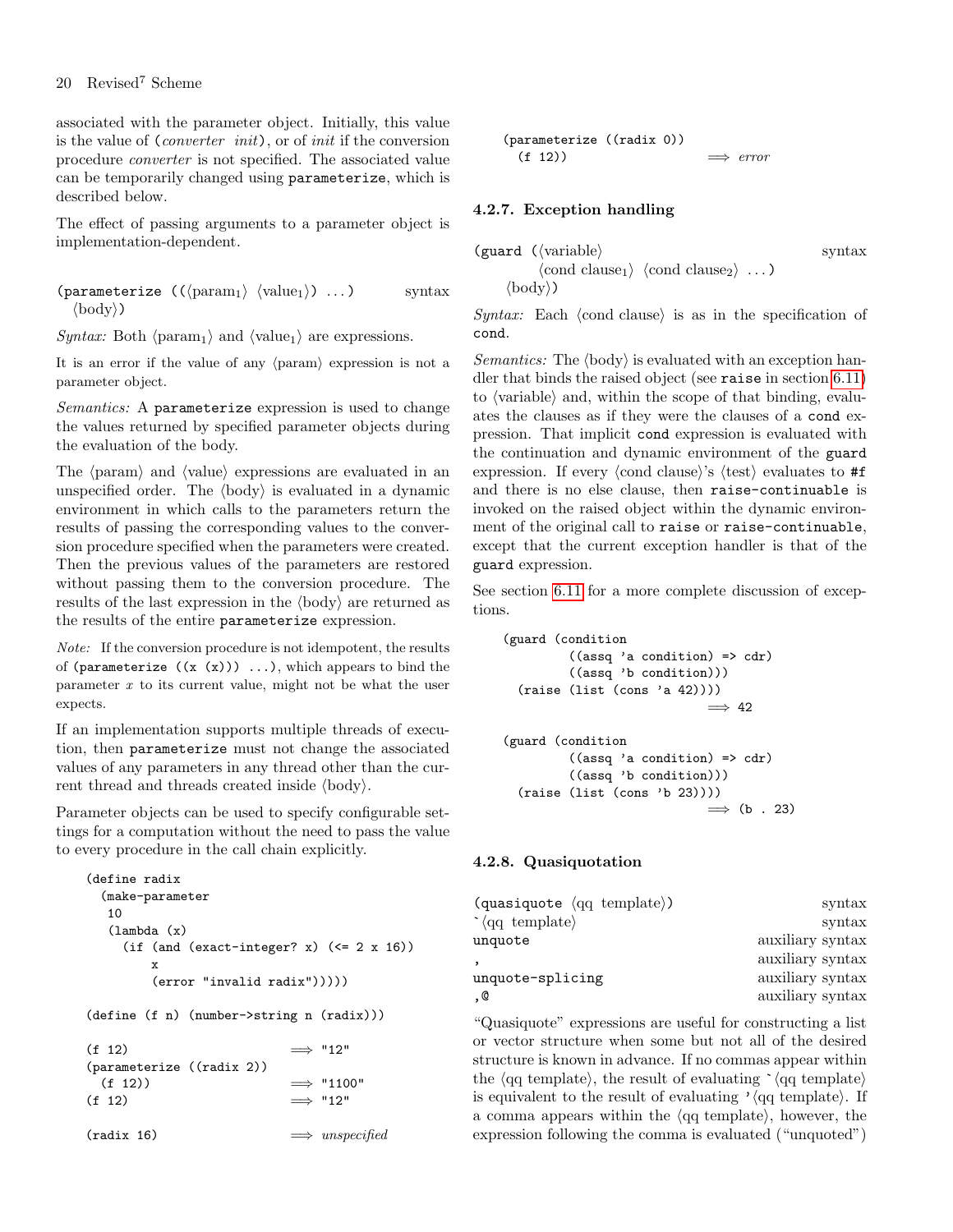and its result is inserted into the structure instead of the comma and the expression. If a comma appears followed without intervening whitespace by a commercial at-sign (@), then it is an error if the following expression does not evaluate to a list; the opening and closing parentheses of the list are then "stripped away" and the elements of the list are inserted in place of the comma at-sign expression sequence. A comma at-sign normally appears only within a list or vector  $\langle q\mathbf{q} \t{ template} \rangle$ .

Note: In order to unquote an identifier beginning with @, it is necessary to use either an explicit unquote or to put whitespace after the comma, to avoid colliding with the comma at-sign sequence.

```
\therefore (list , (+ 1 2) 4) \implies (list 3 4)
(let ((name 'a)) `(list ,name ',name))
          \implies (list a (quote a))
(4 - 5 6) ) ) ) ) (4 - 5 6) ) )\implies (a 3 4 5 6 b)
\cdot ((\text{foo }, (-103)) , @(\text{cdr } '(c)) . , (\text{car } '(cons)))\implies ((foo 7) . cons)
`#(10 5 ,(sqrt 4) ,@(map sqrt '(16 9)) 8)
           \implies #(10 5 2 4 3 8)
(let ((foo '(foo bar)) (@baz 'baz))
  `(list ,@foo , @baz))
           \implies (list foo bar baz)
```
Quasiquote expressions can be nested. Substitutions are made only for unquoted components appearing at the same nesting level as the outermost quasiquote. The nesting level increases by one inside each successive quasiquotation, and decreases by one inside each unquotation.

$$
(a '(b , (+ 1 2) , (foo , (+ 1 3) d) e) f)
$$
\n
$$
⇒ (a '(b , (+ 1 2) , (foo 4 d) e) f)
$$
\n
$$
(let ((name1 'x) (name2 'y))
$$
\n
$$
(a '(b ,, name1 , ',name2 d) e))
$$
\n
$$
⇒ (a '(b , x , 'y d) e)
$$

A quasiquote expression may return either newly allocated, mutable objects or literal structure for any structure that is constructed at run time during the evaluation of the expression. Portions that do not need to be rebuilt are always literal. Thus,

```
(\text{let } ((a 3)) ^{'}((1 2) , a , 4 , 'five 6))
```
may be treated as equivalent to either of the following expressions:

 $^{\circ}((1 2) 3 4$  five 6) (let ((a 3))  $\text{(cons } (1 2)$ (cons a (cons 4 (cons 'five ' $(6))$ ))))

However, it is not equivalent to this expression:

```
(let ((a 3)) (list (list 1 2) a 4 'five 6))
```
The two notations  $\langle qq \text{ template} \rangle$  and (quasiquote  $\langle$ qq template $\rangle$ ) are identical in all respects. , $\langle$ expression $\rangle$ is identical to (unquote  $\langle$  expression $\rangle$ ), and , $\mathcal{Q}$  $\langle$  expression $\rangle$ is identical to (unquote-splicing  $\langle$  expression $\rangle$ ). The write procedure may output either format.

```
(quasiquote (list (unquote (+ 1 2)) 4))\n
$$
\implies
$$
 (list 3 4)\n'(quasiquote (list (unquote (+ 1 2)) 4))\n
$$
\implies
$$
 '(list , (+ 1 2) 4)\ni.e., (quasiquote (list (unquote (+ 1 2)) 4))
```

It is an error if any of the identifiers quasiquote, unquote, or unquote-splicing appear in positions within a  $\langle$ qq template $\rangle$  otherwise than as described above.

#### 4.2.9. Case-lambda

 $(case-lambda \langle clause\rangle ...)$  case-lambda library syntax

Syntax: Each  $\langle$  clause $\rangle$  is of the form  $(\langle$  formals $\rangle$   $\langle$  body $\rangle$ ), where  $\langle$  formals $\rangle$  and  $\langle$  body $\rangle$  have the same syntax as in a lambda expression.

Semantics: A case-lambda expression evaluates to a procedure that accepts a variable number of arguments and is lexically scoped in the same manner as a procedure resulting from a lambda expression. When the procedure is called, the first  $\langle$ clause $\rangle$  for which the arguments agree with  $\langle$  formals $\rangle$  is selected, where agreement is specified as for the  $\{formals\}$  of a lambda expression. The variables of  $\{formals\}$  are bound to fresh locations, the values of the arguments are stored in those locations, the  $\langle \text{body} \rangle$ is evaluated in the extended environment, and the results of  $\langle \text{body} \rangle$  are returned as the results of the procedure call.

It is an error for the arguments not to agree with the  $\langle$  formals $\rangle$  of any  $\langle$  clause $\rangle$ .

| (define range)                 |                                                             |  |                    |  |
|--------------------------------|-------------------------------------------------------------|--|--------------------|--|
| (case-lambda                   |                                                             |  |                    |  |
| $((e)$ (range 0 e))            |                                                             |  |                    |  |
| ((b e) (do ((r'()) (cons e r)) |                                                             |  |                    |  |
|                                | $(e (- e 1) (- e 1)))$                                      |  |                    |  |
|                                | (( <e b)="" r))))<="" td=""><td></td><td></td><td></td></e> |  |                    |  |
|                                |                                                             |  |                    |  |
| (range <sub>3</sub> )          |                                                             |  | $\implies$ (0 1 2) |  |

 $(range 3 5)$   $\implies$  (3 4)

# <span id="page-20-0"></span>4.3. Macros

Scheme programs can define and use new derived expression types, called macros. Program-defined expression types have the syntax

 $(\langle \text{keyword} \rangle \langle \text{datum} \rangle \dots)$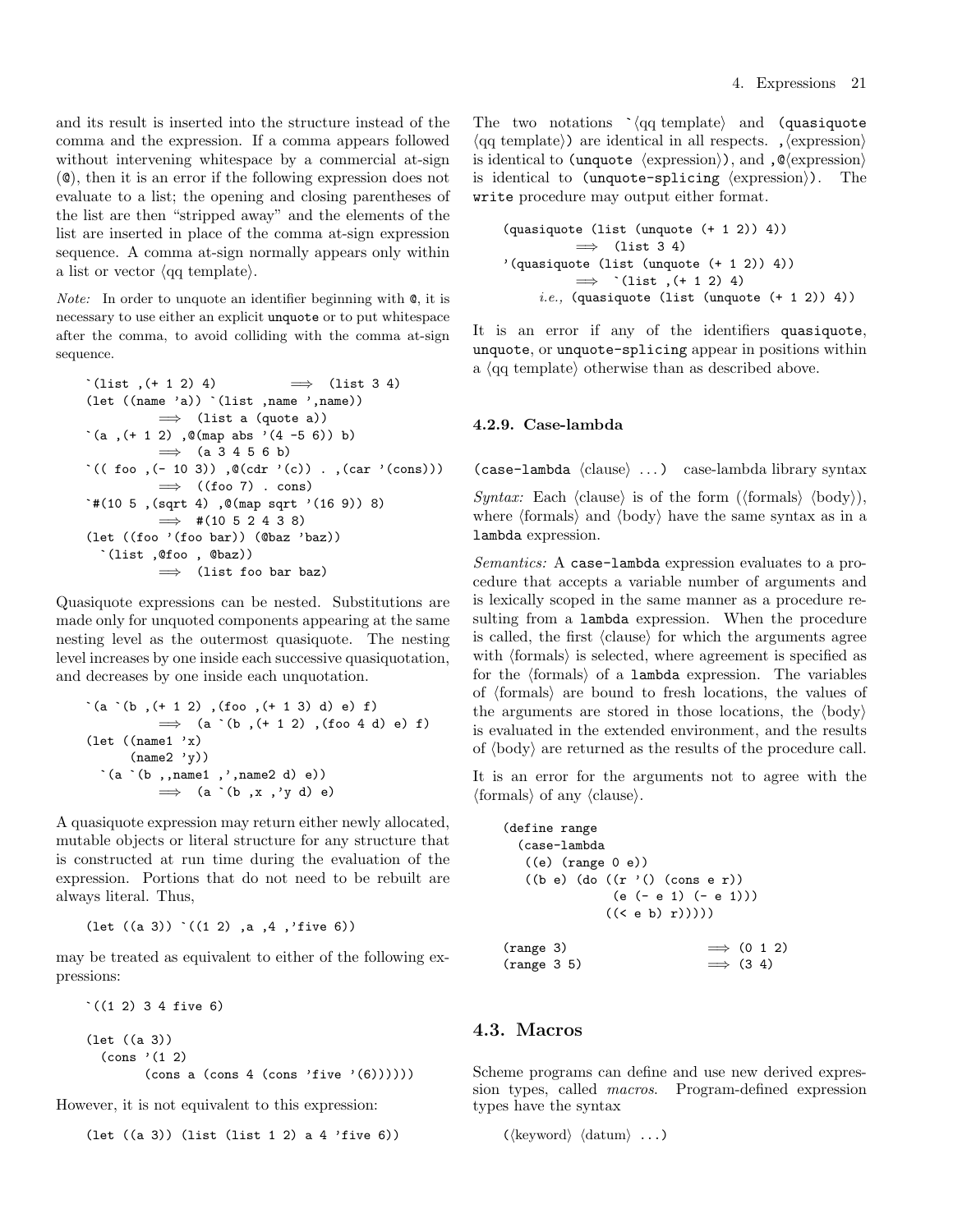where  $\langle$ keyword $\rangle$  is an identifier that uniquely determines the expression type. This identifier is called the syntactic keyword, or simply keyword, of the macro. The number of the  $\langle \text{datum} \rangle$ s, and their syntax, depends on the expression type.

Each instance of a macro is called a use of the macro. The set of rules that specifies how a use of a macro is transcribed into a more primitive expression is called the transformer of the macro.

The macro definition facility consists of two parts:

- A set of expressions used to establish that certain identifiers are macro keywords, associate them with macro transformers, and control the scope within which a macro is defined, and
- a pattern language for specifying macro transformers.

The syntactic keyword of a macro can shadow variable bindings, and local variable bindings can shadow syntactic bindings. Two mechanisms are provided to prevent unintended conflicts:

- If a macro transformer inserts a binding for an identifier (variable or keyword), the identifier will in effect be renamed throughout its scope to avoid conflicts with other identifiers. Note that a global variable definition may or may not introduce a binding; see section [5.3.](#page-24-3)
- If a macro transformer inserts a free reference to an identifier, the reference refers to the binding that was visible where the transformer was specified, regardless of any local bindings that surround the use of the macro.

In consequence, all macros defined using the pattern language are "hygienic" and "referentially transparent" and thus preserve Scheme's lexical scoping. [\[21,](#page-81-12) [22,](#page-81-13) [2,](#page-81-14) [9,](#page-81-15) [12\]](#page-81-16)

Implementations may provide macro facilities of other types.

#### 4.3.1. Binding constructs for syntactic keywords

The let-syntax and letrec-syntax binding constructs are analogous to let and letrec, but they bind syntactic keywords to macro transformers instead of binding variables to locations that contain values. Syntactic keywords can also be bound globally or locally with define-syntax; see section [5.4.](#page-25-0)

(let-syntax  $\langle$ bindings $\rangle$   $\langle$ body $\rangle$ ) syntax

Syntax:  $\langle$ Bindings $\rangle$  has the form

#### $(\langle$ keyword $\rangle$   $\langle$ transformer spec $\rangle$ ) ...

Each  $\langle$  keyword $\rangle$  is an identifier, each  $\langle$  transformer spec $\rangle$  is an instance of syntax-rules, and  $\langle \text{body} \rangle$  is a sequence of one or more definitions followed by one or more expressions. It is an error for a  $\langle$ keyword $\rangle$  to appear more than once in the list of keywords being bound.

Semantics: The  $\langle \text{body} \rangle$  is expanded in the syntactic environment obtained by extending the syntactic environment of the let-syntax expression with macros whose keywords are the  $\langle$ keyword $\rangle$ s, bound to the specified transformers. Each binding of a  $\langle$ keyword $\rangle$  has  $\langle$ body $\rangle$  as its region.

```
(let-syntax ((given-that (syntax-rules ()
                   ((given-that test stmt1 stmt2 ...)
                    (if test
                        (begin stmt1
                              stmt2 ...))))))
 (let ((if #t))
   (given-that if (set! if 'now))
   if)) \implies now
(let ((x 'outer))
 (let-syntax ((m (syntax-rules () ((m) x))))
   (let ((x 'inner))
     (m)))) \implies outer
```
(letrec-syntax  $\langle$ bindings $\rangle$   $\langle$ body $\rangle$ ) syntax

Syntax: Same as for let-syntax.

Semantics: The  $\langle body \rangle$  is expanded in the syntactic environment obtained by extending the syntactic environment of the letrec-syntax expression with macros whose keywords are the  $\langle$ keyword $\rangle$ s, bound to the specified transformers. Each binding of a  $\langle$ keyword $\rangle$  has the  $\langle$ transformer spec $\rangle$ s as well as the  $\langle$ body $\rangle$  within its region, so the transformers can transcribe expressions into uses of the macros introduced by the letrec-syntax expression.

```
(letrec-syntax
    ((my-or (syntax-rules ()
               ((my-or)#f)
               ((my-or e) e)
               ((my-or e1 e2 ...)
                (let ((temp e1))
                  (if temp
                       temp
                       (my-or e2 ...)))))))
 (let ((x #f)
        (y 7)
        (temp 8)
        (let odd?)
        (if even?))
    (my-or x
           (let temp)
           (f y)<br>(y))
                               \implies 7
```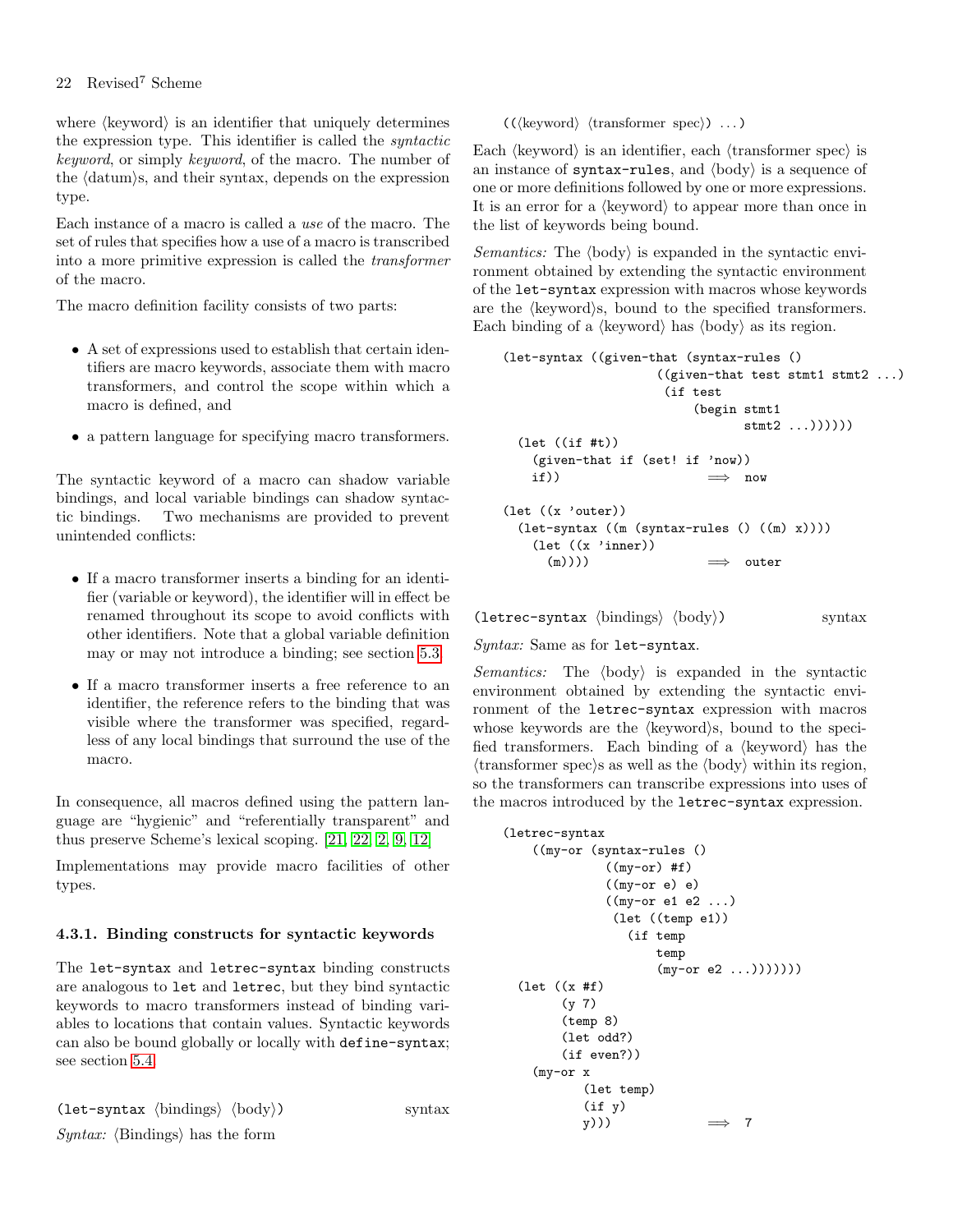#### 4.3.2. Pattern language

A  $\langle$ transformer spec $\rangle$  has one of the following forms:

| $(syntax-rules (\langle literal \rangle )$                               |  |                  | syntax |
|--------------------------------------------------------------------------|--|------------------|--------|
| $\langle$ syntax rule $\rangle \dots$                                    |  |                  |        |
| $(syntax-rules \langle ellipsis \rangle (\langle literal \rangle \dots)$ |  |                  | syntax |
| $\langle$ syntax rule $\rangle \dots$                                    |  |                  |        |
|                                                                          |  | auxiliary syntax |        |
|                                                                          |  | auxiliary syntax |        |
|                                                                          |  |                  |        |

*Syntax:* It is an error if any of the  $\langle$  literal $\rangle$ s, or the  $\langle$  ellipsis $\rangle$ in the second form, is not an identifier. It is also an error if  $\langle$  syntax rule $\rangle$  is not of the form

 $(\langle$ pattern $\rangle$   $\langle$ template $\rangle$ )

The  $\langle$  pattern $\rangle$  in a  $\langle$  syntax rule $\rangle$  is a list  $\langle$  pattern $\rangle$  whose first element is an identifier.

A  $\langle$  pattern $\rangle$  is either an identifier, a constant, or one of the following

```
(\langle \text{pattern} \rangle \dots)(\langle pattern \rangle \langle pattern \rangle \dots \langle pattern \rangle)\langle \mathsf{pattern} \rangle \dots \langle \mathsf{pattern} \rangle \langle \mathsf{ellipsis} \rangle \langle \mathsf{pattern} \rangle \dots\langle \mathsf{pattern} \rangle \dots \langle \mathsf{pattern} \rangle \langle \mathsf{ellipsis} \rangle \langle \mathsf{pattern} \rangle \dots. \langle pattern\rangle)
\#(\langle \text{pattern} \rangle \dots)\sharp(\langlepattern\rangle ... \langlepattern\rangle \langleellipsis\rangle \langlepattern\rangle ...)
```
and a  $\langle$ template $\rangle$  is either an identifier, a constant, or one of the following

```
(\langle element \rangle \dots)(\langle element \rangle \langle element \rangle \dots \langle template \rangle)(\langleellipsis\rangle \langletemplate\rangle)
\#(\langleelement\rangle \dots)
```
where an  $\langle$  element $\rangle$  is a  $\langle$  template $\rangle$  optionally followed by an  $\langle$ ellipsis $\rangle$ . An  $\langle$ ellipsis $\rangle$  is the identifier specified in the second form of syntax-rules, or the default identifier ... (three consecutive periods) otherwise.

Semantics: An instance of syntax-rules produces a new macro transformer by specifying a sequence of hygienic rewrite rules. A use of a macro whose keyword is associated with a transformer specified by syntax-rules is matched against the patterns contained in the  $\langle$ syntax rule $\rangle$ s, beginning with the leftmost  $\langle$  syntax rule $\rangle$ . When a match is found, the macro use is transcribed hygienically according to the template.

An identifier appearing within a  $\langle$  pattern $\rangle$  can be an underscore  $($ .), a literal identifier listed in the list of  $\langle$  literal $\rangle$ s, or the  $\langle$ ellipsis $\rangle$ . All other identifiers appearing within a  $\langle$  pattern $\rangle$  are *pattern variables*.

The keyword at the beginning of the pattern in a  $\langle$ syntax rule $\rangle$  is not involved in the matching and is considered neither a pattern variable nor a literal identifier.

Pattern variables match arbitrary input elements and are used to refer to elements of the input in the template. It is an error for the same pattern variable to appear more than once in a  $\langle$  pattern $\rangle$ .

Underscores also match arbitrary input elements but are not pattern variables and so cannot be used to refer to those elements. If an underscore appears in the  $\langle$  literal $\rangle$ s list, then that takes precedence and underscores in the  $\langle$  pattern $\rangle$  match as literals. Multiple underscores can appear in a  $\langle$  pattern $\rangle$ .

Identifiers that appear in  $(\langle$  literal $\rangle \dots)$  are interpreted as literal identifiers to be matched against corresponding elements of the input. An element in the input matches a literal identifier if and only if it is an identifier and either both its occurrence in the macro expression and its occurrence in the macro definition have the same lexical binding, or the two identifiers are the same and both have no lexical binding.

A subpattern followed by  $\langle$  ellipsis $\rangle$  can match zero or more elements of the input, unless  $\langle$  ellipsis $\rangle$  appears in the  $\langle$ literal $\rangle$ s, in which case it is matched as a literal.

More formally, an input expression  $E$  matches a pattern  $P$ if and only if:

- $P$  is an underscore (.).
- $P$  is a non-literal identifier; or
- $P$  is a literal identifier and  $E$  is an identifier with the same binding; or
- P is a list  $(P_1 \ldots P_n)$  and E is a list of n elements that match  $P_1$  through  $P_n$ , respectively; or
- P is an improper list  $(P_1 \ P_2 \ \ldots \ P_n \ P_{n+1})$  and  $E$  is a list or improper list of  $n$  or more elements that match  $P_1$  through  $P_n$ , respectively, and whose nth tail matches  $P_{n+1}$ ; or
- P is of the form  $(P_1 \ldots P_k \ P_e \text{ (ellipsis)} \ P_{m+1} \ldots$  $P_n$ ) where E is a proper list of n elements, the first k of which match  $P_1$  through  $P_k$ , respectively, whose next  $m - k$  elements each match  $P_e$ , whose remaining  $n - m$  elements match  $P_{m+1}$  through  $P_n$ ; or
- P is of the form  $(P_1 \ldots P_k \ P_e \text{ (ellipsis)} \ P_{m+1} \ldots$  $P_n$ .  $P_x$ ) where E is a list or improper list of n elements, the first k of which match  $P_1$  through  $P_k$ , whose next  $m - k$  elements each match  $P_e$ , whose remaining  $n-m$  elements match  $P_{m+1}$  through  $P_n$ , and whose *nth* and final cdr matches  $P_x$ ; or
- P is a vector of the form  $\#(P_1 \ldots P_n)$  and E is a vector of *n* elements that match  $P_1$  through  $P_n$ ; or
- P is of the form  $\#(P_1 \ldots P_k \ P_e \text{ (ellipsis)} \ P_{m+1}$  $\ldots P_n$ ) where E is a vector of n elements the first k of which match  $P_1$  through  $P_k$ , whose next  $m - k$ elements each match  $P_e$ , and whose remaining  $n - m$ elements match  $P_{m+1}$  through  $P_n$ ; or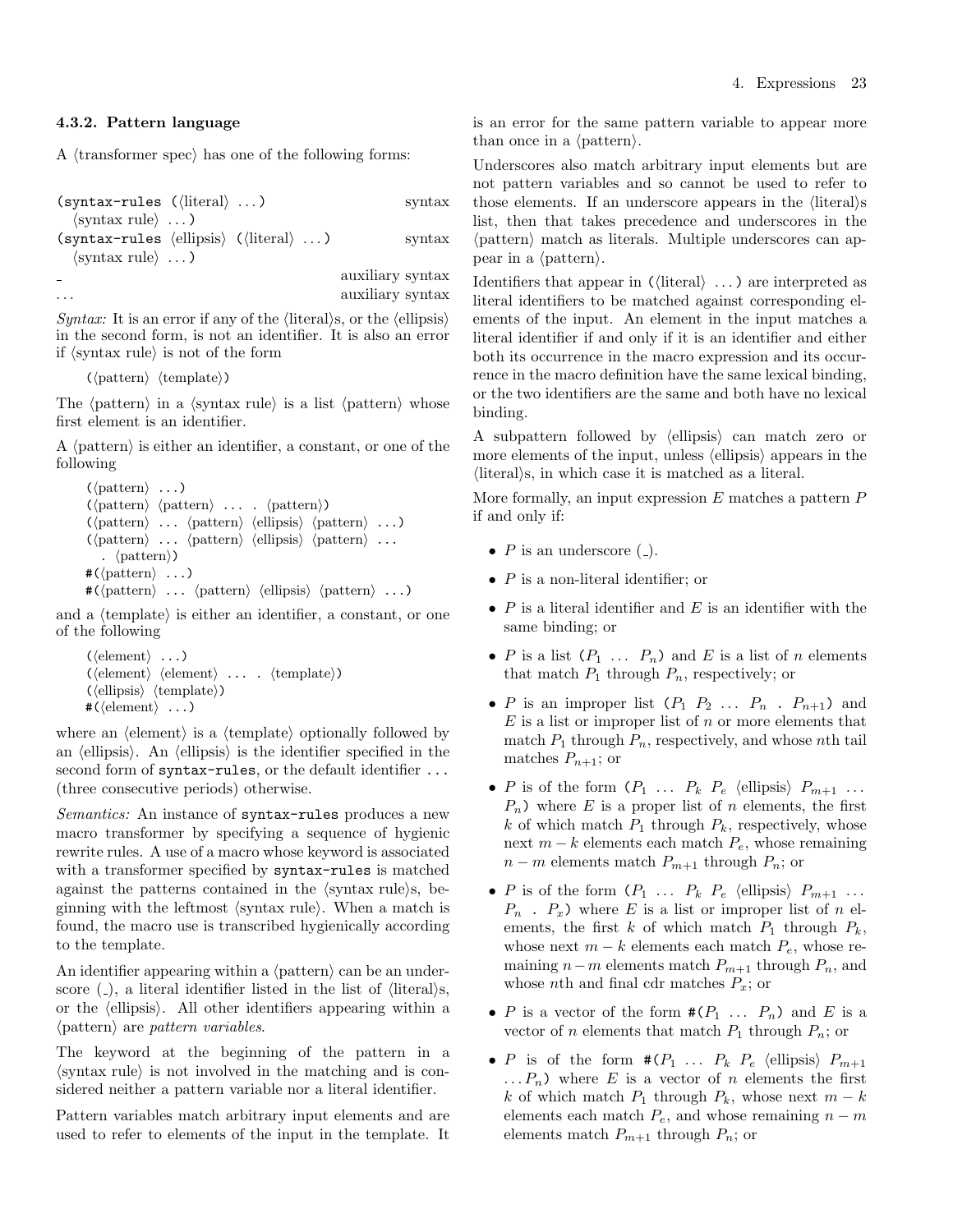24 Revised<sup>7</sup> Scheme

•  $P$  is a constant and  $E$  is equal to  $P$  in the sense of the equal? procedure.

It is an error to use a macro keyword, within the scope of its binding, in an expression that does not match any of the patterns.

When a macro use is transcribed according to the template of the matching  $\langle$  syntax rule $\rangle$ , pattern variables that occur in the template are replaced by the elements they match in the input. Pattern variables that occur in subpatterns followed by one or more instances of the identifier  $\langle$  ellipsis $\rangle$  are allowed only in subtemplates that are followed by as many instances of  $\langle$  ellipsis $\rangle$ . They are replaced in the output by all of the elements they match in the input, distributed as indicated. It is an error if the output cannot be built up as specified.

Identifiers that appear in the template but are not pattern variables or the identifier  $\langle$  ellipsis $\rangle$  are inserted into the output as literal identifiers. If a literal identifier is inserted as a free identifier then it refers to the binding of that identifier within whose scope the instance of syntax-rules appears. If a literal identifier is inserted as a bound identifier then it is in effect renamed to prevent inadvertent captures of free identifiers.

A template of the form  $(\langle ellipsis \rangle \langle template \rangle)$  is identical to  $\langle$  template $\rangle$ , except that ellipses within the template have no special meaning. That is, any ellipses contained within  $\langle$ template $\rangle$  are treated as ordinary identifiers. In particular, the template ( $\langle$ ellipsis $\rangle$   $\langle$ ellipsis $\rangle$ ) produces a single  $\langle$ ellipsis). This allows syntactic abstractions to expand into code containing ellipses.

```
(define-syntax be-like-begin
  (syntax-rules ()
    ((be-like-begin name)
     (define-syntax name
       (syntax-rules ()
         ((name expr (... ...))
          (begin expr (... ...)))))))))
(be-like-begin sequence)
(sequence 1 2 3 4) \implies 4
```
As an example, if let and cond are defined as in section [7.3](#page-67-0) then they are hygienic (as required) and the following is not an error.

```
(\text{let } ((=> #f))(\text{cond } (\#t \implies 'ok))) \implies ok
```
The macro transformer for cond recognizes => as a local variable, and hence an expression, and not as the base identifier =>, which the macro transformer treats as a syntactic keyword. Thus the example expands into

```
(\text{let } ((=& *)(if #t (begin => 'ok)))
```
instead of

```
(\text{let } ((=> #f))(let ((temp #t))
    (if temp ('ok temp))))
```
which would result in an invalid procedure call.

#### 4.3.3. Signaling errors in macro transformers

```
(syntax-error \langle \text{message} \rangle \langle \text{args} \rangle ...) syntax
```
syntax-error behaves similarly to error [\(6.11\)](#page-53-0) except that implementations with an expansion pass separate from evaluation should signal an error as soon as syntax-error is expanded. This can be used as a syntax-rules  $\langle$ template $\rangle$  for a  $\langle$  pattern $\rangle$  that is an invalid use of the macro, which can provide more descriptive error messages.  $\langle$  message $\rangle$  is a string literal, and  $\langle$  args $\rangle$  arbitrary expressions providing additional information. Applications cannot count on being able to catch syntax errors with exception handlers or guards.

```
(define-syntax simple-let
 (syntax-rules ()
   ((\fbox{~\,} (head . . . ((x . y) val). tail)body1 body2 ...)
     (syntax-error
      "expected an identifier but got"
      (x, y))(( _{-}((name val) ...) body1 body2 ...))((lambda (name ...) body1 body2 ...)
       val ...))))
```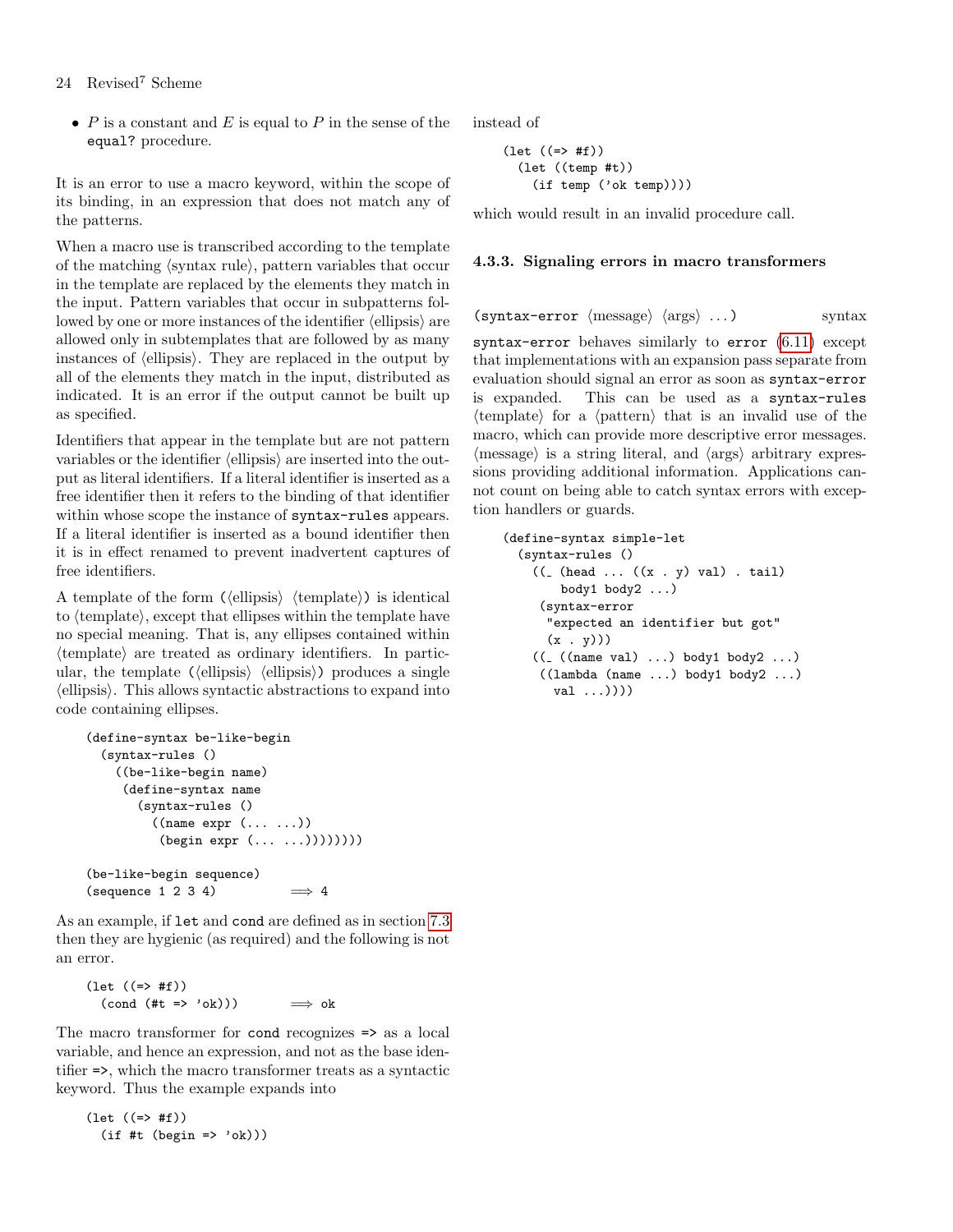# <span id="page-24-0"></span>5. Program structure

# <span id="page-24-1"></span>5.1. Programs

A Scheme program consists of one or more import declarations followed by a sequence of expressions and definitions. Import declarations specify the libraries on which a program or library depends; a subset of the identifiers exported by the libraries are made available to the program. Expressions are described in chapter [4.](#page-11-0) Definitions are either variable definitions, syntax definitions, or recordtype definitions, all of which are explained in this chapter. They are valid in some, but not all, contexts where expressions are allowed, specifically at the outermost level of a  $\langle$ program $\rangle$  and at the beginning of a  $\langle$ body $\rangle$ .

At the outermost level of a program, (begin  $\langle$  expression or definition<sub>1</sub> $\rangle$ ...) is equivalent to the sequence of expressions and definitions in the begin. Similarly, in a  $\langle \text{body} \rangle$ , (begin  $\langle \text{definition}_1 \rangle$  ...) is equivalent to the sequence  $\langle definition_1 \rangle \ldots$  Macros can expand into such begin forms. For the formal definition, see [4.2.3.](#page-16-0)

Import declarations and definitions cause bindings to be created in the global environment or modify the value of existing global bindings. The initial environment of a program is empty, so at least one import declaration is needed to introduce initial bindings.

Expressions occurring at the outermost level of a program do not create any bindings. They are executed in order when the program is invoked or loaded, and typically perform some kind of initialization.

Programs and libraries are typically stored in files, although in some implementations they can be entered interactively into a running Scheme system. Other paradigms are possible. Implementations which store libraries in files should document the mapping from the name of a library to its location in the file system.

# <span id="page-24-2"></span>5.2. Import declarations

An import declaration takes the following form:

 $(import \langle import-set \rangle ... )$ 

An import declaration provides a way to import identifiers exported by a library. Each  $\langle$  import set $\rangle$  names a set of bindings from a library and possibly specifies local names for the imported bindings. It takes one of the following forms:

- $\langle$ library name $\rangle$
- (only  $\langle \text{import set} \rangle$   $\langle \text{identifier} \rangle$  ...)
- (except  $\langle \text{import set} \rangle$   $\langle \text{identifier} \rangle$  ...)
- (prefix  $\langle$ import set $\rangle$   $\langle$ identifier $\rangle$ )
- (rename  $\langle$  import set $\rangle$  $(\langle \text{identifier}_1 \rangle \langle \text{identifier}_2 \rangle) \dots)$

In the first form, all of the identifiers in the named library's export clauses are imported with the same names (or the exported names if exported with rename). The additional  $\langle$ import set $\rangle$  forms modify this set as follows:

- only produces a subset of the given  $\langle$  import set $\rangle$  including only the listed identifiers (after any renaming). It is an error if any of the listed identifiers are not found in the original set.
- except produces a subset of the given  $\langle$  import set $\rangle$ , excluding the listed identifiers (after any renaming). It is an error if any of the listed identifiers are not found in the original set.
- rename modifies the given  $\langle$  import set $\rangle$ , replacing each instance of  $\langle$ identifier<sub>1</sub> $\rangle$  with  $\langle$ identifier<sub>2</sub> $\rangle$ . It is an error if any of the listed  $\langle$ identifier<sub>1</sub> $\rangle$ s are not found in the original set.
- prefix automatically renames all identifiers in the given  $\langle$  import set $\rangle$ , prefixing each with the specified  $\langle$ identifier $\rangle$ .

In a program or library declaration, it is an error to import the same identifier more than once with different bindings, or to redefine or mutate an imported binding with a definition or with set!, or to refer to an identifier before it is imported. However, a REPL should permit these actions.

# <span id="page-24-3"></span>5.3. Variable definitions

A variable definition binds one or more identifiers and specifies an initial value for each of them. The simplest kind of variable definition takes one of the following forms:

- (define  $\langle variable \rangle$   $\langle expression \rangle$ )
- (define ( $\langle \text{variable} \rangle$   $\langle \text{formals} \rangle$ )  $\langle \text{body} \rangle$ )

 $\langle$ Formals $\rangle$  are either a sequence of zero or more variables, or a sequence of one or more variables followed by a space-delimited period and another variable (as in a lambda expression). This form is equivalent to

 $\langle$  define  $\langle$  variable $\rangle$  $(lambda (\{formals\}) \langle body \rangle).$ 

• (define  $(\langle variable \rangle$ .  $\langle formula \rangle)$   $\langle body \rangle$ )  $\langle$ Formal $\rangle$  is a single variable. This form is equivalent to

```
\langledefine \langlevariable\rangle(lambda \langle formal\rangle \langle body\rangle)).
```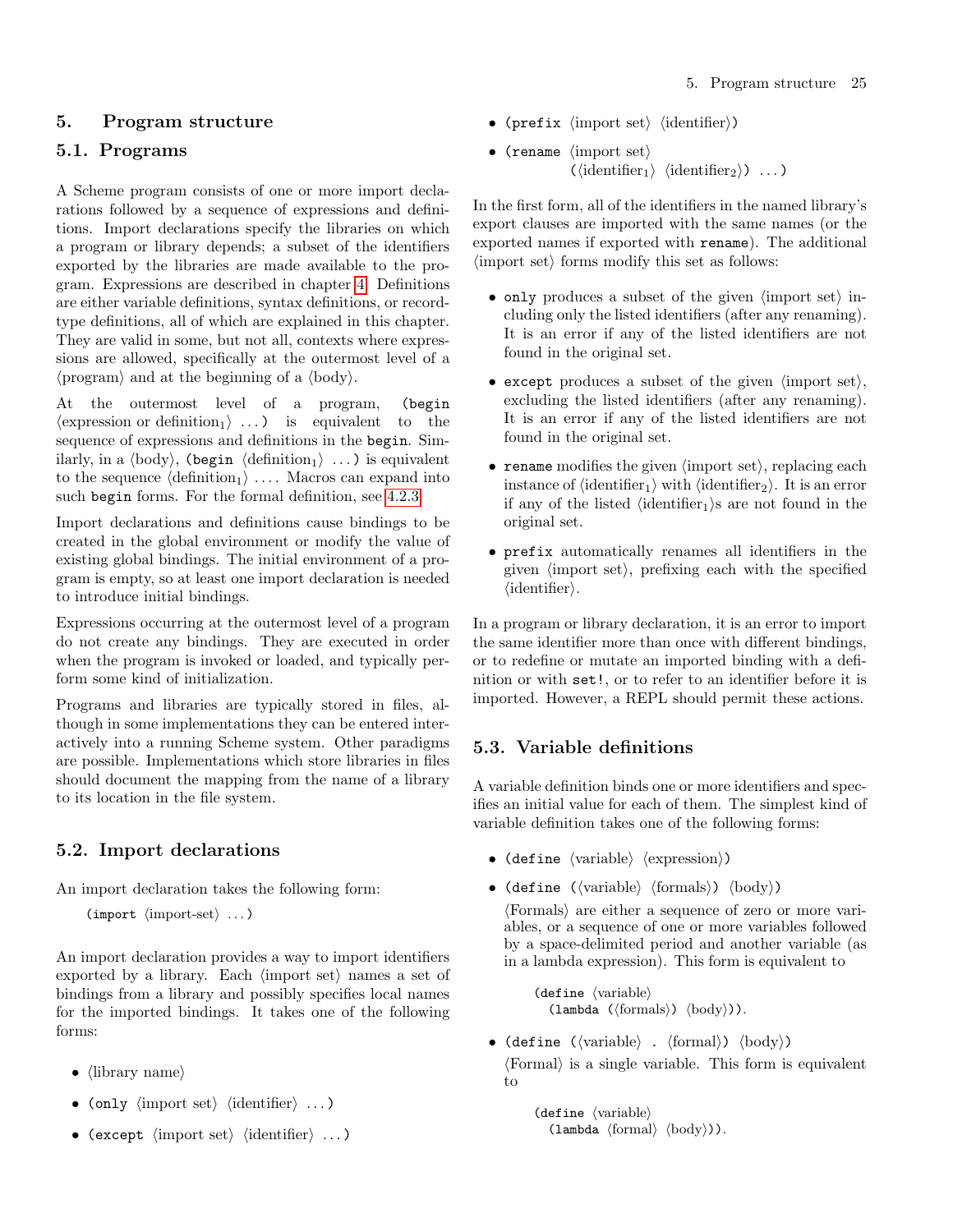#### 5.3.1. Top level definitions

At the outermost level of a program, a definition

 $(detine \langle variable \rangle \langle expression \rangle)$ 

has essentially the same effect as the assignment expression

(set!  $\langle variable \rangle$   $\langle expression \rangle$ )

if  $\langle$  variable $\rangle$  is bound to a non-syntax value. However, if  $\langle$ variable $\rangle$  is not bound, or is a syntactic keyword, then the definition will bind  $\langle$  variable $\rangle$  to a new location before performing the assignment, whereas it would be an error to perform a set! on an unbound variable.

(define add3 (lambda (x) (+ x 3)))  $(\text{add3 3})$   $\implies$  6 (define first car) (first '(1 2))  $\implies$  1

#### 5.3.2. Internal definitions

Definitions can occur at the beginning of a  $\langle \text{body} \rangle$  (that is, the body of a lambda, let, let\*, letrec, letrec\*, let-values, let\*-values, let-syntax, letrec-syntax, parameterize, guard, or case-lambda). Note that such a body might not be apparent until after expansion of other syntax. Such definitions are known as *internal definitions* as opposed to the global definitions described above. The variables defined by internal definitions are local to the  $\langle \text{body} \rangle$ . That is,  $\langle \text{variable} \rangle$  is bound rather than assigned, and the region of the binding is the entire  $\langle \text{body} \rangle$ . For example,

```
(let ((x 5))
  (define foo (lambda (y) (bar x y)))
  (define bar (lambda (a b) (+ (* a b) a)))
  (foo (+ x 3))) \implies 45
```
An expanded  $\langle \text{body} \rangle$  containing internal definitions can always be converted into a completely equivalent letrec\* expression. For example, the let expression in the above example is equivalent to

```
(let ((x 5))
  (letrec* ((foo (lambda (y) (bar x y)))
            (bar (lambda (a b) (+ (* a b) a))))
    (foo (+ x 3))))
```
Just as for the equivalent letrec\* expression, it is an error if it is not possible to evaluate each  $\langle$  expression $\rangle$  of every internal definition in a  $\langle \text{body} \rangle$  without assigning or referring to the value of the corresponding  $\langle \text{variable} \rangle$  or the  $\langle \text{variable} \rangle$  of any of the definitions that follow it in  $\langle \text{body} \rangle$ .

It is an error to define the same identifier more than once in the same  $\langle \text{body} \rangle$ .

Wherever an internal definition can occur, (begin  $\langle definition_1 \rangle$ ...) is equivalent to the sequence of definitions that form the body of the begin.

#### 5.3.3. Multiple-value definitions

Another kind of definition is provided by define-values, which creates multiple definitions from a single expression returning multiple values. It is allowed wherever define is allowed.

```
(\text{define-values } \langle \text{formals} \rangle \langle \text{expression} \rangle) syntax
```
It is an error if a variable appears more than once in the set of  $\langle$  formals $\rangle$ .

Semantics:  $\langle$ Expression $\rangle$  is evaluated, and the  $\langle$  formals $\rangle$ are bound to the return values in the same way that the  $\langle$  formals $\rangle$  in a lambda expression are matched to the arguments in a procedure call.

```
(define-values (x y) (integer-sqrt 17))
(list x y) \implies (4 1)
(let ()
 (define-values (x y) (values 1 2))
 (+ x y) \implies 3
```
# <span id="page-25-0"></span>5.4. Syntax definitions

Syntax definitions have this form:

(define-syntax  $\langle$ keyword $\rangle$   $\langle$ transformer spec $\rangle$ )

 $\langle$ Keyword $\rangle$  is an identifier, and the  $\langle$ transformer spec $\rangle$  is an instance of syntax-rules. Like variable definitions, syntax definitions can appear at the outermost level or nested within a body.

If the define-syntax occurs at the outermost level, then the global syntactic environment is extended by binding the  $\langle$ keyword $\rangle$  to the specified transformer, but previous expansions of any global binding for  $\langle$ keyword $\rangle$  remain unchanged. Otherwise, it is an internal syntax definition, and is local to the  $\langle \text{body} \rangle$  in which it is defined. Any use of a syntax keyword before its corresponding definition is an error. In particular, a use that precedes an inner definition will not apply an outer definition.

```
(let ((x 1) (y 2))
 (define-syntax swap!
   (syntax-rules ()
     ((swap! a b)
      (let ((tmp a))
        (set! a b)
        (set! b tmp)))))
 (swap! x y)
 (list x y)) \implies (2 1)
```
Macros can expand into definitions in any context that permits them. However, it is an error for a definition to define an identifier whose binding has to be known in order to determine the meaning of the definition itself, or of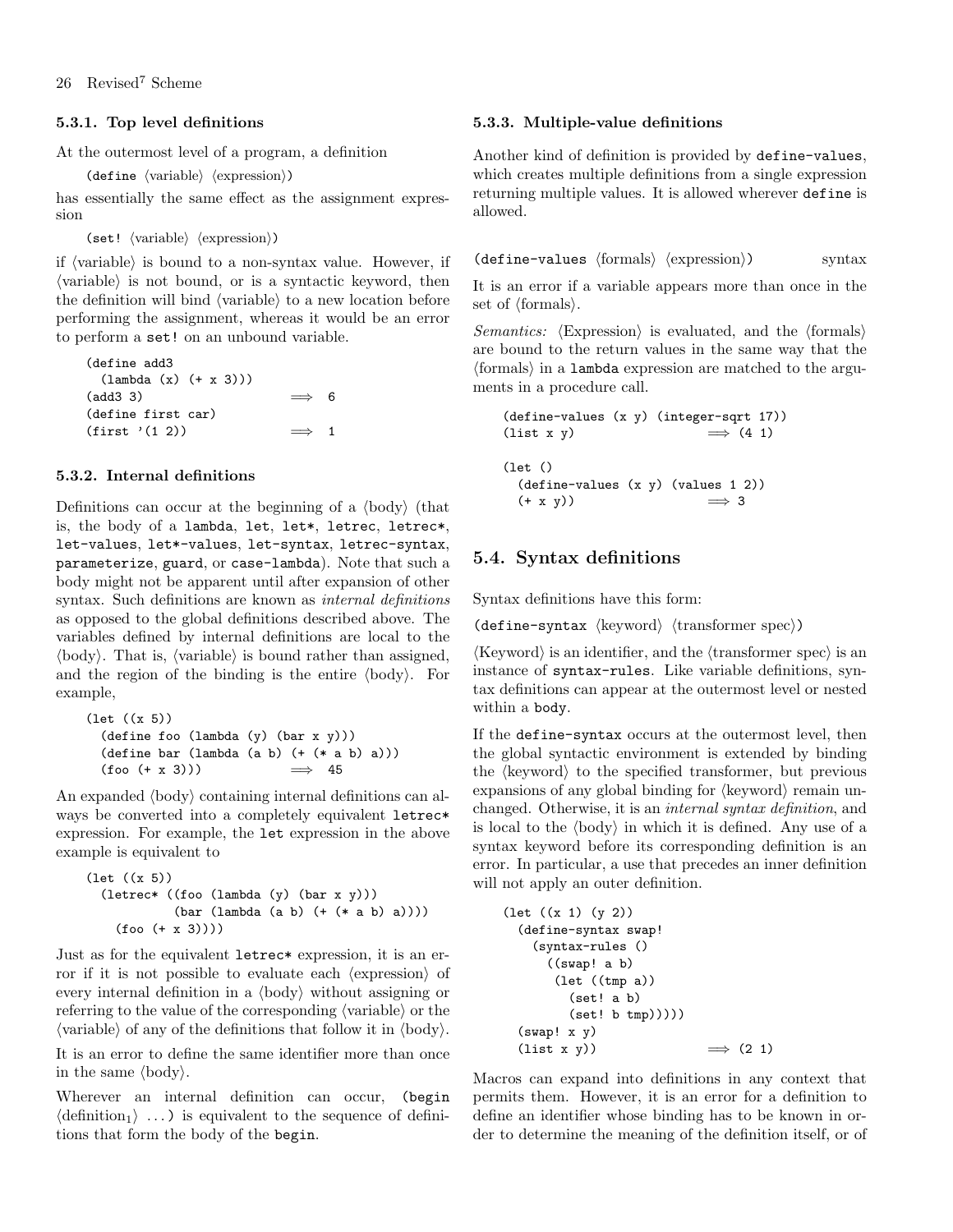any preceding definition that belongs to the same group of internal definitions. Similarly, it is an error for an internal definition to define an identifier whose binding has to be known in order to determine the boundary between the internal definitions and the expressions of the body it belongs to. For example, the following are errors:

```
(define define 3)
(begin (define begin list))
(let-syntax
    ((foo (syntax-rules ()
            ((foo (proc args ...) body ...)
             (define proc
               (lambda (args ...)
                 body ...))))))
  (let ((x 3))
    (foo (plus x y) (+ x y))
    (define foo x)
    (plus foo x)))
```
# <span id="page-26-0"></span>5.5. Record-type definitions

Record-type definitions are used to introduce new data types, called record types. Like other definitions, they can appear either at the outermost level or in a body. The values of a record type are called records and are aggregations of zero or more fields, each of which holds a single location. A predicate, a constructor, and field accessors and mutators are defined for each record type.

| $\langle$ define-record-type $\langle$ name $\rangle$                                             |  | syntax |
|---------------------------------------------------------------------------------------------------|--|--------|
| $\langle \text{constructor} \rangle$ $\langle \text{pred} \rangle$ $\langle \text{field} \rangle$ |  |        |

Syntax:  $\langle$  hame $\rangle$  and  $\langle$  pred $\rangle$  are identifiers. The  $\langle$ constructor $\rangle$  is of the form

 $(\langle \text{constructor name} \rangle \langle \text{field name} \rangle ... )$ 

and each  $\langle \text{field} \rangle$  is either of the form

 $(\langle \text{field name} \rangle \langle \text{accessor name} \rangle)$ 

or of the form

 $(\{field name\} \langle accessor name \rangle \langle model, name \rangle)$ 

It is an error for the same identifier to occur more than once as a field name. It is also an error for the same identifier to occur more than once as an accessor or mutator name.

The define-record-type construct is generative: each use creates a new record type that is distinct from all existing types, including Scheme's predefined types and other record types — even record types of the same name or structure.

An instance of define-record-type is equivalent to the following definitions:

- $\bullet$  (name) is bound to a representation of the record type itself. This may be a run-time object or a purely syntactic representation. The representation is not utilized in this report, but it serves as a means to identify the record type for use by further language extensions.
- (constructor name) is bound to a procedure that takes as many arguments as there are  $\langle$  field name $\rangle$ s in the  $(\langle \text{constructor name} \rangle \dots)$  subexpression and returns a new record of type  $\langle$  name $\rangle$ . Fields whose names are listed with  $\langle$  constructor name $\rangle$  have the corresponding argument as their initial value. The initial values of all other fields are unspecified. It is an error for a field name to appear in  $\langle$  constructor $\rangle$  but not as a  $\langle$ field name $\rangle$ .
- $\langle \text{pred} \rangle$  is bound to a predicate that returns #t when given a value returned by the procedure bound to  $\langle$  constructor name $\rangle$  and #f for everything else.
- Each  $\langle \text{accessor name} \rangle$  is bound to a procedure that takes a record of type  $\langle$  name $\rangle$  and returns the current value of the corresponding field. It is an error to pass an accessor a value which is not a record of the appropriate type.
- Each  $\langle$  modifier name $\rangle$  is bound to a procedure that takes a record of type  $\langle$ name $\rangle$  and a value which becomes the new value of the corresponding field; an unspecified value is returned. It is an error to pass a modifier a first argument which is not a record of the appropriate type.

For instance, the following record-type definition

```
(define-record-type <pare>
 (kons x y)
 pare?
 (x kar set-kar!)
 (y kdr))
```
defines kons to be a constructor, kar and kdr to be accessors, set-kar! to be a modifier, and pare? to be a predicate for instances of  $\epsilon$  pare>.

| ${\rm (pare?~(kons 1 2))}$      | $\implies$ #t |
|---------------------------------|---------------|
| ${\rm (pare?~(cons 1 2))}$      | $\implies$ #f |
| (kar (kons 1 2))                | $\implies$ 1  |
| (kdr (kons 1 2))                | $\implies$ 2  |
| $(\text{let } ((k (kons 1 2)))$ |               |
| $(set - kar! k 3)$              |               |
| (kar k))                        | $\implies$ 3  |
|                                 |               |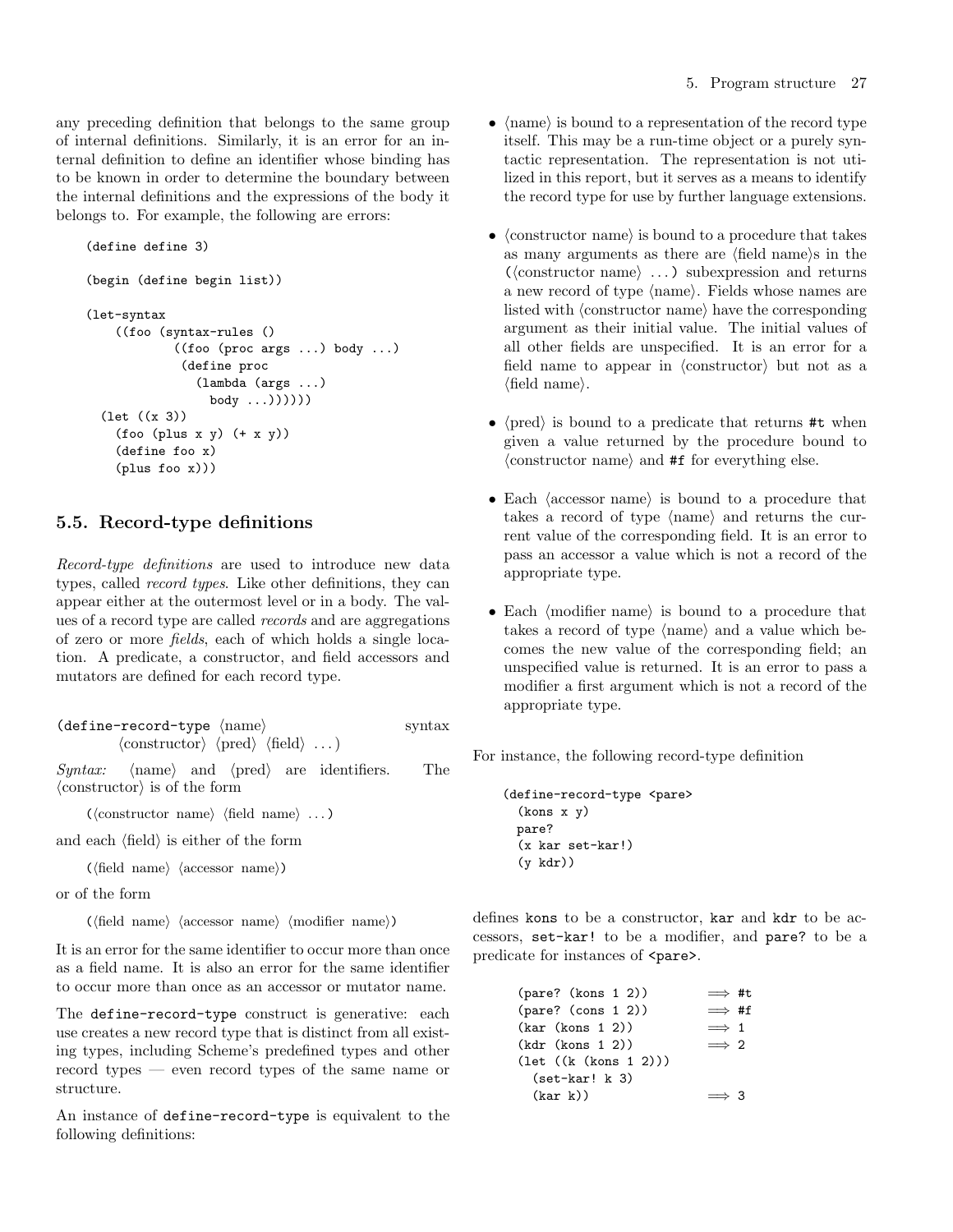# <span id="page-27-0"></span>5.6. Libraries

Libraries provide a way to organize Scheme programs into reusable parts with explicitly defined interfaces to the rest of the program. This section defines the notation and semantics for libraries.

#### <span id="page-27-1"></span>5.6.1. Library Syntax

A library definition takes the following form:

 $\langle$  define-library  $\langle$  library name)  $\langle$ library declaration $\rangle \ldots$ 

 $\langle$ library name $\rangle$  is a list whose members are identifiers and exact non-negative integers. It is used to identify the library uniquely when importing from other programs or libraries. Libraries whose first identifier is scheme are reserved for use by this report and future versions of this report. Libraries whose first identifier is srfi are reserved for libraries implementing Scheme Requests for Implementation. It is inadvisable, but not an error, for identifiers in library names to contain any of the characters  $\vert \ \rangle$  ? \*  $\langle$  " :  $>$  + [ ] / or control characters after escapes are expanded.

A  $\langle$ library declaration $\rangle$  is any of:

- (export  $\langle$  export spec $\rangle$  ...)
- (import  $\langle \text{import set} \rangle$  ...)
- (begin  $\langle$  command or definition $\rangle$  ...)
- (include  $\langle$ filename<sub>1</sub></sub>  $\langle$ filename<sub>2</sub> $\rangle$  ...)
- (include-ci  $\langle$  filename<sub>1</sub></sub>  $\langle$  filename<sub>2</sub> $\rangle$  ...)
- (include-library-declarations  $\langle$ filename<sub>1</sub> $\rangle$  $\langle$ filename<sub>2</sub> $\rangle$  ...)
- (cond-expand  $\langle$ ce-clause<sub>1</sub>)  $\langle$ ce-clause<sub>2</sub> $\rangle$  ...)

An export declaration specifies a list of identifiers which can be made visible to other libraries or programs. An  $\langle$  export spec $\rangle$  takes one of the following forms:

- $\langle$ identifier $\rangle$
- (rename  $\langle$ identifier<sub>1</sub>)  $\langle$ identifier<sub>2</sub>))

In an  $\langle$  export spec $\rangle$ , an  $\langle$  identifier $\rangle$  names a single binding defined within or imported into the library, where the external name for the export is the same as the name of the binding within the library. A rename spec exports the binding defined within or imported into the library and named by  $\langle$ identifier<sub>1</sub></sub> $\rangle$  in each  $(\langle$ identifier<sub>1</sub> $\rangle$   $\langle$ identifier<sub>2</sub> $\rangle$ ) pairing, using  $\langle$  identifier<sub>2</sub> $\rangle$  as the external name.

An import declaration provides a way to import the identifiers exported by another library. It has the same syntax and semantics as an import declaration used in a program or at the REPL (see section [5.2\)](#page-24-2).

The begin, include, and include-ci declarations are used to specify the body of the library. They have the same syntax and semantics as the corresponding expression types. This form of begin is analogous to, but not the same as, the two types of begin defined in section [4.2.3.](#page-16-0)

The include-library-declarations declaration is similar to include except that the contents of the file are spliced directly into the current library definition. This can be used, for example, to share the same export declaration among multiple libraries as a simple form of library interface.

The cond-expand declaration has the same syntax and semantics as the cond-expand expression type, except that it expands to spliced-in library declarations rather than expressions enclosed in begin.

One possible implementation of libraries is as follows: After all cond-expand library declarations are expanded, a new environment is constructed for the library consisting of all imported bindings. The expressions from all begin, include and include-ci library declarations are expanded in that environment in the order in which they occur in the library. Alternatively, cond-expand and import declarations may be processed in left to right order interspersed with the processing of other declarations, with the environment growing as imported bindings are added to it by each import declaration.

When a library is loaded, its expressions are executed in textual order. If a library's definitions are referenced in the expanded form of a program or library body, then that library must be loaded before the expanded program or library body is evaluated. This rule applies transitively. If a library is imported by more than one program or library, it may possibly be loaded additional times.

Similarly, during the expansion of a library (foo), if any syntax keywords imported from another library (bar) are needed to expand the library, then the library (bar) must be expanded and its syntax definitions evaluated before the expansion of (foo).

Regardless of the number of times that a library is loaded, each program or library that imports bindings from a library must do so from a single loading of that library, regardless of the number of import declarations in which it appears. That is, (import (only (foo) a)) followed by (import (only (foo) b)) has the same effect as (import (only (foo) a b)).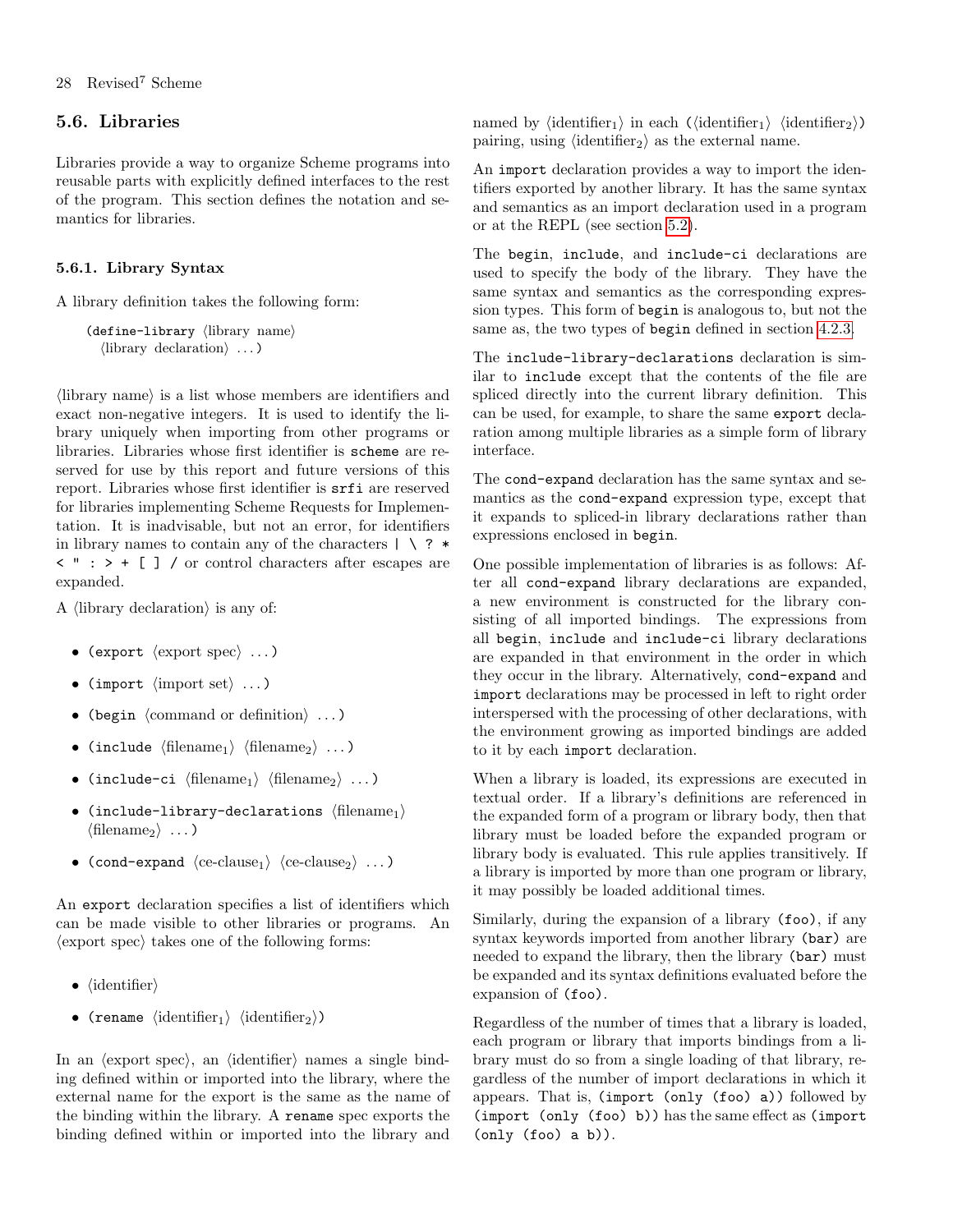## 5.6.2. Library example

The following example shows how a program can be divided into libraries plus a relatively small main program [\[16\]](#page-81-17). If the main program is entered into a REPL, it is not necessary to import the base library.

```
(define-library (example grid)
  (export make rows cols ref each
          (rename put! set!))
  (import (scheme base))
  (begin
    ;; Create an NxM grid.
    (define (make n m)
      (let ((grid (make-vector n)))
        (do ((i 0 (+ i 1)))
            ((- i n) grid)
          (let ((v (make-vector m #false)))
            (vector-set! grid i v)))))
    (define (rows grid)
      (vector-length grid))
    (define (cols grid)
      (vector-length (vector-ref grid 0)))
    ;; Return #false if out of range.
    (define (ref grid n m)
      (and (< -1 n (rows grid))(<math>-1 \text{ m} (cols grid))
           (vector-ref (vector-ref grid n) m)))
    (define (put! grid n m v)
      (vector-set! (vector-ref grid n) m v))
    (define (each grid proc)
      (do ((j 0 (+ j 1)))
          ((= j (rows grid)))(do ((k 0 (+ k 1)))
            ((= k (cols grid)))(proc j k (ref grid j k)))))))
(define-library (example life)
  (export life)
  (import (except (scheme base) set!)
          (scheme write)
          (example grid))
  (begin
    (define (life-count grid i j)
      (define (count i j)
        (if (ref grid i j) 1 0))
      (+ (count (- i 1) (- j 1))
         (count (- i 1) j)
         (count (- i 1) (+ j 1))
         (count i (- j 1))
         \text{(count i (+ i 1))}(count (+ i 1) (- j 1))
         (count (+ i 1) j)
         (count (+ i 1) (+ j 1))))(define (life-alive? grid i j)
      (case (life-count grid i j)
        ((3) #true)
        ((2) (ref grid i j))
        (else #false)))
    (define (life-print grid)
```

```
(display "x1B; [1H\x1B; [J"] ; clear vt100(each grid
       (lambda (i j v)
         (display (if v "*" " "))
         (\text{when } (= j (- (cols grid) 1)))(newline))))(define (life grid iterations)
      (do ((i 0 (+ i 1))
           (grid0 grid grid1)
           (grid1 (make (rows grid) (cols grid))
                  grid0))
          ((= i iterations))
        (each grid0
         (lambda (j k v)
           (let ((a (life-alive? grid0 j k)))
             (set! grid1 j k a))))(life-print grid1)))))
;; Main program.
(import (scheme base)
        (only (example life) life)
        (rename (prefix (example grid) grid-)
                (grid-make make-grid)))
;; Initialize a grid with a glider.
(define grid (make-grid 24 24))
(grid-set! grid 1 1 #true)
(grid-set! grid 2 2 #true)
(grid-set! grid 3 0 #true)
(grid-set! grid 3 1 #true)
(grid-set! grid 3 2 #true)
;; Run for 80 iterations.
(life grid 80)
```
# <span id="page-28-0"></span>5.7. The REPL

Implementations may provide an interactive session called a REPL (Read-Eval-Print Loop), where import declarations, expressions and definitions can be entered and evaluated one at a time. For convenience and ease of use, the global Scheme environment in a REPL must not be empty, but must start out with at least the bindings provided by the base library. This library includes the core syntax of Scheme and generally useful procedures that manipulate data. For example, the variable abs is bound to a procedure of one argument that computes the absolute value of a number, and the variable + is bound to a procedure that computes sums. The full list of (scheme base) bindings can be found in Appendix [A.](#page-72-0)

Implementations may provide an initial REPL environment which behaves as if all possible variables are bound to locations, most of which contain unspecified values. Top level REPL definitions in such an implementation are truly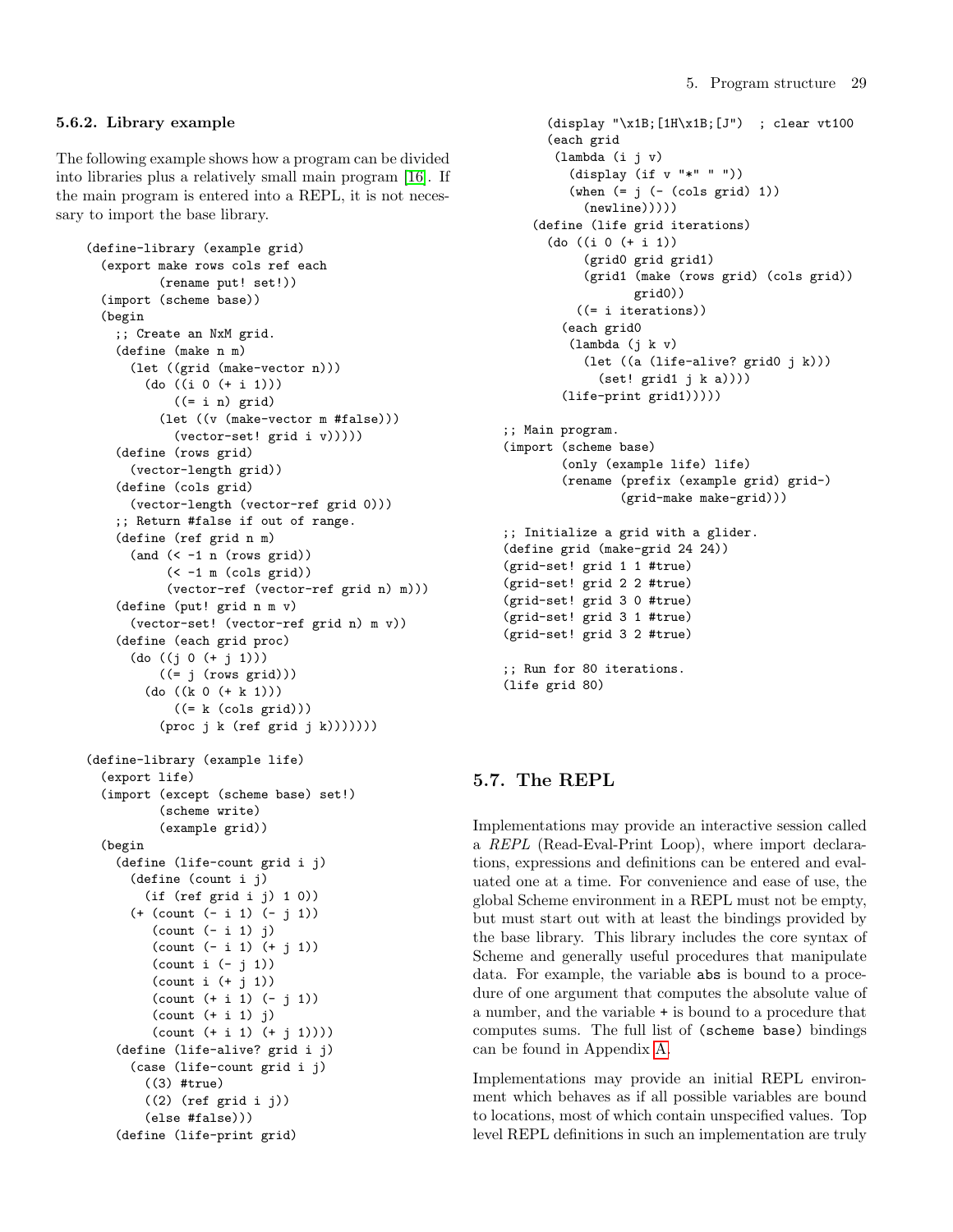equivalent to assignments, unless the identifier is defined as a syntax keyword.

An implementation may provide a mode of operation in which the REPL reads its input from a file. Such a file is not, in general, the same as a program, because it can contain import declarations in places other than the beginning.

# <span id="page-29-0"></span>6. Standard procedures

This chapter describes Scheme's built-in procedures.

The procedures force, promise?, and make-promise are intimately associated with the expression types delay and delay-force, and are described with them in section [4.2.5.](#page-17-1) In the same way, the procedure make-parameter is intimately associated with the expression type parameterize, and is described with it in section [4.2.6.](#page-18-0)

A program can use a global variable definition to bind any variable. It may subsequently alter any such binding by an assignment (see section [4.1.6\)](#page-13-1). These operations do not modify the behavior of any procedure defined in this report or imported from a library (see section [5.6\)](#page-27-0). Altering any global binding that has not been introduced by a definition has an unspecified effect on the behavior of the procedures defined in this chapter.

When a procedure is said to return a *newly allocated* object, it means that the locations in the object are fresh.

# <span id="page-29-1"></span>6.1. Equivalence predicates

A predicate is a procedure that always returns a boolean value (#t or #f). An *equivalence predicate* is the computational analogue of a mathematical equivalence relation; it is symmetric, reflexive, and transitive. Of the equivalence predicates described in this section, eq? is the finest or most discriminating, equal? is the coarsest, and eqv? is slightly less discriminating than eq?.

# $(\text{eqv? } \text{obj}_1 \text{ obj}_2)$  procedure

The eqv? procedure defines a useful equivalence relation on objects. Briefly, it returns  $\#t$  if  $obj_1$  and  $obj_2$  are normally regarded as the same object. This relation is left slightly open to interpretation, but the following partial specification of eqv? holds for all implementations of Scheme.

The eqv? procedure returns #t if:

- $obj_1$  and  $obj_2$  are both #t or both #f.
- $obj_1$  and  $obj_2$  are both symbols and are the same symbol according to the symbol=? procedure (section [6.5\)](#page-42-0).
- $obj_1$  and  $obj_2$  are both exact numbers and are numerically equal (in the sense of =).
- $obj_1$  and  $obj_2$  are both inexact numbers such that they are numerically equal (in the sense of =) and they yield the same results (in the sense of eqv?) when passed as arguments to any other procedure that can be defined as a finite composition of Scheme's standard arithmetic procedures, provided it does not result in a NaN value.
- $obj_1$  and  $obj_2$  are both characters and are the same character according to the char=? procedure (section [6.6\)](#page-43-0).
- $obj_1$  and  $obj_2$  are both the empty list.
- $obj_1$  and  $obj_2$  are pairs, vectors, bytevectors, records, or strings that denote the same location in the store (section [3.4\)](#page-9-2).
- $obj_1$  and  $obj_2$  are procedures whose location tags are equal (section [4.1.4\)](#page-12-0).

The eqv? procedure returns #f if:

- $obj_1$  and  $obj_2$  are of different types (section [3.2\)](#page-9-0).
- one of  $obj_1$  and  $obj_2$  is #t but the other is #f.
- $obj_1$  and  $obj_2$  are symbols but are not the same symbol according to the symbol=? procedure (section [6.5\)](#page-42-0).
- one of  $obj_1$  and  $obj_2$  is an exact number but the other is an inexact number.
- $obj_1$  and  $obj_2$  are both exact numbers and are numerically unequal (in the sense of =).
- $obj_1$  and  $obj_2$  are both inexact numbers such that either they are numerically unequal (in the sense of =), or they do not yield the same results (in the sense of eqv?) when passed as arguments to any other procedure that can be defined as a finite composition of Scheme's standard arithmetic procedures, provided it does not result in a NaN value. As an exception, the behavior of eqv? is unspecified when both  $obj_1$  and  $obj_2$  are NaN.
- $obj_1$  and  $obj_2$  are characters for which the char=? procedure returns #f.
- one of  $obj_1$  and  $obj_2$  is the empty list but the other is not.
- $obj_1$  and  $obj_2$  are pairs, vectors, bytevectors, records, or strings that denote distinct locations.
- $obj_1$  and  $obj_2$  are procedures that would behave differently (return different values or have different side effects) for some arguments.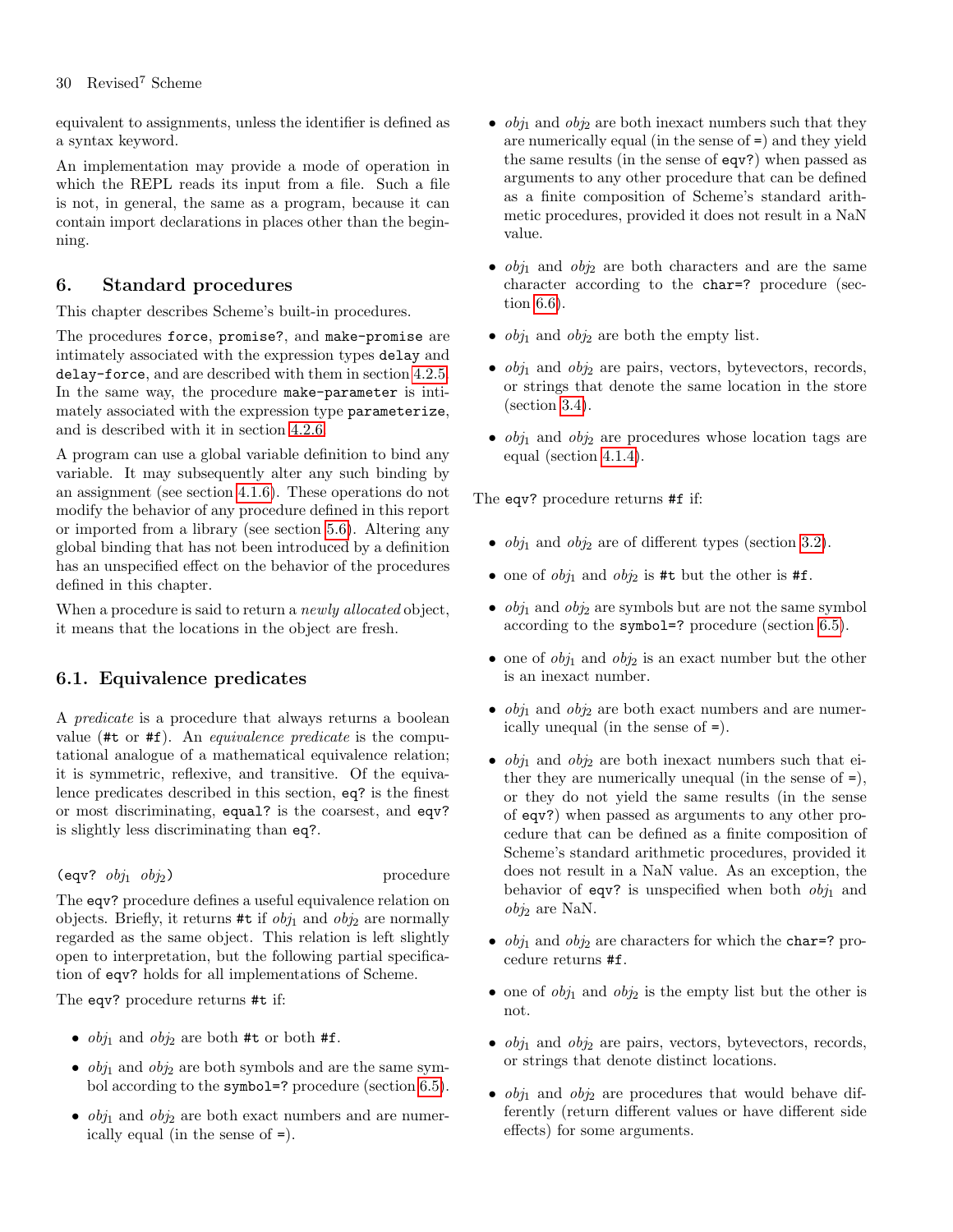```
(\text{eqv? 'a 'a}) \implies #t
(eqv? 'a 'b) \implies #f
(\text{eqv? 2 2}) \implies #t
\text{(eqv? 2 2.0)} \quad \Longrightarrow \quad \text{#f}(\text{eqv? } '() '()) \implies #t
(eqv? 100000000 1000000000) \implies #t\text{(eqv? 0.0 +nan.0)} \implies #f\text{(eqv? (cons 1 2) (cons 1 2))}\implies #f(eqv? (lambda () 1)
      (lambda () 2)) \implies #f
(let ((p (lambda (x) x)))
 (\text{eqv? p p})) \implies #t
(eqv? #f 'nil) \implies #f
```
The following examples illustrate cases in which the above rules do not fully specify the behavior of eqv?. All that can be said about such cases is that the value returned by eqv? must be a boolean.

| (eqv? "" "")                  | $\implies$ unspecified |
|-------------------------------|------------------------|
| $(eqv?$ '#() '#())            | $\implies$ unspecified |
| $\text{(eqv? (lambda (x) x)}$ |                        |
| $(\text{lambda}(x) x))$       | $\implies$ unspecified |
| $\text{(eqv? (lambda (x) x)}$ |                        |
| $(\text{lambda}(y) y))$       | $\implies$ unspecified |
| $\text{(eqv? } 1.0e0 1.0f0)$  | $\implies$ unspecified |
| $(eqv? +nan.0 +nan.0)$        | $\implies$ unspecified |

Note that (eqv? 0.0 -0.0) will return #f if negative zero is distinguished, and #t if negative zero is not distinguished.

The next set of examples shows the use of eqv? with procedures that have local state. The gen-counter procedure must return a distinct procedure every time, since each procedure has its own internal counter. The gen-loser procedure, however, returns operationally equivalent procedures each time, since the local state does not affect the value or side effects of the procedures. However, eqv? may or may not detect this equivalence.

```
(define gen-counter
  (lambda ()
    (let ((n 0))
      (lambda () (set! n (+ n 1)) n))))
(let ((g (gen-counter)))
  (eqv? g g)) \implies #t
(eqv? (gen-counter) (gen-counter))
                            \implies #f
(define gen-loser
  (lambda ()
    (let ((n 0))
      (lambda () (set! n (+ n 1)) 27))))
(let ((g (gen-loser)))
  (eqv? g g)) \implies #t
(eqv? (gen-loser) (gen-loser))
                            \implies unspecified
(letrec ((f (lambda () (if (eqv? f g) 'both 'f)))
         (g (lambda () (if (eqv? f g) 'both 'g))))
  (eqv? f g))
```

```
unspecified(letrec ((f (lambda () (if (eqv? f g) 'f 'both)))
         (g (lambda () (if (eqv? f g) 'g 'both))))
  (eqv? f g))
                             \implies #f
```
Since it is an error to modify constant objects (those returned by literal expressions), implementations may share structure between constants where appropriate. Thus the value of eqv? on constants is sometimes implementationdependent.

| $\text{(eqv? } \text{'(a)} \text{'(a)}$                   |               | $\implies$ unspecified |
|-----------------------------------------------------------|---------------|------------------------|
| (eqv? "a" "a")                                            |               | $\implies$ unspecified |
| $\text{(eqv? } \text{'(b)} \text{ (cdr } \text{'(a b)}))$ |               | $\implies$ unspecified |
| $(\text{let } ((x' (a)))$                                 |               |                        |
| $\text{(eqv? x x)}$                                       | $\implies$ #t |                        |

The above definition of eqv? allows implementations latitude in their treatment of procedures and literals: implementations may either detect or fail to detect that two procedures or two literals are equivalent to each other, and can decide whether or not to merge representations of equivalent objects by using the same pointer or bit pattern to represent both.

Note: If inexact numbers are represented as IEEE binary floating-point numbers, then an implementation of eqv? that simply compares equal-sized inexact numbers for bitwise equality is correct by the above definition.

```
(\text{eq? } obj_1 \text{ obj}_2) procedure
```
The eq? procedure is similar to eqv? except that in some cases it is capable of discerning distinctions finer than those detectable by eqv?. It must always return #f when eqv? also would, but may return #f in some cases where eqv? would return #t.

On symbols, booleans, the empty list, pairs, and records, and also on non-empty strings, vectors, and bytevectors, eq? and eqv? are guaranteed to have the same behavior. On procedures, eq? must return true if the arguments' location tags are equal. On numbers and characters, eq?'s behavior is implementation-dependent, but it will always return either true or false. On empty strings, empty vectors, and empty bytevectors, eq? may also behave differently from eqv?.

|           | (eq? 'a 'a)                  | $\implies$ #t |                        |
|-----------|------------------------------|---------------|------------------------|
|           | (eq? ' (a) ' (a))            |               | $\implies$ unspecified |
|           | (eq? (list 'a) (list 'a))    | $\implies$    | #f                     |
|           | (eq? "a" "a")                |               | $\implies$ unspecified |
|           | (eq? "" "")                  |               | $\implies$ unspecified |
|           | (eq? '() '())                | $\implies$ #t |                        |
| (eq? 2 2) |                              |               | $\implies$ unspecified |
|           | $(eq?$ #\A #\A)              |               | $\implies$ unspecified |
|           | (eq? car car)                | $\implies$ #t |                        |
|           | $(\text{let } ((n (+ 2 3)))$ |               |                        |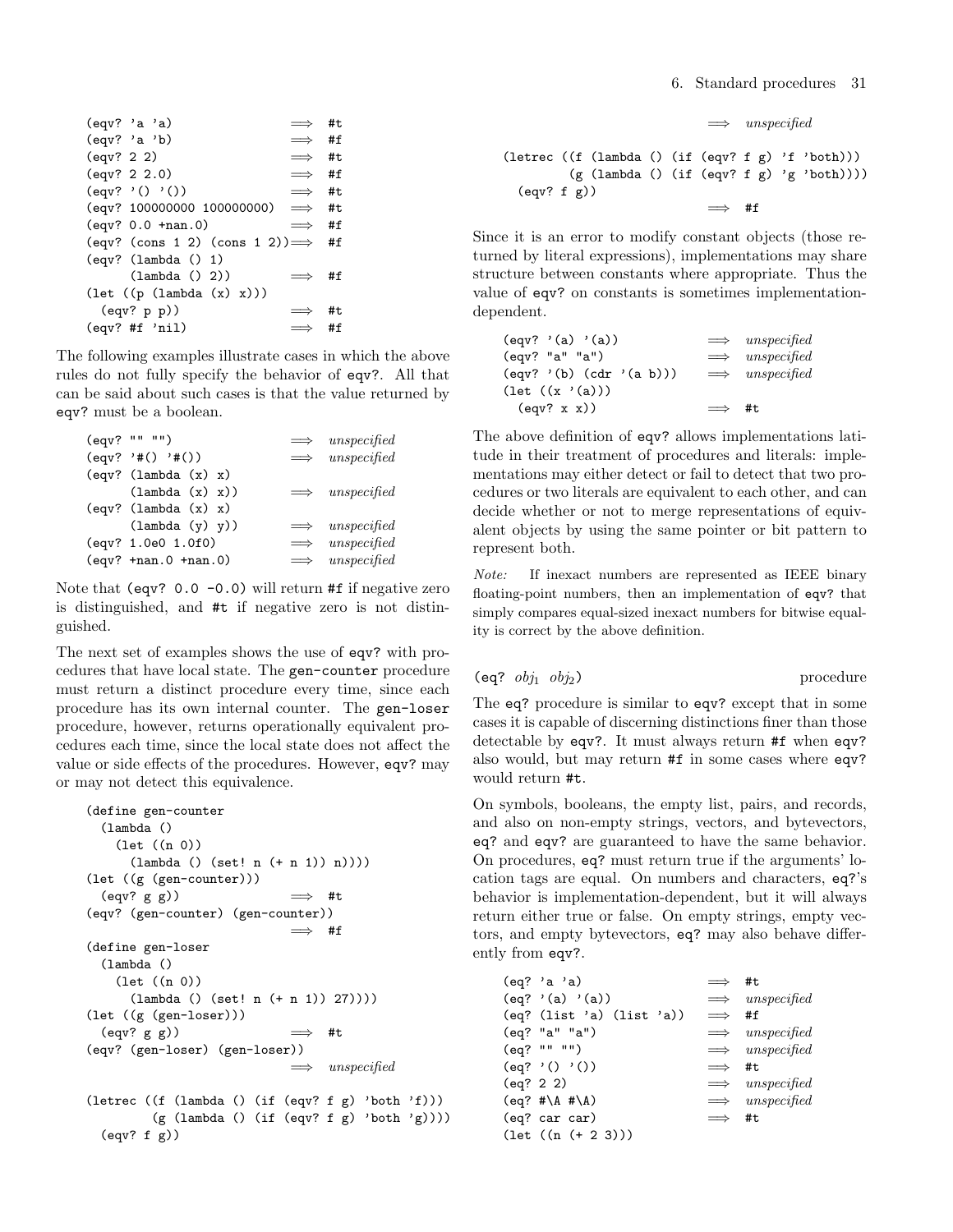$$
(eq? n n)) \implies unspecified
$$
\n
$$
(let ((x ' (a)))
$$
\n
$$
(eq? x x)) \implies #t
$$
\n
$$
(let ((x '#()) )
$$
\n
$$
(eq? x x)) \implies #t
$$
\n
$$
(let ((p (lambda (x) x)))
$$
\n
$$
(eq? p p)) \implies #t
$$

Rationale: It will usually be possible to implement eq? much more efficiently than eqv?, for example, as a simple pointer comparison instead of as some more complicated operation. One reason is that it is not always possible to compute eqv? of two numbers in constant time, whereas eq? implemented as pointer comparison will always finish in constant time.

#### (equal?  $obj_1$   $obj_2$ ) procedure

The equal? procedure, when applied to pairs, vectors, strings and bytevectors, recursively compares them, returning #t when the unfoldings of its arguments into (possibly infinite) trees are equal (in the sense of equal?) as ordered trees, and #f otherwise. It returns the same as eqv? when applied to booleans, symbols, numbers, characters, ports, procedures, and the empty list. If two objects are eqv?, they must be equal? as well. In all other cases, equal? may return either #t or #f.

Even if its arguments are circular data structures, equal? must always terminate.

```
\n
$$
(equal? 'a 'a) \implies #t
$$
\n
$$
(equal? ' (a ) ' (a)) \implies #t
$$
\n
$$
(equal? ' (a (b) c)) \implies #t
$$
\n
$$
(equal? "abc" "abc") \implies #t
$$
\n
$$
(equal? 2 2) \implies #t
$$
\n
$$
(equal? (make-vector 5 'a)) \implies #t
$$
\n
$$
(equal? '#1=(a b . #1#)
$$
\n
$$
*2=(a b a b . #2#)) \implies #t
$$
\n
$$
(equal? (lambda (x) x)
$$
\n
$$
(lambda (y) y)) \implies unspecified
$$
\n
```

Note: A rule of thumb is that objects are generally equal? if they print the same.

# <span id="page-31-0"></span>6.2. Numbers

It is important to distinguish between mathematical numbers, the Scheme numbers that attempt to model them, the machine representations used to implement the Scheme numbers, and notations used to write numbers. This report uses the types number, complex, real, rational, and integer to refer to both mathematical numbers and Scheme numbers.

#### <span id="page-31-1"></span>6.2.1. Numerical types

Mathematically, numbers are arranged into a tower of subtypes in which each level is a subset of the level above it:

> number complex number real number rational number integer

For example, 3 is an integer. Therefore 3 is also a rational, a real, and a complex number. The same is true of the Scheme numbers that model 3. For Scheme numbers, these types are defined by the predicates number?, complex?, real?, rational?, and integer?.

There is no simple relationship between a number's type and its representation inside a computer. Although most implementations of Scheme will offer at least two different representations of 3, these different representations denote the same integer.

Scheme's numerical operations treat numbers as abstract data, as independent of their representation as possible. Although an implementation of Scheme may use multiple internal representations of numbers, this ought not to be apparent to a casual programmer writing simple programs.

#### 6.2.2. Exactness

It is useful to distinguish between numbers that are represented exactly and those that might not be. For example, indexes into data structures must be known exactly, as must some polynomial coefficients in a symbolic algebra system. On the other hand, the results of measurements are inherently inexact, and irrational numbers may be approximated by rational and therefore inexact approximations. In order to catch uses of inexact numbers where exact numbers are required, Scheme explicitly distinguishes exact from inexact numbers. This distinction is orthogonal to the dimension of type.

A Scheme number is exact if it was written as an exact constant or was derived from exact numbers using only exact operations. A number is inexact if it was written as an inexact constant, if it was derived using inexact ingredients, or if it was derived using inexact operations. Thus inexactness is a contagious property of a number. In particular, an exact complex number has an exact real part and an exact imaginary part; all other complex numbers are inexact complex numbers.

If two implementations produce exact results for a computation that did not involve inexact intermediate results, the two ultimate results will be mathematically equal. This is generally not true of computations involving inexact numbers since approximate methods such as floating-point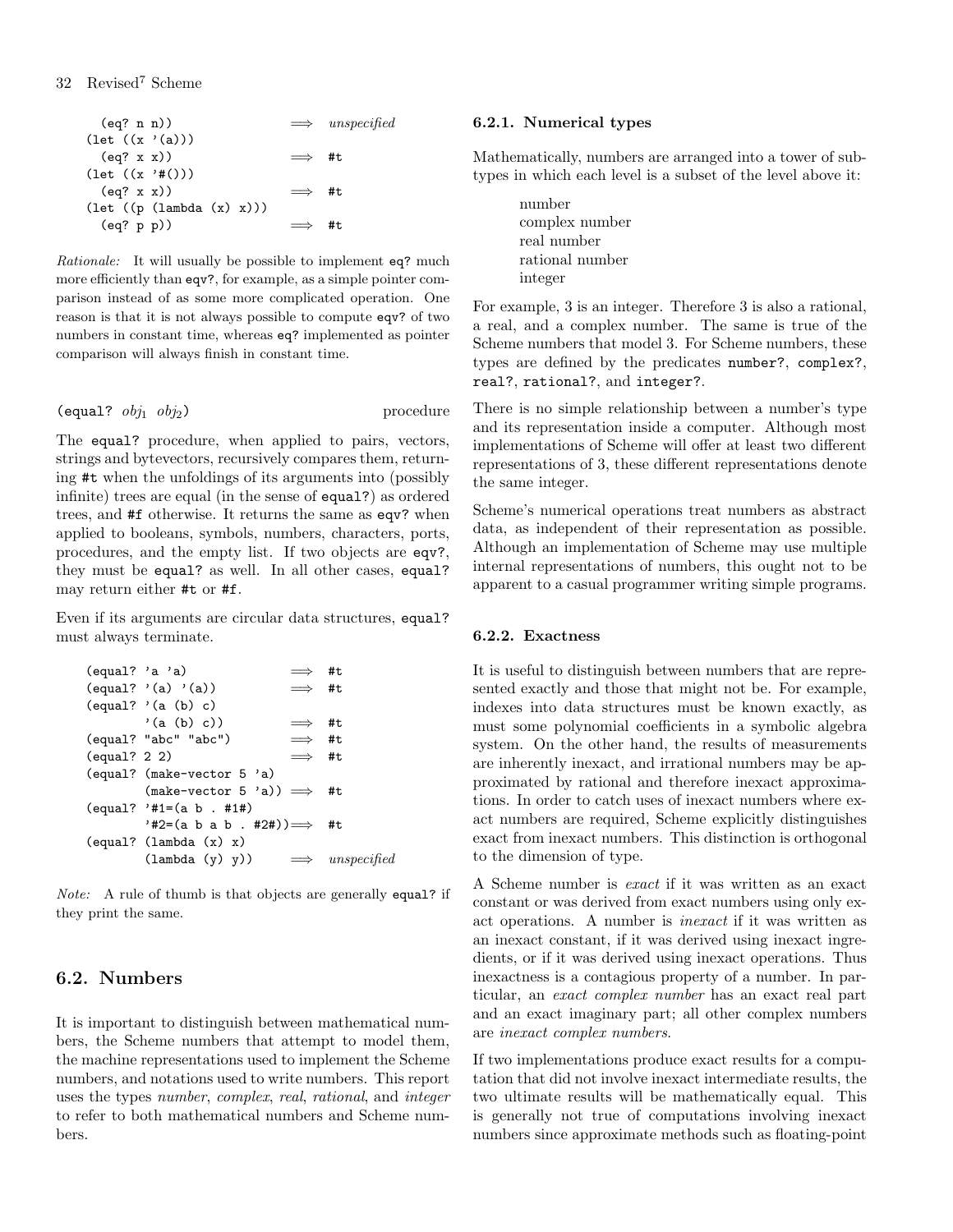arithmetic may be used, but it is the duty of each implementation to make the result as close as practical to the mathematically ideal result.

Rational operations such as + should always produce exact results when given exact arguments. If the operation is unable to produce an exact result, then it may either report the violation of an implementation restriction or it may silently coerce its result to an inexact value. However, (/ 3 4) must not return the mathematically incorrect value 0. See section [6.2.3.](#page-32-0)

Except for exact, the operations described in this section must generally return inexact results when given any inexact arguments. An operation may, however, return an exact result if it can prove that the value of the result is unaffected by the inexactness of its arguments. For example, multiplication of any number by an exact zero may produce an exact zero result, even if the other argument is inexact.

Specifically, the expression  $(* 0 + inf.0)$  may return 0, or +nan.0, or report that inexact numbers are not supported, or report that non-rational real numbers are not supported, or fail silently or noisily in other implementation-specific ways.

#### <span id="page-32-0"></span>6.2.3. Implementation restrictions

Implementations of Scheme are not required to implement the whole tower of subtypes given in section [6.2.1,](#page-31-1) but they must implement a coherent subset consistent with both the purposes of the implementation and the spirit of the Scheme language. For example, implementations in which all numbers are real, or in which non-real numbers are always inexact, or in which exact numbers are always integer, are still quite useful.

Implementations may also support only a limited range of numbers of any type, subject to the requirements of this section. The supported range for exact numbers of any type may be different from the supported range for inexact numbers of that type. For example, an implementation that uses IEEE binary double-precision floating-point numbers to represent all its inexact real numbers may also support a practically unbounded range of exact integers and rationals while limiting the range of inexact reals (and therefore the range of inexact integers and rationals) to the dynamic range of the IEEE binary double format. Furthermore, the gaps between the representable inexact integers and rationals are likely to be very large in such an implementation as the limits of this range are approached.

An implementation of Scheme must support exact integers throughout the range of numbers permitted as indexes of lists, vectors, bytevectors, and strings or that result from computing the length of one of these. The length, vector-length, bytevector-length, and string-length procedures must return an exact integer, and it is an error to use anything but an exact integer as an index. Furthermore, any integer constant within the index range, if expressed by an exact integer syntax, must be read as an exact integer, regardless of any implementation restrictions that apply outside this range. Finally, the procedures listed below will always return exact integer results provided all their arguments are exact integers and the mathematically expected results are representable as exact integers within the implementation:

|                    | *                 |
|--------------------|-------------------|
| $\ddot{}$          | abs               |
| ceiling            | denominator       |
| exact-integer-sqrt | expt              |
| floor              | floor/            |
| floor-quotient     | floor-remainder   |
| gcd                | 1cm               |
| max                | min               |
| modulo             | numerator         |
| quotient           | rationalize       |
| remainder          | round             |
| square             | truncate          |
| truncate/          | truncate-quotient |
| truncate-remainder |                   |

It is recommended, but not required, that implementations support exact integers and exact rationals of practically unlimited size and precision, and to implement the above procedures and the / procedure in such a way that they always return exact results when given exact arguments. If one of these procedures is unable to deliver an exact result when given exact arguments, then it may either report a violation of an implementation restriction or it may silently coerce its result to an inexact number; such a coercion can cause an error later. Nevertheless, implementations that do not provide exact rational numbers should return inexact rational numbers rather than reporting an implementation restriction.

An implementation may use floating-point and other approximate representation strategies for inexact numbers. This report recommends, but does not require, that implementations that use floating-point representations follow the IEEE 754 standard, and that implementations using other representations should match or exceed the precision achievable using these floating-point standards [\[17\]](#page-81-18). In particular, the description of transcendental functions in IEEE 754-2008 should be followed by such implementations, particularly with respect to infinities and NaNs.

Although Scheme allows a variety of written notations for numbers, any particular implementation may support only some of them. For example, an implementation in which all numbers are real need not support the rectangular and polar notations for complex numbers. If an implementation encounters an exact numerical constant that it cannot represent as an exact number, then it may either report a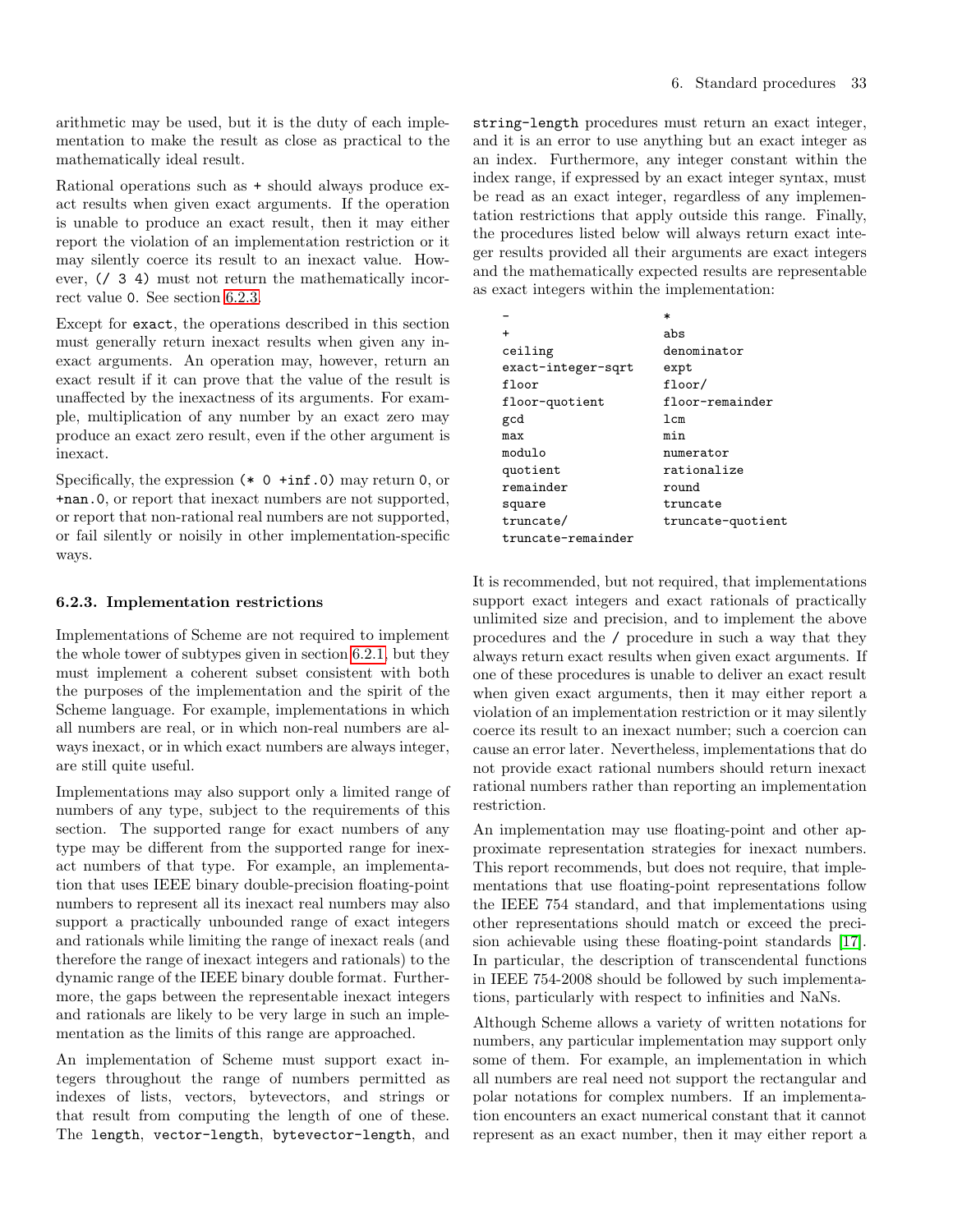violation of an implementation restriction or it may silently represent the constant by an inexact number.

#### 6.2.4. Implementation extensions

Implementations may provide more than one representation of floating-point numbers with differing precisions. In an implementation which does so, an inexact result must be represented with at least as much precision as is used to express any of the inexact arguments to that operation. Although it is desirable for potentially inexact operations such as sqrt to produce exact answers when applied to exact arguments, if an exact number is operated upon so as to produce an inexact result, then the most precise representation available must be used. For example, the value of (sqrt 4) should be 2, but in an implementation that provides both single and double precision floating point numbers it may be the latter but must not be the former.

It is the programmer's responsibility to avoid using inexact number objects with magnitude or significand too large to be represented in the implementation.

In addition, implementations may distinguish special numbers called positive infinity, negative infinity, NaN, and negative zero.

Positive infinity is regarded as an inexact real (but not rational) number that represents an indeterminate value greater than the numbers represented by all rational numbers. Negative infinity is regarded as an inexact real (but not rational) number that represents an indeterminate value less than the numbers represented by all rational numbers.

Adding or multiplying an infinite value by any finite real value results in an appropriately signed infinity; however, the sum of positive and negative infinities is a NaN. Positive infinity is the reciprocal of zero, and negative infinity is the reciprocal of negative zero. The behavior of the transcendental functions is sensitive to infinity in accordance with IEEE 754.

A NaN is regarded as an inexact real (but not rational) number so indeterminate that it might represent any real value, including positive or negative infinity, and might even be greater than positive infinity or less than negative infinity. An implementation that does not support nonreal numbers may use NaN to represent non-real values like (sqrt  $-1.0$ ) and (asin 2.0).

A NaN always compares false to any number, including a NaN. An arithmetic operation where one operand is NaN returns NaN, unless the implementation can prove that the result would be the same if the NaN were replaced by any rational number. Dividing zero by zero results in NaN unless both zeros are exact.

Negative zero is an inexact real value written  $-0.0$  and is distinct (in the sense of eqv?) from 0.0. A Scheme implementation is not required to distinguish negative zero. If it does, however, the behavior of the transcendental functions is sensitive to the distinction in accordance with IEEE 754. Specifically, in a Scheme implementing both complex numbers and negative zero, the branch cut of the complex logarithm function is such that (imag-part (log  $-1.0-0.0i)$ ) is  $-\pi$  rather than  $\pi$ .

Furthermore, the negation of negative zero is ordinary zero and vice versa. This implies that the sum of two or more negative zeros is negative, and the result of subtracting (positive) zero from a negative zero is likewise negative. However, numerical comparisons treat negative zero as equal to zero.

Note that both the real and the imaginary parts of a complex number can be infinities, NaNs, or negative zero.

# <span id="page-33-0"></span>6.2.5. Syntax of numerical constants

The syntax of the written representations for numbers is described formally in section [7.1.1.](#page-60-2) Note that case is not significant in numerical constants.

A number can be written in binary, octal, decimal, or hexadecimal by the use of a radix prefix. The radix prefixes are #b (binary), #o (octal), #d (decimal), and #x (hexadecimal). With no radix prefix, a number is assumed to be expressed in decimal.

A numerical constant can be specified to be either exact or inexact by a prefix. The prefixes are #e for exact, and #i for inexact. An exactness prefix can appear before or after any radix prefix that is used. If the written representation of a number has no exactness prefix, the constant is inexact if it contains a decimal point or an exponent. Otherwise, it is exact.

In systems with inexact numbers of varying precisions it can be useful to specify the precision of a constant. For this purpose, implementations may accept numerical constants written with an exponent marker that indicates the desired precision of the inexact representation. If so, the letter s, f, d, or l, meaning short, single, double, or long precision, respectively, can be used in place of e. The default precision has at least as much precision as double, but implementations may allow this default to be set by the user.

```
3.14159265358979F0
       Round to single -3.1415930.6L0
       Extend to long — .600000000000000
```
The numbers positive infinity, negative infinity, and NaN are written +inf.0, -inf.0 and +nan.0 respectively. NaN may also be written -nan.0. The use of signs in the written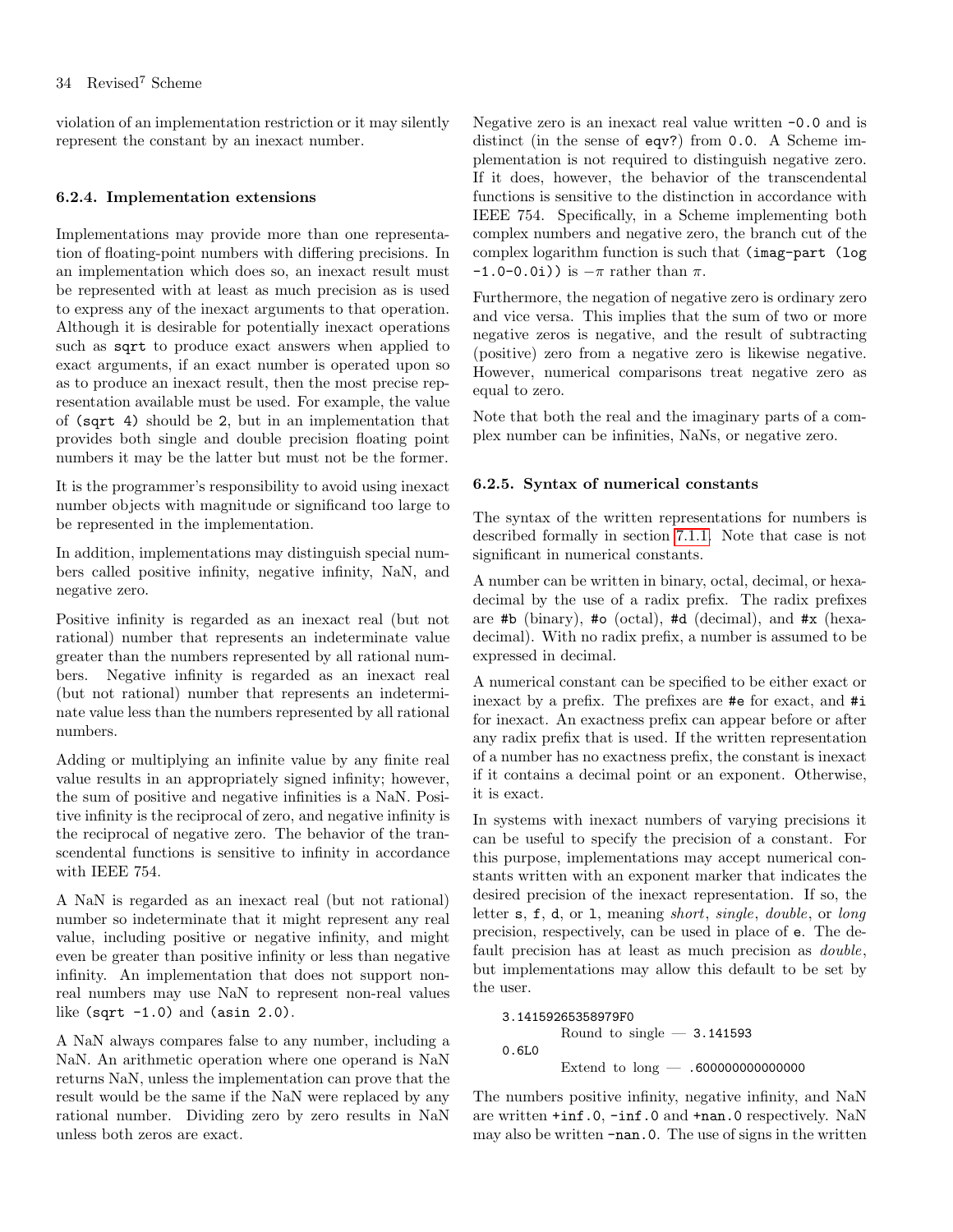representation does not necessarily reflect the underlying sign of the NaN value, if any. Implementations are not required to support these numbers, but if they do, they must do so in general conformance with IEEE 754. However, implementations are not required to support signaling NaNs, nor to provide a way to distinguish between different NaNs.

There are two notations provided for non-real complex numbers: the *rectangular notation*  $a+bi$ , where a is the real part and b is the imaginary part; and the polar notation r<sup>o</sup> $\theta$ , where r is the magnitude and  $\theta$  is the phase (angle) in radians. These are related by the equation  $a + bi = r \cos \theta + (r \sin \theta)i$ . All of a, b, r, and  $\theta$  are real numbers.

#### 6.2.6. Numerical operations

The reader is referred to section [1.3.3](#page-5-0) for a summary of the naming conventions used to specify restrictions on the types of arguments to numerical routines. The examples used in this section assume that any numerical constant written using an exact notation is indeed represented as an exact number. Some examples also assume that certain numerical constants written using an inexact notation can be represented without loss of accuracy; the inexact constants were chosen so that this is likely to be true in implementations that use IEEE binary doubles to represent inexact numbers.

| $(number?$ $obj)$        | procedure |
|--------------------------|-----------|
| $(\text{complex? } obj)$ | procedure |
| $(\text{real}?\ obi)$    | procedure |
| $(rational?$ $obj)$      | procedure |
| (integer? obj)           | procedure |

These numerical type predicates can be applied to any kind of argument, including non-numbers. They return #t if the object is of the named type, and otherwise they return #f. In general, if a type predicate is true of a number then all higher type predicates are also true of that number. Consequently, if a type predicate is false of a number, then all lower type predicates are also false of that number.

If  $z$  is a complex number, then (real?  $z$ ) is true if and only if (zero? (imag-part  $z$ )) is true. If  $x$  is an inexact real number, then (integer?  $x$ ) is true if and only if (=  $x$  (round  $x$ )).

The numbers +inf.0, -inf.0, and +nan.0 are real but not rational.

| $(complex? 3+4i)$                 | $\implies$ #t |    |
|-----------------------------------|---------------|----|
| (complex? 3)                      | $\implies$    | #t |
| (rcal? 3)                         | $\implies$ #t |    |
| $(rcal? -2.5+0i)$                 | $\implies$ #t |    |
| $(\text{real}$ ? -2.5+0.0i)       | $\implies$ #f |    |
| (real? #ele10)                    | $\implies$ #t |    |
| $(\text{real? } + \text{inf. 0})$ | $\implies$ #t |    |

| $(real? +nan.0)$      |            | #+  |
|-----------------------|------------|-----|
| $(rational? - inf.0)$ | $\implies$ | #f  |
| (rational? 3.5)       | $\implies$ | #t. |
| (rational? 6/10)      | $\implies$ | #t. |
| (rational? 6/3)       | $\implies$ | #t. |
| $(integer? 3+0i)$     | $\implies$ | #t. |
| (integer? 3.0)        | $\implies$ | #t. |
| (integer? 8/4)        |            |     |

Note: The behavior of these type predicates on inexact numbers is unreliable, since any inaccuracy might affect the result.

Note: In many implementations the complex? procedure will be the same as number?, but unusual implementations may represent some irrational numbers exactly or may extend the number system to support some kind of non-complex numbers.

| $\text{(exact? } z)$ | procedure |
|----------------------|-----------|
| (inexact? z)         | procedure |

These numerical predicates provide tests for the exactness of a quantity. For any Scheme number, precisely one of these predicates is true.

| (exact? 3.0)        | $\implies$ #f  |  |
|---------------------|----------------|--|
| $(exact?$ #e $3.0)$ | $\implies$ #t. |  |
| (inexact? 3.)       | $\implies$ #t. |  |

(exact-integer? z) procedure

Returns  $#t$  if  $z$  is both exact and an integer; otherwise returns #f.

| (exact-integer? 32)     | $\implies$ #t |  |
|-------------------------|---------------|--|
| $(exact-integer? 32.0)$ | $\implies$ #f |  |
| (exact-integer? 32/5)   | $\implies$ #f |  |

(finite?  $z$ ) inexact library procedure

The finite? procedure returns #t on all real numbers except +inf.0, -inf.0, and +nan.0, and on complex numbers if their real and imaginary parts are both finite. Otherwise it returns #f.

| (finite? 3)         |                        | $\implies$ #t |  |
|---------------------|------------------------|---------------|--|
| $(finite? + inf.0)$ |                        | $\implies$ #f |  |
|                     | $(finite? 3.0+inf.0i)$ | $\implies$ #f |  |

(infinite? z) inexact library procedure

The infinite? procedure returns #t on the real numbers +inf.0 and -inf.0, and on complex numbers if their real or imaginary parts or both are infinite. Otherwise it returns #f.

| (infinite? 3)<br>$(intinite? + inf.0)$<br>$(intinite? +nan.0)$<br>$(intinite? 3.0+inf.0i)$ | $\implies$ #f<br>$\implies$ #t.<br>$\implies$ #f<br>$\implies$ #t |
|--------------------------------------------------------------------------------------------|-------------------------------------------------------------------|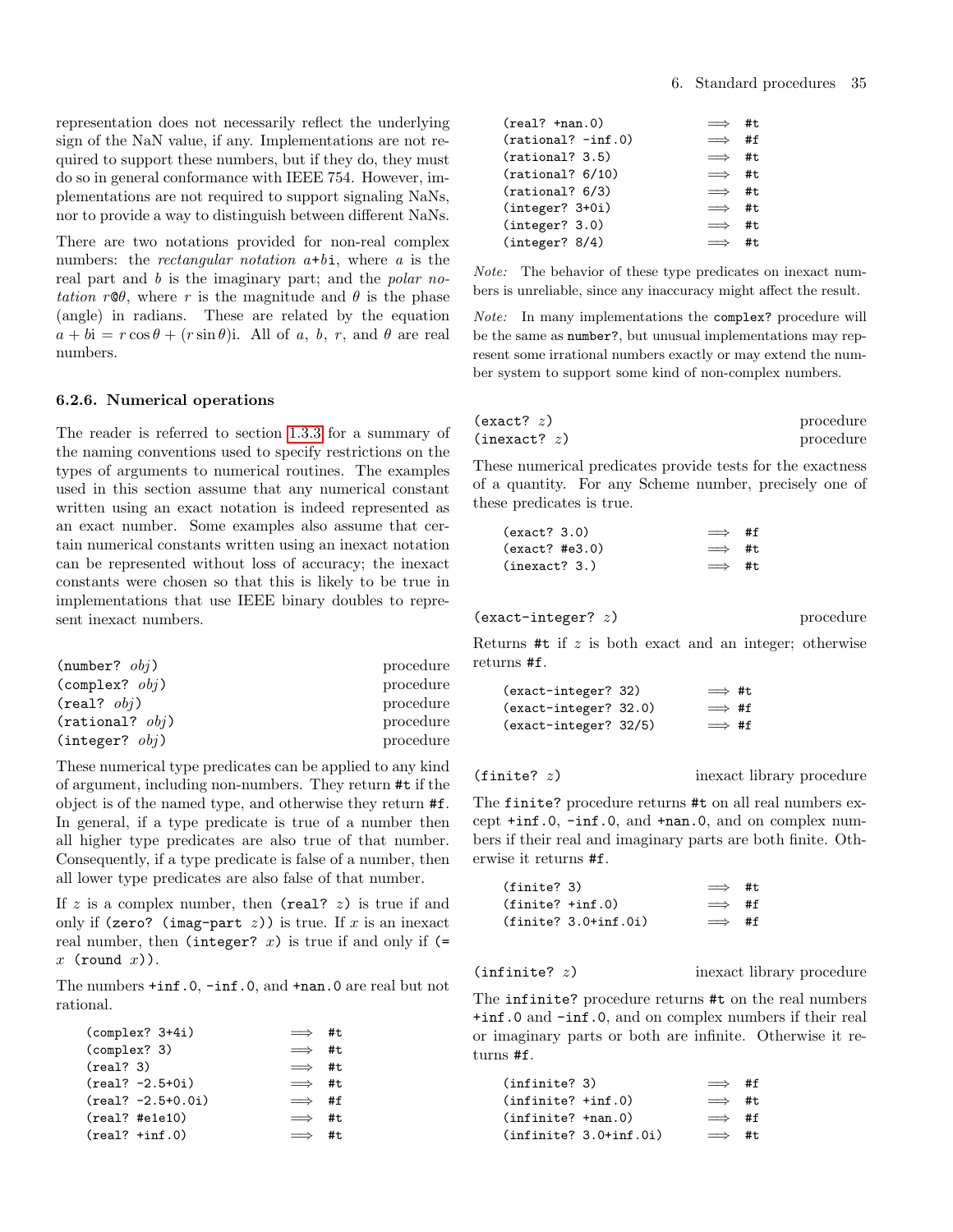(nan? z) inexact library procedure

The nan? procedure returns #t on +nan.0, and on complex numbers if their real or imaginary parts or both are  $+nan.0$ . Otherwise it returns #f.

|               | $(nan? + nan.0)$        | $\implies$    | #t |
|---------------|-------------------------|---------------|----|
| (nan? 32)     |                         | $\implies$ #f |    |
|               | $(nan? + nan.0 + 5.0i)$ | $\implies$ #t |    |
| $(nan? 1+2i)$ |                         | $\implies$    | #f |

| $(= z_1 \ z_2 \ z_3 \ \ldots)$    | procedure |
|-----------------------------------|-----------|
| $(x_1 x_2 x_3 )$                  | procedure |
| $(> x_1 x_2 x_3 \ldots)$          | procedure |
| $(\leq x_1 \ x_2 \ x_3 \ \ldots)$ | procedure |
| $(>= x_1 x_2 x_3 )$               | procedure |

These procedures return #t if their arguments are (respectively): equal, monotonically increasing, monotonically decreasing, monotonically non-decreasing, or monotonically non-increasing, and #f otherwise. If any of the arguments are +nan.0, all the predicates return #f. They do not distinguish between inexact zero and inexact negative zero.

These predicates are required to be transitive.

Note: The implementation approach of converting all arguments to inexact numbers if any argument is inexact is not transitive. For example, let big be (expt 2 1000), and assume that big is exact and that inexact numbers are represented by 64-bit IEEE binary floating point numbers. Then (= (- big 1) (inexact big)) and (= (inexact big) (+ big 1)) would both be true with this approach, because of the limitations of IEEE representations of large integers, whereas (= (- big 1) (+ big 1)) is false. Converting inexact values to exact numbers that are the same (in the sense of =) to them will avoid this problem, though special care must be taken with infinities.

Note: While it is not an error to compare inexact numbers using these predicates, the results are unreliable because a small inaccuracy can affect the result; this is especially true of = and zero?. When in doubt, consult a numerical analyst.

| (zero? z)        | procedure |
|------------------|-----------|
| (positive? x)    | procedure |
| (negative? $x$ ) | procedure |
| (odd? n)         | procedure |
| (even? $n$ )     | procedure |

These numerical predicates test a number for a particular property, returning #t or #f. See note above.

| $(\max x_1 x_2 \dots)$ |  | procedure |
|------------------------|--|-----------|
| $(\min x_1 x_2 \dots)$ |  | procedure |

These procedures return the maximum or minimum of their arguments.

| (max 3 4)   |  | $\implies$ 4 ; exact     |
|-------------|--|--------------------------|
| (max 3.9 4) |  | $\implies$ 4.0 : inexact |

Note: If any argument is inexact, then the result will also be inexact (unless the procedure can prove that the inaccuracy is not large enough to affect the result, which is possible only in unusual implementations). If min or max is used to compare numbers of mixed exactness, and the numerical value of the result cannot be represented as an inexact number without loss of accuracy, then the procedure may report a violation of an implementation restriction.

$$
\begin{array}{ccc}\n (+ & z_1 & \dots) & & \text{procedure} \\
 (* & z_1 & \dots) & & \text{procedure}\n \end{array}
$$

These procedures return the sum or product of their arguments.

| $(+ 3 4)$ | $\implies$ 7 |
|-----------|--------------|
| $(+ 3)$   | $\implies$ 3 |
| $(+)$     | $\implies$ 0 |
| $(* 4)$   | $\implies$ 4 |
| $(*)$     | $\implies$ 1 |

| $(-z)$ |                           | procedure |
|--------|---------------------------|-----------|
|        | $(-z_1 \; z_2 \; \ldots)$ | procedure |
| (1 z)  |                           | procedure |
|        | $( / z_1 z_2  )$          | procedure |

With two or more arguments, these procedures return the difference or quotient of their arguments, associating to the left. With one argument, however, they return the additive or multiplicative inverse of their argument.

It is an error if any argument of / other than the first is an exact zero. If the first argument is an exact zero, an implementation may return an exact zero unless one of the other arguments is a NaN.

| $(-34)$  | $\implies$ -1 |                 |
|----------|---------------|-----------------|
| $(-345)$ | $\implies$ -6 |                 |
| $(-3)$   | $\implies$ -3 |                 |
| (7345)   |               | $\implies$ 3/20 |
| (73)     |               | $\implies$ 1/3  |

 $(\text{abs } x)$  procedure

The abs procedure returns the absolute value of its argument.

 $(\text{abs} -7)$   $\implies$  7

| $(floor/n_1 n_2)$                 | procedure |
|-----------------------------------|-----------|
| (floor-quotient $n_1$ $n_2$ )     | procedure |
| (floor-remainder $n_1$ $n_2$ )    | procedure |
| (truncate/ $n_1$ $n_2$ )          | procedure |
| (truncate-quotient $n_1$ $n_2$ )  | procedure |
| (truncate-remainder $n_1$ $n_2$ ) | procedure |

These procedures implement number-theoretic (integer) division. It is an error if  $n_2$  is zero. The procedures ending in / return two integers; the other procedures return an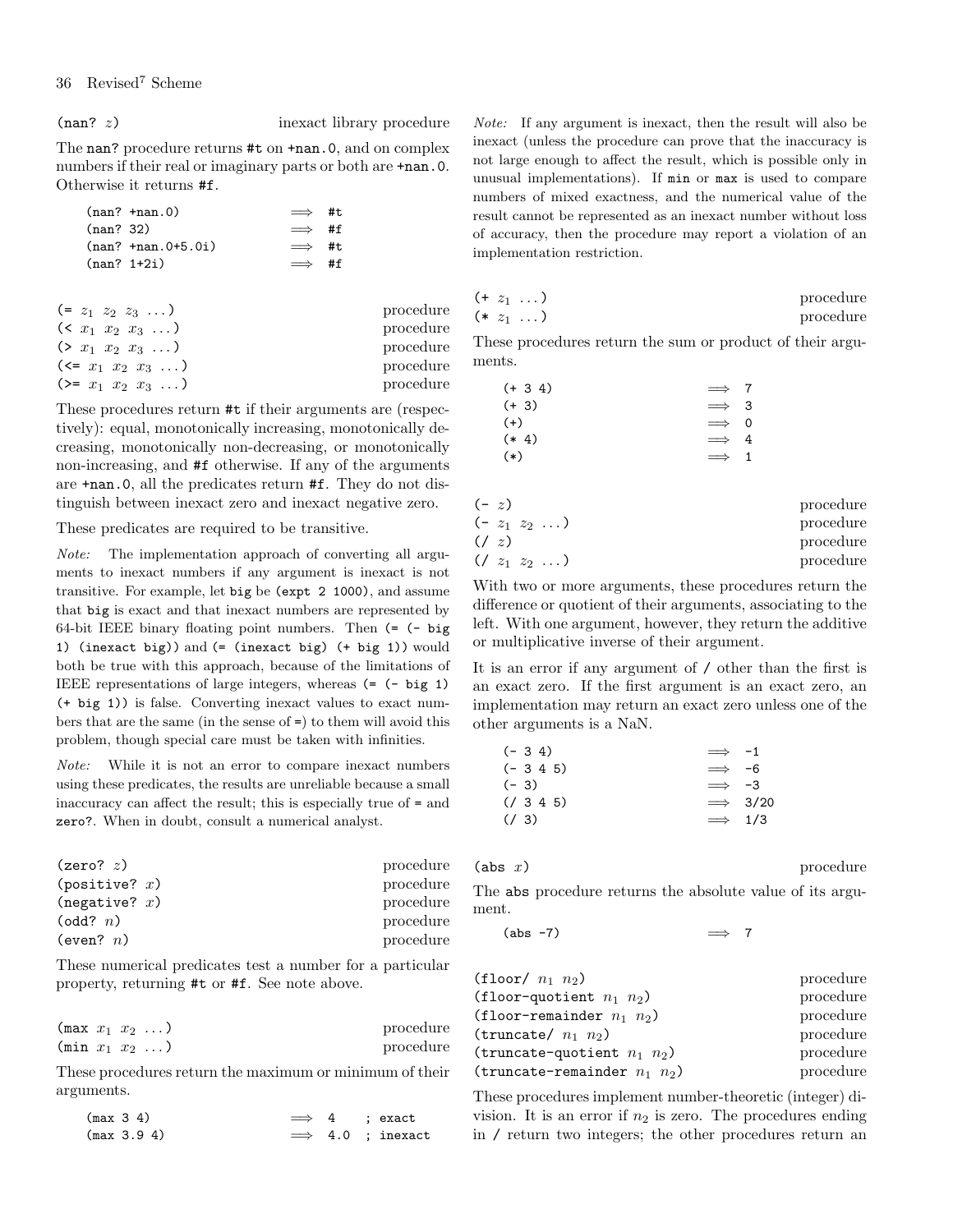integer. All the procedures compute a quotient  $n_q$  and remainder  $n_r$  such that  $n_1 = n_2n_q + n_r$ . For each of the division operators, there are three procedures defined as follows:

$$
(\langle \text{operator} \rangle / n_1 n_2) \implies n_q n_r
$$
  

$$
(\langle \text{operator} \rangle - \text{quotient } n_1 n_2) \implies n_q
$$
  

$$
(\langle \text{operator} \rangle - \text{remainder } n_1 n_2) \implies n_r
$$

The remainder  $n_r$  is determined by the choice of integer  $n_q$ :  $n_r = n_1 - n_2 n_q$ . Each set of operators uses a different choice of  $n_a$ :

floor  $n_q = \lfloor n_1/n_2 \rfloor$ truncate  $n_q = \text{truncated}(n_1/n_2)$ 

For any of the operators, and for integers  $n_1$  and  $n_2$  with  $n_2$  not equal to 0,

$$
(\text{= } n_1 \text{ (+ } (* n_2 \text{ (operator)-quotient } n_1 n_2))
$$
  

$$
(\text{operator})\text{-remainder } n_1 n_2)))
$$
  

$$
\implies #t
$$

provided all numbers involved in that computation are exact.

Examples:

| (floor/ 5 2)         | $\implies$ 2 1      |
|----------------------|---------------------|
| $(floor / -5 2)$     | $\Rightarrow$ -3 1  |
| $(floor/ 5 -2)$      | $\Rightarrow$ -3 -1 |
| $(floor / -5 -2)$    | $\implies$ 2 -1     |
| (true / 5 2)         | $\implies$ 2 1      |
| $(trueA - 5 2)$      | $\implies$ -2 -1    |
| $(true / 5 - 2)$     | $\Rightarrow$ -2.1  |
| $(true / -5 -2)$     | $\implies$ 2 -1     |
| $(trueate/ -5.0 -2)$ | $\implies$ 2.0 -1.0 |

| (quotient $n_1$ $n_2$ )  | procedure |
|--------------------------|-----------|
| (remainder $n_1$ $n_2$ ) | procedure |
| $(modulo n_1 n_2)$       | procedure |

The quotient and remainder procedures are equivalent to truncate-quotient and truncate-remainder, respectively, and modulo is equivalent to floor-remainder.

Note: These procedures are provided for backward compatibility with earlier versions of this report.

| (gcd $n_1$ )              |  | procedure |
|---------------------------|--|-----------|
| $(\text{lcm } n_1 \dots)$ |  | procedure |

These procedures return the greatest common divisor or least common multiple of their arguments. The result is always non-negative.

|  | $\implies$ 4<br>$\implies$ 0<br>$\implies$ 288<br>$\implies$ 1 | $\implies$ 288.0 ; inexact |
|--|----------------------------------------------------------------|----------------------------|

| (numerator $q$ ) | procedure |
|------------------|-----------|
| (denominator q)  | procedure |

These procedures return the numerator or denominator of their argument; the result is computed as if the argument was represented as a fraction in lowest terms. The denominator is always positive. The denominator of 0 is defined to be 1.

| $\implies$<br>- 2 |
|-------------------|
|                   |
| $\implies$ 2.0    |
|                   |

| (floor x)   | procedure |
|-------------|-----------|
| (ceiling x) | procedure |
| (true x)    | procedure |
| (round x)   | procedure |

These procedures return integers. The floor procedure returns the largest integer not larger than  $x$ . The ceiling procedure returns the smallest integer not smaller than  $x$ , truncate returns the integer closest to  $x$  whose absolute value is not larger than the absolute value of  $x$ , and round returns the closest integer to x, rounding to even when  $x$ is halfway between two integers.

Rationale: The round procedure rounds to even for consistency with the default rounding mode specified by the IEEE 754 IEEE floating-point standard.

Note: If the argument to one of these procedures is inexact, then the result will also be inexact. If an exact value is needed, the result can be passed to the exact procedure. If the argument is infinite or a NaN, then it is returned.

|  |                                                                                                                                                | : exact                  |
|--|------------------------------------------------------------------------------------------------------------------------------------------------|--------------------------|
|  |                                                                                                                                                |                          |
|  | $\implies$ -5.0<br>$\implies$ -4.0<br>$\implies$ -4.0<br>$\implies$ -4.0<br>$\implies$ 3.0<br>$\implies$ 4.0<br>$\implies$ 3.0<br>$\implies$ 4 | $\implies$ 4.0 : inexact |

 $(rationalize x y)$  procedure

The **rationalize** procedure returns the *simplest* rational number differing from  $x$  by no more than  $y$ . A rational number  $r_1$  is *simpler* than another rational number  $r_2$  if  $r_1 = p_1/q_1$  and  $r_2 = p_2/q_2$  (in lowest terms) and  $|p_1| \leq |p_2|$ and  $|q_1| \leq |q_2|$ . Thus 3/5 is simpler than 4/7. Although not all rationals are comparable in this ordering (consider 2/7 and 3/5), any interval contains a rational number that is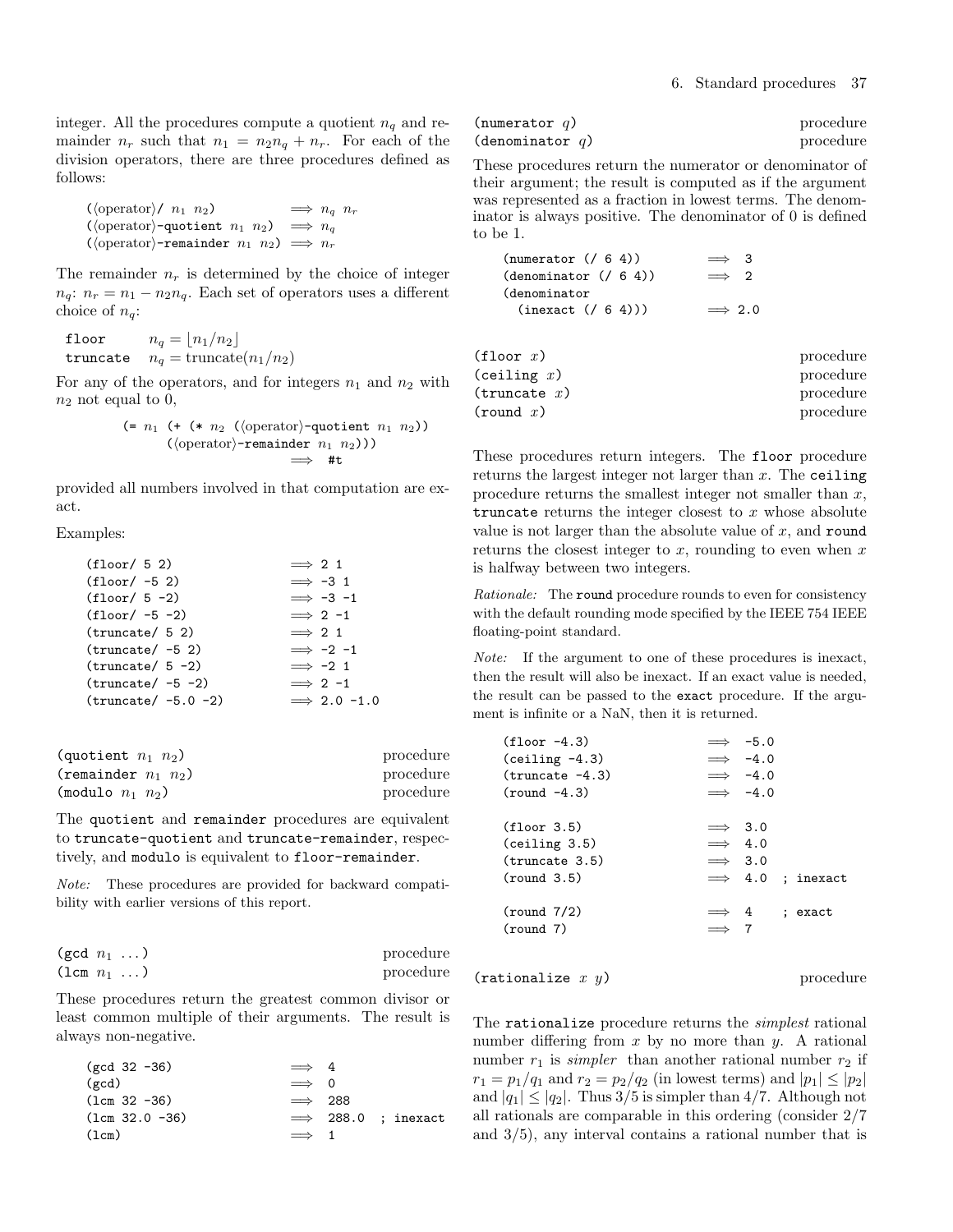simpler than every other rational number in that interval (the simpler  $2/5$  lies between  $2/7$  and  $3/5$ ). Note that  $0 = 0/1$  is the simplest rational of all.

| (rationalize)         |                            |  |
|-----------------------|----------------------------|--|
| (exact .3) 1/10)      | $\implies$ 1/3 ; exact     |  |
| (rationalize .3 1/10) | $\implies$ #i1/3 ; inexact |  |

| $(\exp z)$           | inexact library procedure |
|----------------------|---------------------------|
| $(\log z)$           | inexact library procedure |
| $(\log z_1 z_2)$     | inexact library procedure |
| (sin z)              | inexact library procedure |
| $(\cos z)$           | inexact library procedure |
| $(\tan z)$           | inexact library procedure |
| $(\text{asin } z)$   | inexact library procedure |
| $(\text{acos } z)$   | inexact library procedure |
| $(\text{atan } z)$   | inexact library procedure |
| $(\text{atan } y x)$ | inexact library procedure |

These procedures compute the usual transcendental functions. The log procedure computes the natural logarithm of z (not the base ten logarithm) if a single argument is given, or the base- $z_2$  logarithm of  $z_1$  if two arguments are given. The asin, acos, and atan procedures compute arcsine  $(\sin^{-1})$ , arc-cosine  $(\cos^{-1})$ , and arctangent  $(\tan^{-1})$ , respectively. The two-argument variant of atan computes (angle (make-rectangular  $x$   $y$ )) (see below), even in implementations that don't support complex numbers.

In general, the mathematical functions log, arcsine, arccosine, and arctangent are multiply defined. The value of  $\log z$  is defined to be the one whose imaginary part lies in the range from  $-\pi$  (inclusive if  $-0.0$  is distinguished, exclusive otherwise) to  $\pi$  (inclusive). The value of log 0 is mathematically undefined. With log defined this way, the values of  $\sin^{-1} z$ ,  $\cos^{-1} z$ , and  $\tan^{-1} z$  are according to the following formulæ:

$$
\sin^{-1} z = -i \log(iz + \sqrt{1 - z^2})
$$

$$
\cos^{-1} z = \pi/2 - \sin^{-1} z
$$

$$
\tan^{-1} z = (\log(1 + iz) - \log(1 - iz))/(2i)
$$

However,  $(\log 0.0)$  returns  $-\inf.0$  (and  $(\log -0.0)$  returns  $\text{-inf.0+}\pi i$ ) if the implementation supports infinities  $(and -0.0).$ 

The range of  $(\text{atan } y \ x)$  is as in the following table. The asterisk (\*) indicates that the entry applies to implementations that distinguish minus zero.

|        | y condition | $x$ condition | range of result $r$                             |
|--------|-------------|---------------|-------------------------------------------------|
|        | $y = 0.0$   | x > 0.0       | 0.0                                             |
| $\ast$ | $y = +0.0$  | x > 0.0       | $+0.0$                                          |
| $\ast$ | $y = -0.0$  | x > 0.0       | $-0.0$                                          |
|        | y > 0.0     | x > 0.0       | $0.0 < r < \frac{\pi}{2}$                       |
|        | y > 0.0     | $x=0.0$       |                                                 |
|        | y > 0.0     | x < 0.0       | $\frac{\frac{\pi}{2}}{\frac{\pi}{2}} < r < \pi$ |
|        | $y = 0.0$   | x<0           | $\pi$                                           |
| $\ast$ | $y = +0.0$  | x < 0.0       | $\pi$                                           |
| $\ast$ | $y = -0.0$  | x < 0.0       | $-\pi$                                          |
|        | y < 0.0     | x < 0.0       | $-\pi < r < -\frac{\pi}{2}$                     |
|        | y < 0.0     | $x=0.0$       | $-\frac{\pi}{2}$                                |
|        | y < 0.0     | x > 0.0       | $-\frac{\pi}{2} < r < 0.0$                      |
|        | $y = 0.0$   | $x=0.0$       | undefined                                       |
| $\ast$ | $y = +0.0$  | $x = +0.0$    | $+0.0$                                          |
| $\ast$ | $y = -0.0$  | $x = +0.0$    | $-0.0$                                          |
| $\ast$ | $y = +0.0$  | $x = -0.0$    | $\pi$                                           |
| $\ast$ | $y = -0.0$  | $x = -0.0$    | $-\pi$                                          |
| $\ast$ | $y = +0.0$  | $x=0$         | $\frac{\pi}{2}$                                 |
| $\ast$ | $y = -0.0$  | $x=0$         | $-\frac{\pi}{2}$                                |

The above specification follows [\[34\]](#page-82-0), which in turn cites [\[26\]](#page-81-0); refer to these sources for more detailed discussion of branch cuts, boundary conditions, and implementation of these functions. When it is possible, these procedures produce a real result from a real argument.

$$
\verb|square| z)
$$

(square z) procedure

Returns the square of z. This is equivalent to  $(* z z)$ .

| (square 42)  |                | $\implies$ 1764 |
|--------------|----------------|-----------------|
| (square 2.0) | $\implies$ 4.0 |                 |

(sqrt z) inexact library procedure

Returns the principal square root of z. The result will have either a positive real part, or a zero real part and a non-negative imaginary part.

| (sqrt 9)    | $\implies$ 3  |  |
|-------------|---------------|--|
| $(sqrt -1)$ | $\implies$ +i |  |

 $(exact-integer-sqrt k)$  procedure

Returns two non-negative exact integers s and r where  $k =$  $s^2 + r$  and  $k < (s + 1)^2$ .

$$
\begin{array}{lll}(\mathtt{exact-integer-sqrt\ 4}) & \implies 2\ 0 \\(\mathtt{exact-integer-sqrt\ 5}) & \implies 2\ 1\end{array}
$$

$$
(expt z_1 z_2) \t\t procedure
$$

Returns  $z_1$  raised to the power  $z_2$ . For nonzero  $z_1$ , this is

$$
z_1^{z_2} = e^{z_2 \log z_1}
$$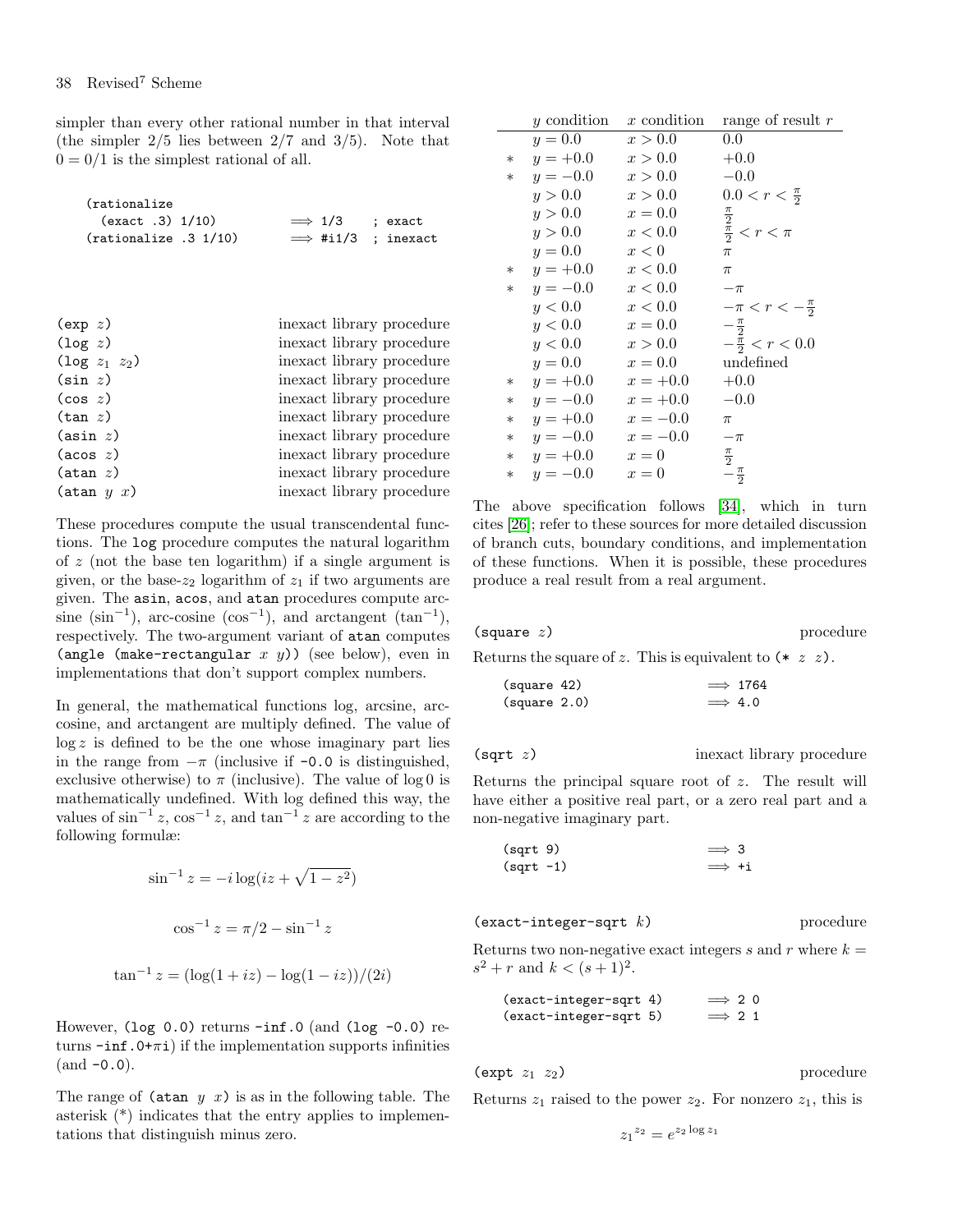The value of  $0^z$  is 1 if (zero? z), 0 if (real-part z) is positive, and an error otherwise. Similarly for  $0.0^z$ , with inexact results.

| (make-rectangular $x_1$ $x_2$ ) | complex library procedure |
|---------------------------------|---------------------------|
| (make-polar $x_3$ $x_4$ )       | complex library procedure |
| $(\text{real-part } z)$         | complex library procedure |
| $(\text{imag-part } z)$         | complex library procedure |
| (magnitude z)                   | complex library procedure |
| $(\text{angle} z)$              | complex library procedure |

Let  $x_1, x_2, x_3$ , and  $x_4$  be real numbers and z be a complex number such that

$$
z = x_1 + x_2i = x_3 \cdot e^{ix_4}
$$

Then all of

| (make-rectangular $x_1$ $x_2$ ) | $\implies z$         |
|---------------------------------|----------------------|
| $(make-polar x_3 x_4)$          | $\implies z$         |
| $(\text{real-part } z)$         | $\implies x_1$       |
| $(\text{imag-part } z)$         | $\implies x_2$       |
| (magnitude z)                   | $\implies  x_3 $     |
| $(\text{angle} z)$              | $\implies x_{angle}$ |

are true, where  $-\pi \leq x_{angle} \leq \pi$  with  $x_{angle} = x_4 + 2\pi n$ for some integer n.

The make-polar procedure may return an inexact complex number even if its arguments are exact. The real-part and imag-part procedures may return exact real numbers when applied to an inexact complex number if the corresponding argument passed to make-rectangular was exact.

Rationale: The magnitude procedure is the same as abs for a real argument, but abs is in the base library, whereas magnitude is in the optional complex library.

| (inexact z)                     | procedure |
|---------------------------------|-----------|
| $\left(\text{exact} \ z\right)$ | procedure |

The procedure inexact returns an inexact representation of z. The value returned is the inexact number that is numerically closest to the argument. For inexact arguments, the result is the same as the argument. For exact complex numbers, the result is a complex number whose real and imaginary parts are the result of applying inexact to the real and imaginary parts of the argument, respectively. If an exact argument has no reasonably close inexact equivalent (in the sense of =), then a violation of an implementation restriction may be reported.

The procedure exact returns an exact representation of z. The value returned is the exact number that is numerically closest to the argument. For exact arguments, the result is the same as the argument. For inexact nonintegral real arguments, the implementation may return a rational approximation, or may report an implementation violation. For inexact complex arguments, the result is a complex number whose real and imaginary parts are the result of applying exact to the real and imaginary parts of the argument, respectively. If an inexact argument has no reasonably close exact equivalent, (in the sense of =), then a violation of an implementation restriction may be reported.

These procedures implement the natural one-to-one correspondence between exact and inexact integers throughout an implementation-dependent range. See section [6.2.3.](#page-32-0)

*Note:* These procedures were known in  $R^5RS$  as exact->inexact and inexact->exact, respectively, but they have always accepted arguments of any exactness. The new names are clearer and shorter, as well as being compatible with  $R^6RS$ .

#### 6.2.7. Numerical input and output

| $(number \rightarrow string z)$           | procedure |
|-------------------------------------------|-----------|
| $(number \rightarrow string \ z \ radix)$ | procedure |

It is an error if radix is not one of 2, 8, 10, or 16.

The procedure number->string takes a number and a radix and returns as a string an external representation of the given number in the given radix such that

```
(let ((number number)
      (radix \; radius)(eqv? number
        (string->number (number->string number
                                          radix)
                         radix)))
```
is true. It is an error if no possible result makes this expression true. If omitted, radix defaults to 10.

If  $z$  is inexact, the radix is 10, and the above expression can be satisfied by a result that contains a decimal point, then the result contains a decimal point and is expressed using the minimum number of digits (exclusive of exponent and trailing zeroes) needed to make the above expression true [\[4,](#page-81-1) [5\]](#page-81-2); otherwise the format of the result is unspecified.

The result returned by number- $\gt$ string never contains an explicit radix prefix.

*Note:* The error case can occur only when  $z$  is not a complex number or is a complex number with a non-rational real or imaginary part.

Rationale: If z is an inexact number and the radix is 10, then the above expression is normally satisfied by a result containing a decimal point. The unspecified case allows for infinities, NaNs, and unusual representations.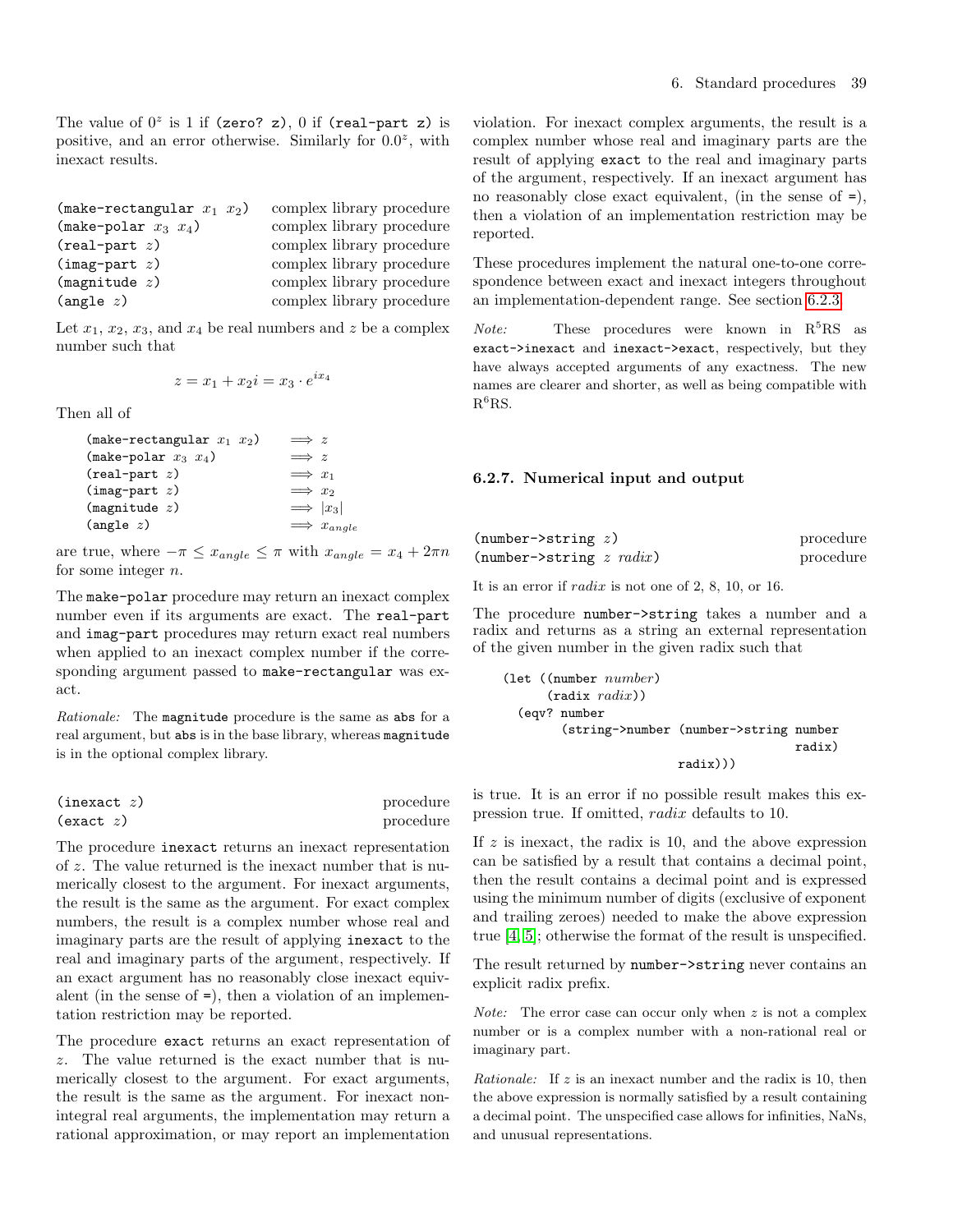40 Revised<sup>7</sup> Scheme

| $(string\text{-}{}sumber\ string)$             | procedure | #t |
|------------------------------------------------|-----------|----|
| $(string \rightarrow number \ string \ radix)$ | procedure | #f |

Returns a number of the maximally precise representation expressed by the given string. It is an error if radix is not 2, 8, 10, or 16.

If supplied, radix is a default radix that will be overridden if an explicit radix prefix is present in string (e.g. "#0177"). If radix is not supplied, then the default radix is 10. If string is not a syntactically valid notation for a number, or would result in a number that the implementation cannot represent, then string->number returns #f. An error is never signaled due to the content of *string*.

| (string->number "100")                     | $\implies$ 100 |                  |
|--------------------------------------------|----------------|------------------|
| $(string \nightharpoonup number "100" 16)$ | $\implies$ 256 |                  |
| (string->number "1e2")                     |                | $\implies$ 100.0 |

Note: The domain of string->number may be restricted by implementations in the following ways. If all numbers supported by an implementation are real, then string->number is permitted to return #f whenever string uses the polar or rectangular notations for complex numbers. If all numbers are integers, then string->number may return #f whenever the fractional notation is used. If all numbers are exact, then string->number may return #f whenever an exponent marker or explicit exactness prefix is used. If all inexact numbers are integers, then string->number may return #f whenever a decimal point is used.

The rules used by a particular implementation for string->number must also be applied to read and to the routine that reads programs, in order to maintain consistency between internal numeric processing, I/O, and the processing of programs. As a consequence, the  $R<sup>5</sup>RS$  permission to return #f when string has an explicit radix prefix has been withdrawn.

# 6.3. Booleans

The standard boolean objects for true and false are written as #t and #f. Alternatively, they can be written #true and #false, respectively. What really matters, though, are the objects that the Scheme conditional expressions (if, cond, and, or, when, unless, do) treat as true or false. The phrase "a true value" (or sometimes just "true") means any object treated as true by the conditional expressions, and the phrase "a false value" (or "false") means any object treated as false by the conditional expressions.

Of all the Scheme values, only #f counts as false in conditional expressions. All other Scheme values, including #t, count as true.

Note: Unlike some other dialects of Lisp, Scheme distinguishes #f and the empty list from each other and from the symbol nil.

Boolean constants evaluate to themselves, so they do not need to be quoted in programs.

| #t  | $\implies$ #t |
|-----|---------------|
| #f  | $\implies$ #f |
| '#f | $\implies$ #f |

 $(\text{not } obi)$  procedure

The not procedure returns  $#t$  if  $obj$  is false, and returns #f otherwise.

| $(not$ #t) |                | $\implies$    | #f |
|------------|----------------|---------------|----|
| (not 3)    |                | $\implies$    | #f |
|            | (not (list 3)) | $\implies$    | #f |
| $(not$ #f) |                | $\implies$ #t |    |
|            | (not '())      | $\implies$    | #f |
|            | (not (list))   | $\implies$    | #f |
|            | (not 'nil)     | $\implies$    | #f |

 $(boolean?$   $obj)$  procedure

The boolean? predicate returns #t if  $obj$  is either #t or #f and returns #f otherwise.

| (boolean? #f)    | $\implies$ #t. |  |
|------------------|----------------|--|
| (boolean? 0)     | $\implies$ #f  |  |
| $(boolean?$ '()) | $\implies$ #f  |  |

(boolean=?  $boolean_1$  boolean<sub>2</sub> boolean<sub>3</sub> ...) procedure

Returns #t if all the arguments are booleans and all are #t or all are #f.

# <span id="page-39-0"></span>6.4. Pairs and lists

A pair (sometimes called a dotted pair) is a record structure with two fields called the car and cdr fields (for historical reasons). Pairs are created by the procedure cons. The car and cdr fields are accessed by the procedures car and cdr. The car and cdr fields are assigned by the procedures set-car! and set-cdr!.

Pairs are used primarily to represent lists. A list can be defined recursively as either the empty list or a pair whose cdr is a list. More precisely, the set of lists is defined as the smallest set X such that

- The empty list is in  $X$ .
- If *list* is in  $X$ , then any pair whose cdr field contains  $list$  is also in  $X$ .

The objects in the car fields of successive pairs of a list are the elements of the list. For example, a two-element list is a pair whose car is the first element and whose cdr is a pair whose car is the second element and whose cdr is the empty list. The length of a list is the number of elements, which is the same as the number of pairs.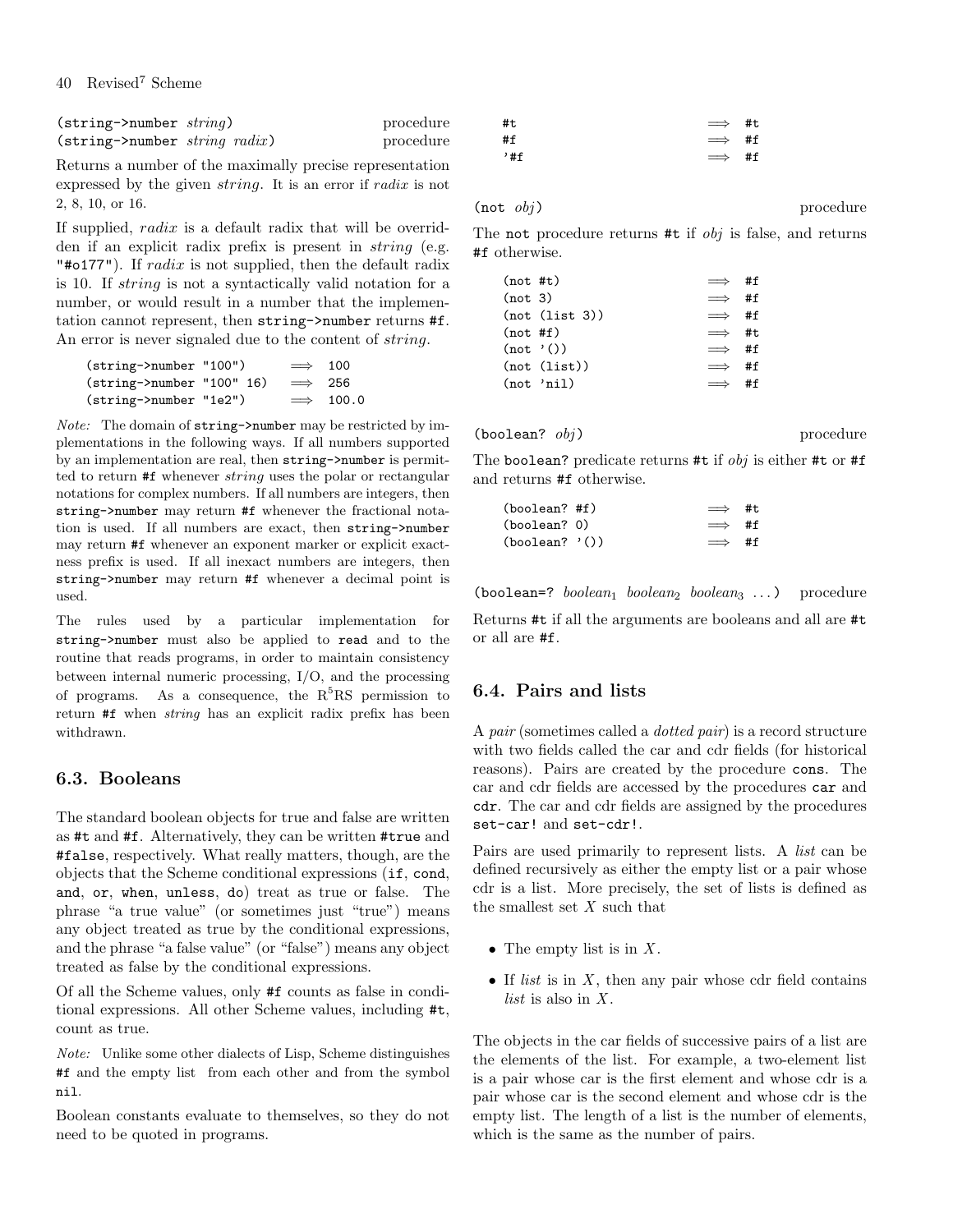The empty list is a special object of its own type. It is not a pair, it has no elements, and its length is zero.

Note: The above definitions imply that all lists have finite length and are terminated by the empty list.

The most general notation (external representation) for Scheme pairs is the "dotted" notation  $(c_1 \cdot c_2)$  where  $c_1$ is the value of the car field and  $c_2$  is the value of the cdr field. For example (4 . 5) is a pair whose car is 4 and whose cdr is 5. Note that (4 . 5) is the external representation of a pair, not an expression that evaluates to a pair.

A more streamlined notation can be used for lists: the elements of the list are simply enclosed in parentheses and separated by spaces. The empty list is written (). For example,

(a b c d e)

and

 $(a, (b, (c, (d, (e, ())))))$ 

are equivalent notations for a list of symbols.

A chain of pairs not ending in the empty list is called an improper list. Note that an improper list is not a list. The list and dotted notations can be combined to represent improper lists:

(a b c . d)

is equivalent to

 $(a . (b . (c . d)))$ 

Whether a given pair is a list depends upon what is stored in the cdr field. When the set-cdr! procedure is used, an object can be a list one moment and not the next:

| $(\text{define } x \text{ (list 'a 'b 'c)})$ |               |                        |
|----------------------------------------------|---------------|------------------------|
| (detine y x)                                 |               |                        |
|                                              |               | $\implies$ (a b c)     |
| (list? y)                                    | $\implies$ #t |                        |
| $(set-cdr! x 4)$                             |               | $\implies$ unspecified |
| x                                            |               | $\implies$ (a.4)       |
| $\text{(eqv? x y)}$                          | $\implies$ #t |                        |
|                                              |               | $\implies$ (a. 4)      |
| (list? y)                                    | $\implies$ #f |                        |
| $(set-cdr! x x)$                             |               | $\implies$ unspecified |
| (list? x)                                    |               | #f                     |

Within literal expressions and representations of objects read by the read procedure, the forms  $\prime$  (datum),  $\langle \text{datum} \rangle$ , , $\langle \text{datum} \rangle$ , and , $\& \langle \text{datum} \rangle$  denote two-element lists whose first elements are the symbols quote, quasiquote, unquote, and unquote-splicing, respectively. The second element in each case is  $\langle \text{datum} \rangle$ . This convention is supported so that arbitrary Scheme programs can be represented as lists. That is, according to Scheme's grammar, every  $\langle$  expression $\rangle$  is also a  $\langle$  datum $\rangle$  (see section [7.1.2\)](#page-62-0). Among other things, this permits the use of the read procedure to parse Scheme programs. See section [3.3.](#page-9-0)

$$
(\verb|pair?| \; obj)
$$

The pair? predicate returns  $#t$  if  $obj$  is a pair, and otherwise returns #f.

|                       | $(\text{pair? } (a \cdot b))$    | $\implies$ #t |  |
|-----------------------|----------------------------------|---------------|--|
|                       | $(\text{pair? } (\text{a b c}))$ | $\implies$ #t |  |
| $(\text{pair? } '())$ |                                  | $\implies$ #f |  |
|                       | $(\text{pair? } '#(a b))$        | $\implies$ #f |  |

 $(\text{cons } obj_1 \text{ obj}_2)$  procedure

procedure

Returns a newly allocated pair whose car is  $obj_1$  and whose cdr is  $obj_2$ . The pair is guaranteed to be different (in the sense of eqv?) from every existing object.

|             | $\text{(cons 'a '())}$                                | $\implies$ (a) |                        |
|-------------|-------------------------------------------------------|----------------|------------------------|
|             | $\text{(cons } \text{'(a)} \text{'(b c d)})$          |                | $\implies$ ((a) b c d) |
|             | $\frac{\cosh \theta}{\cosh \theta}$ (cons "a" '(b c)) |                | $\implies$ ("a" b c)   |
| (cons 'a 3) |                                                       |                | $\implies$ (a. 3)      |
|             | $\frac{\cos \theta}{\cos \theta}$ (a b) 'c)           |                | $\implies$ ((a b) . c) |

(car *pair*) procedure

Returns the contents of the car field of pair . Note that it is an error to take the car of the empty list.

|           | (car '(a b c)) |                   | $\implies$ a   |                  |
|-----------|----------------|-------------------|----------------|------------------|
|           |                | (car'((a) b c d)) | $\implies$ (a) |                  |
|           | (car '(1 . 2)) |                   | $\implies$ 1   |                  |
| (car'()') |                |                   |                | $\implies$ error |

(cdr pair) procedure

Returns the contents of the cdr field of pair . Note that it is an error to take the cdr of the empty list.

|           |                | (cdr'((a) b c d)) |              | $\implies$ (b c d) |
|-----------|----------------|-------------------|--------------|--------------------|
|           | (cdr '(1 . 2)) |                   | $\implies$ 2 |                    |
| (cdr'')() |                |                   |              | $\implies$ error   |

 $(\texttt{set-car! } pair \ obj)$  procedure

Stores *obj* in the car field of *pair*.

```
(define (f) (list 'not-a-constant-list))
(define (g) '(constant-list))
(set-car! (f) 3) \implies unspecified
(set-car! (g) 3) \implies error
```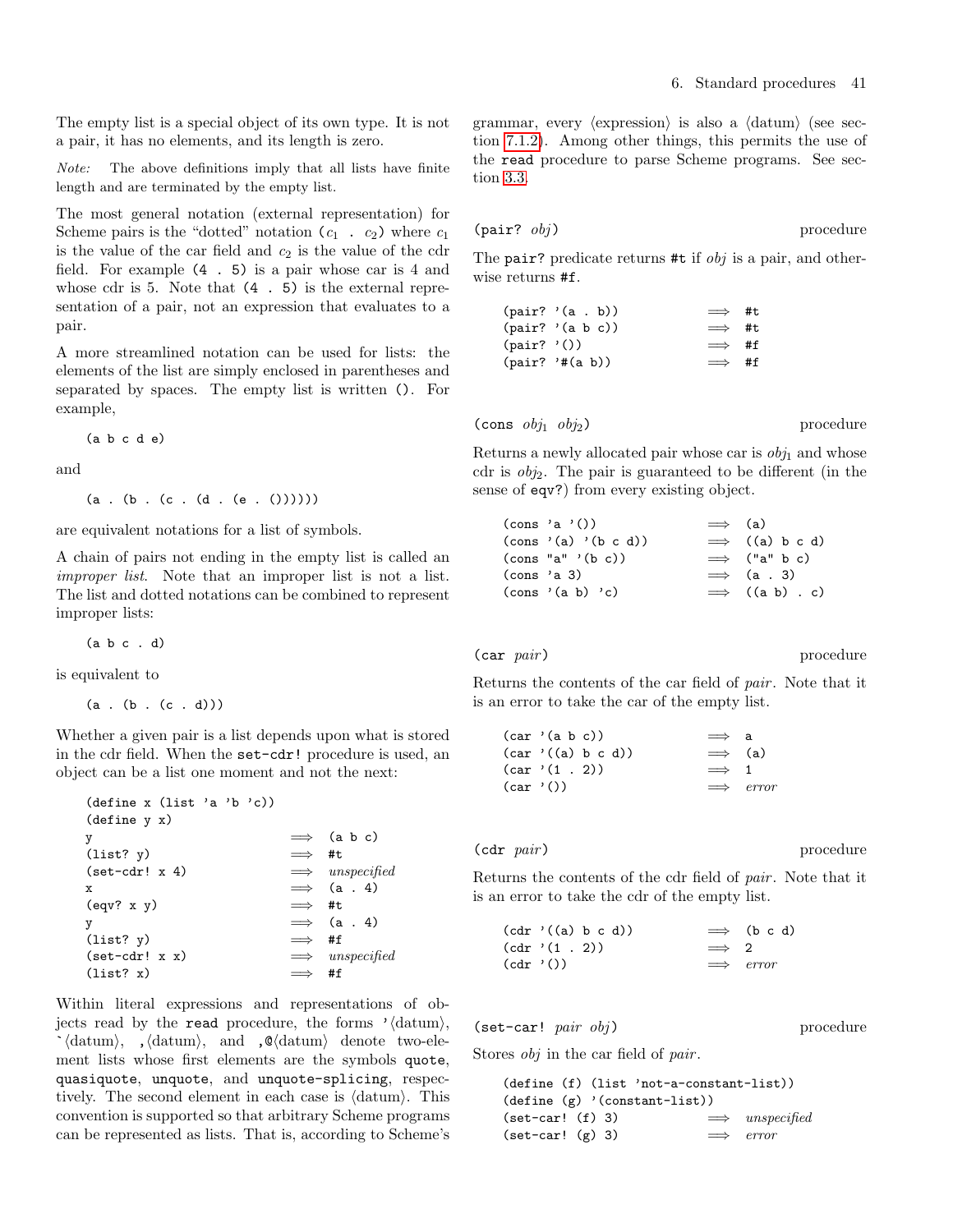| (set-cdr! $pair\; obj)$                             |           | procedure (list $obj$ )                          | procedure                           |
|-----------------------------------------------------|-----------|--------------------------------------------------|-------------------------------------|
| Stores <i>obj</i> in the cdr field of <i>pair</i> . |           | Returns a newly allocated list of its arguments. |                                     |
| $(0.002 \text{ m/s})$                               | procedure | $(list 'a (+ 3 4) 'c)$<br>(list)                 | $\implies$ (a 7 c)<br>$\implies$ () |

| $(caar \ pair)$ | procedure |
|-----------------|-----------|
| $(cadr \ pair)$ | procedure |
| $(cdar\ pair)$  | procedure |
| $(cddr\ pair)$  | procedure |

These procedures are compositions of car and cdr as follows:

|  |  | $(\text{define } (\text{caar x}) (\text{car } (\text{car x})))$<br>(detine (cadr x) (car (cdr x)))<br>(detine (cdar x) (cdr (car x)))<br>(detine (cddr x) (cdr (cdr x))) |
|--|--|--------------------------------------------------------------------------------------------------------------------------------------------------------------------------|

| (ca <sub>aar</sub> pair) | cxr library procedure |
|--------------------------|-----------------------|
| $(caadr\ pair)$          | cxr library procedure |
|                          |                       |
| $(cddar\ pair)$          | cxr library procedure |
| $(cddd$ r $pair)$        | cxr library procedure |

These twenty-four procedures are further compositions of car and cdr on the same principles. For example, caddr could be defined by

(define caddr (lambda (x) (car (cdr (cdr x))))).

Arbitrary compositions up to four deep are provided.

| $\text{(null? } obj)$ | procedure |
|-----------------------|-----------|
|-----------------------|-----------|

Returns #t if obj is the empty list, otherwise returns #f.

 $(list? \; obj)$  procedure

Returns #t if obj is a list. Otherwise, it returns #f. By definition, all lists have finite length and are terminated by the empty list.

```
(list? '(a b c)) \implies #t
(\text{list? '())} \implies \#t(list? ' (a \cdot b)) \Rightarrow #f(let ((x (list 'a)))
  (set-cdr! x x)
  (list? x) \implies #f
```

| $(make-list k)$      | procedure |
|----------------------|-----------|
| (make-list $k$ fill) | procedure |

Returns a newly allocated list of k elements. If a second argument is given, then each element is initialized to fill. Otherwise the initial contents of each element is unspecified.

 $(make-list 2 3)$   $\implies$  (3 3)

(length *list*) procedure

Returns the length of list.

(length '(a b c))  $\implies$  3 (length '(a (b) (c d e)))  $\implies$  3  $(\text{length } '())$   $\implies 0$ 

 $\qquad \qquad \text{(append list } \dots)$ 

The last argument, if there is one, can be of any type.

Returns a list consisting of the elements of the first list followed by the elements of the other *lists*. If there are no arguments, the empty list is returned. If there is exactly one argument, it is returned. Otherwise the resulting list is always newly allocated, except that it shares structure with the last argument. An improper list results if the last argument is not a proper list.

|                     | $(\text{append } \{x\} \cdot (y))$               |              | $\implies$ $(x \ y)$   |
|---------------------|--------------------------------------------------|--------------|------------------------|
|                     | $(\text{append } \text{'(a)} \text{'(b c d)})$   |              | $\implies$ (a b c d)   |
|                     | $(\text{append } '(a (b)) '((c)))$               |              | $\implies$ (a (b) (c)) |
|                     | $(\text{append } \text{'(a b)} \text{'(c . d)})$ |              | $\implies$ (a b c . d) |
| (append $'($ ) $a)$ |                                                  | $\implies$ a |                        |

(reverse *list*) procedure

Returns a newly allocated list consisting of the elements of list in reverse order.

 $(reverse ' (a b c))$   $\implies$   $(c b a)$  $(reverse '(a (b c) d (e (f))))$  $\implies$  ((e (f)) d (b c) a)

(list-tail  $list k$ ) procedure

It is an error if *list* has fewer than  $k$  elements.

Returns the sublist of *list* obtained by omitting the first  $k$ elements. The list-tail procedure could be defined by

```
(define list-tail
  (lambda (x k)
    (if (zero? k)
        x
        (list-tail (cdr x) (- k 1)))))
```
 $(\text{list-ref } \text{list } k)$  procedure

The *list* argument can be circular, but it is an error if *list* has fewer than  $k$  elements.

Returns the kth element of list. (This is the same as the car of  $(iist-tail list k).$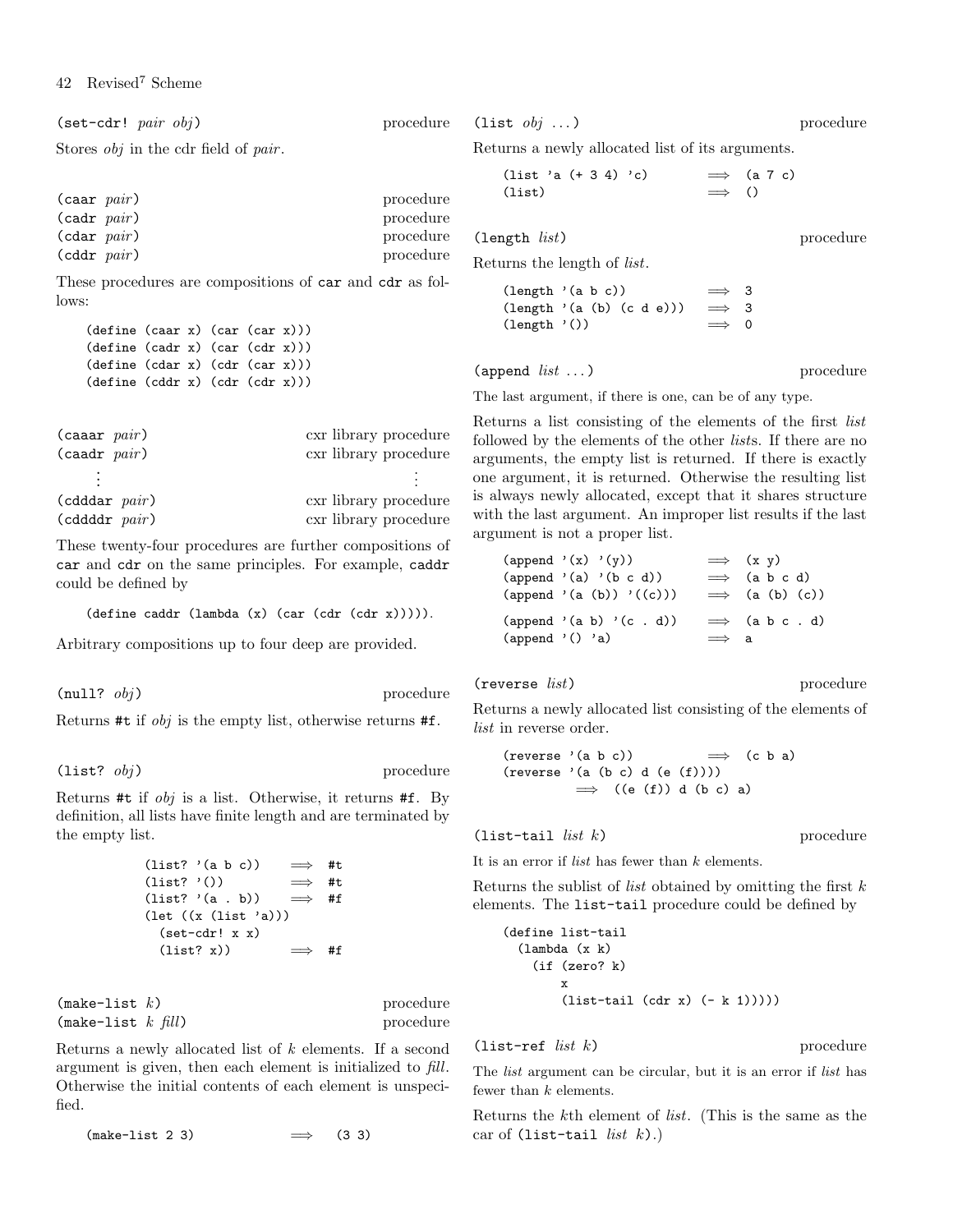(list-set! *list*  $k$  *obj*) procedure

It is an error if  $k$  is not a valid index of  $list$ .

The list-set! procedure stores  $obj$  in element  $k$  of list.

```
(let ((ls (list 'one 'two 'five!)))
  (list-set! ls 2 'three)
 ls)
          \implies (one two three)
```

```
(list-set! '(0 1 2) 1 "oops")
          \implies error ; constant list
```

| $(memq \; obj \; list)$              | procedure |
|--------------------------------------|-----------|
| $(menv \; obj \; list)$              | procedure |
| $(member \; obj \; list)$            | procedure |
| $(member \; obj \; list \; compare)$ | procedure |

These procedures return the first sublist of list whose car is obj, where the sublists of list are the non-empty lists returned by  $(\text{list-tail } list k)$  for k less than the length of list. If obj does not occur in list, then #f (not the empty list) is returned. The memq procedure uses eq? to compare obj with the elements of *list*, while memv uses eqv? and member uses compare, if given, and equal? otherwise.

| (memq 'a '(a b c))                        |               | $\implies$ (a b c)     |
|-------------------------------------------|---------------|------------------------|
| (meng 'b '(a b c))                        |               | $\implies$ (b c)       |
| $(\text{memq } a \lor (b \ c \ d))$       | $\implies$ #f |                        |
| (memq (list 'a) '(b (a) c)) $\implies$ #f |               |                        |
| (member $(list 'a)$                       |               |                        |
| '(b(a) c))                                |               | $\implies$ ((a) c)     |
| (member "B"                               |               |                        |
| '("a" "b" "c")                            |               |                        |
| string-ci=?)                              |               | ⇒ ("b" "c")            |
| (memq 101' (100 101 102))                 |               | $\implies$ unspecified |
| (menv 101' (100 101 102))                 |               | $\implies$ (101 102)   |

| $(\text{assq } \text{obj } \text{alist})$             | procedure |
|-------------------------------------------------------|-----------|
| $(\text{assv } \text{obj } \text{alist})$             | procedure |
| $(\text{assoc } obi \text{ alist})$                   | procedure |
| $(\text{assoc } obi \text{ } alist \text{ } compare)$ | procedure |

It is an error if alist (for "association list") is not a list of pairs.

These procedures find the first pair in alist whose car field is obj, and returns that pair. If no pair in alist has obj as its car, then #f (not the empty list) is returned. The assq procedure uses eq? to compare obj with the car fields of the pairs in alist, while assv uses eqv? and assoc uses compare if given and equal? otherwise.

```
(detine e'((a 1) (b 2) (c 3)))(\text{assq } 'a e) \implies (a 1)(assq 'b e) \implies (b 2)
(assq 'd e) \implies #f
(assq (list 'a) '(((a)) ((b)) ((c))))
                               \implies #f
(assoc (list 'a) '(((a)) ((b)) ((c))))
                               =⇒ ((a))
(\text{assoc } 2.0 \quad '((1 1) (2 4) (3 9)) = )\implies (2 4)
(\text{assq } 5 \cdot ((2 3) (5 7) (11 13)))\Rightarrow unspecified
(\text{assv } 5 \cdot ((2 3) (5 7) (11 13)))\implies (5 7)
```
Rationale: Although they are often used as predicates, memq, memv, member, assq, assv, and assoc do not have question marks in their names because they return potentially useful values rather than just #t or #f.

```
(list-copy \tobj) procedure
```
Returns a newly allocated copy of the given obj if it is a list. Only the pairs themselves are copied; the cars of the result are the same (in the sense of eqv?) as the cars of *list*. If obj is an improper list, so is the result, and the final cdrs are the same in the sense of eqv?. An obj which is not a list is returned unchanged. It is an error if  $obj$  is a circular list.

| (define a '(1828)) ; a may be immutable |  |
|-----------------------------------------|--|
| (define b (list-copy a))                |  |
| (set-car! b 3)<br>; b is mutable        |  |
| $\implies$ (3828)<br>-b                 |  |
| $\implies$ (1 8 2 8)<br>a               |  |

# 6.5. Symbols

Symbols are objects whose usefulness rests on the fact that two symbols are identical (in the sense of eqv?) if and only if their names are spelled the same way. For instance, they can be used the way enumerated values are used in other languages.

The rules for writing a symbol are exactly the same as the rules for writing an identifier; see sections [2.1](#page-6-0) and [7.1.1.](#page-60-0)

It is guaranteed that any symbol that has been returned as part of a literal expression, or read using the read procedure, and subsequently written out using the write procedure, will read back in as the identical symbol (in the sense of eqv?).

Note: Some implementations have values known as "uninterned symbols," which defeat write/read invariance, and also violate the rule that two symbols are the same if and only if their names are spelled the same. This report does not specify the behavior of implementation-dependent extensions.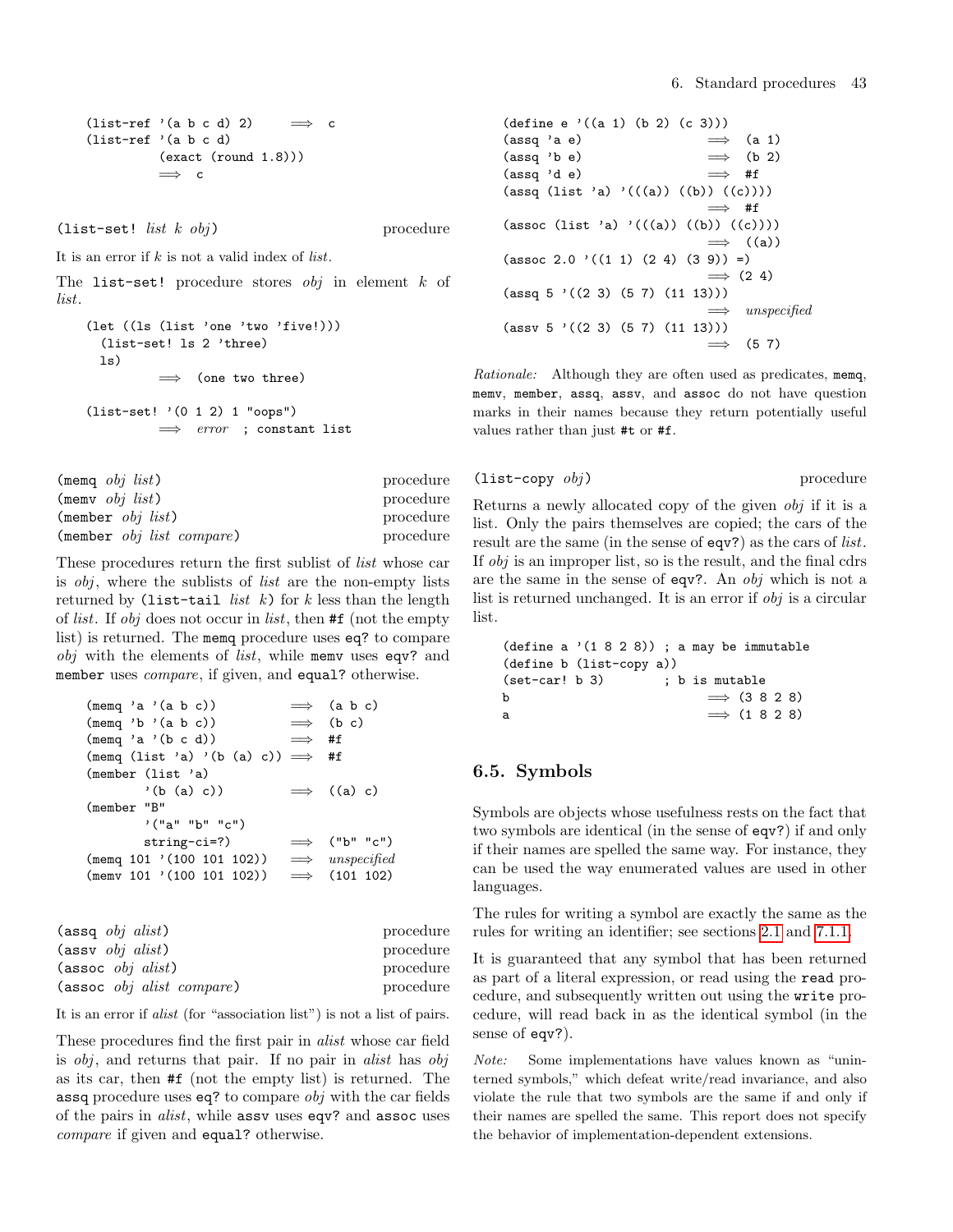#### 44 Revised<sup>7</sup> Scheme

 $(symb01?$   $obj)$  procedure

Returns #t if obj is a symbol, otherwise returns #f.

| $(symb01?$ 'foo) |                        | $\implies$ #t |    |
|------------------|------------------------|---------------|----|
|                  | (symbol? (car '(a b))) | $\implies$    | #t |
| (symbol? "bar")  |                        | $\implies$ #f |    |
| $(symbol?$ 'nil) |                        | $\implies$ #t |    |
| $(symb01?$ '())  |                        | $\implies$ #f |    |
| $(symbol?$ #f)   |                        | $\implies$    | #f |

 $(symbol = ? \ symbol_1 \ symbol_2 \ symbol_3 \ldots)$  procedure

Returns #t if all the arguments are symbols and all have the same names in the sense of string=?.

Note: The definition above assumes that none of the arguments are uninterned symbols.

(symbol->string symbol) procedure

Returns the name of symbol as a string, but without adding escapes. It is an error to apply mutation procedures like string-set! to strings returned by this procedure.

```
(symbol->string 'flying-fish)
                                  "flying-fish"
(symbol->string 'Martin) \implies "Martin"
(symbol->string
   (string->symbol "Malvina"))
                                  "Malvina"
```
(string->symbol string) procedure

Returns the symbol whose name is string. This procedure can create symbols with names containing special characters that would require escaping when written, but does not interpret escapes in its input.

```
(string->symbol "mISSISSIppi")
          =⇒ mISSISSIppi
(eqv? 'bitBlt (string->symbol "bitBlt"))
          \implies #t
(eqv? 'LollyPop
     (string->symbol
       (symbol->string 'LollyPop)))
          \implies #t
(string=? "K. Harper, M.D."
          (symbol->string
            (string->symbol "K. Harper, M.D.")))
          =⇒ #t
```
# 6.6. Characters

Characters are objects that represent printed characters such as letters and digits. All Scheme implementations must support at least the ASCII character repertoire: that is, Unicode characters U+0000 through U+007F. Implementations may support any other Unicode characters they see fit, and may also support non-Unicode characters as well. Except as otherwise specified, the result of applying any of the following procedures to a non-Unicode character is implementation-dependent.

Characters are written using the notation  $\#\langle \text{character} \rangle$  or  $\#\setminus \langle \text{character name} \rangle \text{ or } \#\setminus \times \langle \text{hex scalar value} \rangle.$ 

The following character names must be supported by all implementations with the given values. Implementations may add other names provided they cannot be interpreted as hex scalar values preceded by x.

| #\alarm     | $; U + 0007$                         |
|-------------|--------------------------------------|
| #\backspace | $; U + 0008$                         |
| #\delete    | $; U+007F$                           |
| #\escape    | $; U+001B$                           |
| #\newline   | ; the linefeed character, $U+000A$   |
| #\null      | ; the null character, $U+0000$       |
| #\return    | ; the return character, $U+000D$     |
| $\#$ \space | ; the preferred way to write a space |
| #\tab       | ; the tab character, $U+0009$        |

Here are some additional examples:

| #\a                   | ; lower case letter                             |
|-----------------------|-------------------------------------------------|
| $\sharp \backslash A$ | ; upper case letter                             |
| #\ $($                | ; left parenthesis                              |
| #\                    | ; the space character                           |
| $\text{\#}\x03BB$     | $\lambda$ (if character is supported)           |
| #\iota                | $; \iota$ (if character and name are supported) |

Case is significant in  $\#\langle \text{character} \rangle$ , and in  $\#\langle \text{character} \rangle$ name), but not in  $\#\x$ /hex scalar value). If  $\langle$ character) in  $\#\Lambda$  character) is alphabetic, then any character immediately following  $\langle$ character $\rangle$  cannot be one that can appear in an identifier. This rule resolves the ambiguous case where, for example, the sequence of characters "#\space" could be taken to be either a representation of the space character or a representation of the character "#\s" followed by a representation of the symbol "pace."

Characters written in the  $\sharp\setminus$  notation are self-evaluating. That is, they do not have to be quoted in programs.

Some of the procedures that operate on characters ignore the difference between upper case and lower case. The procedures that ignore case have "-ci" (for "case insensitive") embedded in their names.

| $(char? \; obj)$ |                                                           | procedure |
|------------------|-----------------------------------------------------------|-----------|
|                  | Returns #t if $obj$ is a character, otherwise returns #f. |           |

| (char=? $char_1$ char <sub>2</sub> char <sub>3</sub> )   |  |  | procedure |
|----------------------------------------------------------|--|--|-----------|
| (char <math char_1 char <sub>2</sub> char <sub>3</sub> ) |  |  | procedure |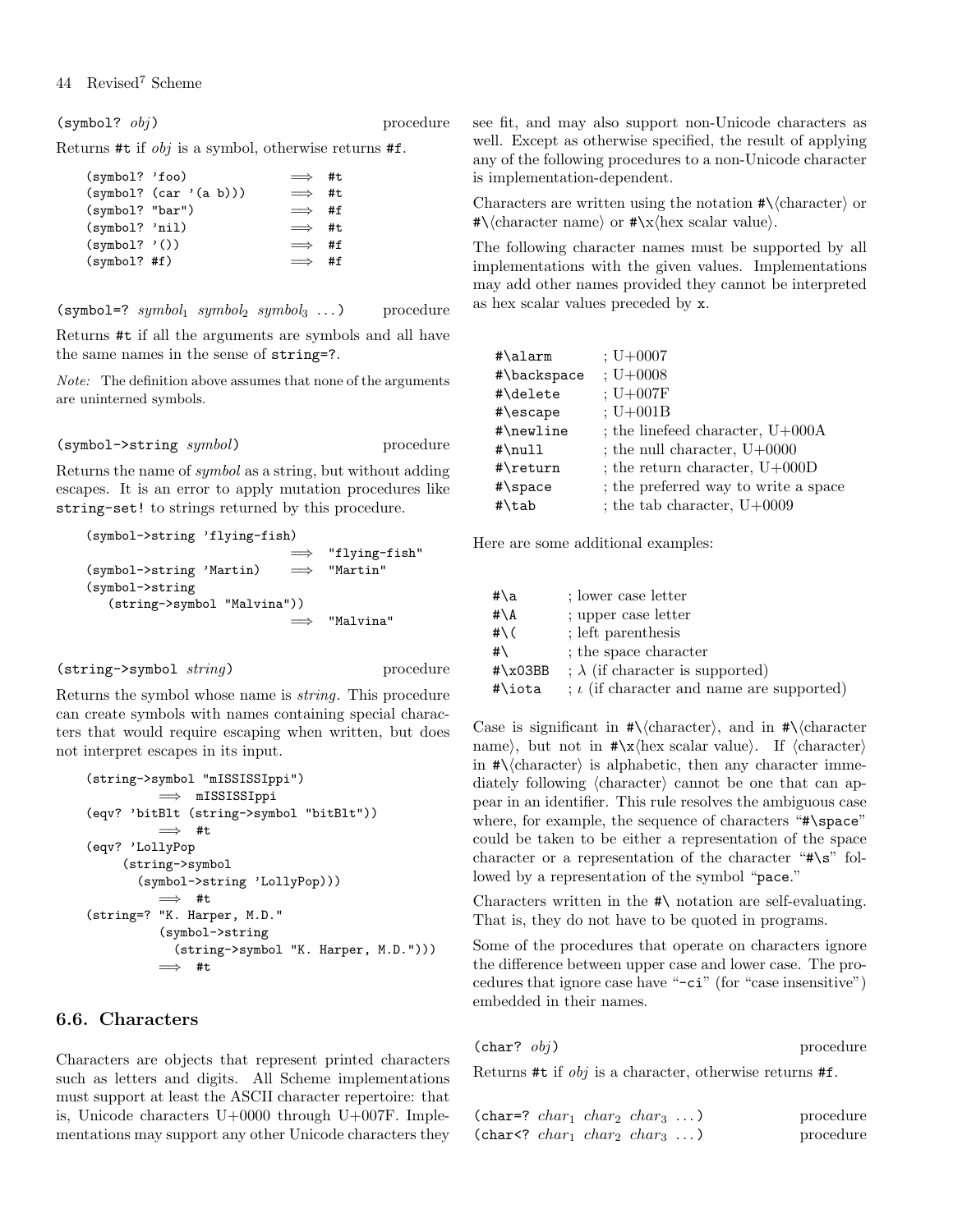| (char>? $char_1 char_2 char_3 $ )                                                           | procedure |
|---------------------------------------------------------------------------------------------|-----------|
| (char $\leq$ ? <i>char</i> <sub>1</sub> <i>char</i> <sub>2</sub> <i>char</i> <sub>3</sub> ) | procedure |
| (char>=? $char_1$ $char_2$ $char_3$ )                                                       | procedure |

These procedures return #t if the results of passing their arguments to char->integer are respectively equal, monotonically increasing, monotonically decreasing, monotonically non-decreasing, or monotonically non-increasing.

These predicates are required to be transitive.

| (char-ci=? $char_1$ char <sub>2</sub> char <sub>3</sub> ) |                        |
|-----------------------------------------------------------|------------------------|
|                                                           | char library procedure |
| (char-ci <math char_1 $char_2$ $char_3$ )                 |                        |
|                                                           | char library procedure |
| (char-ci>? $char_1 char_2 char_3 $ )                      |                        |
|                                                           | char library procedure |
| (char-ci<=? $char_1$ $char_2$ $char_3$ )                  |                        |
|                                                           | char library procedure |
| (char-ci>=? $char_1 char_2 char_3 $ )                     |                        |
|                                                           | char library procedure |
|                                                           |                        |

These procedures are similar to char=? et cetera, but they treat upper case and lower case letters as the same. For example, (char-ci=? #\A #\a) returns #t.

Specifically, these procedures behave as if char-foldcase were applied to their arguments before they were compared.

| (char-alphabetic? char)        | char library procedure |
|--------------------------------|------------------------|
| $(char-numberic? char)$        | char library procedure |
| $(char-whitespace? char)$      | char library procedure |
| $(char$ -upper-case? $letter)$ | char library procedure |
| $(char-lower-case?$ $letter)$  | char library procedure |

These procedures return #t if their arguments are alphabetic, numeric, whitespace, upper case, or lower case characters, respectively, otherwise they return #f.

Specifically, they must return #t when applied to characters with the Unicode properties Alphabetic, Numeric Digit, White Space, Uppercase, and Lowercase respectively, and #f when applied to any other Unicode characters. Note that many Unicode characters are alphabetic but neither upper nor lower case.

(digit-value *char*) char library procedure

This procedure returns the numeric value (0 to 9) of its argument if it is a numeric digit (that is, if char-numeric? returns #t), or #f on any other character.

| $(digit-value$ #\3)        | $\implies$ 3  |  |
|----------------------------|---------------|--|
| $(digit-value$ # $(x0664)$ | $\implies$ 4  |  |
| $(digit-value$ # $x0AEG$ ) | $\implies$ 0  |  |
| $(digit-value$ # $x0EA6)$  | $\implies$ #f |  |

| $(char \rightarrow integer \ char)$ | procedure |
|-------------------------------------|-----------|
| (integer > char n)                  | procedure |

Given a Unicode character, char->integer returns an exact integer between 0 and #xD7FF or between #xE000 and #x10FFFF which is equal to the Unicode scalar value of that character. Given a non-Unicode character, it returns an exact integer greater than #x10FFFF. This is true independent of whether the implementation uses the Unicode representation internally.

Given an exact integer that is the value returned by a character when char->integer is applied to it, integer->char returns that character.

| $(char$ -upcase $char)$  | char library procedure |
|--------------------------|------------------------|
| $(char-downcase \ char)$ | char library procedure |
| $(char-foldcase \ char)$ | char library procedure |

The char-upcase procedure, given an argument that is the lowercase part of a Unicode casing pair, returns the uppercase member of the pair, provided that both characters are supported by the Scheme implementation. Note that language-sensitive casing pairs are not used. If the argument is not the lowercase member of such a pair, it is returned.

The char-downcase procedure, given an argument that is the uppercase part of a Unicode casing pair, returns the lowercase member of the pair, provided that both characters are supported by the Scheme implementation. Note that language-sensitive casing pairs are not used. If the argument is not the uppercase member of such a pair, it is returned.

The char-foldcase procedure applies the Unicode simple case-folding algorithm to its argument and returns the result. Note that language-sensitive folding is not used. If the argument is an uppercase letter, the result will be either a lowercase letter or the same as the argument if the lowercase letter does not exist or is not supported by the implementation. See UAX  $#29$  [\[11\]](#page-81-3) (part of the Unicode Standard) for details.

Note that many Unicode lowercase characters do not have uppercase equivalents.

# 6.7. Strings

Strings are sequences of characters. Strings are written as sequences of characters enclosed within quotation marks ("). Within a string literal, various escape sequences represent characters other than themselves. Escape sequences always start with a backslash  $(\cdot)$ :

- $\a$  : alarm, U+0007
- \b : backspace,  $U+0008$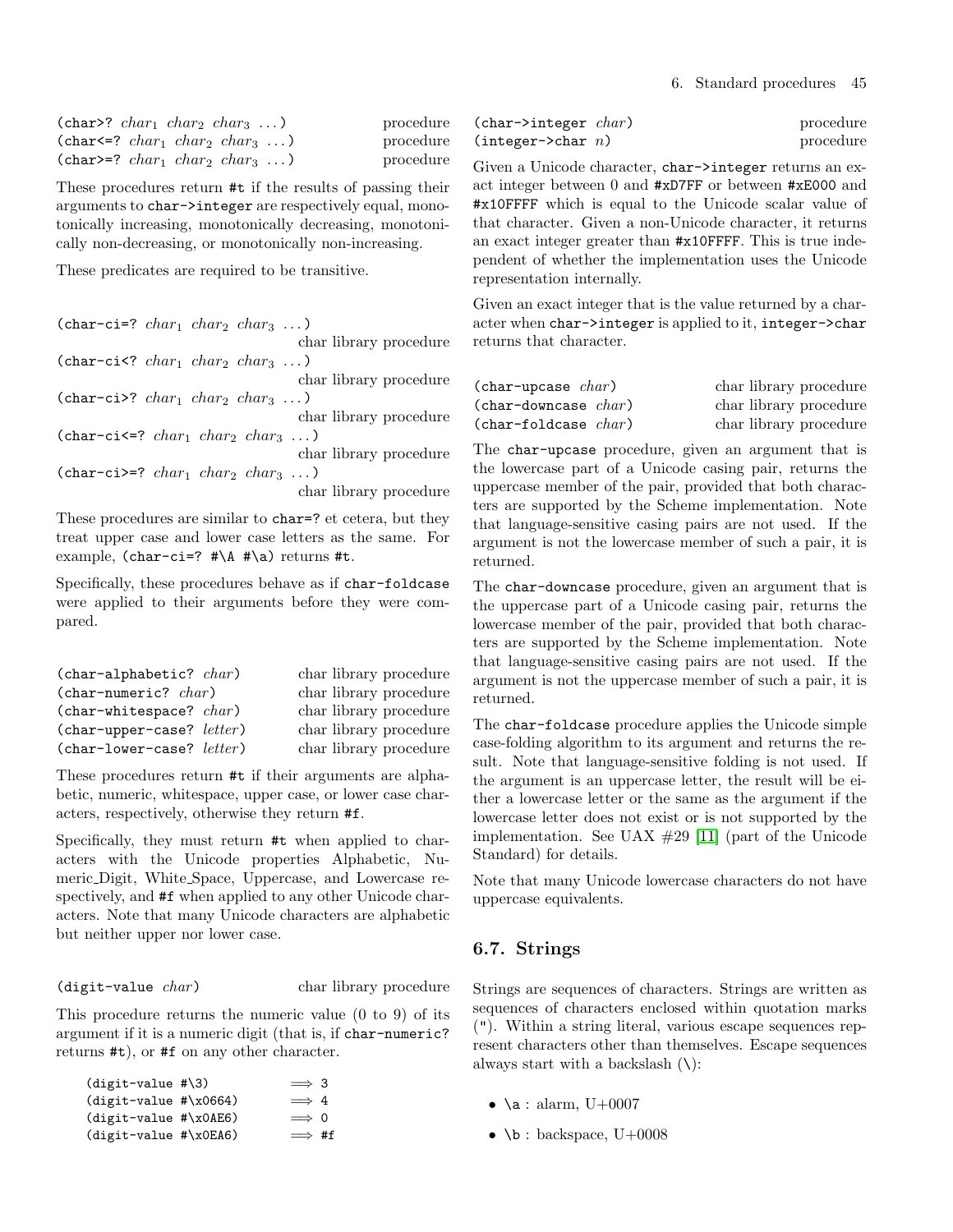- $\setminus t$  : character tabulation, U+0009
- $\in$  linefeed, U+000A
- $\mathbf{r}$  : return, U+000D
- $\vee$  : double quote, U+0022
- $\bullet \ \vee$ : backslash, U+005C
- \| : vertical line,  $U+007C$
- $\langle$ intraline whitespace $\rangle^*$ line ending $\rangle$  $\langle$ intraline whitespace $\rangle^*$ : nothing
- $\langle x \rangle$  \to x scalar value); : specified character (note the terminating semi-colon).

The result is unspecified if any other character in a string occurs after a backslash.

Except for a line ending, any character outside of an escape sequence stands for itself in the string literal. A line ending which is preceded by  $\langle$ intraline whitespace $\rangle$  expands to nothing (along with any trailing intraline whitespace), and can be used to indent strings for improved legibility. Any other line ending has the same effect as inserting a  $\n\lambda$ n character into the string.

Examples:

```
"The word \"recursion\" has many meanings."
"Another example:\ntwo lines of text"
"Here's text \
  containing just one line"
"\x03B1; is named GREEK SMALL LETTER ALPHA."
```
The length of a string is the number of characters that it contains. This number is an exact, non-negative integer that is fixed when the string is created. The valid indexes of a string are the exact non-negative integers less than the length of the string. The first character of a string has index 0, the second has index 1, and so on.

Some of the procedures that operate on strings ignore the difference between upper and lower case. The names of the versions that ignore case end with "-ci" (for "case insensitive").

Implementations may forbid certain characters from appearing in strings. However, with the exception of #\null, ASCII characters must not be forbidden. For example, an implementation might support the entire Unicode repertoire, but only allow characters U+0001 to U+00FF (the Latin-1 repertoire without  $\# \null$  in strings.

It is an error to pass such a forbidden character to make-string, string, string-set!, or string-fill!, as part of the list passed to list->string, or as part of the vector passed to vector->string (see section [6.8\)](#page-47-0), or in UTF-8 encoded form within a bytevector passed to utf8-> string (see section [6.9\)](#page-48-0). It is also an error for a procedure passed to string-map (see section [6.10\)](#page-49-0) to return a forbidden character, or for read-string (see section [6.13.2\)](#page-56-0) to attempt to read one.

 $(\text{string? } obj)$  procedure Returns #t if obj is a string, otherwise returns #f.

| $(make-string k)$      | procedure |
|------------------------|-----------|
| (make-string $k$ char) | procedure |

The make-string procedure returns a newly allocated string of length  $k$ . If *char* is given, then all the characters of the string are initialized to char , otherwise the contents of the string are unspecified.

$$
(string \; char \; \dots)
$$

Returns a newly allocated string composed of the arguments. It is analogous to list.

| $(\text{string-length string})$ | procedure |
|---------------------------------|-----------|
|                                 |           |

Returns the number of characters in the given string.

```
(\text{string-ref} \, \text{string} \, k) procedure
```
It is an error if  $k$  is not a valid index of *string*.

The string-ref procedure returns character  $k$  of string using zero-origin indexing. There is no requirement for this procedure to execute in constant time.

| $(\text{string-set!} \, \text{string} \, \text{k} \, \text{char})$ |  |  |  | procedure |
|--------------------------------------------------------------------|--|--|--|-----------|
|--------------------------------------------------------------------|--|--|--|-----------|

It is an error if  $k$  is not a valid index of *string*.

The string-set! procedure stores *char* in element  $k$  of string. There is no requirement for this procedure to execute in constant time.

```
(define (f) (make-string 3 <math>#\x) )</math>(define (g) "***")
(string-set! (f) 0 #\?) \implies unspecified
(string-set! (g) 0 #\?) \implies error
(string-set! (symbol->string 'immutable)
              0
             \# \?) \implies error
```
(string=?  $string_1$  string<sub>2</sub> string<sub>3</sub> ...) procedure

Returns #t if all the strings are the same length and contain exactly the same characters in the same positions, otherwise returns #f.

(string-ci=?  $string_1$  string<sub>2</sub> string<sub>3</sub> ...) char library procedure

Returns #t if, after case-folding, all the strings are the same length and contain the same characters in the same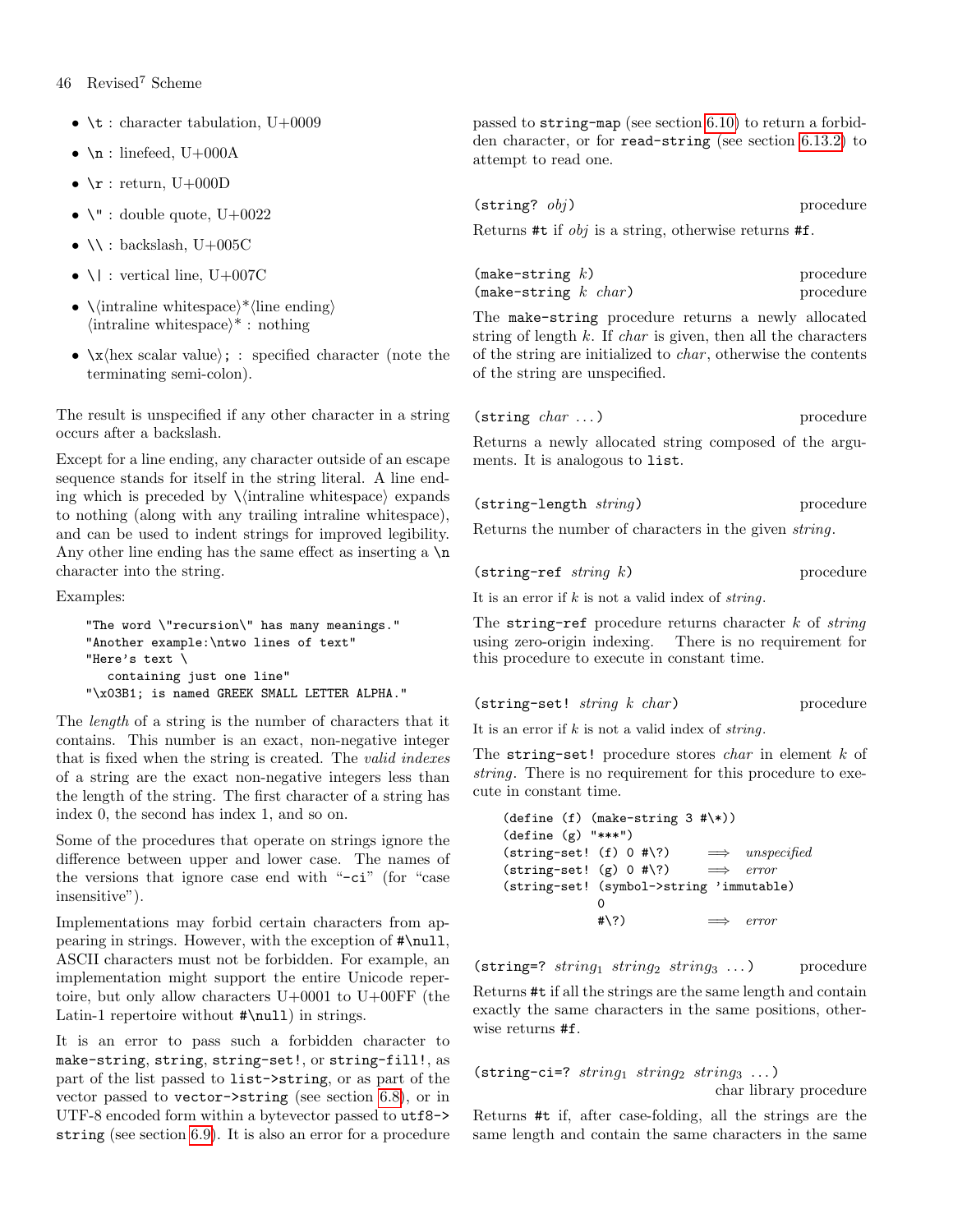positions, otherwise returns #f. Specifically, these procedures behave as if string-foldcase were applied to their arguments before comparing them.

| (string <math string_1 $string_2$ $string_3$ )                                              | procedure |
|---------------------------------------------------------------------------------------------|-----------|
| (string-ci <math string_1 $string_2$ $string_3$ )                                           |           |
| char library procedure                                                                      |           |
| $(\text{string}>? \, string_1 \, string_2 \, string_3 \, \dots)$                            | procedure |
| $(\text{string-ci}>? \, string_1 \, string_2 \, string_3 \, \dots)$                         |           |
| char library procedure                                                                      |           |
| $(\text{string} \leq ? \text{ string}_1 \text{ string}_2 \text{ string}_3 \dots)$ procedure |           |
| $(\text{string-ci} \leq ? \text{ string}_1 \text{ string}_2 \text{ string}_3 \dots)$        |           |
| char library procedure                                                                      |           |
| $(\text{string}>=? \text{ string}_1 \text{ string}_2 \text{ string}_3 \dots)$ procedure     |           |
| $(\text{string-ci}>=? \, string_1 \, string_2 \, string_3 \, )$                             |           |
| char library procedure                                                                      |           |

These procedures return #t if their arguments are (respectively): monotonically increasing, monotonically decreasing, monotonically non-decreasing, or monotonically nonincreasing.

These predicates are required to be transitive.

These procedures compare strings in an implementationdefined way. One approach is to make them the lexicographic extensions to strings of the corresponding orderings on characters. In that case, string<? would be the lexicographic ordering on strings induced by the ordering char<? on characters, and if the two strings differ in length but are the same up to the length of the shorter string, the shorter string would be considered to be lexicographically less than the longer string. However, it is also permitted to use the natural ordering imposed by the implementation's internal representation of strings, or a more complex locale-specific ordering.

In all cases, a pair of strings must satisfy exactly one of string<?, string=?, and string>?, and must satisfy string<=? if and only if they do not satisfy string>? and string>=? if and only if they do not satisfy string<?.

The "-ci" procedures behave as if they applied string-foldcase to their arguments before invoking the corresponding procedures without "-ci".

| $(\text{string}\text{-}\text{upcase} \, string)$ | char library procedure |
|--------------------------------------------------|------------------------|
| $(string-down case \ string)$                    | char library procedure |
| $(string-foldcase \ string)$                     | char library procedure |

These procedures apply the Unicode full string uppercasing, lowercasing, and case-folding algorithms to their arguments and return the result. In certain cases, the result differs in length from the argument. If the result is equal to the argument in the sense of string=?, the argument may be returned. Note that language-sensitive mappings and foldings are not used.

The Unicode Standard prescribes special treatment of the Greek letter  $\Sigma$ , whose normal lower-case form is  $\sigma$  but which becomes  $\varsigma$  at the end of a word. See UAX  $\#29$  [\[11\]](#page-81-3) (part of the Unicode Standard) for details. However, implementations of string-downcase are not required to provide this behavior, and may choose to change  $\Sigma$  to  $\sigma$  in all cases.

(substring *string start end*) procedure

The substring procedure returns a newly allocated string formed from the characters of string beginning with index start and ending with index end. This is equivalent to calling string-copy with the same arguments, but is provided for backward compatibility and stylistic flexibility.

 $(\text{string-append string} \dots)$  procedure

Returns a newly allocated string whose characters are the concatenation of the characters in the given strings.

| $(string \rightarrow list \ string)$         |                                              | procedure |
|----------------------------------------------|----------------------------------------------|-----------|
| $(string \rightarrow list \ string \ start)$ |                                              | procedure |
|                                              | $(string \rightarrow list string start end)$ | procedure |
| $(list\rightarrow string list)$              |                                              | procedure |

It is an error if any element of list is not a character.

The string->list procedure returns a newly allocated list of the characters of string between start and end. list-> string returns a newly allocated string formed from the elements in the list list. In both procedures, order is preserved. string->list and list->string are inverses so far as equal? is concerned.

| $(\text{string-copy} \, string)$ |                                         | procedure |
|----------------------------------|-----------------------------------------|-----------|
| (string-copy string start)       |                                         | procedure |
|                                  | $(\text{string-copy string start end})$ | procedure |

Returns a newly allocated copy of the part of the given string between start and end.

| $(\text{string-copy!} \text{ to } \text{at from})$ |                                              | procedure |
|----------------------------------------------------|----------------------------------------------|-----------|
|                                                    | (string-copy! to at from start)              | procedure |
|                                                    | $(\text{string-copy!}$ to at from start end) | procedure |

It is an error if  $at$  is less than zero or greater than the length of to. It is also an error if  $(-$  (string-length to) at) is less than  $(-end start)$ .

Copies the characters of string from between start and end to string to, starting at at. The order in which characters are copied is unspecified, except that if the source and destination overlap, copying takes place as if the source is first copied into a temporary string and then into the destination. This can be achieved without allocating storage by making sure to copy in the correct direction in such circumstances.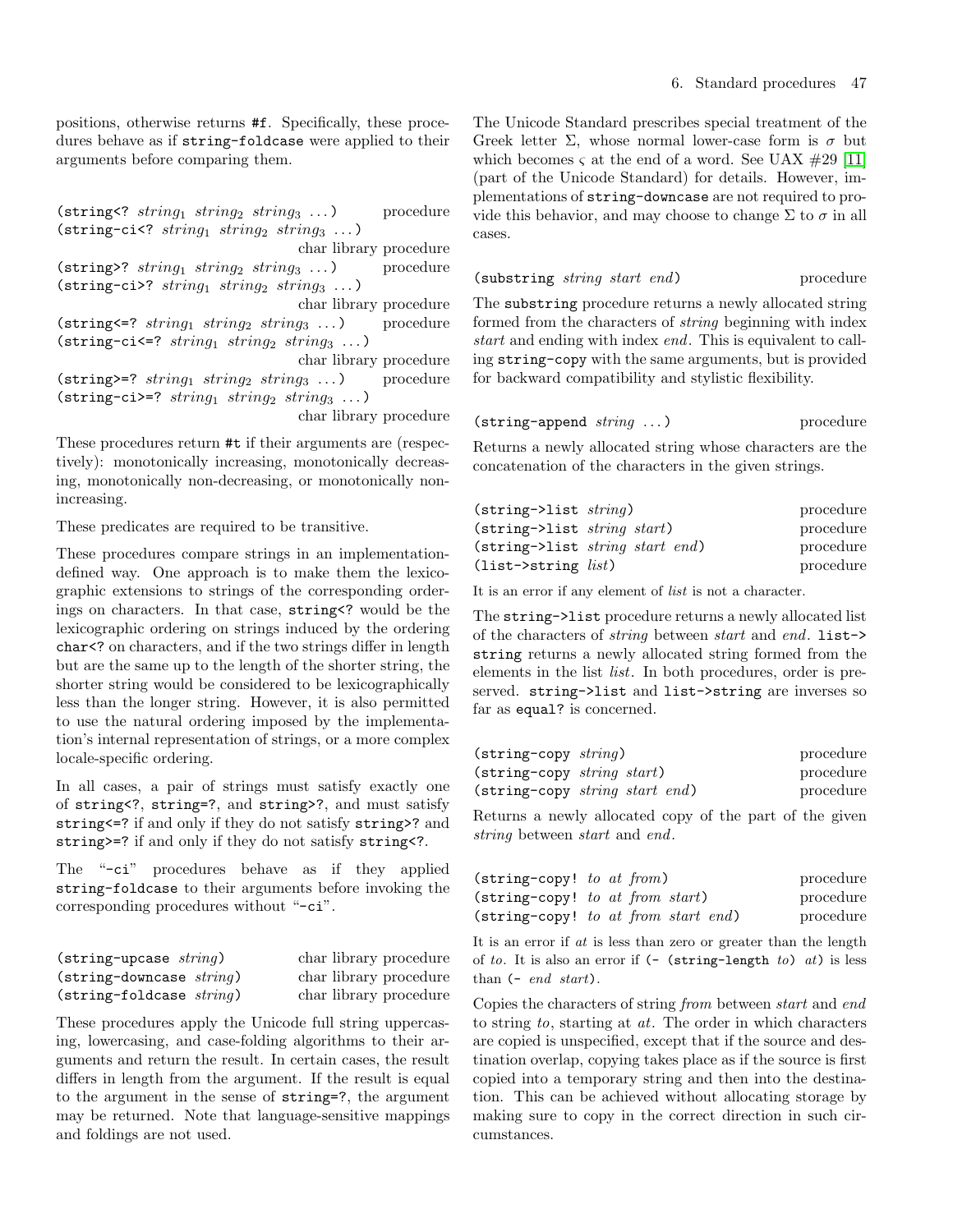48 Revised<sup>7</sup> Scheme

```
(define a "12345")
(define b (string-copy "abcde"))
(string-copy! b 1 a 0 2)
b \implies "a12de"
```
(string-fill! *string fill*) procedure (string-fill! *string fill start*) procedure (string-fill! string fill start end) procedure

It is an error if fill is not a character.

The string-fill! procedure stores fill in the elements of string between start and end.

# <span id="page-47-0"></span>6.8. Vectors

Vectors are heterogeneous structures whose elements are indexed by integers. A vector typically occupies less space than a list of the same length, and the average time needed to access a randomly chosen element is typically less for the vector than for the list.

The length of a vector is the number of elements that it contains. This number is a non-negative integer that is fixed when the vector is created. The valid indexes of a vector are the exact non-negative integers less than the length of the vector. The first element in a vector is indexed by zero, and the last element is indexed by one less than the length of the vector.

Vectors are written using the notation  $\#(obj \dots)$ . For example, a vector of length 3 containing the number zero in element 0, the list (2 2 2 2) in element 1, and the string "Anna" in element 2 can be written as follows:

```
#(0 (2 2 2 2) "Anna")
```
Vector constants are self-evaluating, so they do not need to be quoted in programs.

 $(\text{vector}?\;\; obj)$  procedure

Returns #t if obj is a vector; otherwise returns #f.

| $(make-vector k)$       | procedure |
|-------------------------|-----------|
| (make-vector k $fill$ ) | procedure |

Returns a newly allocated vector of k elements. If a second argument is given, then each element is initialized to fill. Otherwise the initial contents of each element is unspecified.

```
(vector obj \ldots) procedure
```
Returns a newly allocated vector whose elements contain the given arguments. It is analogous to list.

(vector 'a 'b 'c)  $\implies$  #(a b c)

(vector-length vector) procedure

Returns the number of elements in vector as an exact integer.

$$
-\mathbf{ref} \hspace{2mm} vector \hspace{2mm} k) \hspace{3mm} \text{procedure}
$$

It is an error if  $k$  is not a valid index of *vector*.

(vector

The vector-ref procedure returns the contents of element k of vector .

```
(vector-ref '#(1 1 2 3 5 8 13 21)
            5)
          =⇒ 8
(vector-ref '#(1 1 2 3 5 8 13 21)
            (exact
             (round (* 2 (acos -1))))\implies 13
```
(vector-set! vector  $k$  obj) procedure

It is an error if  $k$  is not a valid index of vector.

The vector-set! procedure stores  $obj$  in element  $k$  of vector .

```
(let ((vec (vector 0 '(2 2 2 2) "Anna")))
 (vector-set! vec 1 '("Sue" "Sue"))
 vec)
          \implies #(0 ("Sue" "Sue") "Anna")
```
(vector-set! '#(0 1 2) 1 "doe")  $\implies$  error ; constant vector

| $(vector\rightarrow\text{list }vector)$                  |                                          | procedure |
|----------------------------------------------------------|------------------------------------------|-----------|
| $(vector \rightarrow \text{list } vector \text{ start})$ |                                          | procedure |
|                                                          | $(vector\text{-}2list vector start end)$ | procedure |
| $(iist \rightarrow vector list)$                         |                                          | procedure |

The vector->list procedure returns a newly allocated list of the objects contained in the elements of vector between start and end. The list->vector procedure returns a newly created vector initialized to the elements of the list list.

In both procedures, order is preserved.

(vector->list '#(dah dah didah))  $\implies$  (dah dah didah) (vector->list '#(dah dah didah) 1 2)  $\implies$  (dah) (list->vector '(dididit dah))  $\implies$  #(dididit dah)

(vector->string vector) procedure (vector->string vector start) procedure (vector->string vector start end) procedure (string->vector string) procedure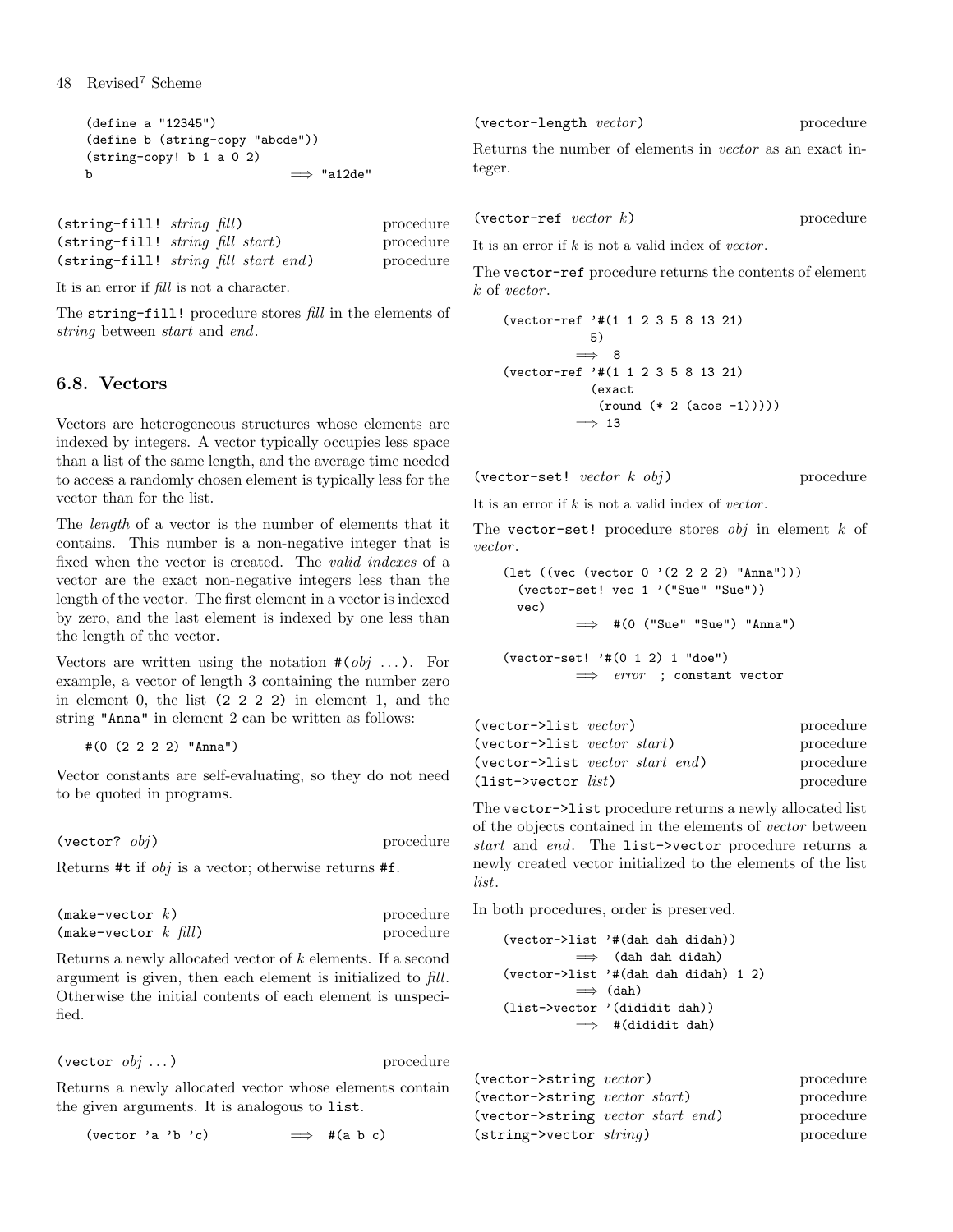| (string->vector string start)                              |  | procedure |
|------------------------------------------------------------|--|-----------|
| $(\text{string}\rightarrow\text{vector string start end})$ |  | procedure |

It is an error if any element of vector between start and end is not a character.

The vector->string procedure returns a newly allocated string of the objects contained in the elements of vector between start and end. The string->vector procedure returns a newly created vector initialized to the elements of the string string between start and end.

In both procedures, order is preserved.

| (string->vector "ABC")  | $\implies$       | # $(*\A \# \B \# \C)$ |  |
|-------------------------|------------------|-----------------------|--|
| (vector->string)        |                  |                       |  |
| # $(\# \1 \# \2 \# \3)$ | $\implies$ "123" |                       |  |

| $(\text{vector-copy } vector)$               |                                | procedure |
|----------------------------------------------|--------------------------------|-----------|
| $(\text{vector-copy } vector \text{ start})$ |                                | procedure |
|                                              | (vector-copy vector start end) | procedure |

Returns a newly allocated copy of the elements of the given vector between start and end. The elements of the new vector are the same (in the sense of eqv?) as the elements of the old.

```
(define a #(1 8 2 8)) ; a may be immutable
(define b (vector-copy a))
(vector-set! b 0 3) ; b is mutable
b \implies #(3 8 2 8)
(define c (vector-copy b 1 3))
c \implies #(8 2)
```

| (vector-copy! to at from) |                                     | procedure |
|---------------------------|-------------------------------------|-----------|
|                           | (vector-copy! to at from start)     | procedure |
|                           | (vector-copy! to at from start end) | procedure |

It is an error if  $at$  is less than zero or greater than the length of to. It is also an error if  $(-$  (vector-length to) at) is less than  $(-end start)$ .

Copies the elements of vector from between start and end to vector  $to$ , starting at  $at$ . The order in which elements are copied is unspecified, except that if the source and destination overlap, copying takes place as if the source is first copied into a temporary vector and then into the destination. This can be achieved without allocating storage by making sure to copy in the correct direction in such circumstances.

(define a (vector 1 2 3 4 5)) (define b (vector 10 20 30 40 50)) (vector-copy! b 1 a 0 2) b  $\implies$  #(10 1 2 40 50)

$$
(\text{vector-append } \#(\text{a b c}) \#(\text{d e f}))
$$
  

$$
\implies \#(\text{a b c d e f})
$$

| (vector-fill! $vector$ fill) |                                             | procedure |
|------------------------------|---------------------------------------------|-----------|
|                              | $(\text{vector-fill}: vector\ fill\ start)$ | procedure |
|                              | (vector-fill! vector fill start end)        | procedure |

The vector-fill! procedure stores fill in the elements of vector between start and end.

```
(define a (vector 1 2 3 4 5))
(vector-fill! a 'smash 2 4)
a
          \implies #(1 2 smash smash 5)
```
### <span id="page-48-0"></span>6.9. Bytevectors

Bytevectors represent blocks of binary data. They are fixed-length sequences of bytes, where a byte is an exact integer in the range from 0 to 255 inclusive. A bytevector is typically more space-efficient than a vector containing the same values.

The length of a bytevector is the number of elements that it contains. This number is a non-negative integer that is fixed when the bytevector is created. The valid indexes of a bytevector are the exact non-negative integers less than the length of the bytevector, starting at index zero as with vectors.

Bytevectors are written using the notation  $\texttt{#u8}(byte \dots)$ . For example, a bytevector of length 3 containing the byte 0 in element 0, the byte 10 in element 1, and the byte 5 in element 2 can be written as follows:

```
#u8(0 10 5)
```
Bytevector constants are self-evaluating, so they do not need to be quoted in programs.

| (bytevector? $obj$ ) |  | procedure |
|----------------------|--|-----------|
|----------------------|--|-----------|

Returns #t if obj is a bytevector. Otherwise, #f is returned.

| $(make-bytevector k)$    | procedure |
|--------------------------|-----------|
| (make-bytevector k byte) | procedure |

The make-bytevector procedure returns a newly allocated bytevector of length  $k$ . If byte is given, then all elements of the bytevector are initialized to byte, otherwise the contents of each element are unspecified.

 $(make-bytevector 2 12)$   $\implies$  #u8(12 12)

(vector-append vector ...) procedure

Returns a newly allocated vector whose elements are the concatenation of the elements of the given vectors.

Returns a newly allocated bytevector containing its arguments.

(bytevector *byte* ...) procedure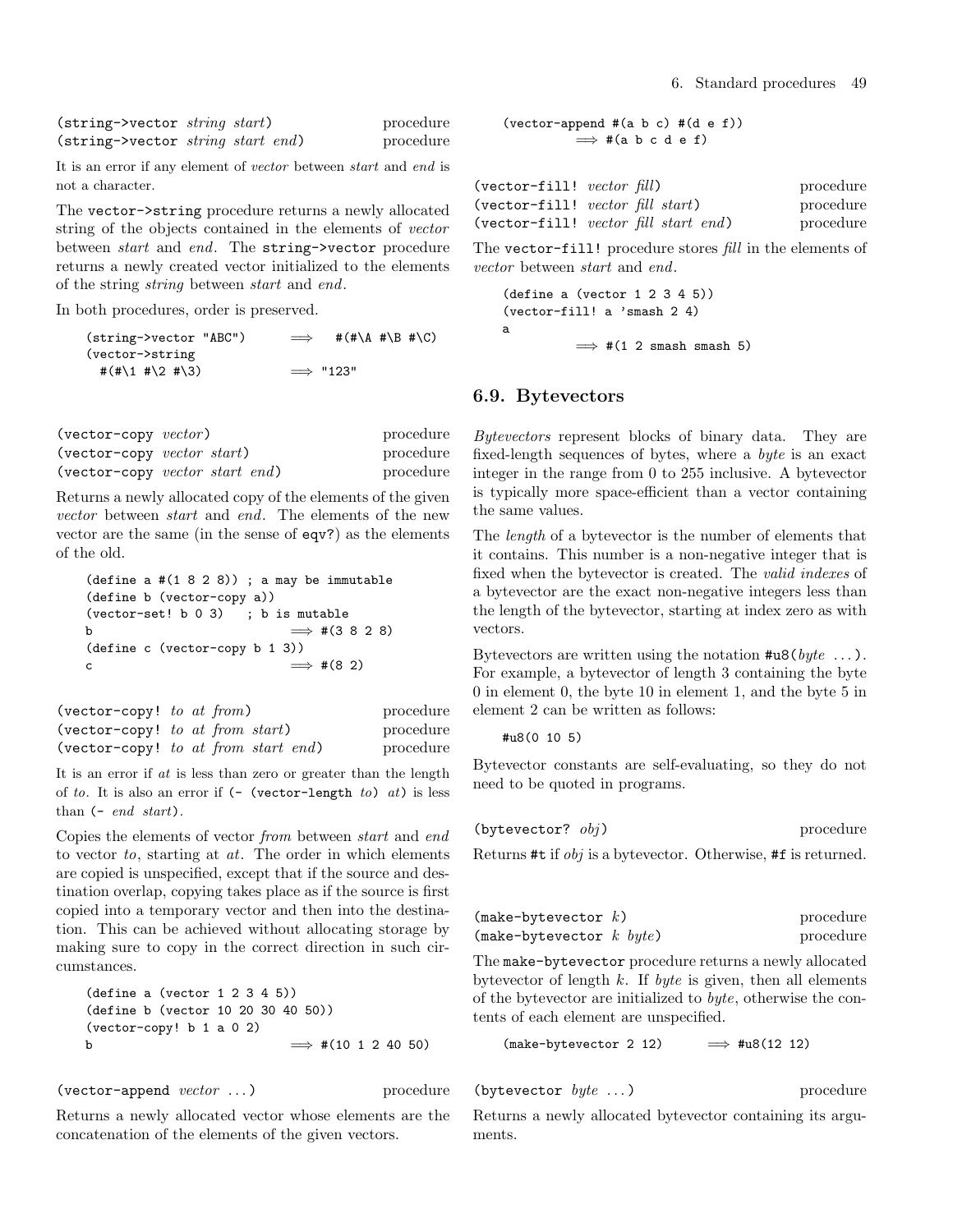50 Revised<sup>7</sup> Scheme

(bytevector 1 3 5 1 3 5)  $\implies$  #u8(1 3 5 1 3 5) (bytevector)  $\implies$  #u8()

(bytevector-length bytevector) procedure Returns the length of bytevector in bytes as an exact integer.

(bytevector-u8-ref  $bytevector k$ ) procedure

It is an error if  $k$  is not a valid index of *bytevector*.

Returns the kth byte of bytevector .

```
(bytevector-u8-ref '#u8(1 1 2 3 5 8 13 21)
           5)
         =⇒ 8
```
(bytevector-u8-set! bytevector  $k$  byte) procedure

It is an error if  $k$  is not a valid index of *bytevector*.

Stores *byte* as the kth byte of *bytevector*.

(let ((bv (bytevector 1 2 3 4))) (bytevector-u8-set! bv 1 3) bv)  $\implies$  #u8(1 3 3 4)

| (bytevector-copy bytevector)       |                                        | procedure |
|------------------------------------|----------------------------------------|-----------|
| (bytevector-copy bytevector start) |                                        | procedure |
|                                    | (bytevector-copy bytevector start end) | procedure |

Returns a newly allocated bytevector containing the bytes in bytevector between start and end.

```
(define a #u8(1 2 3 4 5))
(bytevector-copy a 2 4)) \implies #u8(3 4)
```

| (bytevector-copy! to at from)       |                                         | procedure |
|-------------------------------------|-----------------------------------------|-----------|
| (bytevector-copy! to at from start) |                                         | procedure |
|                                     | (bytevector-copy! to at from start end) | procedure |

It is an error if  $at$  is less than zero or greater than the length of to. It is also an error if  $(-$  (bytevector-length to) at) is less than  $(-end start)$ .

Copies the bytes of bytevector from between start and end to bytevector to, starting at  $at$ . The order in which bytes are copied is unspecified, except that if the source and destination overlap, copying takes place as if the source is first copied into a temporary bytevector and then into the destination. This can be achieved without allocating storage by making sure to copy in the correct direction in such circumstances.

```
(define a (bytevector 1 2 3 4 5))
(define b (bytevector 10 20 30 40 50))
(bytevector-copy! b 1 a 0 2)
b \implies #u8(10 1 2 40 50)
```
*Note:* This procedure appears in  $R^6RS$ , but places the source before the destination, contrary to other such procedures in Scheme.

(bytevector-append  $bytevector$ ...) procedure

Returns a newly allocated bytevector whose elements are the concatenation of the elements in the given bytevectors.

```
(bytevector-append #u8(0 1 2) #u8(3 4 5))
          \implies #u8(0 1 2 3 4 5)
```

| $(\text{utf8->string}~bytevector)$ |                                               | procedure |
|------------------------------------|-----------------------------------------------|-----------|
|                                    | $(\text{utf8->string}~bytevector~start)$      | procedure |
|                                    | $(\text{utf8->string} by tevector start end)$ | procedure |
| $(string\text{-}butf8\ string)$    |                                               | procedure |
| $(string$ ->utf8 string start)     |                                               | procedure |
|                                    | $(\text{string}$ ->utf8 string start end)     | procedure |

It is an error for bytevector to contain invalid UTF-8 byte sequences.

These procedures translate between strings and bytevectors that encode those strings using the UTF-8 encoding. The utf8->string procedure decodes the bytes of a bytevector between start and end and returns the corresponding string; the string- $\rightarrow$ utf8 procedure encodes the characters of a string between start and end and returns the corresponding bytevector.

```
(\text{utf8->string #u8(*x41})) \implies "A"(\text{string}-\text{butf8 }\text{''}\lambda\text{''}) \implies #u8(#xCE #xBB)
```
#### <span id="page-49-0"></span>6.10. Control features

This section describes various primitive procedures which control the flow of program execution in special ways. Procedures in this section that invoke procedure arguments always do so in the same dynamic environment as the call of the original procedure. The procedure? predicate is also described here.

```
(\text{procedure? } obj) procedure?
```
Returns #t if obj is a procedure, otherwise returns #f.

(procedure? car)  $\implies$  #t  $(\text{procedure? } 'car) \implies #f$ (procedure? (lambda (x) (\* x x)))  $\implies$  #t (procedure? '(lambda (x) (\* x x)))  $\implies$  #f (call-with-current-continuation procedure?)  $\implies$  #t

 $(\text{apply } proc \; arg_1 \; \ldots \; args)$  procedure

The apply procedure calls *proc* with the elements of the list (append (list  $arg_1 \ldots$ )  $args$ ) as the actual arguments.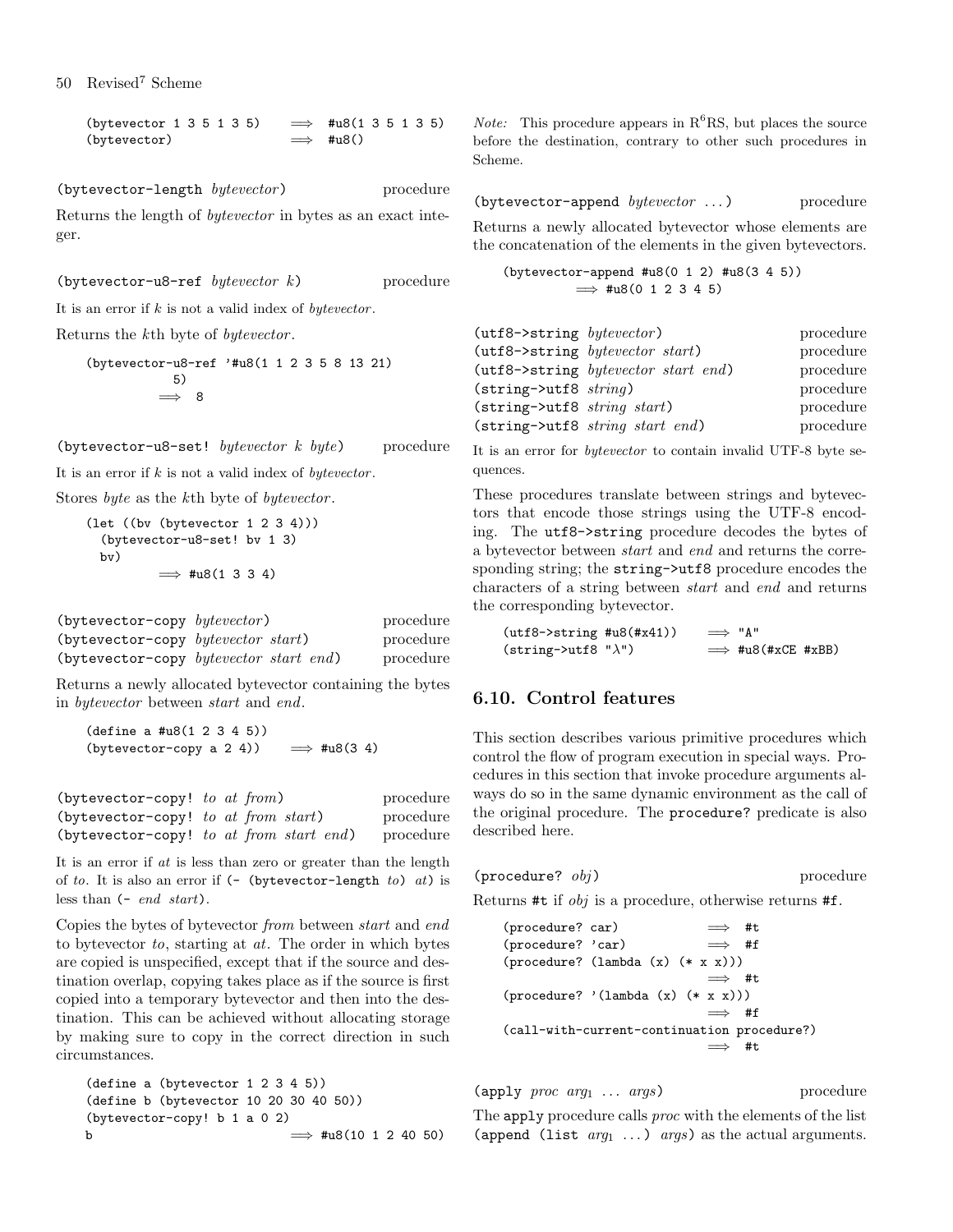```
(\text{apply } + (\text{list } 3 4)) \longrightarrow 7(define compose
  (lambda (f g)
    (lambda args
       (f (apply g args)))))
((\text{composite sqrt} *) 12 75) \implies 30
```
 $(\text{map } proc \; list_1 \; list_2 \; \dots)$  procedure

It is an error if proc does not accept as many arguments as there are lists and return a single value.

The map procedure applies *proc* element-wise to the elements of the *lists* and returns a list of the results, in order. If more than one list is given and not all lists have the same length, map terminates when the shortest list runs out. The lists can be circular, but it is an error if all of them are circular. It is an error for proc to mutate any of the lists. The dynamic order in which proc is applied to the elements of the lists is unspecified. If multiple returns occur from map, the values returned by earlier returns are not mutated.

```
(map cadr '((a b) (d e) (g h)))
           \implies (b e h)
(map (lambda (n) (expt n n))
     (1 2 3 4 5)\implies (1 4 27 256 3125)
(\text{map } \cdot (1 \ 2 \ 3) \ \ (4 \ 5 \ 6 \ 7)) \implies (5 \ 7 \ 9)(let ((count 0))
  (map (lambda (ignored)
          (set! count (+ count 1))
          count)
        '(\text{a b}))) \implies (1 2) or (2 1)
```
(string-map proc string<sub>1</sub> string<sub>2</sub> ...) procedure

It is an error if proc does not accept as many arguments as there are strings and return a single character.

The string-map procedure applies proc element-wise to the elements of the strings and returns a string of the results, in order. If more than one *string* is given and not all strings have the same length, string-map terminates when the shortest string runs out. The dynamic order in which *proc* is applied to the elements of the *strings* is unspecified. If multiple returns occur from string-map, the values returned by earlier returns are not mutated.

```
(string-map char-foldcase "AbdEgH")
         =⇒ "abdegh"
(string-map
```

```
(lambda (c)
```

```
(integer->char (+ 1 (char->integer c))))
"HAL")
          =⇒ "IBM"
(string-map
(lambda (c k)
  ((if (eqv? k #\u) char-upcase char-downcase)
   c))
 "studlycaps xxx"
 "ululululul")
         =⇒ "StUdLyCaPs"
```

```
(vector-map proc\ vector_1\ vector_2 \dots) procedure
```
It is an error if proc does not accept as many arguments as there are vectors and return a single value.

The vector-map procedure applies proc element-wise to the elements of the vector s and returns a vector of the results, in order. If more than one vector is given and not all vectors have the same length, vector-map terminates when the shortest vector runs out. The dynamic order in which *proc* is applied to the elements of the vectors is unspecified. If multiple returns occur from vector-map, the values returned by earlier returns are not mutated.

```
(vector-map cadr '#((a b) (d e) (g h)))\implies #(b e h)
(vector-map (lambda (n) (expt n n))
            '#(1 2 3 4 5))
          \implies #(1 4 27 256 3125)
(\text{vector-map} + '#(1 2 3) '#(4 5 6 7))\implies #(5 7 9)
(let ((count 0))
  (vector-map
   (lambda (ignored)
     (set! count (+ count 1))
     count)
   '#(a b))) \implies #(1 2) or #(2 1)
```
It is an error if proc does not accept as many arguments as there are lists.

(for-each *proc*  $list_1$   $list_2$  ...) procedure

The arguments to for-each are like the arguments to map, but for-each calls proc for its side effects rather than for its values. Unlike map, for-each is guaranteed to call proc on the elements of the lists in order from the first ele $ment(s)$  to the last, and the value returned by  $for$ -each is unspecified. If more than one list is given and not all lists have the same length, for-each terminates when the shortest list runs out. The lists can be circular, but it is an error if all of them are circular.

It is an error for proc to mutate any of the lists.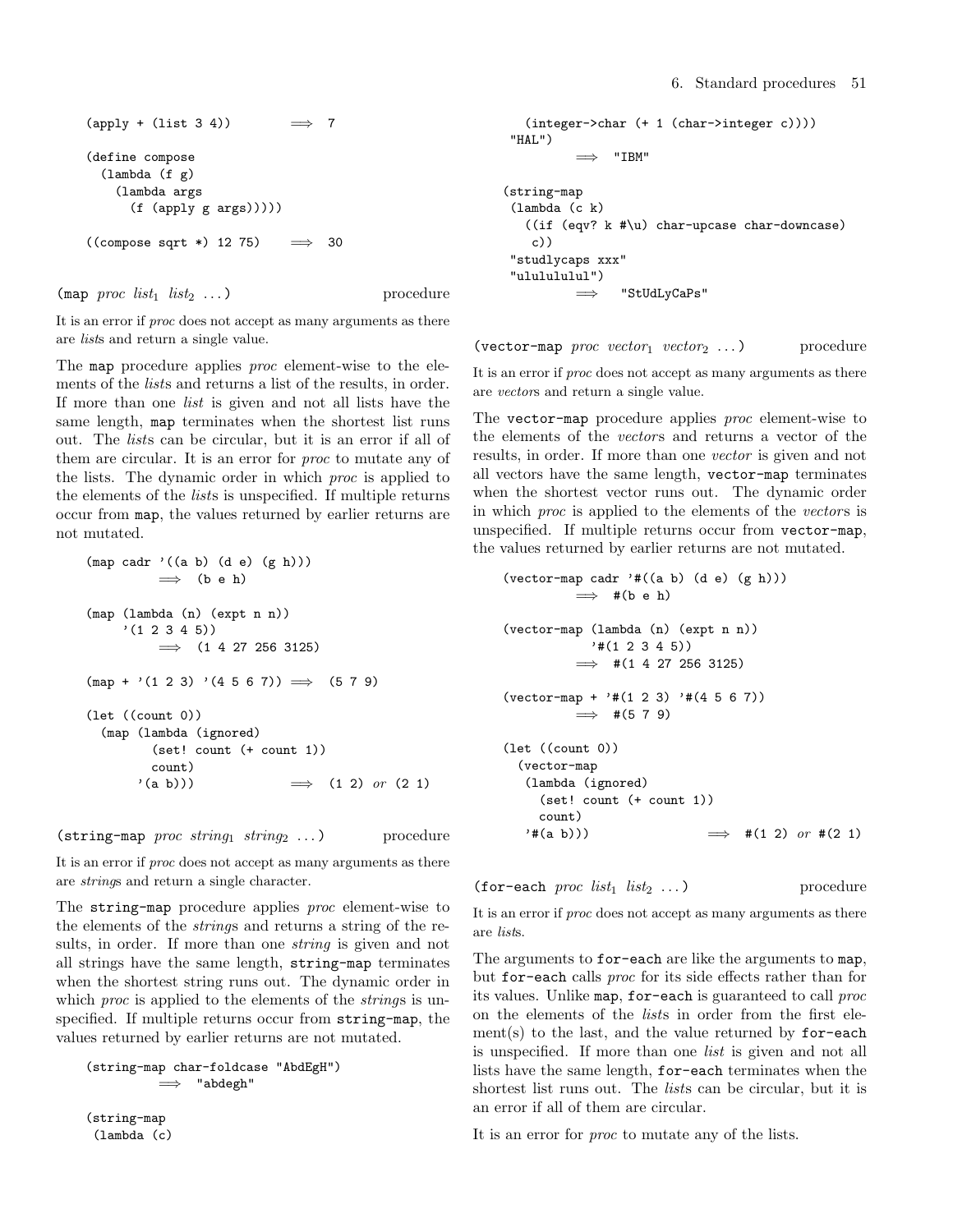```
(let ((v (make-vector 5)))
  (for-each (lambda (i)
             (\text{vector-set! } v \text{ i } (* i i)))(0 1 2 3 4))v) \implies #(0 1 4 9 16)
```
(string-for-each proc string<sub>1</sub> string<sub>2</sub> ...) procedure

It is an error if proc does not accept as many arguments as there are strings.

The arguments to string-for-each are like the arguments to string-map, but string-for-each calls proc for its side effects rather than for its values. Unlike string-map, string-for-each is guaranteed to call proc on the elements of the lists in order from the first element(s) to the last, and the value returned by string-for-each is unspecified. If more than one string is given and not all strings have the same length, string-for-each terminates when the shortest string runs out. It is an error for *proc* to mutate any of the strings.

```
(\text{let } ((v''))))(string-for-each
  (lambda (c) (set! v (cons (char->integer c) v)))
  "abcde")
 v) \implies (101 100 99 98 97)
```
(vector-for-each proc vector<sub>1</sub> vector<sub>2</sub> ...) procedure

It is an error if proc does not accept as many arguments as there are vectors.

The arguments to vector-for-each are like the arguments to vector-map, but vector-for-each calls proc for its side effects rather than for its values. Unlike vector-map, vector-for-each is guaranteed to call proc on the elements of the *vectors* in order from the first element(s) to the last, and the value returned by vector-for-each is unspecified. If more than one *vector* is given and not all vectors have the same length, vector-for-each terminates when the shortest vector runs out. It is an error for *proc* to mutate any of the vectors.

```
(let ((v (make-list 5)))
 (vector-for-each
  (lambda (i) (list-set! v i (* i i)))'#(0 1 2 3 4))
 v) \implies (0 1 4 9 16)
```
(call-with-current-continuation proc) procedure (call/cc proc) procedure

It is an error if proc does not accept one argument.

The procedure call-with-current-continuation (or its equivalent abbreviation call/cc) packages the current continuation (see the rationale below) as an "escape procedure" and passes it as an argument to proc. The escape

procedure is a Scheme procedure that, if it is later called, will abandon whatever continuation is in effect at that later time and will instead use the continuation that was in effect when the escape procedure was created. Calling the escape procedure will cause the invocation of before and after thunks installed using dynamic-wind.

The escape procedure accepts the same number of arguments as the continuation to the original call to call-with-current-continuation. Most continuations take only one value. Continuations created by the call-with-values procedure (including the initialization expressions of define-values, let-values, and let\*-values expressions), take the number of values that the consumer expects. The continuations of all non-final expressions within a sequence of expressions, such as in lambda, case-lambda, begin, let, let\*, letrec, letrec\*, let-values, let\*-values, let-syntax, letrec-syntax, parameterize, guard, case, cond, when, and unless expressions, take an arbitrary number of values because they discard the values passed to them in any event. The effect of passing no values or more than one value to continuations that were not created in one of these ways is unspecified.

The escape procedure that is passed to proc has unlimited extent just like any other procedure in Scheme. It can be stored in variables or data structures and can be called as many times as desired. However, like the raise and error procedures, it never returns to its caller.

The following examples show only the simplest ways in which call-with-current-continuation is used. If all real uses were as simple as these examples, there would be no need for a procedure with the power of call-with-current-continuation.

```
(call-with-current-continuation
 (lambda (exit)
   (for-each (lambda (x)
               (if (negative? x)
                    (exit x)))
              '(54 0 37 -3 245 19))
   #t)) \implies -3(define list-length
 (lambda (obj)
   (call-with-current-continuation
     (lambda (return)
       (letrec ((r
                  (lambda (obj)
                   (cond ((null? obj) 0)
                         ((pair? obj)
                          (+ (r (cdr obj)) 1))
                         (else (return #f))))))
         (r obj))))))
(list-length ' (1 2 3 4)) \implies 4(list-length '(a b . c)) \implies #f
```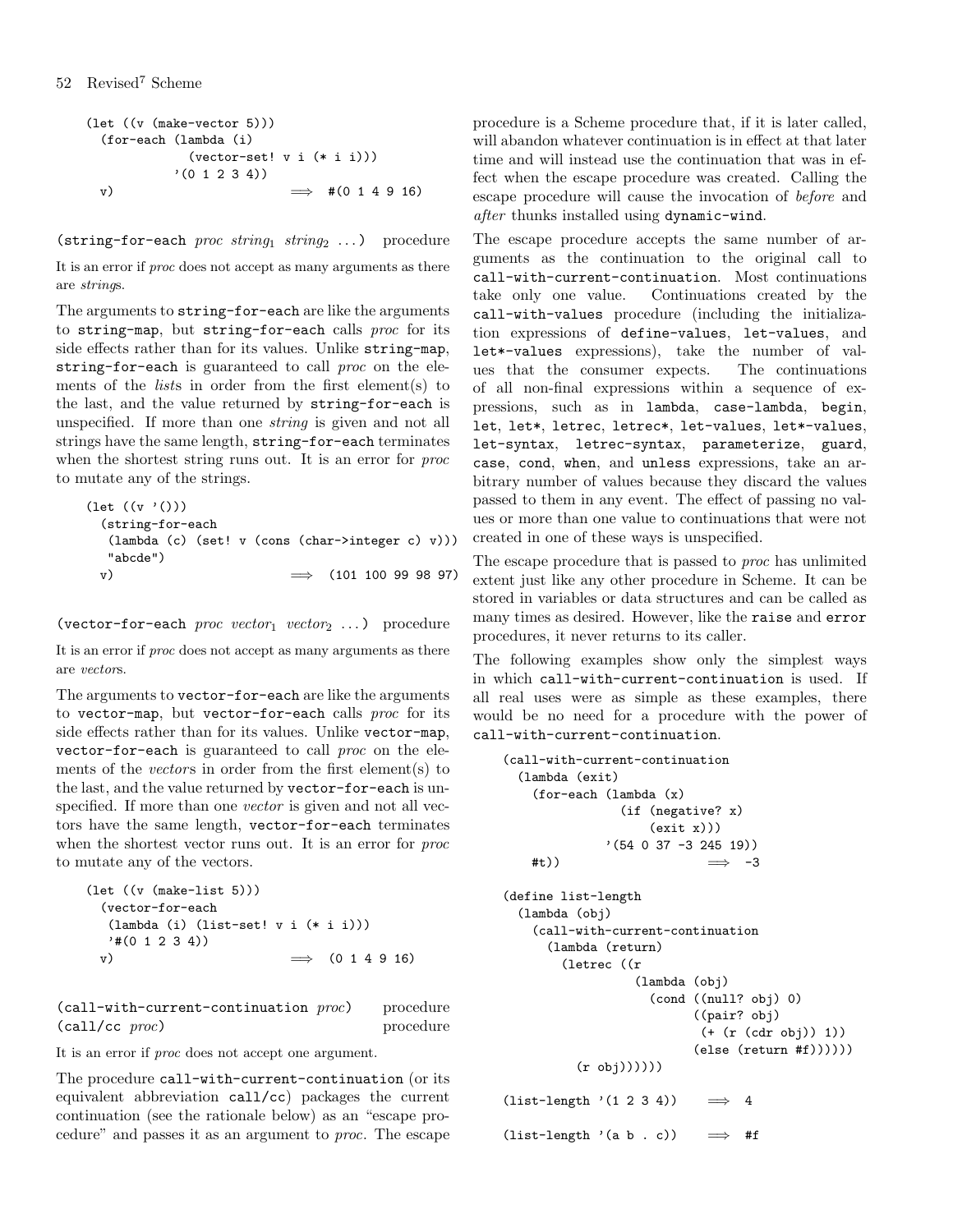#### Rationale:

A common use of call-with-current-continuation is for structured, non-local exits from loops or procedure bodies, but in fact call-with-current-continuation is useful for implementing a wide variety of advanced control structures. In fact, raise and guard provide a more structured mechanism for nonlocal exits.

Whenever a Scheme expression is evaluated there is a *contin*uation wanting the result of the expression. The continuation represents an entire (default) future for the computation. If the expression is evaluated at the REPL, for example, then the continuation might take the result, print it on the screen, prompt for the next input, evaluate it, and so on forever. Most of the time the continuation includes actions specified by user code, as in a continuation that will take the result, multiply it by the value stored in a local variable, add seven, and give the answer to the REPL's continuation to be printed. Normally these ubiquitous continuations are hidden behind the scenes and programmers do not think much about them. On rare occasions, however, a programmer needs to deal with continuations explicitly. The call-with-current-continuation procedure allows Scheme programmers to do that by creating a procedure that acts just like the current continuation.

(values  $obj$  ...) procedure

Delivers all of its arguments to its continuation. The values procedure might be defined as follows:

```
(define (values . things)
 (call-with-current-continuation
    (lambda (cont) (apply cont things))))
```
(call-with-values producer consumer) procedure

Calls its producer argument with no arguments and a continuation that, when passed some values, calls the consumer procedure with those values as arguments. The continuation for the call to consumer is the continuation of the call to call-with-values.

(call-with-values (lambda () (values 4 5)) (lambda (a b) b))  $\implies$  5  $(call-with-values * -)$   $\implies -1$ 

### (dynamic-wind before thunk after) procedure

Calls thunk without arguments, returning the result(s) of this call. Before and after are called, also without arguments, as required by the following rules. Note that, in the absence of calls to continuations captured using call-with-current-continuation, the three arguments are called once each, in order. Before is called whenever execution enters the dynamic extent of the call to thunk and after is called whenever it exits that dynamic extent. The dynamic extent of a procedure call is the period between when the call is initiated and when it returns. The

before and after thunks are called in the same dynamic environment as the call to dynamic-wind. In Scheme, because of call-with-current-continuation, the dynamic extent of a call is not always a single, connected time period. It is defined as follows:

- The dynamic extent is entered when execution of the body of the called procedure begins.
- The dynamic extent is also entered when execution is not within the dynamic extent and a continuation is invoked that was captured (using call-with-current-continuation) during the dynamic extent.
- It is exited when the called procedure returns.
- It is also exited when execution is within the dynamic extent and a continuation is invoked that was captured while not within the dynamic extent.

If a second call to dynamic-wind occurs within the dynamic extent of the call to thunk and then a continuation is invoked in such a way that the *afters* from these two invocations of dynamic-wind are both to be called, then the after associated with the second (inner) call to dynamic-wind is called first.

If a second call to dynamic-wind occurs within the dynamic extent of the call to thunk and then a continuation is invoked in such a way that the befores from these two invocations of dynamic-wind are both to be called, then the before associated with the first (outer) call to dynamic-wind is called first.

If invoking a continuation requires calling the before from one call to dynamic-wind and the after from another, then the after is called first.

The effect of using a captured continuation to enter or exit the dynamic extent of a call to before or after is unspecified.

```
(\text{let } ((\text{path } ')))(c #f))
 (let ((add (lambda (s)
                (set! path (cons s path)))))
    (dynamic-wind
      (lambda () (add 'connect))
      (lambda ()
        (add (call-with-current-continuation
                (lambda (c0)
                  (set! c c0)
                  'talk1))))
      (lambda () (add 'disconnect)))
    (if (< (length path) 4)
        (c 'talk2)
        (reverse path))))
          =⇒ (connect talk1 disconnect
```

```
connect talk2 disconnect)
```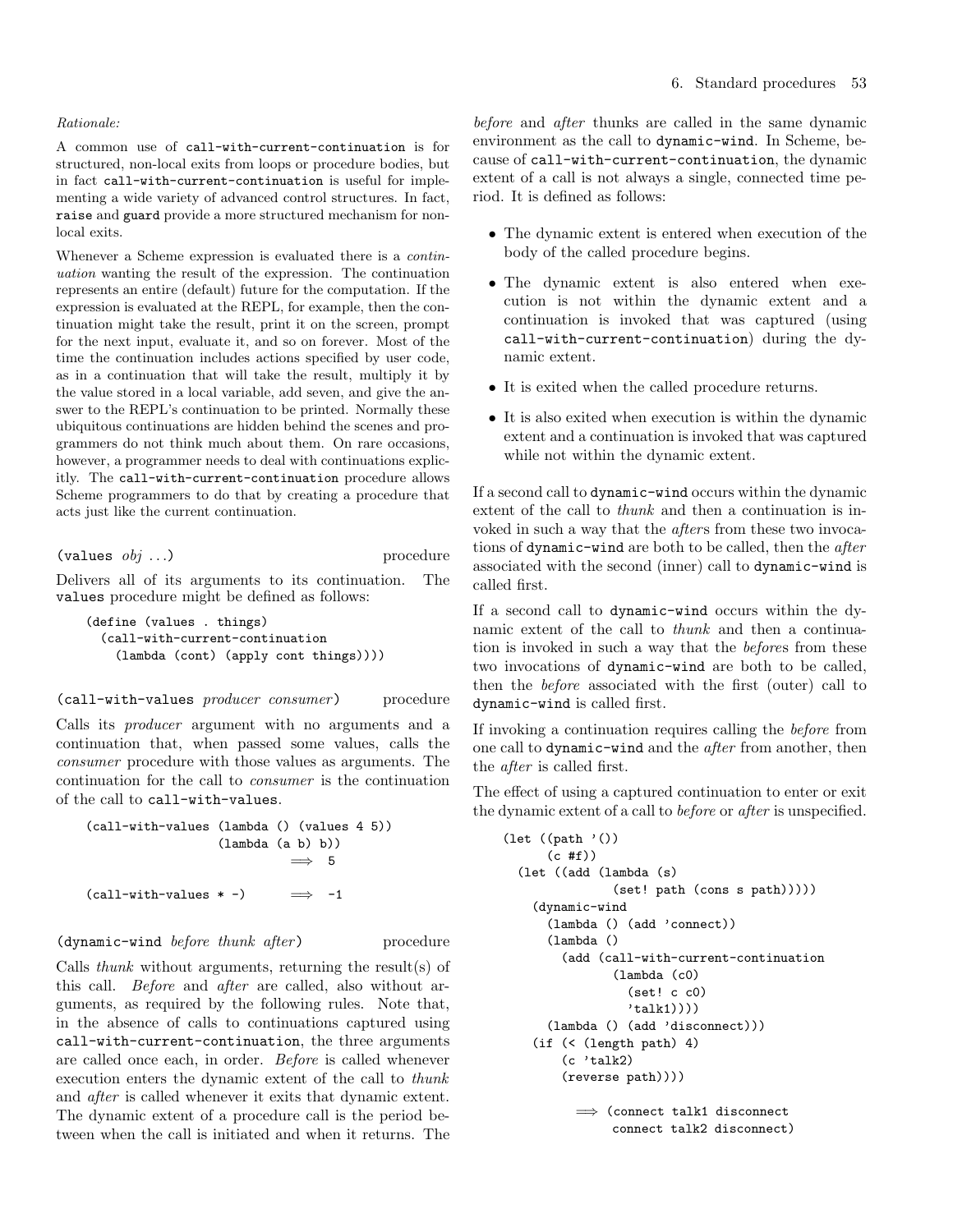# 6.11. Exceptions

This section describes Scheme's exception-handling and exception-raising procedures. For the concept of Scheme exceptions, see section [1.3.2.](#page-5-0) See also [4.2.7](#page-19-0) for the guard syntax.

Exception handlers are one-argument procedures that determine the action the program takes when an exceptional situation is signaled. The system implicitly maintains a current exception handler in the dynamic environment.

The program raises an exception by invoking the current exception handler, passing it an object encapsulating information about the exception. Any procedure accepting one argument can serve as an exception handler and any object can be used to represent an exception.

 $(with-exception-handler \ *handler \ thunk*)$  procedure

It is an error if handler does not accept one argument. It is also an error if thunk does not accept zero arguments.

The with-exception-handler procedure returns the results of invoking *thunk*. Handler is installed as the current exception handler in the dynamic environment used for the invocation of thunk.

```
(call-with-current-continuation
 (lambda (k)
  (with-exception-handler
   (lambda (x)
    (display "condition: ")
    (write x)
    (newline)
    (k 'exception))
   (lambda ()
    (+ 1 (raise 'an-error))))))
                            =⇒ exception
           and prints condition: an-error
(with-exception-handler
(lambda (x)
 (display "something went wrong\n"))
 (lambda ()
  (+ 1 (raise 'an-error))))
```
After printing, the second example then raises another exception.

prints something went wrong

#### $(\text{raise } obj)$  procedure

Raises an exception by invoking the current exception handler on obj. The handler is called with the same dynamic environment as that of the call to raise, except that the current exception handler is the one that was in place when the handler being called was installed. If the handler returns, a secondary exception is raised in the same dynamic environment as the handler. The relationship between obj and the object raised by the secondary exception is unspecified.

#### $(raise-continuable \tobj)$  procedure

Raises an exception by invoking the current exception handler on obj. The handler is called with the same dynamic environment as the call to raise-continuable, except that: (1) the current exception handler is the one that was in place when the handler being called was installed, and (2) if the handler being called returns, then it will again become the current exception handler. If the handler returns, the values it returns become the values returned by the call to raise-continuable.

```
(with-exception-handler
 (lambda (con)
   (cond
      ((string? con)
       (display con))
      (else
       (display "a warning has been issued")))
   42)
 (lambda ()
   (+ (raise-continuable "should be a number")
       23)))
   prints: should be a number
                              \implies 65
```
(error *message obj* ...) procedure

Message should be a string.

Raises an exception as if by calling raise on a newly allocated implementation-defined object which encapsulates the information provided by message, as well as any objs, known as the *irritants*. The procedure error-object? must return #t on such objects.

```
(define (null-list? l)
  (cond ((pair? l) #f)
        ((null? l) #t)
        (else
          (error
            "null-list?: argument out of domain"
            l))))
```
(error-object? *obj*) procedure

Returns  $#t$  if  $obj$  is an object created by error or one of an implementation-defined set of objects. Otherwise, it returns #f. The objects used to signal errors, including those which satisfy the predicates file-error? and read-error?, may or may not satisfy error-object?.

(error-object-message error-object) procedure

Returns the message encapsulated by error-object.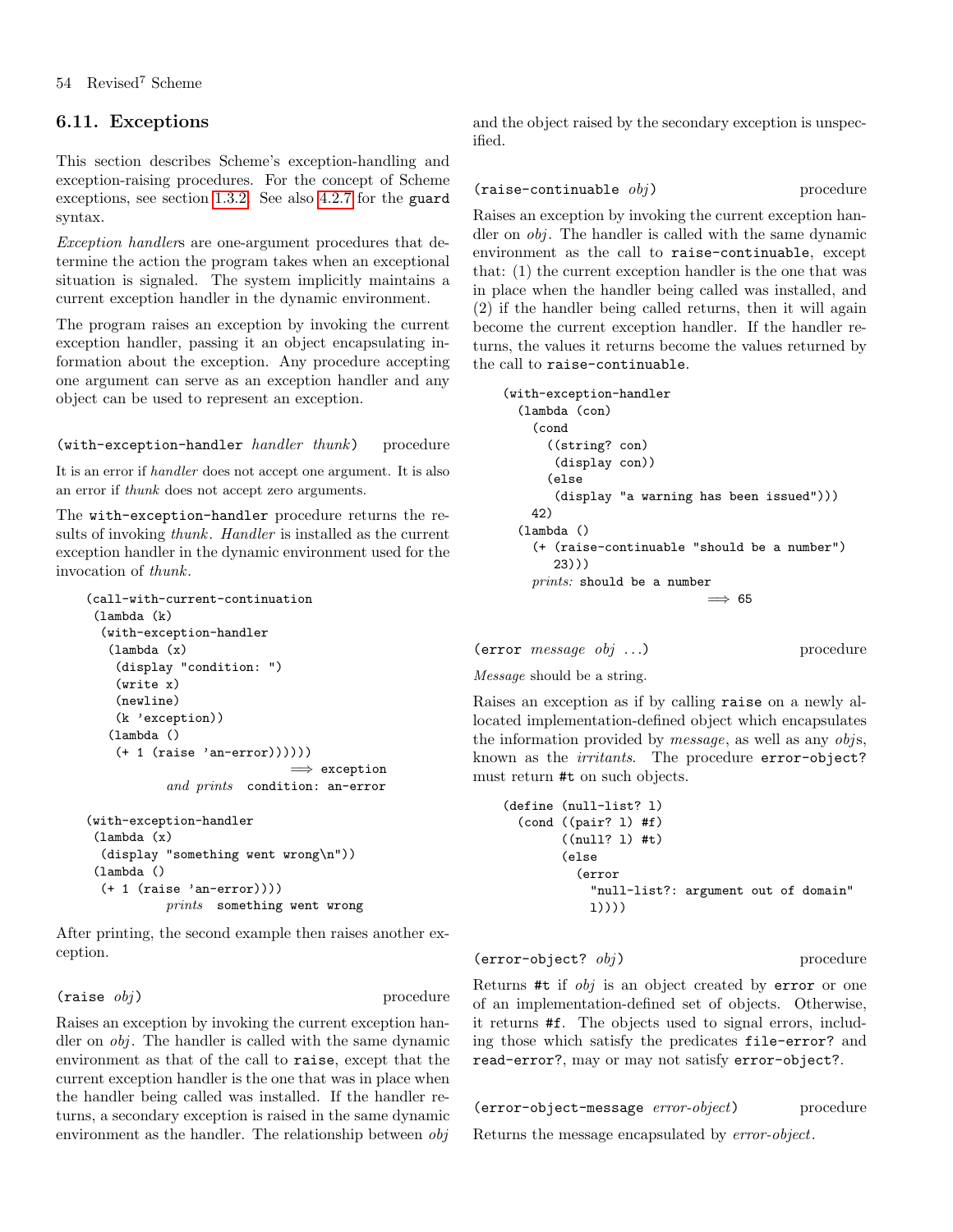| (error-object-irritants error-object)                         | procedure |
|---------------------------------------------------------------|-----------|
| Returns a list of the irritants encapsulated by error-object. |           |

| $(read-error? obj)$  | procedure |
|----------------------|-----------|
| (file-error? $obj$ ) | procedure |

Error type predicates. Returns #t if obj is an object raised by the read procedure or by the inability to open an input or output port on a file, respectively. Otherwise, it returns #f.

# <span id="page-54-0"></span>6.12. Environments and evaluation

(environment  $list_1 \ldots$ ) eval library procedure

This procedure returns a specifier for the environment that results by starting with an empty environment and then importing each list, considered as an import set, into it. (See section [5.6](#page-27-0) for a description of import sets.) The bindings of the environment represented by the specifier are immutable, as is the environment itself.

```
(scheme-report-environment version)
                                 r5rs library procedure
```
If version is equal to 5, corresponding to  $R^5RS$ , scheme-report-environment returns a specifier for an environment that contains only the bindings defined in the R5RS library. Implementations must support this value of version.

Implementations may also support other values of version, in which case they return a specifier for an environment containing bindings corresponding to the specified version of the report. If version is neither 5 nor another value supported by the implementation, an error is signaled.

The effect of defining or assigning (through the use of eval) an identifier bound in a scheme-report-environment (for example car) is unspecified. Thus both the environment and the bindings it contains may be immutable.

### (null-environment version) r5rs library procedure

If version is equal to 5, corresponding to  $R<sup>5</sup>RS$ , the null-environment procedure returns a specifier for an environment that contains only the bindings for all syntactic keywords defined in the  $R<sup>5</sup>RS$  library. Implementations must support this value of version.

Implementations may also support other values of version, in which case they return a specifier for an environment containing appropriate bindings corresponding to the specified version of the report. If version is neither 5 nor another value supported by the implementation, an error is signaled.

The effect of defining or assigning (through the use of eval) an identifier bound in a scheme-report-environment (for example car) is unspecified. Thus both the environment and the bindings it contains may be immutable.

(interaction-environment) repl library procedure

This procedure returns a specifier for a mutable environment that contains an implementation-defined set of bindings, typically a superset of those exported by (scheme base). The intent is that this procedure will return the environment in which the implementation would evaluate expressions entered by the user into a REPL.

(eval expr-or-def environment-specifier)

eval library procedure

If expr-or-def is an expression, it is evaluated in the specified environment and its values are returned. If it is a definition, the specified identifier(s) are defined in the specified environment, provided the environment is not immutable. Implementations may extend eval to allow other objects.

```
(eval '(* 7 3) (environment '(scheme base)))
                              \implies 21
(let ((f (eval '(lambda (f x) (f x x)))(null-environment 5))))
  (f + 10)=⇒ 20
(eval '(define foo 32)
      (environment '(scheme base)))
                              \implies error is signaled
```
# 6.13. Input and output

#### 6.13.1. Ports

Ports represent input and output devices. To Scheme, an input port is a Scheme object that can deliver data upon command, while an output port is a Scheme object that can accept data. Whether the input and output port types are disjoint is implementation-dependent.

Different port types operate on different data. Scheme implementations are required to support textual ports and binary ports, but may also provide other port types.

A textual port supports reading or writing of individual characters from or to a backing store containing characters using read-char and write-char below, and it supports operations defined in terms of characters, such as read and write.

A binary port supports reading or writing of individual bytes from or to a backing store containing bytes using read-u8 and write-u8 below, as well as operations defined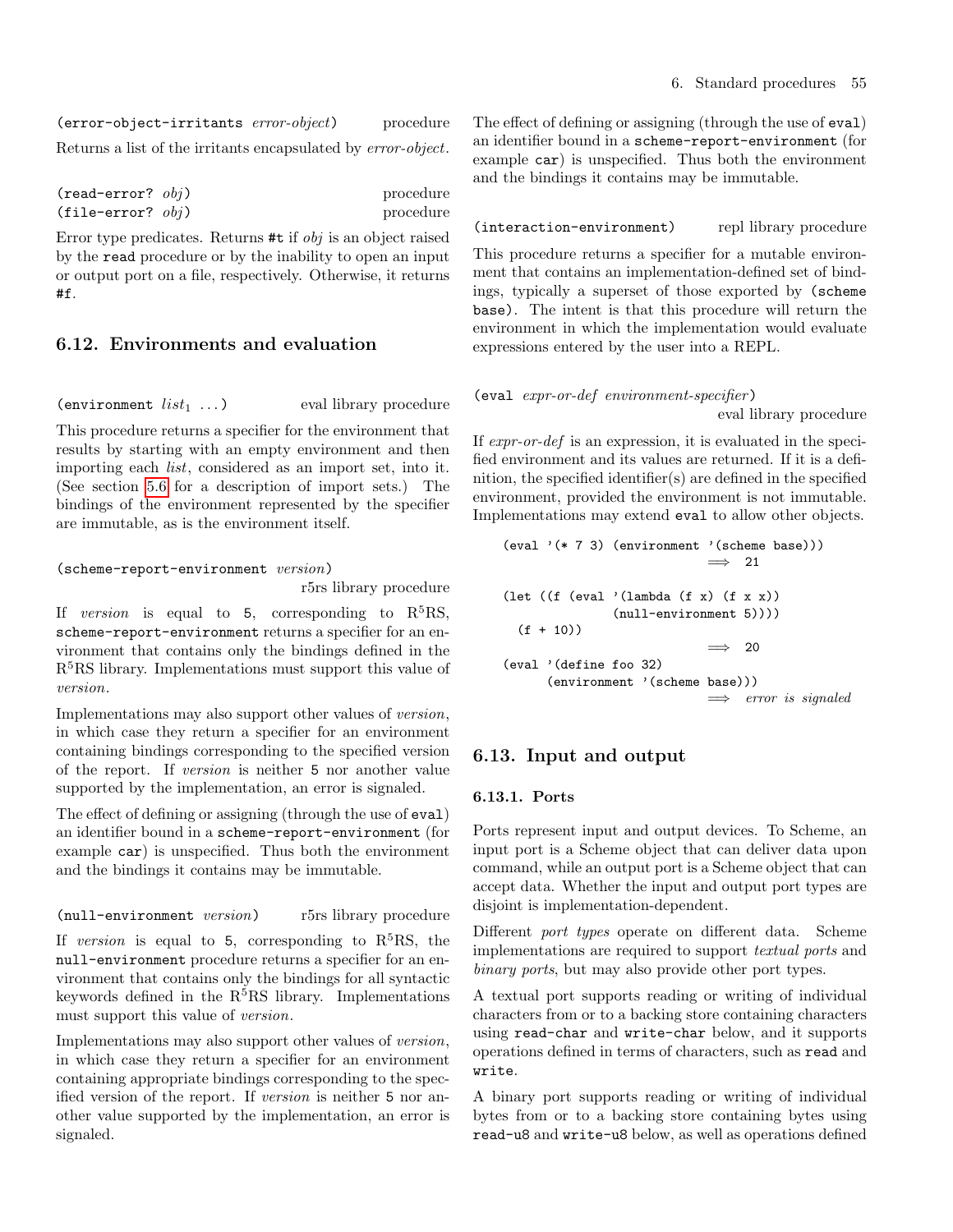in terms of bytes. Whether the textual and binary port types are disjoint is implementation-dependent.

Ports can be used to access files, devices, and similar things on the host system on which the Scheme program is running.

#### (call-with-port *port proc*) procedure

It is an error if proc does not accept one argument.

The call-with-port procedure calls proc with port as an argument. If proc returns, then the port is closed automatically and the values yielded by the proc are returned. If proc does not return, then the port must not be closed automatically unless it is possible to prove that the port will never again be used for a read or write operation.

Rationale: Because Scheme's escape procedures have unlimited extent, it is possible to escape from the current continuation but later to resume it. If implementations were permitted to close the port on any escape from the current continuation, then it would be impossible to write portable code using both call-with-current-continuation and call-with-port.

(call-with-input-file string proc) file library procedure (call-with-output-file string proc) file library procedure

It is an error if proc does not accept one argument.

These procedures obtain a textual port obtained by opening the named file for input or output as if by open-input-file or open-output-file. The port and proc are then passed to a procedure equivalent to call-with-port.

| $(input-port? \; obj)$ | procedure |
|------------------------|-----------|
| (output-port? $obj$ )  | procedure |
| $(textual-port? obj)$  | procedure |
| (binary-port? $obj$ )  | procedure |
| $(port?$ $obj)$        | procedure |

These procedures return #t if *obj* is an input port, output port, textual port, binary port, or any kind of port, respectively. Otherwise they return #f.

| $(input-port-open?$ port           | procedure |
|------------------------------------|-----------|
| $(output-port-open?$ port- $part)$ | procedure |

Returns #t if port is still open and capable of performing input or output, respectively, and #f otherwise.

| (current-input-port)  | procedure |
|-----------------------|-----------|
| (current-output-port) | procedure |
| (current-error-port)  | procedure |

Returns the current default input port, output port, or error port (an output port), respectively. These procedures are parameter objects, which can be overridden with parameterize (see section [4.2.6\)](#page-18-0). The initial bindings for these are implementation-defined textual ports.

(with-input-from-file string thunk) file library procedure (with-output-to-file string thunk) file library procedure

The file is opened for input or output as if by open-input-file or open-output-file, and the new port is made to be the value returned by current-input-port or current-output-port (as used by (read), (write  $obj$ , and so forth). The *thunk* is then called with no arguments. When the thunk returns, the port is closed and the previous default is restored. It is an error if thunk does not accept zero arguments. Both procedures return the values yielded by thunk. If an escape procedure is used to escape from the continuation of these procedures, they behave exactly as if the current input or output port had been bound dynamically with parameterize.

 $(\text{open-input-file string})$  file library procedure (open-binary-input-file string) file library procedure

Takes a *string* for an existing file and returns a textual input port or binary input port that is capable of delivering data from the file. If the file does not exist or cannot be opened, an error that satisfies file-error? is signaled.

 $(open-output-file \ string)$  file library procedure  $(open-binary-output-file \ string)$ 

file library procedure

Takes a string naming an output file to be created and returns a textual output port or binary output port that is capable of writing data to a new file by that name. If a file with the given name already exists, the effect is unspecified. If the file cannot be opened, an error that satisfies file-error? is signaled.

| $(close-port$ port)           | procedure |
|-------------------------------|-----------|
| $(close-input-port$ port)     | procedure |
| $(close-output$ -port $port)$ | procedure |

Closes the resource associated with port, rendering the port incapable of delivering or accepting data. It is an error to apply the last two procedures to a port which is not an input or output port, respectively. Scheme implementations may provide ports which are simultaneously input and output ports, such as sockets; the close-input-port and close-output-port procedures can then be used to close the input and output sides of the port independently.

These routines have no effect if the port has already been closed.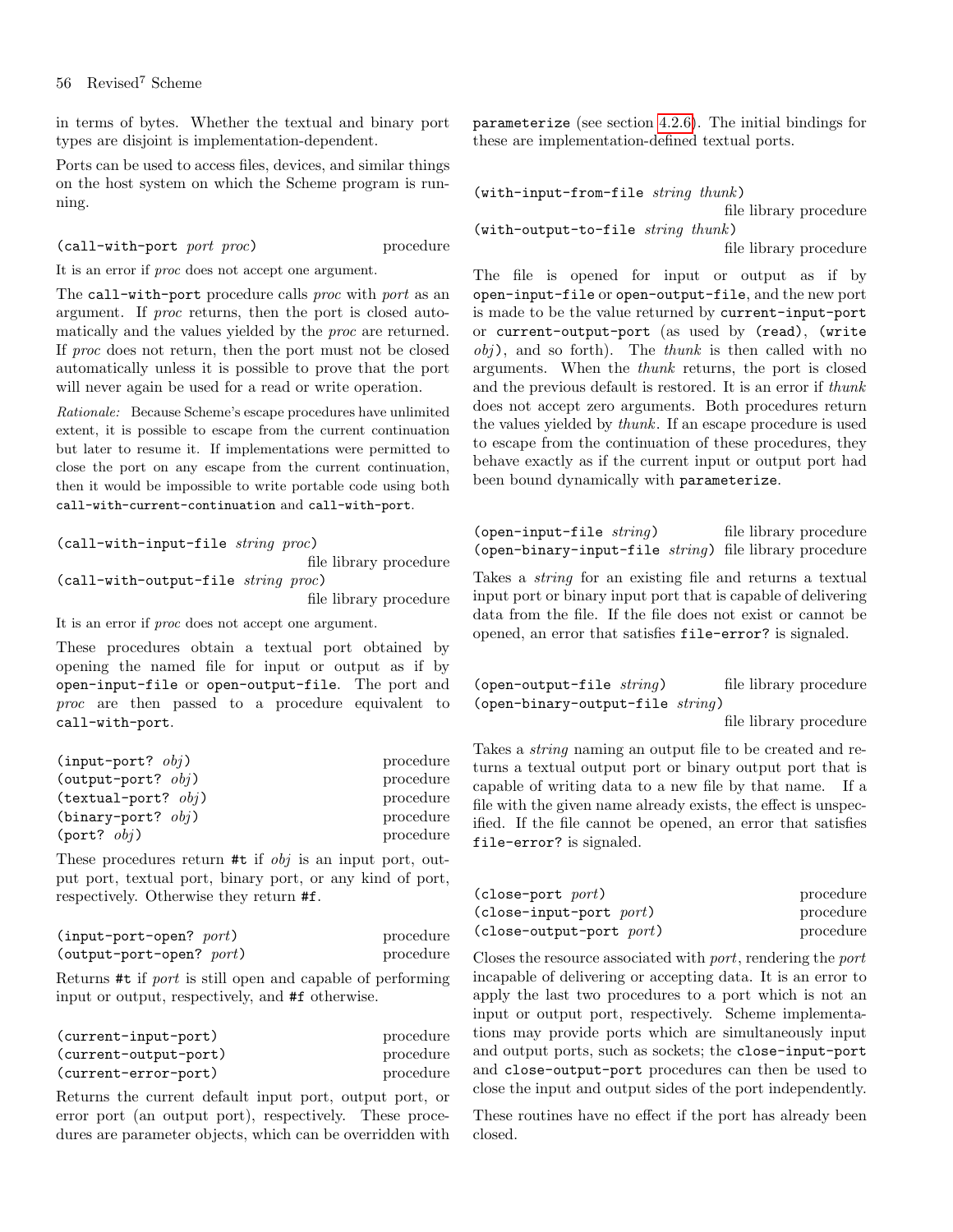6. Standard procedures 57

(open-input-string string) procedure

Takes a string and returns a textual input port that delivers characters from the string. If the string is modified, the effect is unspecified.

(open-output-string) procedure

Returns a textual output port that will accumulate characters for retrieval by get-output-string.

(get-output-string port) procedure

It is an error if port was not created with open-output-string.

Returns a string consisting of the characters that have been output to the port so far in the order they were output. If the result string is modified, the effect is unspecified.

```
(parameterize
   ((current-output-port
      (open-output-string)))
   (display "piece")
   (display " by piece ")
   (display "by piece.")
   (newline)
   (get-output-string (current-output-port)))
          =⇒ "piece by piece by piece.\n"
```
(open-input-bytevector bytevector) procedure

Takes a bytevector and returns a binary input port that delivers bytes from the bytevector.

(open-output-bytevector) procedure

Returns a binary output port that will accumulate bytes for retrieval by get-output-bytevector.

| (get-output-bytevector port) |  | procedure |
|------------------------------|--|-----------|
|------------------------------|--|-----------|

It is an error if *port* was not created with open-output-bytevector.

Returns a bytevector consisting of the bytes that have been output to the port so far in the order they were output.

# <span id="page-56-0"></span>6.13.2. Input

If port is omitted from any input procedure, it defaults to the value returned by (current-input-port). It is an error to attempt an input operation on a closed port.

| (read)                | read library procedure |
|-----------------------|------------------------|
| $(\text{read } port)$ | read library procedure |

The read procedure converts external representations of Scheme objects into the objects themselves. That is, it is a parser for the non-terminal  $\langle \text{datum} \rangle$  (see sections [7.1.2](#page-62-0)) and [6.4\)](#page-39-0). It returns the next object parsable from the given textual input port, updating port to point to the first character past the end of the external representation of the object.

Implementations may support extended syntax to represent record types or other types that do not have datum representations.

If an end of file is encountered in the input before any characters are found that can begin an object, then an end-of-file object is returned. The port remains open, and further attempts to read will also return an end-of-file object. If an end of file is encountered after the beginning of an object's external representation, but the external representation is incomplete and therefore not parsable, an error that satisfies read-error? is signaled.

| (read-char)         | procedure |
|---------------------|-----------|
| $(read-char\ port)$ | procedure |

Returns the next character available from the textual input port, updating the *port* to point to the following character. If no more characters are available, an end-of-file object is returned.

| (peek-char)                  | procedure |
|------------------------------|-----------|
| $(\text{peek–char} \; port)$ | procedure |

Returns the next character available from the textual input port, but without updating the port to point to the following character. If no more characters are available, an end-of-file object is returned.

Note: The value returned by a call to peek-char is the same as the value that would have been returned by a call to read-char with the same *port*. The only difference is that the very next call to read-char or peek-char on that *port* will return the value returned by the preceding call to peek-char. In particular, a call to peek-char on an interactive port will hang waiting for input whenever a call to read-char would have hung.

| (read-line)         | procedure |
|---------------------|-----------|
| $(read-line\ port)$ | procedure |

Returns the next line of text available from the textual input port, updating the port to point to the following character. If an end of line is read, a string containing all of the text up to (but not including) the end of line is returned, and the port is updated to point just past the end of line. If an end of file is encountered before any end of line is read, but some characters have been read, a string containing those characters is returned. If an end of file is encountered before any characters are read, an end-of-file object is returned. For the purpose of this procedure, an end of line consists of either a linefeed character, a carriage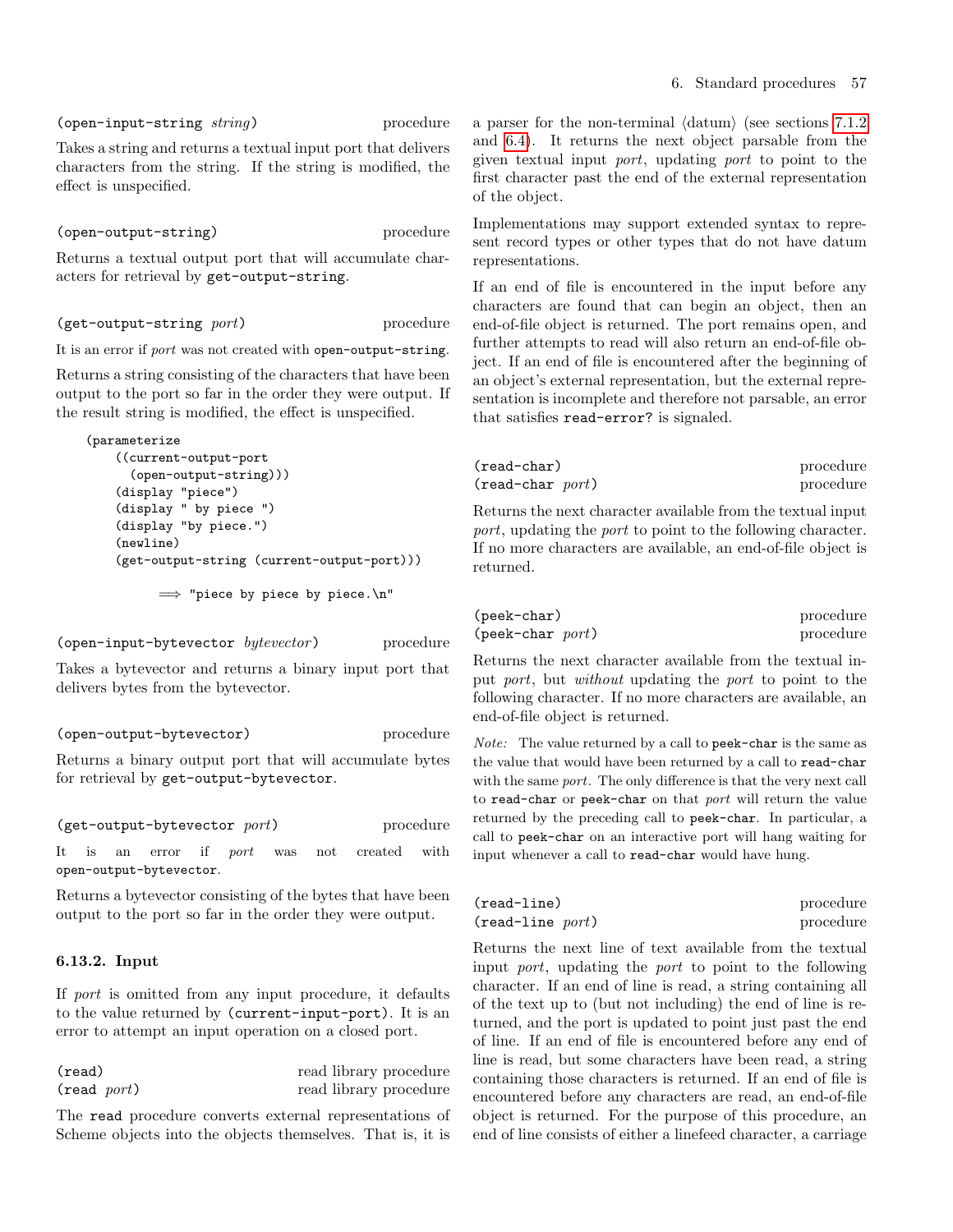return character, or a sequence of a carriage return character followed by a linefeed character. Implementations may also recognize other end of line characters or sequences.

#### (eof-object? *obj*) procedure

Returns #t if obj is an end-of-file object, otherwise returns #f. The precise set of end-of-file objects will vary among implementations, but in any case no end-of-file object will ever be an object that can be read in using read.

| (eof-object) | procedure |
|--------------|-----------|
|--------------|-----------|

Returns an end-of-file object, not necessarily unique.

| (char-ready?)        | procedure |
|----------------------|-----------|
| $(char-ready?$ port) | procedure |

Returns #t if a character is ready on the textual input port and returns #f otherwise. If char-ready returns #t then the next read-char operation on the given port is guaranteed not to hang. If the port is at end of file then char-ready? returns #t.

Rationale: The char-ready? procedure exists to make it possible for a program to accept characters from interactive ports without getting stuck waiting for input. Any input editors associated with such ports must ensure that characters whose existence has been asserted by char-ready? cannot be removed from the input. If char-ready? were to return #f at end of file, a port at end of file would be indistinguishable from an interactive port that has no ready characters.

| $(\text{read-string } k)$              | procedure |
|----------------------------------------|-----------|
| $(\text{read-string } k \text{ port})$ | procedure |

Reads the next  $k$  characters, or as many as are available before the end of file, from the textual input port into a newly allocated string in left-to-right order and returns the string. If no characters are available before the end of file, an end-of-file object is returned.

| $(read-u8)$                  | procedure |
|------------------------------|-----------|
| $(\text{read} - u8 \; port)$ | procedure |

Returns the next byte available from the binary input port, updating the port to point to the following byte. If no more bytes are available, an end-of-file object is returned.

| (peek-u8)                  | procedure |
|----------------------------|-----------|
| $(\text{peak-u8} \; port)$ | procedure |

Returns the next byte available from the binary input port, but without updating the port to point to the following byte. If no more bytes are available, an end-of-file object is returned.

| $(u8$ -ready?)     | procedure |
|--------------------|-----------|
| $(u8-ready?$ port) | procedure |

Returns #t if a byte is ready on the binary input port and returns #f otherwise. If u8-ready? returns #t then the next read-u8 operation on the given port is guaranteed not to hang. If the *port* is at end of file then u8-ready? returns #t.

| $(\text{read}$ -bytevector $k)$ | procedure |
|---------------------------------|-----------|
| $(read-bytevector k port)$      | procedure |

Reads the next  $k$  bytes, or as many as are available before the end of file, from the binary input port into a newly allocated bytevector in left-to-right order and returns the bytevector. If no bytes are available before the end of file, an end-of-file object is returned.

| (read-bytevector! bytevector)      |                                              | procedure    |
|------------------------------------|----------------------------------------------|--------------|
| (read-bytevector! bytevector port) |                                              | procedure    |
|                                    | (read-bytevector! bytevector port start)     | procedure    |
|                                    | (read-bytevector! bytevector port start end) |              |
|                                    |                                              | mno oo daano |

procedure

Reads the next *end – start* bytes, or as many as are available before the end of file, from the binary input port into bytevector in left-to-right order beginning at the start position. If end is not supplied, reads until the end of bytevector has been reached. If start is not supplied, reads beginning at position 0. Returns the number of bytes read. If no bytes are available, an end-of-file object is returned.

### 6.13.3. Output

If port is omitted from any output procedure, it defaults to the value returned by (current-output-port). It is an error to attempt an output operation on a closed port.

| (write $obj$ ) |                    | write library procedure |
|----------------|--------------------|-------------------------|
|                | (write $obj$ port) | write library procedure |

Writes a representation of obj to the given textual output port. Strings that appear in the written representation are enclosed in quotation marks, and within those strings backslash and quotation mark characters are escaped by backslashes. Symbols that contain non-ASCII characters are escaped with vertical lines. Character objects are written using the #\ notation.

If obj contains cycles which would cause an infinite loop using the normal written representation, then at least the objects that form part of the cycle must be represented using datum labels as described in section [2.4.](#page-8-0) Datum labels must not be used if there are no cycles.

Implementations may support extended syntax to represent record types or other types that do not have datum representations.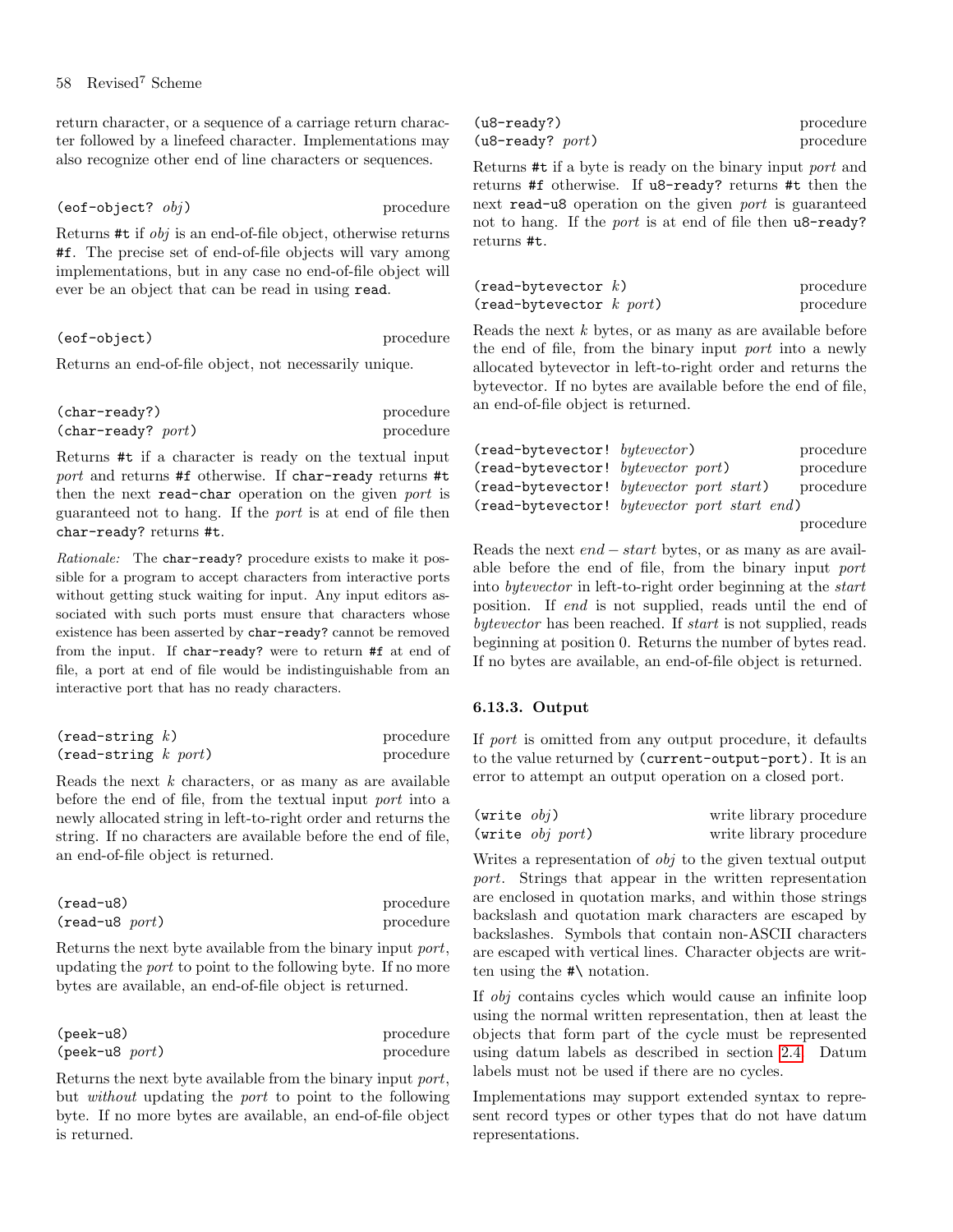The write procedure returns an unspecified value.

| $(write=shared \; obj)$       | write library procedure |
|-------------------------------|-------------------------|
| $(write-shared$ $obj$ $port)$ | write library procedure |

The write-shared procedure is the same as write, except that shared structure must be represented using datum labels for all pairs and vectors that appear more than once in the output.

| $(write-simple \; obj)$     | write library procedure |
|-----------------------------|-------------------------|
| $(write-simple\ obj\ port)$ | write library procedure |

The write-simple procedure is the same as write, except that shared structure is never represented using datum labels. This can cause write-simple not to terminate if obj contains circular structure.

| $(display \; obj)$                   | write library procedure |
|--------------------------------------|-------------------------|
| $(\text{display } \text{obj } port)$ | write library procedure |

Writes a representation of obj to the given textual output port. Strings that appear in the written representation are output as if by write-string instead of by write. Symbols are not escaped. Character objects appear in the representation as if written by write-char instead of by write.

The display representation of other objects is unspecified. However, display must not loop forever on self-referencing pairs, vectors, or records. Thus if the normal write representation is used, datum labels are needed to represent cycles as in write.

Implementations may support extended syntax to represent record types or other types that do not have datum representations.

The display procedure returns an unspecified value.

Rationale: The write procedure is intended for producing machine-readable output and display for producing humanreadable output.

| (newline)      | procedure |
|----------------|-----------|
| (newline port) | procedure |

Writes an end of line to textual output port. Exactly how this is done differs from one operating system to another. Returns an unspecified value.

| $(write-char \ char)$    | procedure |
|--------------------------|-----------|
| $(write-char char port)$ | procedure |

Writes the character char (not an external representation of the character) to the given textual output port and returns an unspecified value.

| $(write-string \ string)$  |                                          | procedure |
|----------------------------|------------------------------------------|-----------|
| (write-string string port) |                                          | procedure |
|                            | (write-string <i>string port start</i> ) | procedure |
|                            | (write-string string port start end)     | procedure |

Writes the characters of string from start to end in left-toright order to the textual output port.

| $(write-u8 \; byte)$ |                              | procedure |
|----------------------|------------------------------|-----------|
|                      | $(write-u8 \; byte \; port)$ | procedure |

Writes the *byte* to the given binary output *port* and returns an unspecified value.

| $(write-bytevector\ bytevector)$   |                                              | procedure |
|------------------------------------|----------------------------------------------|-----------|
| (write-bytevector bytevector port) |                                              | procedure |
|                                    | (write-bytevector bytevector port start)     | procedure |
|                                    | (write-bytevector bytevector port start end) |           |
|                                    |                                              |           |

procedure

Writes the bytes of bytevector from start to end in left-toright order to the binary output port.

| (flush-output-port)           | procedure |
|-------------------------------|-----------|
| $(f$ lush-output-port $port)$ | procedure |

Flushes any buffered output from the buffer of output-port to the underlying file or device and returns an unspecified value.

# 6.14. System interface

Questions of system interface generally fall outside of the domain of this report. However, the following operations are important enough to deserve description here.

| $(load \ filename)$ |                                       | load library procedure |
|---------------------|---------------------------------------|------------------------|
|                     | (load filename environment-specifier) |                        |
|                     |                                       | load library procedure |

It is an error if filename is not a string.

An implementation-dependent operation is used to transform filename into the name of an existing file containing Scheme source code. The load procedure reads expressions and definitions from the file and evaluates them sequentially in the environment specified by environment-specifier . If environment-specifier is omitted, (interaction-environment) is assumed.

It is unspecified whether the results of the expressions are printed. The load procedure does not affect the values returned by current-input-port and current-output-port. It returns an unspecified value.

Rationale: For portability, load must operate on source files. Its operation on other kinds of files necessarily varies among implementations.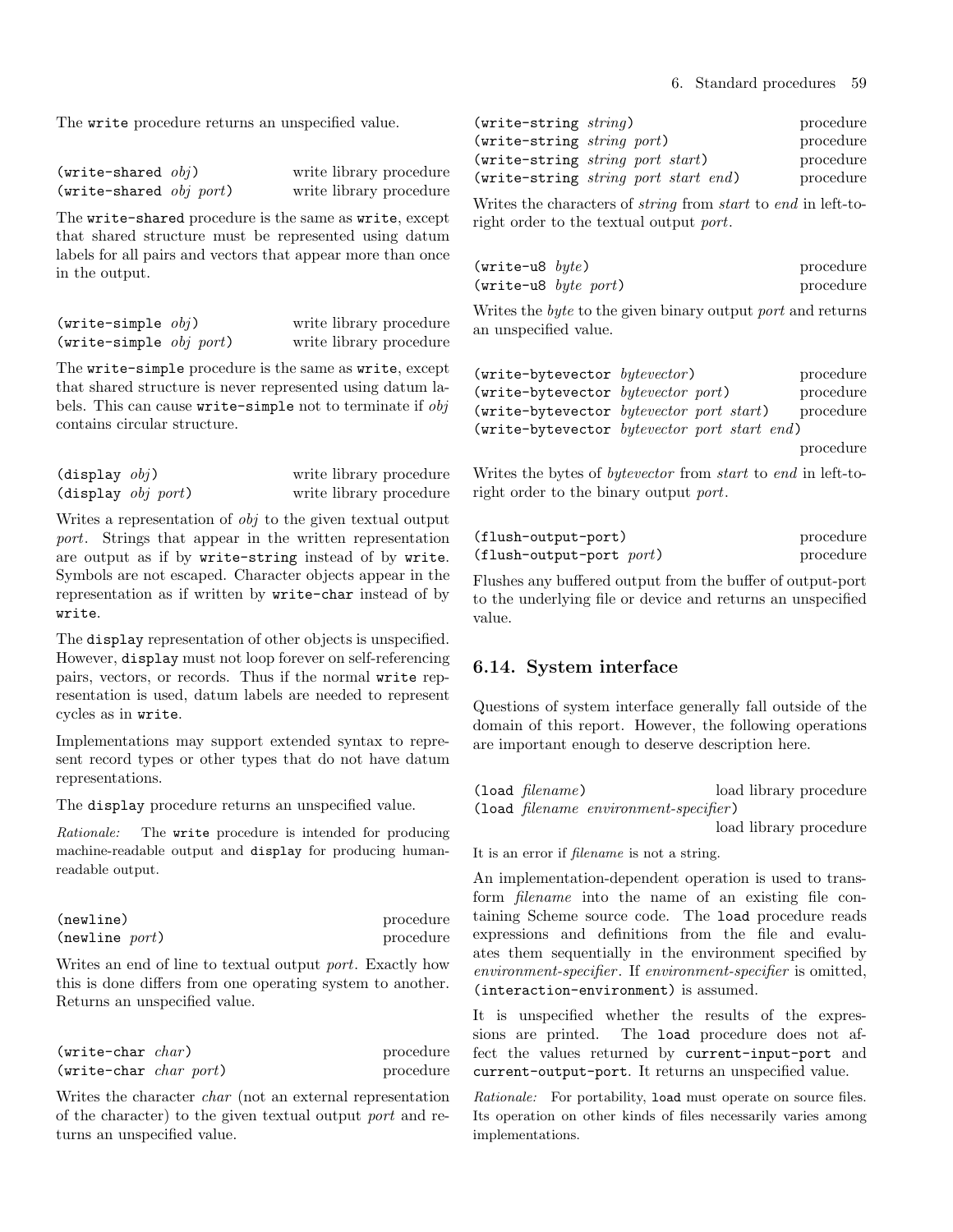60 Revised<sup>7</sup> Scheme

(file-exists? filename) file library procedure

It is an error if filename is not a string.

The file-exists? procedure returns #t if the named file exists at the time the procedure is called, and #f otherwise.

#### (delete-file *filename*) file library procedure

It is an error if filename is not a string.

The delete-file procedure deletes the named file if it exists and can be deleted, and returns an unspecified value. If the file does not exist or cannot be deleted, an error that satisfies file-error? is signaled.

(command-line) process-context library procedure

Returns the command line passed to the process as a list of strings. The first string corresponds to the command name, and is implementation-dependent. It is an error to mutate any of these strings.

| (exit)               | process-context library procedure |
|----------------------|-----------------------------------|
| $(exit$ <i>obj</i> ) | process-context library procedure |

Runs all outstanding dynamic-wind after procedures, terminates the running program, and communicates an exit value to the operating system. If no argument is supplied, or if  $obj$  is #t, the exit procedure should communicate to the operating system that the program exited normally. If obj is #f, the exit procedure should communicate to the operating system that the program exited abnormally. Otherwise, exit should translate obj into an appropriate exit value for the operating system, if possible.

The exit procedure must not signal an exception or return to its continuation.

Note: Because of the requirement to run handlers, this procedure is not just the operating system's exit procedure.

(emergency-exit) process-context library procedure (emergency-exit  $obj$ ) process-context library procedure

Terminates the program without running any outstanding dynamic-wind after procedures and communicates an exit value to the operating system in the same manner as exit.

Note: The emergency-exit procedure corresponds to the exit procedure in Windows and Posix.

#### (get-environment-variable name)

process-context library procedure

Many operating systems provide each running process with an environment consisting of environment variables. (This environment is not to be confused with the Scheme environments that can be passed to eval: see section [6.12.](#page-54-0)) Both the name and value of an environment variable are strings. The procedure get-environment-variable returns the value of the environment variable *name*, or #f if the named environment variable is not found. It may use locale information to encode the name and decode the value of the environment variable. It is an error if

get-environment-variable can't decode the value. It is also an error to mutate the resulting string.

(get-environment-variable "PATH") =⇒ "/usr/local/bin:/usr/bin:/bin"

#### (get-environment-variables)

process-context library procedure

Returns the names and values of all the environment variables as an alist, where the car of each entry is the name of an environment variable and the cdr is its value, both as strings. The order of the list is unspecified. It is an error to mutate any of these strings or the alist itself.

```
(get-environment-variables)\n  
$$
\implies
$$
 (("USER" . "root") ("HOME" . "/"))
```

(current-second) time library procedure

Returns an inexact number representing the current time on the International Atomic Time (TAI) scale. The value 0.0 represents midnight on January 1, 1970 TAI (equivalent to ten seconds before midnight Universal Time) and the value 1.0 represents one TAI second later. Neither high accuracy nor high precision are required; in particular, returning Coordinated Universal Time plus a suitable constant might be the best an implementation can do.

(current-jiffy) time library procedure

Returns the number of jiffies as an exact integer that have elapsed since an arbitrary, implementation-defined epoch. A jiffy is an implementation-defined fraction of a second which is defined by the return value of the jiffies-per-second procedure. The starting epoch is guaranteed to be constant during a run of the program, but may vary between runs.

Rationale: Jiffies are allowed to be implementation-dependent so that current-jiffy can execute with minimum overhead. It should be very likely that a compactly represented integer will suffice as the returned value. Any particular jiffy size will be inappropriate for some implementations: a microsecond is too long for a very fast machine, while a much smaller unit would force many implementations to return integers which have to be allocated for most calls, rendering current-jiffy less useful for accurate timing measurements.

### (jiffies-per-second) time library procedure

Returns an exact integer representing the number of jiffies per SI second. This value is an implementation-specified constant.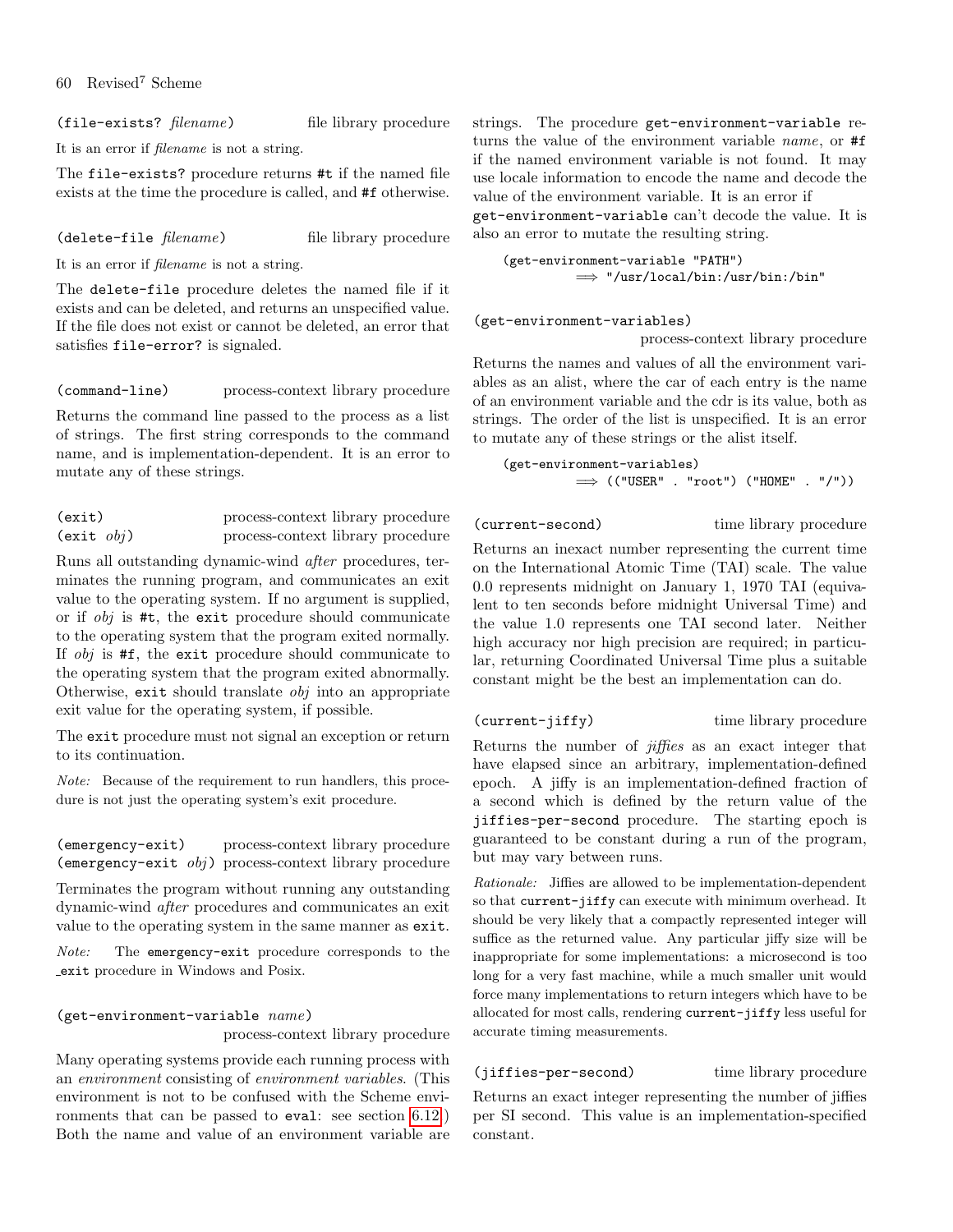```
(define (time-length)
  (let ((list (make-list 100000))
        (start (current-jiffy)))
    (length list)
    (/ (- (current-jiffy) start)
       (jiffies-per-second))))
```
### (features) procedure

Returns a list of the feature identifiers which cond-expand treats as true. It is an error to modify this list. Here is an example of what features might return:

```
(features)
  (r7rs ratios exact-complex full-unicode
  gnu-linux little-endian
  fantastic-scheme
  fantastic-scheme-1.0
   space-ship-control-system)
```
# 7. Formal syntax and semantics

This chapter provides formal descriptions of what has already been described informally in previous chapters of this report.

# 7.1. Formal syntax

This section provides a formal syntax for Scheme written in an extended BNF.

All spaces in the grammar are for legibility. Case is not significant except in the definitions of  $\langle$  letter $\rangle$ ,  $\langle$ character name $\rangle$  and  $\langle$ mnemonic escape $\rangle$ ; for example, #x1A and #X1a are equivalent, but foo and Foo and  $*\$ space and  $*\$ Space are distinct.  $\langle \text{empty} \rangle$  stands for the empty string.

The following extensions to BNF are used to make the description more concise:  $\langle \text{thing} \rangle^*$  means zero or more occurrences of  $\{\text{thing}\}\$ ; and  $\{\text{thing}\}\$ + means at least one  $\{\text{thing}\}\$ .

### <span id="page-60-0"></span>7.1.1. Lexical structure

This section describes how individual tokens (identifiers, numbers, etc.) are formed from sequences of characters. The following sections describe how expressions and programs are formed from sequences of tokens.

 $\langle$ Intertoken space $\rangle$  can occur on either side of any token, but not within a token.

Identifiers that do not begin with a vertical line are terminated by a  $\langle$  delimiter $\rangle$  or by the end of the input. So are dot, numbers, characters, and booleans. Identifiers that begin with a vertical line are terminated by another vertical line.

The following four characters from the ASCII repertoire are reserved for future extensions to the language: [ ] { }

In addition to the identifier characters of the ASCII repertoire specified below, Scheme implementations may permit any additional repertoire of Unicode characters to be employed in identifiers, provided that each such character has a Unicode general category of Lu, Ll, Lt, Lm, Lo, Mn, Mc, Me, Nd, Nl, No, Pd, Pc, Po, Sc, Sm, Sk, So, or Co, or is U+200C or U+200D (the zero-width non-joiner and joiner, respectively, which are needed for correct spelling in Persian, Hindi, and other languages). However, it is an error for the first character to have a general category of Nd, Mc, or Me. It is also an error to use a non-Unicode character in symbols or identifiers.

All Scheme implementations must permit the escape sequence \x<hexdigits>; to appear in Scheme identifiers that are enclosed in vertical lines. If the character with the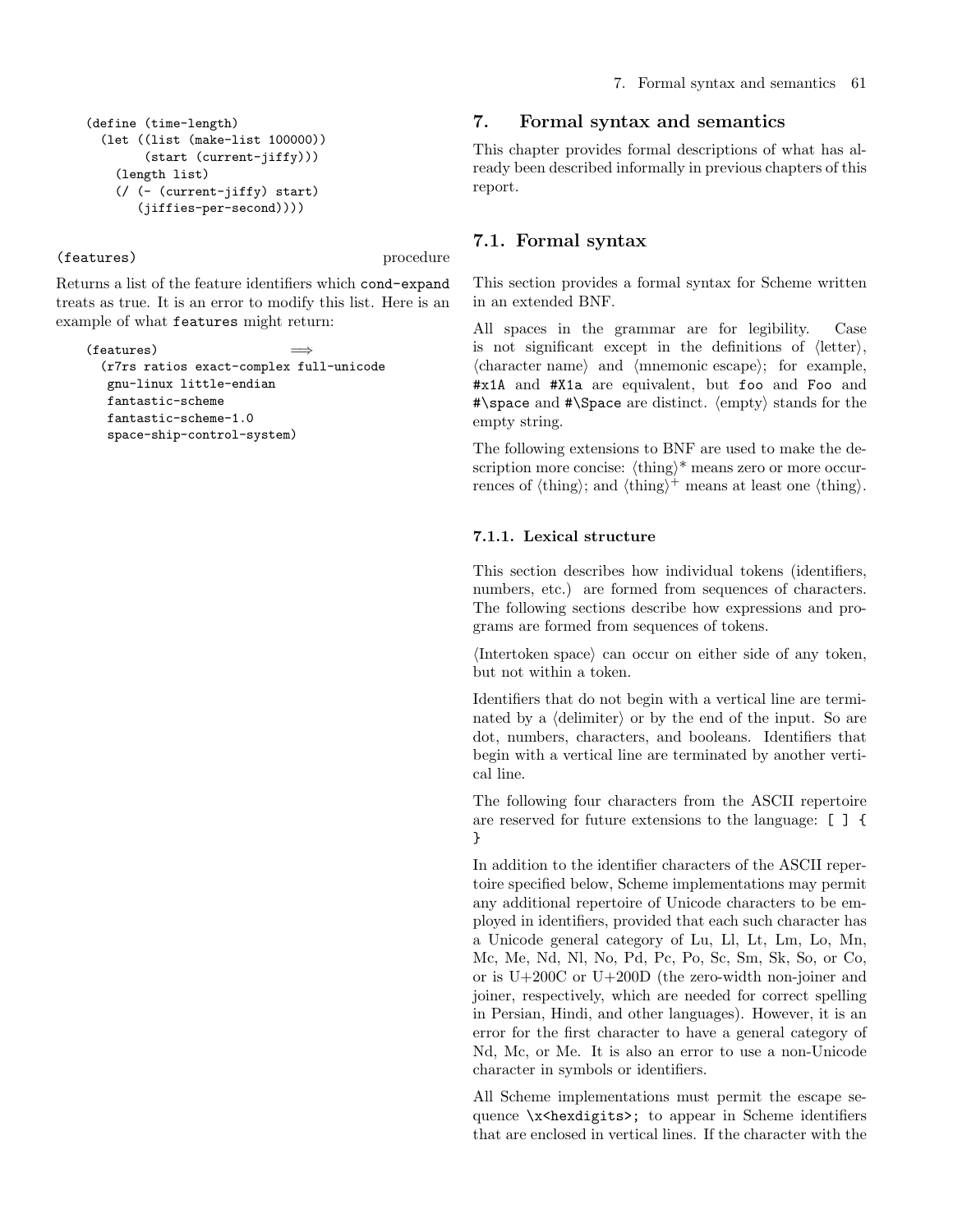given Unicode scalar value is supported by the implementation, identifiers containing such a sequence are equivalent to identifiers containing the corresponding character.

 $\langle \text{token} \rangle \longrightarrow \langle \text{identifier} \rangle$  |  $\langle \text{boolean} \rangle$  |  $\langle \text{number} \rangle$ |  $\langle$ character $\rangle$  |  $\langle$ string $\rangle$  $| ( | ) |$  #(  $|$  #u8(  $|$  '  $|$  `  $|$  ,  $|$  , 0  $|$  .  $\langle$ delimiter $\rangle \longrightarrow \langle$ whitespace $\rangle$  |  $\langle$ vertical line $\rangle$  $| ( | ) | " | ;$  $\langle$ intraline whitespace $\rangle \longrightarrow \langle$ space or tab $\rangle$  $\langle$  whitespace $\rangle \longrightarrow \langle$  intraline whitespace $\rangle$  |  $\langle$  line ending $\rangle$  $\langle$ vertical line $\rangle \longrightarrow \Box$  $\langle$ line ending $\rangle \longrightarrow \langle$ newline $\rangle$  |  $\langle$ return $\rangle$   $\langle$ newline $\rangle$  $\vert$  (return)  $\langle \text{comment} \rangle \longrightarrow$ ;  $\langle \text{all subsequent characters up to a} \rangle$ line ending $\rangle$ |  $\langle$  nested comment $\rangle$ |  $\#$ ; (intertoken space) (datum)  $\langle \text{nested comment} \rangle \longrightarrow #| \langle \text{comment text} \rangle$  $\langle$  comment cont $\rangle^*$  |#  $\langle$ comment text $\rangle \longrightarrow \langle$ character sequence not containing  $\#$ | or  $\ket{\#}$  $\langle \text{comment cont} \rangle \longrightarrow \langle \text{nested comment} \rangle \langle \text{comment text} \rangle$  $\langle$ directive $\rangle \longrightarrow$  #!fold-case | #!no-fold-case

Note that it is ungrammatical to follow a  $\langle$  directive $\rangle$  with anything but a  $\langle$  delimiter $\rangle$  or the end of file.

 $\langle \text{atmosphere} \rangle \longrightarrow \langle \text{whitespace} \rangle | \langle \text{comment} \rangle | \langle \text{directive} \rangle$  $\langle$ intertoken space $\rangle \longrightarrow \langle$ atmosphere $\rangle^*$ 

Note that  $+i$ ,  $-i$  and  $\langle \text{infnan} \rangle$  below are exceptions to the  $\langle$  peculiar identifier $\rangle$  rule; they are parsed as numbers, not identifiers.

```
\langleidentifier\rangle \longrightarrow \langleinitial\rangle \langlesubsequent\rangle^*| \langle vertical line\rangle \langle symbol element\rangle^* \langle vertical line\rangle\langle peculiar identifier\rangle\langleinitial\rangle \rightarrow \langleletter\rangle | \langlespecial initial\rangle\langleletter\rangle \longrightarrow a | b | c | ... | z
       | A | B | C | ... | Z
\langle \text{special initial} \rangle \longrightarrow ! | $ | % | & | * | / | : | < | =
       | > | ? |^ - | - |^ -\langlesubsequent\rangle \longrightarrow \langleinitial\rangle | \langledigit\rangle| \langlespecial subsequent\rangle\langle \text{digit} \rangle \longrightarrow 0 \mid 1 \mid 2 \mid 3 \mid 4 \mid 5 \mid 6 \mid 7 \mid 8 \mid 9\langlehex digit\rangle \longrightarrow \langledigit\rangle | a | b | c | d | e | f
\langleexplicit sign\rangle \longrightarrow + | -\langlespecial subsequent\rangle \longrightarrow \langleexplicit sign\rangle | . | @
\langleinline hex escape\rangle \longrightarrow \langle x \ranglehex scalar value\rangle;
\langlehex scalar value\rangle \longrightarrow \langlehex digit\rangle^+\langlemnemonic escape\rangle \rightarrow \a | \b | \t | \n\langle peculiar identifier\rangle \rightarrow \langle explicit sign\rangle\langle explicit sign\rangle \langle sign subsequent\rangle \langle subsequent\rangle^*\langle explicit sign\rangle. \langle dot subsequent\rangle \langle subsequent\rangle*
         \cdot (dot subsequent) (subsequent)*
\langle \text{dot subsequent} \rangle \rightarrow \langle \text{sign subsequent} \rangle | .
```
 $\langle$ sign subsequent $\rangle \longrightarrow \langle$ initial $\rangle$  |  $\langle$ explicit sign $\rangle$  | @  $\langle$ symbol element $\rangle \longrightarrow$  $\langle$  any character other than  $\langle$  vertical line $\rangle$  or  $\setminus$  $\vert$  (inline hex escape)  $\vert$  (mnemonic escape)  $\vert \setminus \vert$  $\langle$ boolean $\rangle \longrightarrow$  #t | #f | #true | #false  $\langle \text{character} \rangle \longrightarrow \# \backslash \langle \text{any character} \rangle$ |  $\#\$  (character name) |  $\#\x\$ hex scalar value  $\langle$ character name $\rangle$  → alarm | backspace | delete | escape | newline | null | return | space | tab  $\langle$ string $\rangle \rightarrow$  "  $\langle$ string element $\rangle^*$  "  $\langle$ string element $\rangle \longrightarrow \langle$ any character other than " or  $\setminus$ ) |  $\langle$ mnemonic escape $\rangle$  |  $\langle$ " |  $\langle$ |  $\langle$ intraline whitespace $\rangle^*$ line ending $\rangle$  $\langle$ intraline whitespace $\rangle^*$  $\vert$  (in line hex escape)  $\langle$ bytevector $\rangle \rightarrow \text{true}(\langle$ byte $\rangle^*)$  $\langle$  byte $\rangle \longrightarrow \langle$  any exact integer between 0 and 255 $\rangle$  $\langle$ number $\rangle \longrightarrow \langle$ num 2 $\rangle$  |  $\langle$ num 8 $\rangle$  $\vert$  (num 10)  $\vert$  (num 16)

The following rules for  $\langle \text{num } R \rangle$ ,  $\langle \text{complex } R \rangle$ ,  $\langle \text{real } R \rangle$ ,  $\langle$ ureal R $\rangle$ ,  $\langle$ uinteger R $\rangle$ , and  $\langle$ prefix R $\rangle$  are implicitly replicated for  $R = 2, 8, 10,$  and 16. There are no rules for  $\langle$  decimal 2 $\rangle$ ,  $\langle$  decimal 8 $\rangle$ , and  $\langle$  decimal 16 $\rangle$ , which means that numbers containing decimal points or exponents are always in decimal radix. Although not shown below, all alphabetic characters used in the grammar of numbers can appear in either upper or lower case.

```
\langle \text{num } R \rangle \longrightarrow \langle \text{prefix } R \rangle \langle \text{complex } R \rangle\langlecomplex R \rangle \longrightarrow \langlereal R \rangle | \langlereal R \rangle @ \langlereal R \rangle\langle \text{real } R \rangle + \langle \text{real } R \rangle i | \langle \text{real } R \rangle - \langle \text{real } R \rangle i
               \langle \text{real } R \rangle + i | \langle \text{real } R \rangle - i | \langle \text{real } R \rangle \langle \text{infnan} \rangle i
              + \langleureal R\rangle i | - \langleureal R\rangle i
             \langle \text{infnan}\rangle i | + i | - i
\langle \text{real } R \rangle \longrightarrow \langle \text{sign} \rangle \langle \text{area } R \rangle| \langle \text{infnan} \rangle\langle \text{ured } R \rangle \longrightarrow \langle \text{uinteger } R \rangle| \langleuinteger R\rangle / \langleuinteger R\rangle| \langle decimal R\rangle\langle decimal 10\rangle \rightarrow \langle uinteger 10\rangle \langle suffix\rangle| . \langledigit 10\rangle<sup>+</sup> \langlesuffix\rangle| \langledigit 10\rangle^+ . \langledigit 10\rangle^* \langlesuffix\rangle\langleuinteger R \rangle \longrightarrow \langledigit R \rangle^+\langle \text{prefix } R \rangle \longrightarrow \langle \text{radius } R \rangle \langle \text{exactness} \rangle| \langleexactness\rangle \langleradix R\rangle\langle \text{infnan} \rangle \longrightarrow +inf.0 | -inf.0 | +nan.0 | -nan.0
```

```
\langle \text{suffix} \rangle \longrightarrow \langle \text{empty} \rangle\vert (exponent marker) (sign) (digit 10)<sup>+</sup>
```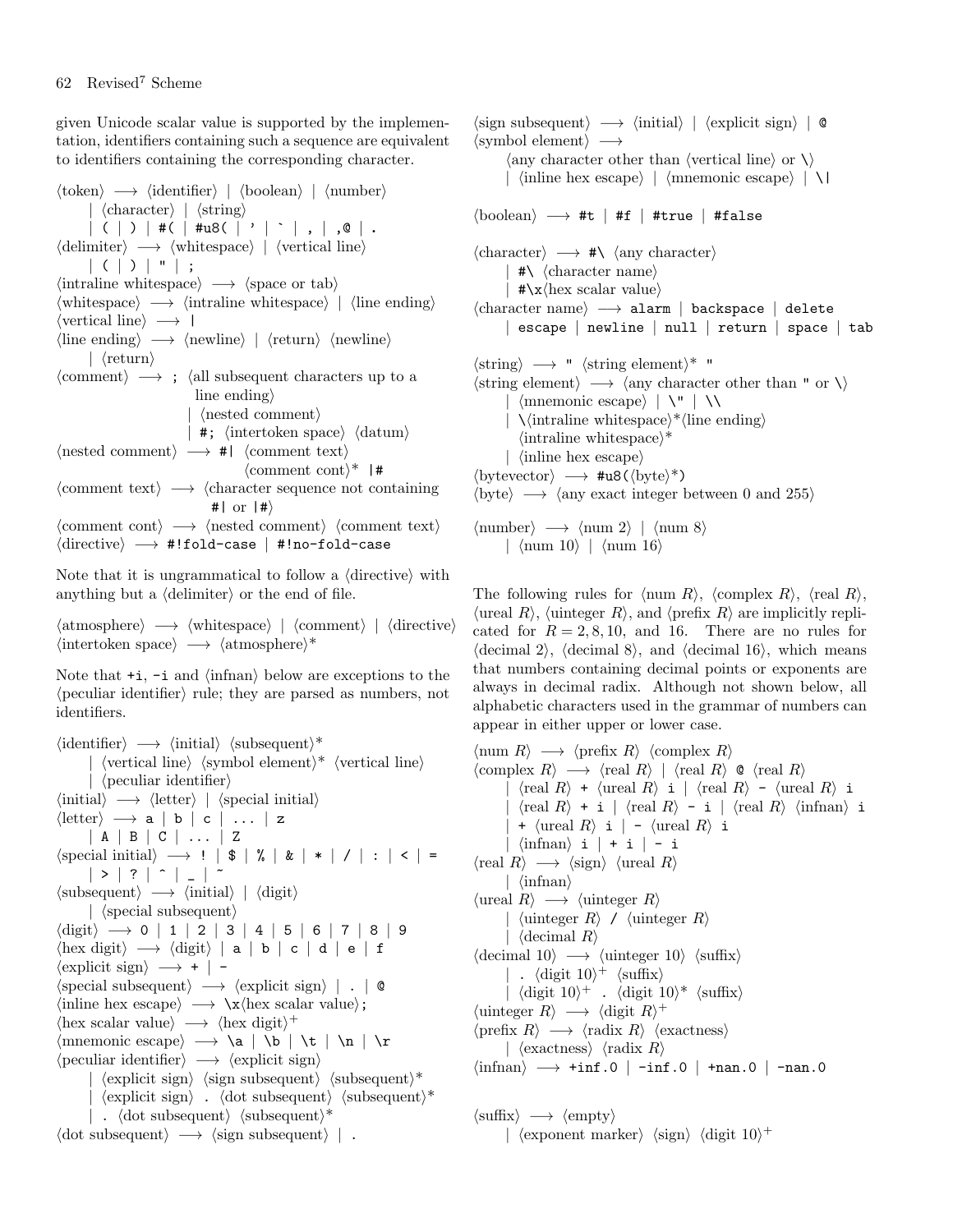$\langle$ exponent marker $\rangle \longrightarrow e$  $\langle sign \rangle \longrightarrow \langle empty \rangle$  | + | - $\langle$ exactness $\rangle \longrightarrow \langle$ empty $\rangle$  | #i | #e  $\langle \text{radix 2}\rangle \longrightarrow \texttt{\#b}$  $\langle \text{radix 8}\rangle \longrightarrow \text{\#o}$  $\langle \text{radix } 10 \rangle \longrightarrow \langle \text{empty} \rangle$  | #d  $\langle \text{radix } 16 \rangle \longrightarrow \# \mathbf{x}$  $\langle \text{digit 2} \rangle \rightarrow 0$  | 1  $\langle \text{digit 8} \rangle \longrightarrow 0 \mid 1 \mid 2 \mid 3 \mid 4 \mid 5 \mid 6 \mid 7$  $\langle$ digit 10 $\rangle \longrightarrow \langle$ digit $\rangle$  $\langle \text{digit } 16 \rangle \longrightarrow \langle \text{digit } 10 \rangle | \text{ a } | \text{ b } | \text{ c } | \text{ d } | \text{ e } | \text{ f }$ 

# <span id="page-62-0"></span>7.1.2. External representations

 $\langle$ Datum $\rangle$  is what the read procedure (section [6.13.2\)](#page-56-0) successfully parses. Note that any string that parses as an  $\langle$  expression $\rangle$  will also parse as a  $\langle$  datum $\rangle$ .

```
\langle \text{datum} \rangle \rightarrow \langle \text{simple datum} \rangle | \langle \text{compound datum} \rangle|\langle \text{label}\rangle = \langle \text{datum}\rangle | \langle \text{label}\rangle #
\langlesimple datum\rangle \longrightarrow \langleboolean\rangle | \langlenumber\rangle| \langlecharacter\rangle | \langlestring\rangle | \langlesymbol\rangle | \langlebytevector\rangle\langlesymbol\rangle \longrightarrow \langleidentifier\rangle\langle \text{compound datum} \rangle \longrightarrow \langle \text{list} \rangle | \langle \text{vector} \rangle | \langle \text{abbreviation} \rangle\langlelist\rangle \longrightarrow (\langle \text{datum} \rangle^*) | (\langle \text{datum} \rangle^+ . \langle \text{datum} \rangle)\langleabbreviation\rangle \longrightarrow \langleabbrev prefix\rangle \langledatum\rangle\langle \text{abbrev prefix} \rangle \longrightarrow' |\cdot|, |, 0
\langle \text{vector} \rangle \rightarrow \#(\langle \text{datum} \rangle^*)\langlelabel\rangle \longrightarrow # \langleuinteger 10\rangle
```
# 7.1.3. Expressions

The definitions in this and the following subsections assume that all the syntax keywords defined in this report have been properly imported from their libraries, and that none of them have been redefined or shadowed.

```
\langleexpression\rangle \longrightarrow \langleidentifier\rangle\langleliteral\rangle\langle procedure call\rangle\langlelambda expression\rangle\langle conditional\rangle\langle assignment\rangle\langle derived expression\rangle\langle macro use\rangle\langle macro block\rangle\langleincluder\rangle\langleliteral\rangle \longrightarrow \langlequotation\rangle | \langleself-evaluating\rangle\langle \text{self-evaluating} \rangle \longrightarrow \langle \text{boolean} \rangle | \langle \text{number} \rangle | \langle \text{vector} \rangle\vert \langle \text{character} \rangle \vert \langle \text{string} \rangle \vert \langle \text{bytevector} \rangle
```

```
\langle \text{quotation} \rangle \longrightarrow' \langle \text{datum} \rangle | (quote \langle \text{datum} \rangle)
\langle procedure call\rangle \rightarrow (\langle operator\rangle \langle operand\rangle^*)
\langle \text{operator} \rangle \longrightarrow \langle \text{expression} \rangle
```
 $\langle$ operand $\rangle \rightarrow \langle$ expression $\rangle$ 

 $\langle$ lambda expression $\rangle \longrightarrow$  (lambda  $\langle$ formals $\rangle$   $\langle$ body $\rangle$ )  $\langle$  formals $\rangle \longrightarrow (\langle$ identifier $\rangle^*)$  |  $\langle$ identifier $\rangle$  $\langle \langle \text{identifier} \rangle^+$  .  $\langle \text{identifier} \rangle$ )  $\langle \text{body} \rangle \longrightarrow \langle \text{definition} \rangle^*$   $\langle \text{sequence} \rangle$  $\langle sequence \rangle \longrightarrow \langle command \rangle^* \langle expression \rangle$  $\langle$ command $\rangle \rightarrow \langle$ expression $\rangle$  $\langle$ conditional $\rangle \rightarrow$  (if  $\langle$ test $\rangle$ )  $\langle$ consequent $\rangle$   $\langle$  alternate $\rangle$ )  $\langle \text{test} \rangle \longrightarrow \langle \text{expression} \rangle$  $\langle\text{consequent}\rangle \longrightarrow \langle\text{expression}\rangle$  $\langle$  alternate $\rangle \longrightarrow \langle$  expression $\rangle$  |  $\langle$  empty $\rangle$  $\langle \text{assignment} \rangle \longrightarrow (\text{set!} \langle \text{identifier} \rangle \langle \text{expression} \rangle)$  $\langle$  derived expression $\rangle \longrightarrow$  $(\text{cond } \langle \text{cond } \text{clause} \rangle^+)$  $(\text{cond } \langle \text{cond } \text{clause} \rangle^*$  (else  $\langle \text{sequence} \rangle)$ )  $\langle \text{case } \langle \text{expression} \rangle$  $\langle \text{case clause} \rangle^+$ ) | (case  $\langle$  expression $\rangle$  $\langle \text{case clause} \rangle^*$  $(e$ lse  $\langle sequence \rangle)$ )  $\vert$  (case  $\langle$  expression)  $\langle \text{case clause} \rangle^*$ (else =>  $\langle \text{recipient} \rangle$ ) (and  $\langle \text{test} \rangle^*$ ) (or  $\langle \text{test} \rangle^*$ ) (when  $\langle test \rangle$   $\langle sequence \rangle$ )  $(unless \langle test \rangle \langle sequence \rangle)$ (let  $(\langle \text{binding spec} \rangle^*) \langle \text{body} \rangle$ ) (let  $\langle$ identifier $\rangle$  ( $\langle$ binding spec $\rangle^*$ )  $\langle$ body $\rangle$ ) (let\* ( $\langle \text{binding spec} \rangle^*$ )  $\langle \text{body} \rangle$ ) (letrec ( $\langle$ binding spec $\rangle^*$ )  $\langle$ body $\rangle$ ) (letrec\* ( $\langle \text{binding spec} \rangle^*$ )  $\langle \text{body} \rangle$ )

(let-values ( $\langle \text{mv binding spec} \rangle^*$ )  $\langle \text{body} \rangle$ )

 $(\text{let*-values } (\langle \text{mv binding spec} \rangle^*) \langle \text{body} \rangle)$ 

```
\langle \text{begin}(c) \rangle(do ((iteration spec)<sup>*</sup>)
```

```
(\langle test \rangle \langle do result \rangle)\langle \text{command} \rangle^*
```

```
(delay \langle expression \rangle)
```

```
(delay-force \langle expression \rangle)
```

```
(parameterize ((\langle \text{expression} \rangle \langle \text{expression} \rangle)^*)\langle \text{body} \rangle)
```

```
(guard (\langleidentifier\rangle \langlecond clause\rangle^*) \langlebody\rangle)
```

```
\langlequasiquotation\rangle
```

```
(case-lambda \ (case-lambda \ clause)^*)
```

```
\langle \text{cond clause} \rangle \longrightarrow (\langle \text{test} \rangle \langle \text{sequence} \rangle)| (\langle test \rangle)\langle \text{test} \rangle => \langle \text{recipient} \rangle\langle \text{recipient} \rangle \longrightarrow \langle \text{expression} \rangle\langle \text{case clause} \rangle \rightarrow (\langle \text{datum} \rangle^*) \langle \text{sequence} \rangle\langle (\langle \text{datum} \rangle^*) => \langle \text{recipient} \rangle
```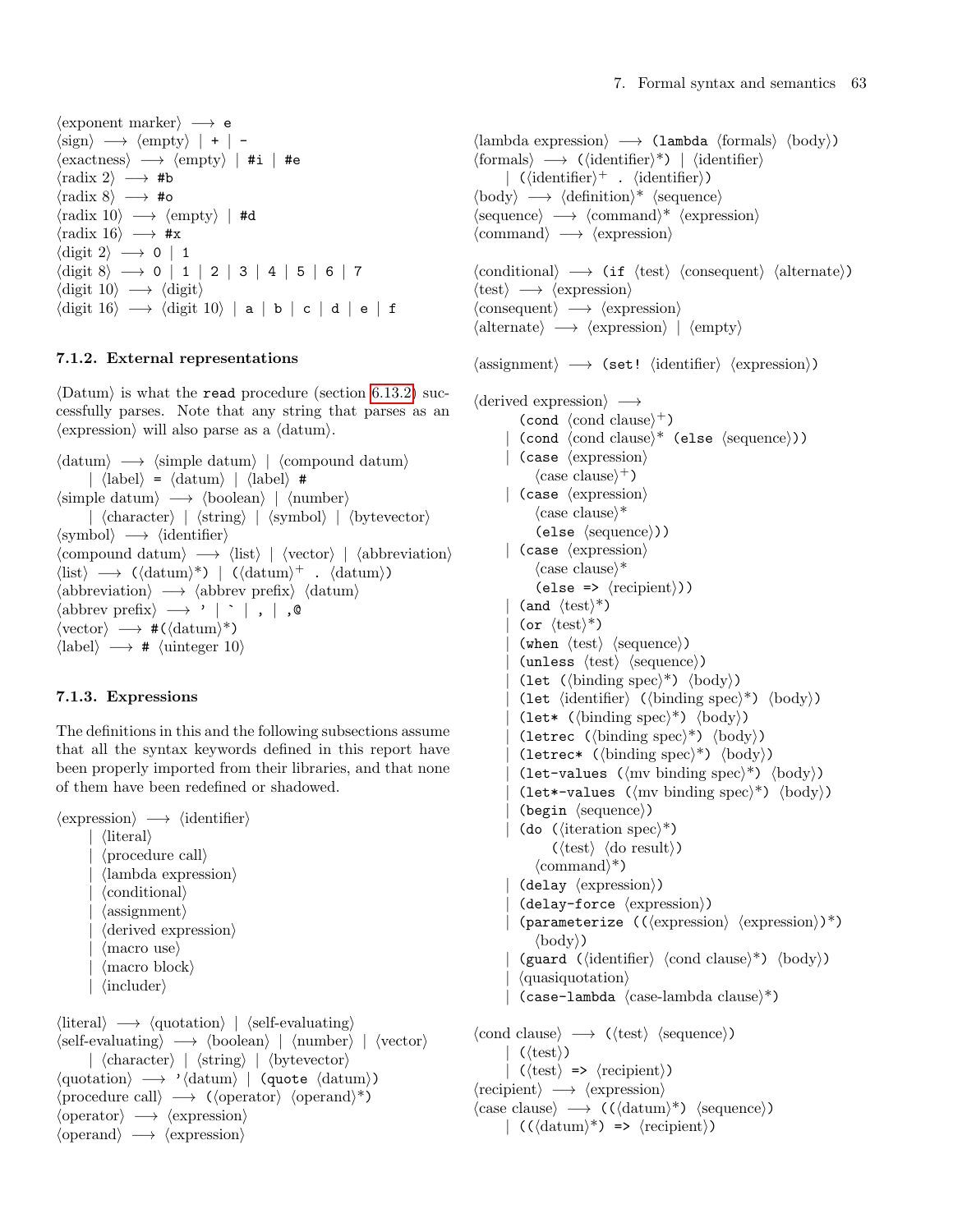$\langle$ binding spec $\rangle \longrightarrow (\langle$ identifier $\rangle$   $\langle$ expression $\rangle$ )  $\langle$ mv binding spec $\rangle \longrightarrow (\langle$ formals $\rangle \langle$ expression $\rangle$ )  $\langle$  iteration spec $\rangle \longrightarrow (\langle$  identifier $\rangle$   $\langle$  init $\rangle$   $\langle$  step $\rangle$ )  $|\left\langle\langle \text{identifier} \rangle \left\langle \text{init} \right\rangle \right\rangle$  $\langle \text{case-lambda clause} \rangle \longrightarrow (\langle \text{formals} \rangle \langle \text{body} \rangle)$  $\langle \text{init} \rangle \longrightarrow \langle \text{expression} \rangle$  $\langle \text{step} \rangle \longrightarrow \langle \text{expression} \rangle$  $\langle$  do result $\rangle \longrightarrow \langle$  sequence $\rangle$  |  $\langle$  empty $\rangle$  $\langle \text{macro use} \rangle \rightarrow (\langle \text{keyword} \rangle \langle \text{datum} \rangle^*)$  $\langle$ keyword $\rangle \longrightarrow \langle$ identifier $\rangle$  $\langle$ macro block $\rangle \longrightarrow$ (let-syntax  $(\langle \text{syntax spec} \rangle^*) \langle \text{body} \rangle$ ) | (letrec-syntax  $(\langle \text{syntax spec} \rangle^*) \langle \text{body} \rangle$ )  $\langle$ syntax spec $\rangle \longrightarrow$  ( $\langle$ keyword $\rangle$   $\langle$ transformer spec $\rangle$ )

 $\langle$ includer $\rangle \longrightarrow$ | (include  $\langle \text{string} \rangle^+$ ) | (include-ci  $\langle \text{string} \rangle^+$ )

# 7.1.4. Quasiquotations

The following grammar for quasiquote expressions is not context-free. It is presented as a recipe for generating an infinite number of production rules. Imagine a copy of the following rules for  $D = 1, 2, 3, \ldots$ , where D is the nesting depth.

 $\langle \text{quasiquotation} \rangle \rightarrow \langle \text{quasiquotation 1} \rangle$  $\langle \text{qq template 0} \rangle \longrightarrow \langle \text{expression} \rangle$  $\langle \text{quasiquotation } D \rangle \longrightarrow \langle \text{qq template } D \rangle$ | (quasiquote  $\langle qq \text{ template } D \rangle$ )  $\langle \text{qq template } D \rangle \longrightarrow \langle \text{simple datum} \rangle$  $\langle$ list qq template D $\rangle$  $\langle$  vector qq template  $D \rangle$ |  $\langle$ unquotation D $\rangle$  $\langle$ list qq template  $D \rangle \longrightarrow (\langle q \rangle \langle q \rangle)$  template or splice  $D \rangle^*$ )  $\langle \langle \text{qq template or splice } D \rangle^+ \cdot \langle \text{qq template } D \rangle \rangle$  $'$  (qq template D) |  $\langle$ quasiquotation  $D + 1\rangle$  $\langle \text{vector qq template } D \rangle \longrightarrow \#(\langle \text{qq template or splice } D \rangle^*)$  $\langle$ unquotation D $\rangle \longrightarrow$ , $\langle$ qq template D − 1 $\rangle$ | (unquote  $\langle qq \text{ template } D - 1 \rangle$ )  $\langle q q \text{ template or splice } D \rangle \longrightarrow \langle q q \text{ template } D \rangle$ |  $\langle$ splicing unquotation D $\rangle$  $\langle$ splicing unquotation D $\rangle \longrightarrow$ ,  $\mathcal{Q}\langle$ qq template D − 1 $\rangle$ | (unquote-splicing  $\langle qq \text{ template } D - 1 \rangle$ ) In  $\langle \text{quasiquotation} \rangle$ s, a  $\langle \text{list qq template } D \rangle$  can sometimes be confused with either an  $\langle$ unquotation D $\rangle$  or

# a  $\langle$ splicing unquotation D $\rangle$ . The interpretation as an  $\langle$ unquotation $\rangle$  or  $\langle$ splicing unquotation D $\rangle$  takes precedence.

### 7.1.5. Transformers

```
\langletransformer spec\rangle \longrightarrow(syntax-rules (\langleidentifier)*) \langlesyntax rule)*)
        | (syntax-rules \langleidentifier\rangle (\langleidentifier\rangle^*)
                \langlesyntax rule\rangle^*)
\langlesyntax rule\rangle \longrightarrow (\langlepattern\rangle \langletemplate\rangle)
\langlepattern\rangle \longrightarrow \langlepattern identifier\rangle\langle underscore\rangle(\langle pattern\rangle^*)| (hpatterni
+ . hpatterni)
           (\langlepattern\rangle^* \langlepattern\rangle \langleellipsis\rangle \langlepattern\rangle^*)
           \langle \text{pattern} \rangle^* (pattern) (ellipsis) (pattern)*
                . \langle pattern\rangle)
           \#(\langle \text{pattern}\rangle^*)\#(\mathrm{pattern})^* (pattern) (ellipsis) (pattern)*)
           \langle pattern datum\rangle\langle pattern datum\rangle \longrightarrow \langlestring\rangle\langlecharacter\rangle\langleboolean\rangle\langle number\rangle\langletemplate\rangle \longrightarrow \langlepattern identifier\rangle(\langletemplate element\rangle^*)
        | (\langle template \, element \rangle^+ \cdot \langle template \rangle)\#(\langle \text{template element} \rangle^*)| \langletemplate datum\rangle\langletemplate element\rangle \longrightarrow \langletemplate\rangle| \langletemplate\rangle \langleellipsis\rangle\langletemplate datum\rangle \longrightarrow \langlepattern datum\rangle\langle pattern identifier\rangle \longrightarrow \langleany identifier except \ldots \rangle\langleellipsis\rangle \longrightarrow \langlean identifier defaulting to ...}
\langleunderscore\rangle \longrightarrow \langlethe identifier \Box
```
### 7.1.6. Programs and definitions

 $\langle$ program $\rangle \longrightarrow$  $\langle$ import declaration $\rangle^+$  $\langle$ command or definition $\rangle^+$  $\langle$ command or definition $\rangle \longrightarrow \langle$ command $\rangle$  $\vert$  (definition) | (begin  $\langle$  command or definition $\rangle^+$ )  $\langle definition \rangle \longrightarrow (define \langle identifier \rangle \langle expression \rangle)$ (define ( $\langle$  identifier)  $\langle$  def formals $\rangle$ )  $\langle$  body $\rangle$ )  $\langle$  syntax definition $\rangle$  $(\text{define-values } \langle \text{formals} \rangle \langle \text{body} \rangle)$  $\langle$  define-record-type  $\langle$  identifier $\rangle$  $\langle$ constructor $\rangle$   $\langle$ identifier $\rangle$   $\langle$ field spec $\rangle^*$ ) | (begin  $\langle \text{definition} \rangle^*$ )  $\langle \text{def formulas} \rangle \longrightarrow \langle \text{identifier} \rangle^*$ |  $\langle$ identifier $\rangle^*$  .  $\langle$ identifier $\rangle$  $\langle$ constructor $\rangle \rightarrow (\langle$ identifier $\rangle$   $\langle$ field name $\rangle^*$ )  $\langle \text{field spec} \rangle \longrightarrow (\langle \text{field name} \rangle \langle \text{accessor} \rangle)$  $\langle \langle \text{field name} \rangle \langle \text{accessor} \rangle \langle \text{mutator} \rangle$ 

 $\langle \text{field name} \rangle \longrightarrow \langle \text{identifier} \rangle$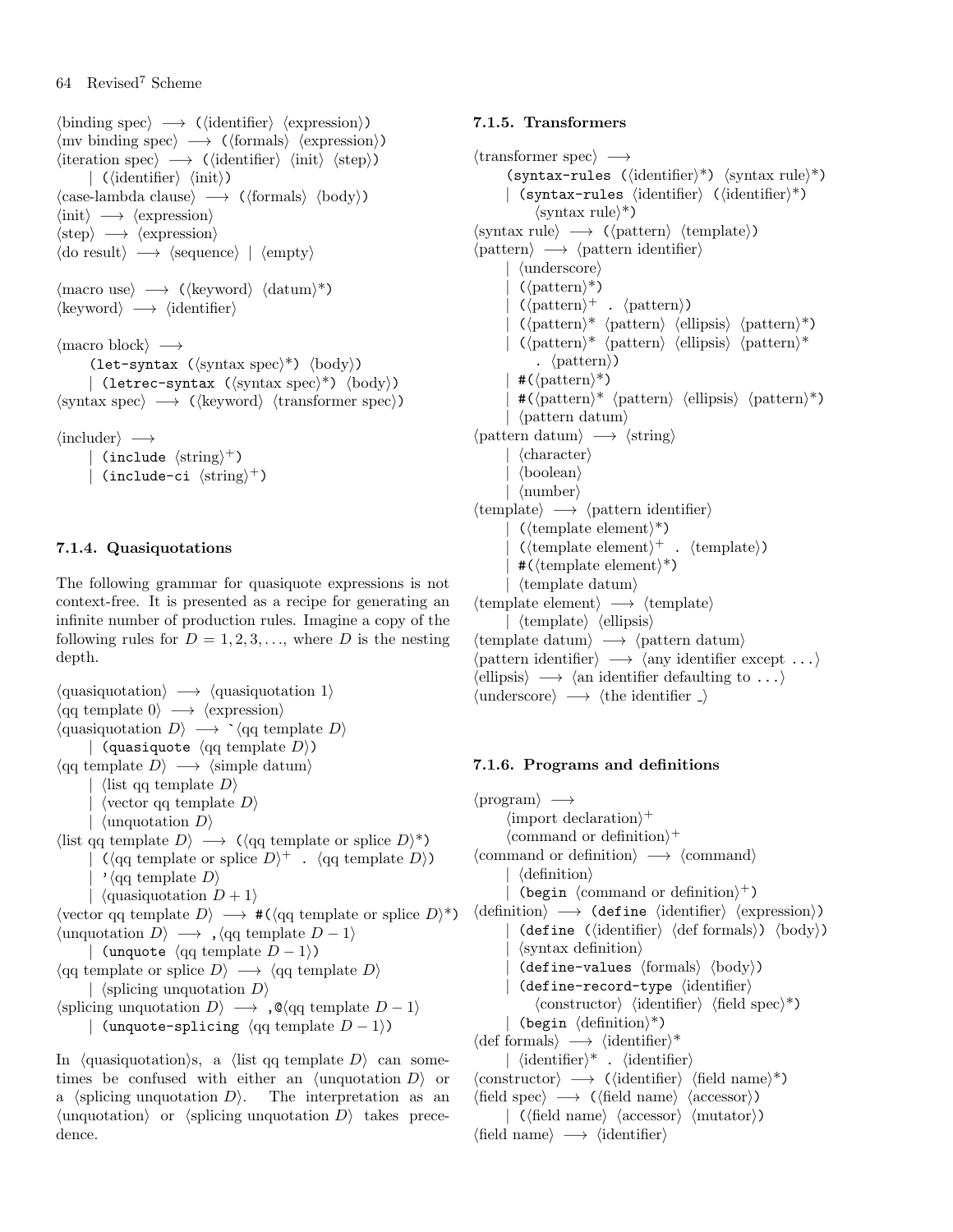(define-syntax  $\langle$ keyword $\rangle$   $\langle$ transformer spec $\rangle$ )

# 7.1.7. Libraries

 $\langle$ library $\rangle \longrightarrow$  $\langle$  define-library  $\langle$  library name)  $\langle$ library declaration $\rangle^*$ )  $\langle$ library name $\rangle \longrightarrow$  ( $\langle$ library name part $\rangle^+$ )  $\langle$ library name part $\rangle \longrightarrow \langle$ identifier $\rangle$  |  $\langle$ uinteger 10 $\rangle$  $\langle$ library declaration $\rangle \rightarrow (\text{export } \langle \text{export } \text{spec}\rangle^*)$  $\langle$ import declaration $\rangle$ (begin  $\langle$  command or definition $\rangle^*$ )  $\langle$ includer $\rangle$ | (include-library-declarations  $\langle \text{string} \rangle^+$ ) | (cond-expand  $\langle \text{cond-expand clause} \rangle^+$ )  $|$  (cond-expand  $\langle$ cond-expand clause)<sup>+</sup> (else  $\langle$ library declaration $\rangle^*$ ))  $\langle$ import declaration $\rangle \longrightarrow$  (import  $\langle$ import set $\rangle^+$ )  $\langle$ export spec $\rangle \longrightarrow \langle$ identifier $\rangle$ | (rename  $\langle$ identifier $\rangle$   $\langle$ identifier $\rangle$ )  $\langle$ import set $\rangle \longrightarrow \langle$ library name $\rangle$ | (only  $\langle \text{import set} \rangle$   $\langle \text{identifier} \rangle^+$ ) | (except  $\langle \text{import set} \rangle$   $\langle \text{identifier} \rangle^+$ )  $(\text{prefix } \langle \text{import set} \rangle \langle \text{identifier} \rangle)$ | (rename  $\langle \text{import set} \rangle$  ( $\langle \text{identifier} \rangle$   $\langle \text{identifier} \rangle$ )<sup>+</sup>)  $\langle$ cond-expand clause $\rangle \longrightarrow$  $(\text{feature requirement}) \langle \text{library declaration} \rangle^*$  $\langle$ feature requirement $\rangle \longrightarrow \langle$ identifier $\rangle$  $\langle$ library name $\rangle$ (and  $\langle$  feature requirement $\rangle^*$ ) (or  $\langle$  feature requirement $\rangle^*$ )  $(not \text{ (feature requirement)}$ 

# 7.2. Formal semantics

This section provides a formal denotational semantics for the primitive expressions of Scheme and selected built-in procedures. The concepts and notation used here are described in [\[36\]](#page-82-1); the definition of dynamic-wind is taken from [\[39\]](#page-82-2). The notation is summarized below:

| $\langle \dots \rangle$ | sequence formation                               |
|-------------------------|--------------------------------------------------|
| $s \downarrow k$        | $k$ th member of the sequence $s$ (1-based)      |
| #s                      | length of sequence s                             |
| $s \S t$                | concatenation of sequences s and t               |
| $s \dagger k$           | drop the first $k$ members of sequence $s$       |
| $t\rightarrow a,b$      | McCarthy conditional "if $t$ then $a$ else $b$ " |
| $\rho[x/i]$             | substitution " $\rho$ with x for i"              |
| $x$ in $D$              | injection of $x$ into domain $D$                 |
|                         |                                                  |

 $x | D$  projection of x to domain D

The reason that expression continuations take sequences of values instead of single values is to simplify the formal treatment of procedure calls and multiple return values.

The boolean flag associated with pairs, vectors, and strings will be true for mutable objects and false for immutable objects.

The order of evaluation within a call is unspecified. We mimic that here by applying arbitrary permutations permute and *unpermute*, which must be inverses, to the arguments in a call before and after they are evaluated. This is not quite right since it suggests, incorrectly, that the order of evaluation is constant throughout a program (for any given number of arguments), but it is a closer approximation to the intended semantics than a left-to-right evaluation would be.

The storage allocator new is implementation-dependent, but it must obey the following axiom: if  $new \sigma \in L$ , then  $\sigma$  (new  $\sigma$  | L)  $\downarrow$  2 = false.

The definition of  $K$  is omitted because an accurate definition of  $K$  would complicate the semantics without being very interesting.

If P is a program in which all variables are defined before being referenced or assigned, then the meaning of P is

```
\mathcal{E}[((lambda (I*) P') (undefined) ...)]
```
where  $I^*$  is the sequence of variables defined in P,  $P'$  is the sequence of expressions obtained by replacing every definition in P by an assignment,  $\langle$ undefined $\rangle$  is an expression that evaluates to *undefined*, and  $\mathcal E$  is the semantic function that assigns meaning to expressions.

# 7.2.1. Abstract syntax

| $K \in \mathop{{\rm Con}}$           | constants, including quotations |
|--------------------------------------|---------------------------------|
| $I \in \text{Ide}$                   | identifiers (variables)         |
| $E \in Exp$                          | expressions                     |
| $\Gamma \in \text{Com} = \text{Exp}$ | commands                        |

 $Exp \longrightarrow K | I | (E_0 E^*)$ | (lambda ( $I^*$ )  $\Gamma^*$   $E_0$ ) | (lambda  $(I^*$  . I)  $\Gamma^*$   $E_0$ ) | (lambda I  $\Gamma^*$  E<sub>0</sub>) | (if  $E_0$   $E_1$   $E_2$ ) | (if  $E_0$   $E_1$ ) | (set! I E)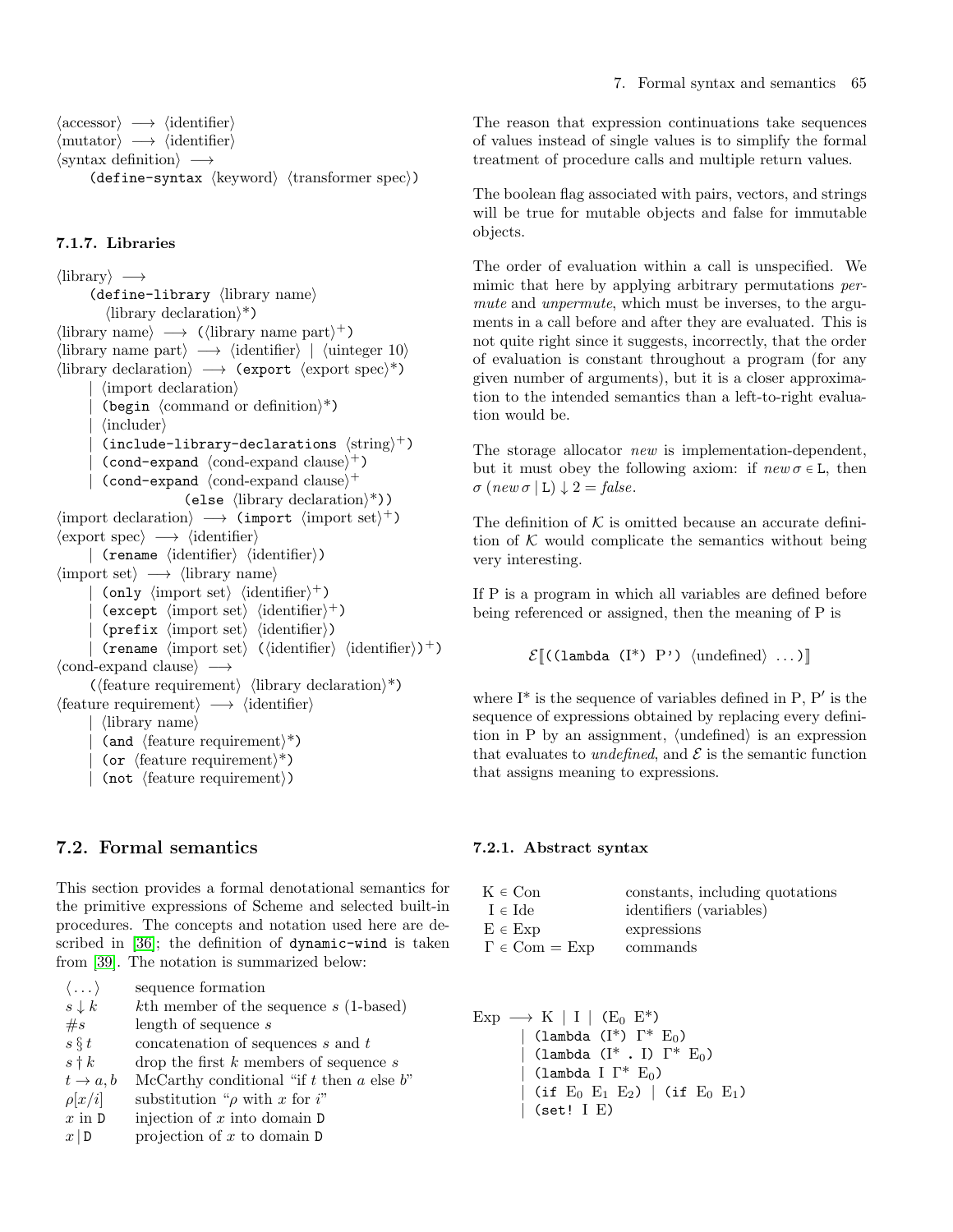#### 7.2.2. Domain equations

| $\alpha \in L$<br>$\nu \in \mathbb{N}$<br>Q | $T = \{false, true\}$                                                                                                  | locations<br>natural numbers<br>booleans<br>symbols |
|---------------------------------------------|------------------------------------------------------------------------------------------------------------------------|-----------------------------------------------------|
| Η<br>R.                                     |                                                                                                                        | characters<br>numbers                               |
|                                             | $\texttt{E}_{\texttt{p}} = \texttt{L} \times \texttt{L} \times \texttt{T}$                                             | pairs                                               |
|                                             | $E_v = L^* \times T$                                                                                                   | vectors                                             |
|                                             | $E_{s} = L^* \times T$                                                                                                 | strings                                             |
|                                             | $M = \{false, true, null, undefined, unspecified\}$                                                                    |                                                     |
|                                             |                                                                                                                        | miscellaneous                                       |
|                                             | $\phi \in \mathbf{F} = \mathbf{L} \times (\mathbf{E}^* \to \mathbf{P} \to \mathbf{K} \to \mathbf{C})$ procedure values |                                                     |
|                                             | $\epsilon \in E$ = Q + H + R + E <sub>p</sub> + E <sub>v</sub> + E <sub>s</sub> + M + F                                |                                                     |
|                                             |                                                                                                                        | expressed values                                    |
|                                             | $\sigma \in S = L \rightarrow (E \times T)$                                                                            | stores                                              |
|                                             | $\rho \in U = \text{Ide} \rightarrow L$                                                                                | environments                                        |
|                                             | $\theta \in C = S \rightarrow A$                                                                                       | command conts                                       |
|                                             | $\kappa \in K = E^* \to C$                                                                                             | expression conts                                    |
| A                                           |                                                                                                                        | answers                                             |
| X                                           |                                                                                                                        | errors                                              |
|                                             | $\omega \in P = (F \times F \times P) + \{root\}$                                                                      | dynamic points                                      |

# 7.2.3. Semantic functions

 $\mathcal{K} : \mathrm{Con} \to \mathrm{E}$  $\mathcal{E}: \mathrm{Exp} \to \mathrm{U} \to \mathrm{P} \to \mathrm{K} \to \mathrm{C}$  $\mathcal{E}^* : \mathrm{Exp}^* \to \mathrm{U} \to \mathrm{P} \to \mathrm{K} \to \mathrm{C}$  $\mathcal{C}:\mathrm{Com}^*\to \mathtt{U}\to \mathtt{P}\to \mathtt{C}\to \mathtt{C}$ 

Definition of  $K$  deliberately omitted.

 $\mathcal{E}[\mathbf{K}] = \lambda \rho \omega \kappa$ . send  $(\mathcal{K}[\mathbf{K}]) \kappa$  $\mathcal{E}[\Pi] = \lambda \rho \omega \kappa$ . hold (lookup ρ I)  $(single(\lambda \epsilon \cdot \epsilon = undefined \rightarrow$ wrong "undefined variable",  $send \in \kappa$ )

 $\mathcal{E}[(E_0 E^*)]$  =  $\lambda \rho \omega \kappa$ .  $\mathcal{E}^*(permute(\langle E_0 \rangle \S E^*))$ ρ ω  $(\lambda \epsilon^*$  .  $((\lambda \epsilon^* \;.\;applicate\; (\epsilon^* \downarrow 1)\; (\epsilon^* \dagger 1)\; \omega \kappa)$  $(unpermute \epsilon^*))$  $\mathcal{E}$ [(lambda (I\*) Γ\*  $E_0$ )] = λρωκ . λσ .  $new \sigma \in L \rightarrow$  $send(\langle new \sigma | \mathbf{L},$  $\lambda \epsilon^* \omega' \kappa'$ .  $\#\epsilon^* = \#I^* \rightarrow$ tievals $(\lambda \alpha^* \cdot (\lambda \rho' \cdot \mathcal{C}[\![\Gamma^*]\!] \rho' \omega'(\mathcal{E}[\![\mathbf{E}_0]\!] \rho' \omega' \kappa'))$  $(extends \rho I^* \alpha^*)$  $\epsilon^*$ *wrong* "wrong number of arguments")

> in E) κ  $(update(new \sigma | L) unspecified \sigma),$ *wrong* "out of memory"  $\sigma$

 $\mathcal{E}$ [(lambda (I\* . I)  $\Gamma^*$   $E_0$ )] = λρωκ . λσ .  $new \sigma \in L \rightarrow$ send ( $\langle new\,\sigma | L,$  $\lambda \epsilon^* \omega' \kappa'$ .  $\#\epsilon^* \geq \#I^* \rightarrow$ tievalsrest  $(\lambda \alpha^* \cdot (\lambda \rho' \cdot \mathcal{C}[\![\Gamma^*]\!] \rho' \omega'(\mathcal{E}[\![\mathbf{E}_0]\!] \rho' \omega' \kappa'))$  $(\text{extends } \rho \left( I^* \ \S \ \langle I \rangle \right) \alpha^*)$  $\epsilon^*$  $(\#I^*),$ *wrong* "too few arguments") in E) κ  $(update(new \sigma | L) unspecified \sigma),$ *wrong* "out of memory"  $\sigma$  $\mathcal{E}$ [(lambda I  $\Gamma^*$  E<sub>0</sub>)]] =  $\mathcal{E}$ [(lambda (. I)  $\Gamma^*$  E<sub>0</sub>)]]  $\mathcal{E}$ [(if E<sub>0</sub> E<sub>1</sub> E<sub>2</sub>)] =  $\lambda \rho \omega \kappa$ .  $\mathcal{E}[\mathbb{E}_0]$   $\rho \omega$  (single ( $\lambda \epsilon$  . truish  $\epsilon \to \mathcal{E}[\mathbb{E}_1]$   $\rho \omega \kappa$ ,

 $\mathcal{E}$ [(if E<sub>0</sub> E<sub>1</sub>)] =  $\lambda \rho \omega \kappa$ .  $\mathcal{E}[\mathbb{E}_0]$   $\rho \omega$  (single ( $\lambda \epsilon$  . truish  $\epsilon \to \mathcal{E}[\mathbb{E}_1]$   $\rho \omega \kappa$ , send unspecified  $\kappa$ ))

Here and elsewhere, any expressed value other than undefined may be used in place of unspecified.

 $\mathcal{E}[\mathbb{E}_2]\rho\omega\kappa)$ 

 $\mathcal{E}$ [(set! I E)] =  $\lambda \rho \omega \kappa$ .  $\mathcal{E}[\mathbb{E}] \rho \omega$  (single( $\lambda \epsilon$ . assign (lookup  $\rho$  I)  $\epsilon$  $(send$  unspecified  $\kappa$ ))

$$
\mathcal{E}^*[[\ ] = \lambda \rho \omega \kappa \cdot \kappa \langle \rangle
$$
  
\n
$$
\mathcal{E}^*[[E_0 E^*]] =
$$
  
\n
$$
\lambda \rho \omega \kappa \cdot \mathcal{E}[E_0] \rho \omega (\text{single}(\lambda \epsilon_0 \cdot \mathcal{E}^* [E^*]) \rho \omega (\lambda \epsilon^* \cdot \kappa (\langle \epsilon_0 \rangle \S \epsilon^*)))
$$
  
\n
$$
\mathcal{C}[[\ ] = \lambda \rho \omega \theta \cdot \theta
$$

 $\mathcal{C}[\![\Gamma_0\Gamma^*]\!] = \lambda \rho \omega \theta \cdot \mathcal{E}[\![\Gamma_0]\!] \, \rho \omega \left( \lambda \epsilon^* \cdot \mathcal{C}[\![\Gamma^*]\!] \rho \omega \theta \right)$ 

#### 7.2.4. Auxiliary functions

 $lookup: U \rightarrow \text{Ide} \rightarrow L$  $\ell \in \lambda \rho I \cdot \rho I$  $extends: U \rightarrow \text{Ide}^* \rightarrow L^* \rightarrow U$  $extends =$  $\lambda \rho I^* \alpha^*$ .  $\# I^* = 0 \rightarrow \rho$ , extends  $(\rho[(\alpha^* \downarrow 1)/((I^* \downarrow 1)])$   $(I^* \uparrow 1)$   $(\alpha^* \uparrow 1)$  $wrong: X \rightarrow C$  [implementation-dependent]  $send: \texttt{E} \rightarrow \texttt{K} \rightarrow \texttt{C}$  $send = \lambda \epsilon \kappa \cdot \kappa \langle \epsilon \rangle$  $single : (E \rightarrow C) \rightarrow K$  $single =$  $\lambda \psi \epsilon^*$ .  $\#\epsilon^* = 1 \rightarrow \psi(\epsilon^* \downarrow 1),$ wrong "wrong number of return values"  $new : S \rightarrow (L + \{error\})$  [implementation-dependent]  $hold: L \rightarrow K \rightarrow C$ 

hold =  $\lambda \alpha \kappa \sigma$  . send  $(\sigma \alpha \downarrow 1) \kappa \sigma$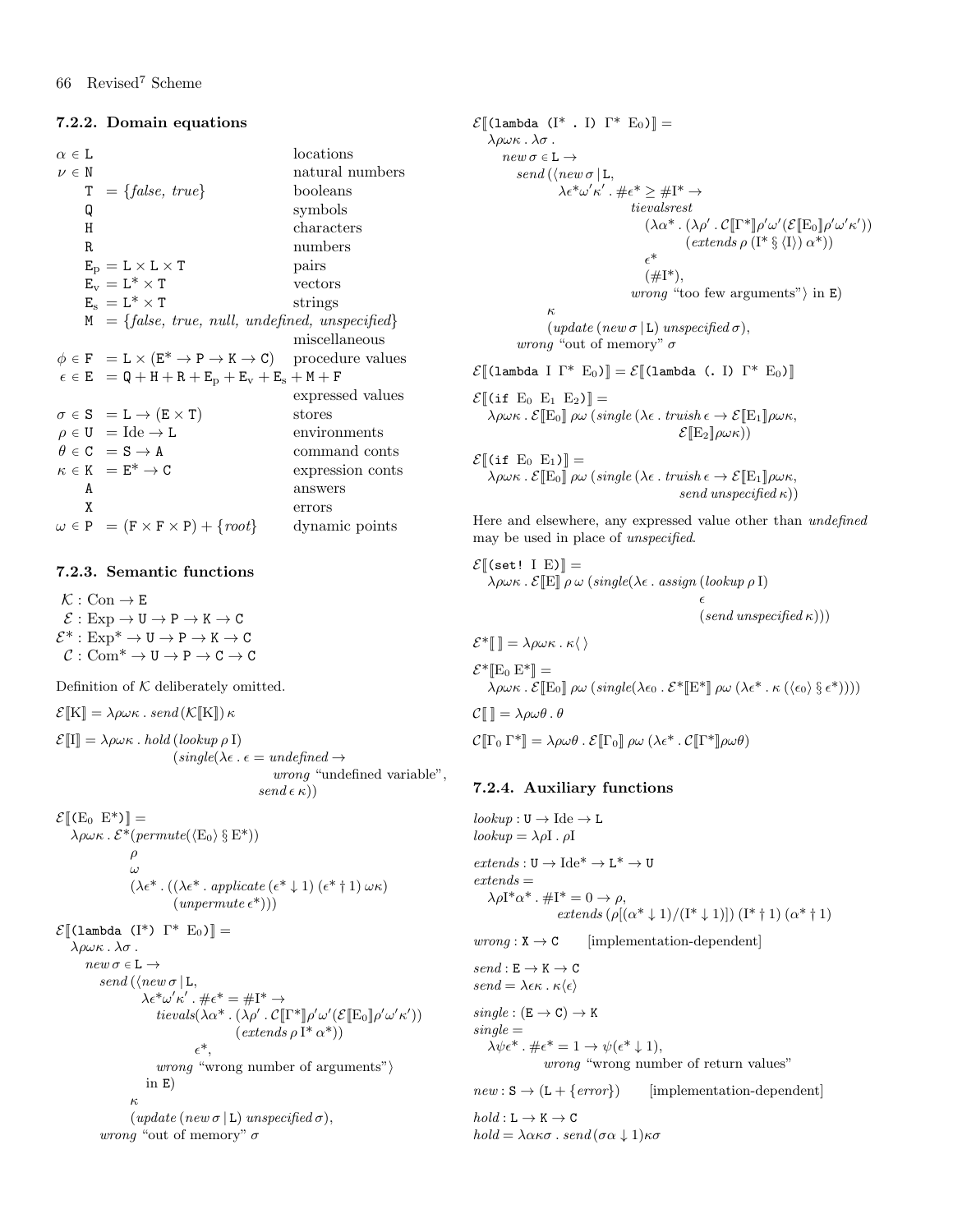$assign: L \rightarrow E \rightarrow C \rightarrow C$  $assign = \lambda \alpha \epsilon \theta \sigma \cdot \theta (update \alpha \epsilon \sigma)$  $update: L \rightarrow E \rightarrow S \rightarrow S$ update  $=\lambda \alpha \epsilon \sigma \cdot \sigma[\langle \epsilon, true \rangle / \alpha]$  $tievals : (L^* \rightarrow C) \rightarrow E^* \rightarrow C$  $t$ ievals  $=$  $\lambda \psi \epsilon^* \sigma$ .  $\#\epsilon^* = 0 \rightarrow \psi \langle \ \rangle \sigma$ ,  $new \sigma \in \mathcal{L} \rightarrow \text{tievals} (\lambda \alpha^* \cdot \psi(\langle \text{new }\sigma | \mathcal{L} \rangle \S \alpha^*))$  $(\epsilon^*$  † 1)  $(\text{update}(new \sigma | \mathbf{L})(\epsilon^* \downarrow 1)\sigma),$ *wrong* "out of memory" $\sigma$ tievalsrest :  $(L^* \rightarrow C) \rightarrow E^* \rightarrow N \rightarrow C$  $t$ ievalsrest  $=$  $\lambda \psi \epsilon^* \nu$  . list (dropfirst  $\epsilon^* \nu$ )  $(single(\lambda \epsilon \cdot tievals \psi ((takefirst \epsilon^* \nu) \S \langle \epsilon \rangle)))$  $dropfirst = \lambda ln \cdot n = 0 \rightarrow l$ ,  $dropfirst (l + 1)(n - 1)$ takefirst =  $\lambda ln \cdot n = 0 \rightarrow \langle \rangle, \langle l \downarrow 1 \rangle \S (take first (l \dagger 1)(n - 1))$  $truish: E \rightarrow T$ truish =  $\lambda \epsilon \cdot \epsilon = false \rightarrow false, true$  $permute: Exp^* \to Exp^*$  [implementation-dependent]  $unpermute: E^* \to E^*$  [inverse of *permute*]  $applicate : E \rightarrow E^* \rightarrow P \rightarrow K \rightarrow C$  $appliedte =$  $\lambda \epsilon \epsilon^* \omega \kappa$ .  $\epsilon \in \mathbf{F} \to (\epsilon \mid \mathbf{F} \downarrow 2) \epsilon^* \omega \kappa$ , wrong "bad procedure"  $onearg : (E \rightarrow P \rightarrow K \rightarrow C) \rightarrow (E^* \rightarrow P \rightarrow K \rightarrow C)$  $onearq =$  $\lambda \zeta \epsilon^* \omega \kappa$ .  $\#\epsilon^* = 1 \rightarrow \zeta (\epsilon^* \downarrow 1) \omega \kappa$ , wrong "wrong number of arguments"  $twoarg : (E \to E \to P \to K \to C) \to (E^* \to P \to K \to C)$  $two\textit{arg}$  $\lambda \zeta \epsilon^* \omega \kappa$ .  $\#\epsilon^* = 2 \rightarrow \zeta (\epsilon^* \downarrow 1)(\epsilon^* \downarrow 2) \omega \kappa$ , wrong "wrong number of arguments" threearg :  $(E \to E \to E \to P \to K \to C) \to (E^* \to P \to K \to C)$  $threearg =$  $\lambda \zeta \epsilon^* \omega \kappa$ .  $\#\epsilon^* = 3 \rightarrow \zeta (\epsilon^* \downarrow 1)(\epsilon^* \downarrow 2)(\epsilon^* \downarrow 3)\omega \kappa$ , wrong "wrong number of arguments"  $list: E^* \to P \to K \to C$  $list =$  $\lambda \epsilon^* \omega \kappa$ .  $\#\epsilon^* = 0 \rightarrow send \ null \kappa$ ,  $list(\epsilon^* \dagger 1)(single(\lambda \epsilon \cdot cons(\epsilon^* \downarrow 1, \epsilon) \kappa))$  $cons: E^* \to P \to K \to C$  $cons =$  $twoarg(\lambda \epsilon_1 \epsilon_2 \kappa \omega \sigma \cdot new \sigma \in \mathsf{L} \rightarrow$  $(\lambda \sigma' \cdot \textit{new }\sigma' \in \mathsf{L} \rightarrow$  $send(\langle new \sigma | L, new \sigma' | L, true \rangle)$ in E) κ  $(\textit{update}( \textit{new} \ \sigma' \mid L) \epsilon_2 \sigma'),$ *wrong* "out of memory" $\sigma'$ )  $(\textit{update}(new \sigma | \mathbf{L})\epsilon_1\sigma),$ *wrong* "out of memory" $\sigma$ )

 $less: \texttt{E}^* \rightarrow \texttt{P} \rightarrow \texttt{K} \rightarrow \texttt{C}$  $less =$  $twoarg(\lambda \epsilon_1\epsilon_2\omega\kappa \cdot (\epsilon_1 \in \mathbb{R} \wedge \epsilon_2 \in \mathbb{R}) \rightarrow$  $send(\epsilon_1 | R < \epsilon_2 | R \rightarrow true, false) \kappa,$ *wrong* "non-numeric argument to  $\langle$ ")  $add: \mathbb{E}^* \to \mathbb{P} \to \mathbb{K} \to \mathbb{C}$  $add =$ twoarg ( $\lambda \epsilon_1 \epsilon_2 \omega \kappa$  . ( $\epsilon_1 \in \mathbb{R} \wedge \epsilon_2 \in \mathbb{R}$ )  $\rightarrow$  $send((\epsilon_1 | R + \epsilon_2 | R)$  in  $E)\kappa$ , *wrong* "non-numeric argument to  $+$ ")  $car: \mathbb{E}^* \to \mathbb{P} \to \mathbb{K} \to \mathbb{C}$  $car =$ onearg (λεωκ.  $\epsilon \in \mathbf{E}_p \to \text{car-internal } \epsilon \kappa$ , *wrong* "non-pair argument to  $car$ ")  $car\text{-}internal : E \rightarrow K \rightarrow C$ car-internal =  $\lambda \epsilon \omega \kappa$ . hold  $(\epsilon | \mathbf{E}_{p} \downarrow 1) \kappa$  $cdr: E^* \to P \to K \to C$  [similar to car]  $cdr\text{-}internal : E \to K \to C$  [similar to *car-internal*]  $setcar : E^* \to P \to K \to C$  $setcar =$  $twoarg(\lambda \epsilon_1 \epsilon_2 \omega \kappa \cdot \epsilon_1 \in \mathbf{E}_{\mathrm{p}} \rightarrow$  $(\epsilon_1 | E_p \downarrow 3) \rightarrow \text{assign}(\epsilon_1 | E_p \downarrow 1)$  $\epsilon$ <sup>2</sup>  $(send$  unspecified  $\kappa$ ), wrong "immutable argument to set-car!", wrong "non-pair argument to set-car!")  $eqv:\mathtt{E}^*\to\mathtt{P}\to\mathtt{K}\to\mathtt{C}$  $eqv =$  $twoarg(\lambda \epsilon_1\epsilon_2 \omega \kappa \cdot (\epsilon_1 \in M \wedge \epsilon_2 \in M)) \rightarrow$  $send(\epsilon_1 | M = \epsilon_2 | M \rightarrow true, false) \kappa,$  $(\epsilon_1 \in \mathbb{Q} \wedge \epsilon_2 \in \mathbb{Q}) \rightarrow$  $send(\epsilon_1 | \mathbf{Q} = \epsilon_2 | \mathbf{Q} \rightarrow true, false) \kappa,$  $(\epsilon_1 \in \mathcal{H} \wedge \epsilon_2 \in \mathcal{H}) \rightarrow$  $send(\epsilon_1 | H = \epsilon_2 | H \rightarrow true, false)\kappa,$  $\big(\epsilon_1 \in \mathtt{R} \land \epsilon_2 \in \mathtt{R}\big) \rightarrow$  $send(\epsilon_1 | R = \epsilon_2 | R \rightarrow true, false) \kappa,$  $(\epsilon_1 \in \mathbb{E}_{\mathrm{D}} \wedge \epsilon_2 \in \mathbb{E}_{\mathrm{D}}) \rightarrow$  $send((\lambda p_1p_2, ((p_1\downarrow 1) = (p_2\downarrow 1)\wedge$  $(p_1 \downarrow 2) = (p_2 \downarrow 2) \rightarrow true,$ false)  $(\epsilon_1 | E_{\rm p})$  $(\epsilon_2 | E_{\rm p})$ κ,  $(\epsilon_1 \in \mathbb{E}_{\mathrm{v}} \wedge \epsilon_2 \in \mathbb{E}_{\mathrm{v}}) \rightarrow \ldots,$  $(\epsilon_1 \in \mathbb{E}_s \land \epsilon_2 \in \mathbb{E}_s) \rightarrow \dots,$  $(\epsilon_1 \in \mathbf{F} \land \epsilon_2 \in \mathbf{F}) \rightarrow$  $send((\epsilon_1 | F \downarrow 1) = (\epsilon_2 | F \downarrow 1) \rightarrow true, false)$ κ,

$$
send~false~\kappa)
$$

 $apply: E^* \to P \to K \to C$  $apply =$ 

twoarg  $(\lambda \epsilon_1 \epsilon_2 \omega \kappa \cdot \epsilon_1 \in \mathbf{F} \to \text{valueslist } \epsilon_2 (\lambda \epsilon^* \cdot \text{applicate } \epsilon_1 \epsilon^* \omega \kappa)),$ wrong "bad procedure argument to apply")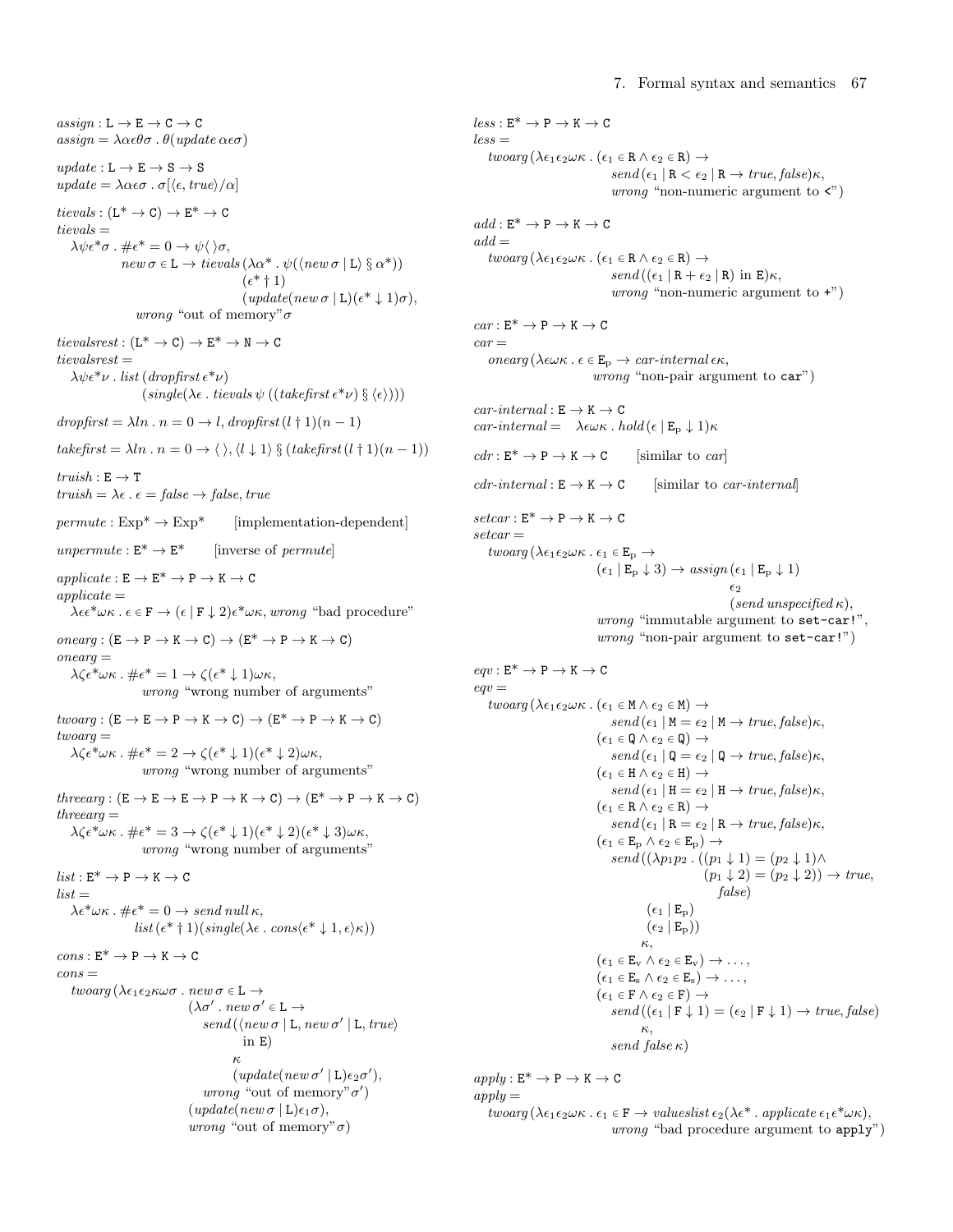$valueslist : E \rightarrow K \rightarrow C$  $valueslist =$  $\lambda \epsilon \kappa$ .  $\epsilon \in \mathbf{E}_{\mathbf{p}} \to$  $cdr\text{-}internal \epsilon$  $(\lambda \epsilon^* \cdot valueslist$  $\epsilon^*$  $(\lambda \epsilon^* \cdot \textit{car-internal})$  $\epsilon$  $(single(\lambda \epsilon \cdot \kappa(\langle \epsilon \rangle \S \epsilon^*))))$ ,  $\epsilon = null \rightarrow \kappa \langle \ \rangle,$ wrong "non-list argument to values-list"  $cwcc: E^* \to P \to K \to C$ [call-with-current-continuation]  $cwcc =$ onearg ( $\lambda \epsilon \omega \kappa$ .  $\epsilon \in \mathbf{F} \rightarrow$  $(\lambda \sigma \cdot new \sigma \in \mathsf{L} \rightarrow$  $appliedte \epsilon$  $\langle \langle new\,\sigma | \,L, \rangle$  $\lambda \epsilon^* \omega' \kappa'$ . travel  $\omega' \omega(\kappa \epsilon^*)$ in  $E\rangle$  $\omega$ κ  $(update(new \sigma | L)$ unspecified σ), *wrong* "out of memory"  $\sigma$ ), wrong "bad procedure argument")  $travel : P \rightarrow P \rightarrow C \rightarrow C$  $travel =$  $\lambda \omega_1 \omega_2$  . travelpath  $((pathup \omega_1 (commonancest \omega_1 \omega_2)) \S$  $(pathdown (commonancest \omega_1 \omega_2) \omega_2))$  $pointdepth : P \rightarrow N$  $point depth =$  $\lambda \omega \cdot \omega = root \rightarrow 0, 1 + (point depth (\omega \mid (F \times F \times P) \downarrow 3))$  $ancestors : P \rightarrow PP$  $ancestors =$  $\lambda \omega \cdot \omega = root \rightarrow {\{\omega\}, {\{\omega\}} \cup (ancestors (\omega | (F \times F \times P) \downarrow 3))}$  $commonancest : P \rightarrow P \rightarrow P$  $commonancest =$  $\lambda \omega_1 \omega_2$  the only element of  $\{\omega' \mid \omega' \in (ancestors \omega_1) \cap (ancestors \omega_2),\}$  $point depth \omega' \ge point depth \omega''$  $\forall \omega'' \in (ancestors \ \omega_1) \ \cap \ (ancestors \ \omega_2) \}$  $pathup: P \rightarrow P \rightarrow (P \times F)^*$  $pathup =$  $\lambda \omega_1 \omega_2 \cdot \omega_1 = \omega_2 \rightarrow \langle \rangle,$  $\langle (\omega_1, \omega_1 | (F \times F \times P) \downarrow 2) \rangle \S$  $(pathup (\omega_1 | (F \times F \times P) \downarrow 3)\omega_2)$  $pathdown: P \rightarrow P \rightarrow (P \times F)^*$  $path down =$  $\lambda \omega_1 \omega_2 \cdot \omega_1 = \omega_2 \rightarrow \langle \rangle$ ,  $(pathdown \omega_1(\omega_2 \mid (F \times F \times P) \downarrow 3))$ §  $\langle (\omega_2, \omega_2 \mid (F \times F \times P) \downarrow 1) \rangle$  $travelpath : (P \times F)^* \rightarrow C \rightarrow C$  $travel path =$ 

 $\lambda \pi^* \theta$ .  $\#\pi^* = 0 \rightarrow \theta$ ,  $((\pi^* \downarrow 1) \downarrow 2) \langle ((\pi^* \downarrow 1) \downarrow 1)$  $(\lambda \epsilon^* \cdot \text{travelpath } (\pi^* \dagger 1)\theta)$  $dynamicwind : E^* \rightarrow P \rightarrow K \rightarrow C$  $dynamicwind =$ threearg ( $\lambda \epsilon_1 \epsilon_2 \epsilon_3 \omega \kappa$ . ( $\epsilon_1 \in \mathbf{F} \wedge \epsilon_2 \in \mathbf{F} \wedge \epsilon_3 \in \mathbf{F}$ )  $\rightarrow$ applicate  $\epsilon_1 \langle \rangle \omega(\lambda \zeta^*$ . applicate  $\epsilon_2 \langle \rangle ((\epsilon_1 | F, \epsilon_3 | F, \omega)$  in P)  $(\lambda \epsilon^* \cdot \text{applicate } \epsilon_3 \langle \rangle \omega(\lambda \zeta^* \cdot \kappa \epsilon^*))$ ), wrong "bad procedure argument")  $values: \mathsf{E}^* \to \mathsf{P} \to \mathsf{K} \to \mathsf{C}$  $values = \lambda \epsilon^* \omega \kappa \cdot \kappa \epsilon^*$ 

 $c w v : E^* \to P \to K \to C$  [call-with-values]  $cww =$ twoarg  $(\lambda \epsilon_1 \epsilon_2 \omega \kappa \cdot \text{applicate } \epsilon_1 \langle \rangle \omega(\lambda \epsilon^* \cdot \text{applicate } \epsilon_2 \epsilon^* \omega))$ 

# 7.3. Derived expression types

This section gives syntax definitions for the derived expression types in terms of the primitive expression types (literal, variable, call, lambda, if, and set!), except for quasiquote.

Conditional derived syntax types:

```
(define-syntax cond
  (syntax-rules (else =>)
    ((cond (else result1 result2 ...))
     (begin result1 result2 ...))
    ((cond (test => result))(let ((temp test))
       (if temp (result temp))))
    ((\text{cond }(\text{test} \Rightarrow \text{result}) \text{ clause1 clause2} \dots))(let ((temp test))
       (if temp
            (result temp)
            (cond clause1 clause2 ...))))
    ((cond (test)) test)
    ((cond (test) clause1 clause2 ...)
     (let ((temp test))
       (if temp
           temp
            (cond clause1 clause2 ...))))
    ((cond (test result1 result2 ...))
     (if test (begin result1 result2 ...)))
    ((cond (test result1 result2 ...)
           clause1 clause2 ...)
     (if test
         (begin result1 result2 ...)
         (cond clause1 clause2 ...)))))
(define-syntax case
  (syntax-rules (else =>)
    ((case (key ...)
       clauses ...)
     (let ((atom-key (key ...)))
       (case atom-key clauses ...)))
```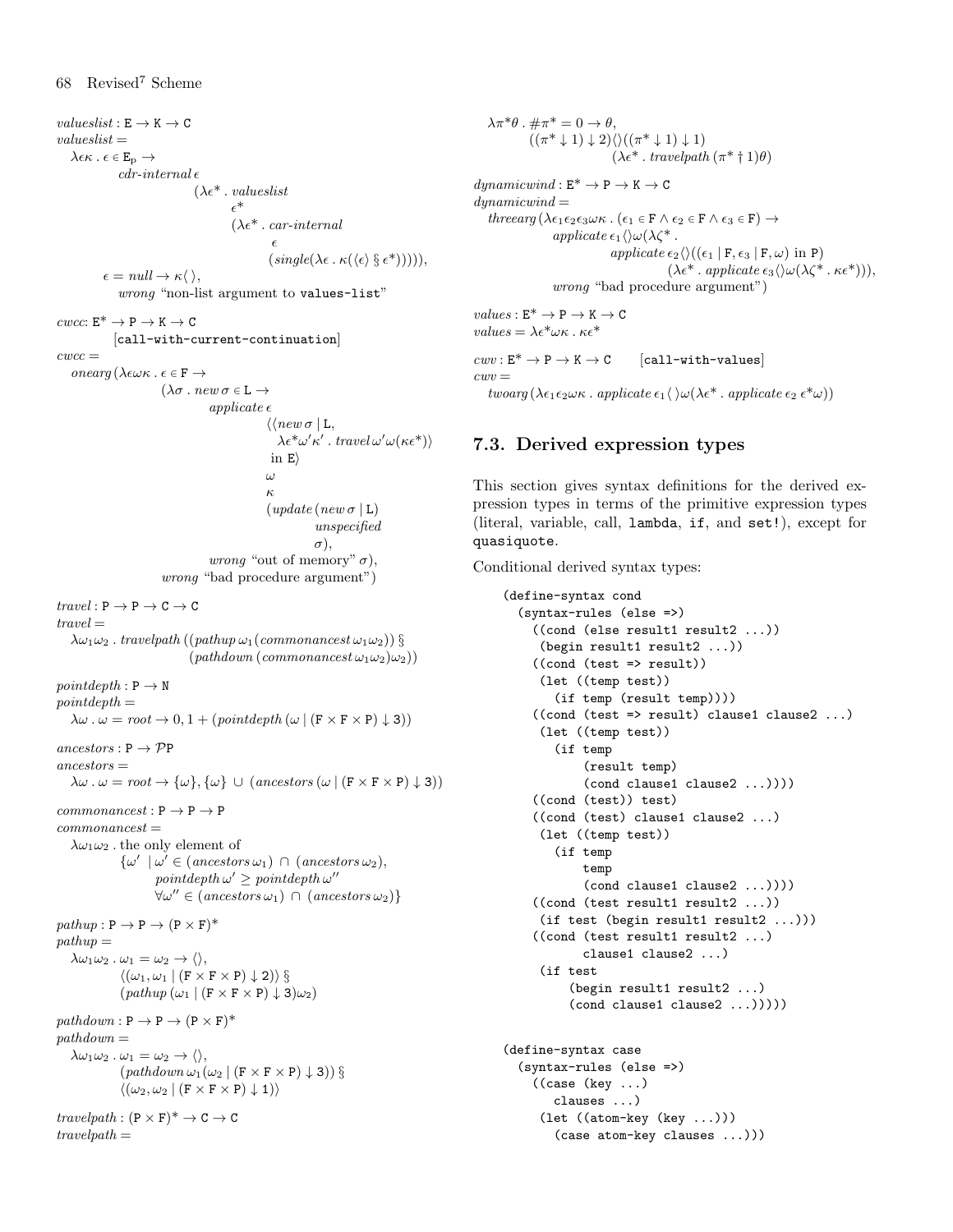```
((case key
       (\text{else} \Rightarrow \text{result}))(result key))
    ((case key
       (else result1 result2 ...))
     (begin result1 result2 ...))
    ((case key
       ((atoms \dots) result1 result2 \dots))(if (memv key '(atoms ...))
         (begin result1 result2 ...)))
    ((case key
       ((atoms \dots) \Rightarrow result))(if (memv key '(atoms ...))
         (result key)))
    ((case key
       ((atoms ...) \Rightarrow result)clause clauses ...)
     (if (memv key '(atoms ...))
         (result key)
         (case key clause clauses ...)))
    ((case key
       ((atoms ...) result1 result2 ...)clause clauses ...)
     (if (memv key '(atoms ...))
         (begin result1 result2 ...)
         (case key clause clauses ...)))))
(define-syntax and
  (syntax-rules ()
    ((and)#t)
    ((and test) test)
    ((and test1 test2 ...)
     (if test1 (and test2 ...) #f))))(define-syntax or
  (syntax-rules ()
    ((or)#f)
    ((or test) test)
    ((or test1 test2 ...)
     (let ((x test1))
       (if x x (or test2 ...))))(define-syntax when
  (syntax-rules ()
    ((when test result1 result2 ...)
     (if test
         (begin result1 result2 ...)))))
(define-syntax unless
  (syntax-rules ()
    ((unless test result1 result2 ...)
     (if (not test)
         (begin result1 result2 ...)))))
```

```
Binding constructs:
```
(define-syntax let

```
(syntax-rules ()
    ((let ((name val) ...) body1 body2 ...))((lambda (name ...) body1 body2 ...)
      val ...))
    ((let tag ((name val) ...) body1 body2 ...)
     ((letrec ((tag (lambda (name ...)
                      body1 body2 ...)))
        tag)
     val ...))))
(define-syntax let*
  (syntax-rules ()
    ((let * () body1 body2 ...))(let () body1 body2 ...))
    ((let * ((name1 val1) (name2 val2) ...))body1 body2 ...)
     (let ((name1 val1))
       (let* ((name2 val2) ...)
         body1 body2 ...)))))
```
The following letrec macro uses the symbol  $\alpha$  and  $\alpha$ in place of an expression which returns something that when stored in a location makes it an error to try to obtain the value stored in the location. (No such expression is defined in Scheme.) A trick is used to generate the temporary names needed to avoid specifying the order in which the values are evaluated. This could also be accomplished by using an auxiliary macro.

```
(define-syntax letrec
  (syntax-rules ()
    ((letrec ((var1 init1) ...) body ...)
     (letrec "generate_temp_names"
       (var1 ...)()
       ((var1 init1) ...)body ...))
    ((letrec "generate_temp_names"
       ()
       (temp1 ...)
       ((var1 init1) ...)
       body ...)
     (let ((var1 <undefined>) ...)
       (let ((temp1 init1) ...)
         (set! var1 temp1)
         ...
         body ...)))
    ((letrec "generate_temp_names"
       (x, y, \ldots)(temp ...)
       ((var1 init1) ...)
       body ...)
     (letrec "generate_temp_names"
       (y \ldots)(newtemp temp ...)
       ((var1 init1) ...)
```
body ...))))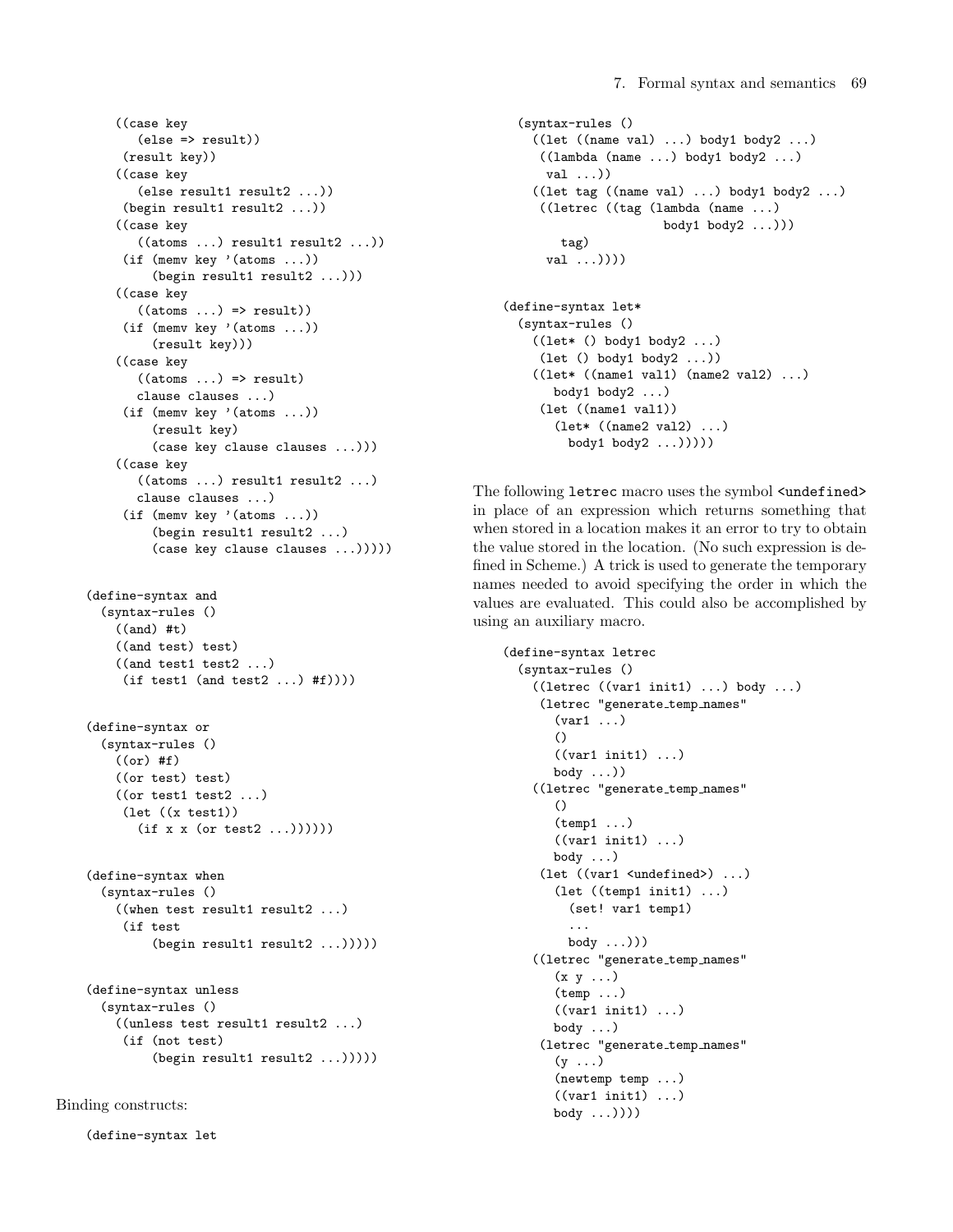```
(define-syntax letrec*
  (syntax-rules ()
    ((\text{letter}(\text{var1 init1}) \dots) body1 body2 ...)
     (let ((var1 <undefined>) ...)
       (set! var1 init1)
       ...
       (let () body1 body2 ...)))))
(define-syntax let-values
  (syntax-rules ()
    ((let-values (binding ...) body0 body1 ...)
     (let-values "bind"
         (binding ...) () (begin body0 body1 ...)))
    ((let-values "bind" () tmps body)
     (let tmps body))
    ((let-values "bind" ((b0 e0)
         binding ...) tmps body)
     (let-values "mktmp" b0 e0 ()
         (binding ...) tmps body))
    ((let-values "mktmp" () e0 args
         bindings tmps body)
     (call-with-values
       (lambda () e0)
       (lambda args
         (let-values "bind"
             bindings tmps body))))
    ((let-values "mktmp" (a . b) e0 (arg ...)
         bindings (tmp ...) body)
     (let-values "mktmp" b e0 (arg ... x)
         bindings (tmp ... (a x)) body))
    ((let-values "mktmp" a e0 (arg ...)
        bindings (tmp ...) body)
     (call-with-values
       (lambda () e0)
       (lambda (arg ... . x)
         (let-values "bind"
             bindings (tmp ... (a x)) body))))))
(define-syntax let*-values
  (syntax-rules ()
    ((let*-values () body0 body1 ...)
     (let () body0 body1 ...))
    ((let*-values (binding0 binding1 ...)
         body0 body1 ...)
     (let-values (binding0)
       (let*-values (binding1 ...)
         body0 body1 ...)))))
(define-syntax define-values
  (syntax-rules ()
    ((define-values () expr)
```
(define dummy

(call-with-values (lambda () expr)

```
(lambda args #f))))
((define-values (var) expr)
 (define var expr))
((define-values (var0 var1 ... varn) expr)
 (begin
   (define var0
     (call-with-values (lambda () expr)
                       list))
   (define var1
     (let ((v (cadr var0)))
       (set-cdr! var0 (cddr var0))
       v)) ...
   (define varn
     (let ((v (cadr var0)))
       (set! var0 (car var0))
       v))))
((define-values (var0 var1 ... . varn) expr)
 (begin
   (define var0
     (call-with-values (lambda () expr)
                       list))
   (define var1
     (let ((v (cadr var0)))
       (set-cdr! var0 (cddr var0))
       v)) ...
   (define varn
     (let ((v (cdr var0)))
       (set! var0 (car var0))
       v))))
((define-values var expr)
 (define var
   (call-with-values (lambda () expr)
                     list)))))
```

```
(define-syntax begin
  (syntax-rules ()
    ((begin exp ...)
     ((lambda () exp ...)))))
```
The following alternative expansion for begin does not make use of the ability to write more than one expression in the body of a lambda expression. In any case, note that these rules apply only if the body of the begin contains no definitions.

```
(define-syntax begin
 (syntax-rules ()
    ((begin exp)
     exp)
    ((begin exp1 exp2 ...)
    (call-with-values
         (lambda () exp1)
       (lambda args
         (begin exp2 ...))))))
```
The following syntax definition of do uses a trick to expand the variable clauses. As with letrec above, an auxiliary macro would also work. The expression (if #f #f) is used to obtain an unspecific value.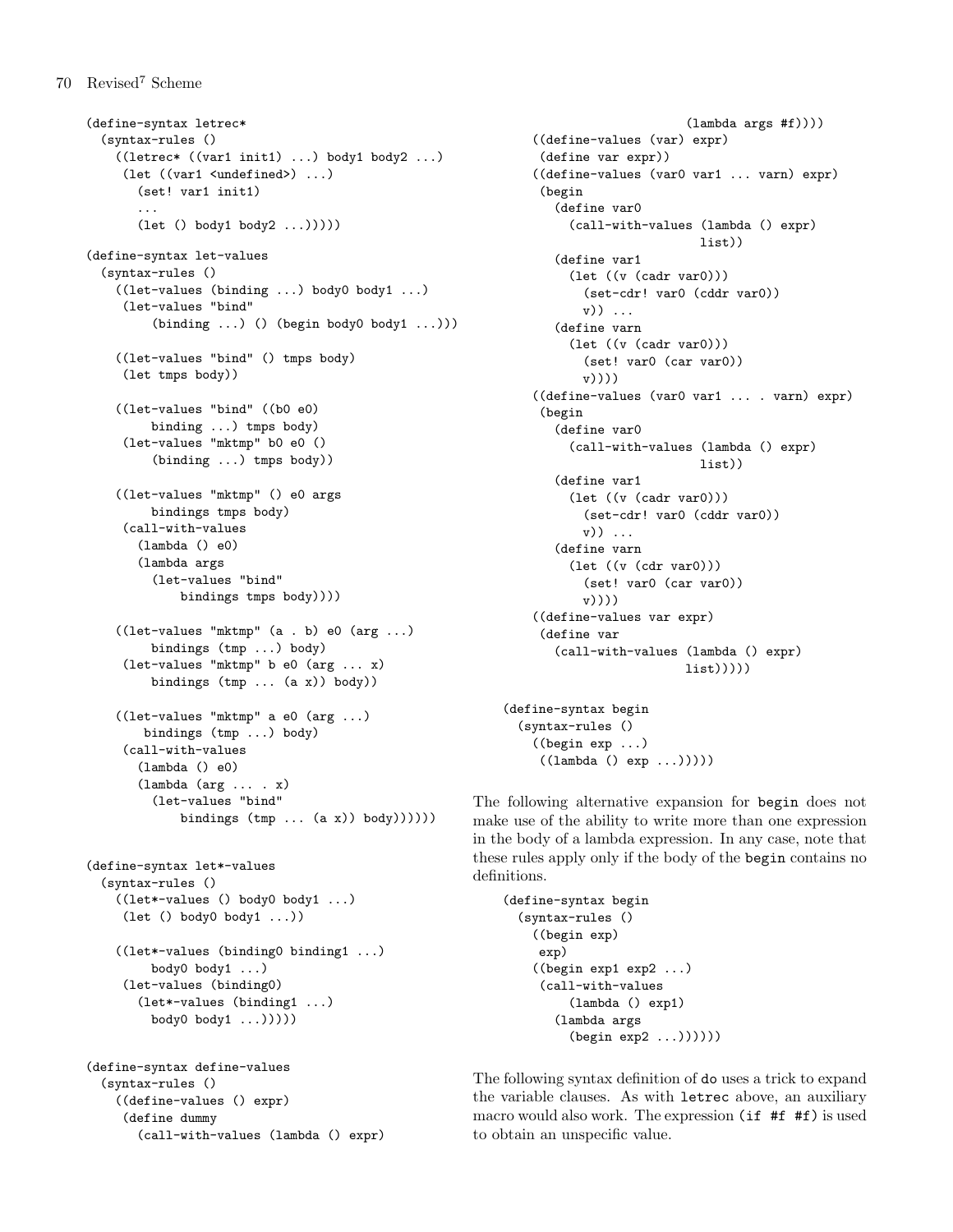```
(define-syntax do
  (syntax-rules ()
    ((do ((var init step ... ) ... )(test expr ...)
         command ...)
     (letrec
       ((loop
         (lambda (var ...)
           (if test
               (begin
                 (if #f #f)
                 expr ...)
               (begin
                 command
                 ...
                 (loop (do "step" var step ...)
                        ...))))))
       (loop init ...)))
    ((do "step" x)
    x)
    ((do "step" x y)
    y)))
```
Here is a possible implementation of delay, force and delay-force. We define the expression

```
(delay-force \langle expression \rangle)
```
to have the same meaning as the procedure call

 $(make-promise #f (lambda () \langle expression \rangle))$ 

as follows

```
(define-syntax delay-force
  (syntax-rules ()
    ((delay-force expression)
     (make-promise #f (lambda () expression)))))
```
and we define the expression

 $(delay \langle expression \rangle)$ 

to have the same meaning as:

 $(delay-force (make-promics #t (expression)))$ 

as follows

```
(define-syntax delay
  (syntax-rules ()
    ((delay expression)
     (delay-force (make-promise #t expression)))))
```
where make-promise is defined as follows:

```
(define make-promise
  (lambda (done? proc)
    (list (cons done? proc))))
```
Finally, we define force to call the procedure expressions in promises iteratively using a trampoline technique following [\[38\]](#page-82-3) until a non-lazy result (i.e. a value created by delay instead of delay-force) is returned, as follows:

```
(define (force promise)
 (if (promise-done? promise)
      (promise-value promise)
      (let ((promise* ((promise-value promise))))
        (unless (promise-done? promise)
          (promise-update! promise* promise))
        (force promise))))
```
with the following promise accessors:

```
(define promise-done?
 (lambda (x) (car (car x))))(define promise-value
 (lambda (x) (cdr (car x))))(define promise-update!
 (lambda (new old)
    (set-car! (car old) (promise-done? new))
   (set-cdr! (car old) (promise-value new))
   (set-car! new (car old))))
```
The following implementation of make-parameter and parameterize is suitable for an implementation with no threads. Parameter objects are implemented here as procedures, using two arbitrary unique objects <param-set!> and <param-convert>:

```
(define (make-parameter init . o)
 (let* ((converter
          (if (pair? o) (car o) (lambda (x) x)))
         (value (converter init)))
   (lambda args
      (cond
       ((null? args)
       value)
       ((eq? (car args) <param-set!>)
        (set! value (cadr args)))
       ((eq? (car args) <param-convert>)
       converter)
       (else
        (error "bad parameter syntax"))))))
```
Then parameterize uses dynamic-wind to dynamically rebind the associated value:

```
(define-syntax parameterize
 (syntax-rules ()
    ((parameterize ("step")
                   ((param value p old new) ...)
                   \left()
                   body)
     (let ((p param) ...)
       (let ((old (p)) ...
             (new ((p <param-convert>) value)) ...)
         (dynamic-wind
          (lambda () (p <param-set!> new) ...)
          (lambda () . body)
          (lambda () (p <param-set!> old) ...)))))
   ((parameterize ("step")
                   args
                   ((param value) . rest)
                   body)
     (parameterize ("step")
```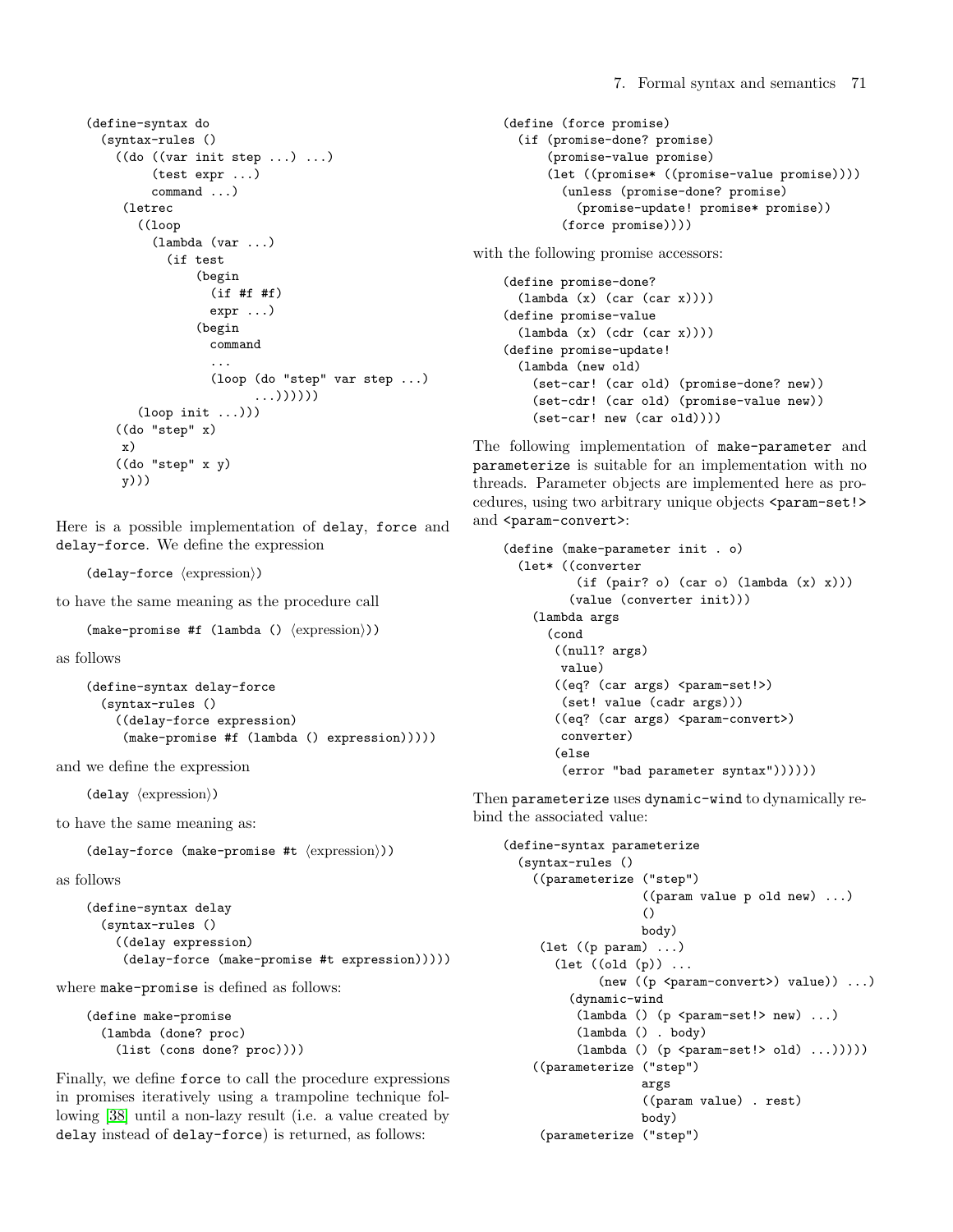```
((param value p old new) . args)
               rest
               body))
((parameterize ((param value) ...) . body)
 (parameterize ("step")
               ()
               ((param value) ...)
               body))))
```
The following implementation of guard depends on an auxiliary macro, here called guard-aux.

```
(define-syntax guard
  (syntax-rules ()
    ((guard (var clause ...) e1 e2 ...)
     ((call/cc
       (lambda (guard-k)
         (with-exception-handler
          (lambda (condition)
            ((cal](lambda (handler-k)
                 (guard-k
                  (lambda ()
                    (let ((var condition))
                       (guard-aux
                         (handler-k
                           (lambda ()
                             (raise-continuable condition)))
                        clause ...))))))))
          (lambda ()
            (call-with-values
             (lambda () e1 e2 ...)
             (lambda args
               (guard-k
                 (lambda ()
                   (\text{apply values args}))))))))))))(define-syntax guard-aux
  (syntax-rules (else =>)
    ((guard-aux reraise (else result1 result2 ...))
     (begin result1 result2 ...))
    ((guard-aux reraise (test => result))
     (let ((temp test))
       (if temp
           (result temp)
           reraise)))
    ((guard-aux reraise (test => result)
                clause1 clause2 ...)
```
(guard-aux reraise clause1 clause2 ...))))

(guard-aux reraise clause1 clause2 ...))))

((guard-aux reraise (test) clause1 clause2 ...)

((guard-aux reraise (test result1 result2 ...))

(let ((temp test)) (if temp

(let ((temp test)) (if temp temp

(result temp)

((guard-aux reraise (test)) (or test reraise))

```
(if test
        (begin result1 result2 ...)
        (guard-aux reraise clause1 clause2 ...)))))
(define-syntax case-lambda
 (syntax-rules ()
   ((case-lambda (params body0 ...) ...)
    (lambda args
       (let ((len (length args)))
        (let-syntax
             ((cl (syntax-rules ::: ()
                    ((c1)(error "no matching clause"))
                    ((c1 ((p :::): oody) . rest)(if (= len (length '(p :::)))(apply (lambda (p :::)
                                  . body)
                                args)
                         (cl . rest)))
```
 $((c1 ((p ::: . tail) . body))$ 

(if  $(>=$  len  $(length ' (p :::)))$ 

(lambda (p ::: . tail)

. rest)

(apply

 $(cl (params body0 ... ) ...))))))$ 

. body) args)

 $(cl . rest))))))$ 

(test result1 result2 ...) clause1 clause2 ...)

(begin result1 result2 ...)

(if test

reraise)) ((guard-aux reraise

This definition of cond-expand does not interact with the features procedure. It requires that each feature identifier provided by the implementation be explicitly mentioned.

```
(define-syntax cond-expand
 ;; Extend this to mention all feature ids and libraries
 (syntax-rules (and or not else r7rs library scheme base)
   ((cond-expand)
    (syntax-error "Unfulfilled cond-expand"))
   ((cond-expand (else body ...))
    (begin body ...))
    ((cond-expand ((and) body ...) more-clauses ...)
    (begin body ...))
   ((cond-expand ((and req1 req2 ...) body ...)
                 more-clauses ...)
    (cond-expand
      (req1
        (cond-expand
           ((and req2 ...) body ...)
          more-clauses ...))
      more-clauses ...))
   ((cond-expand ((or) body ...) more-clauses ...)
    (cond-expand more-clauses ...))
```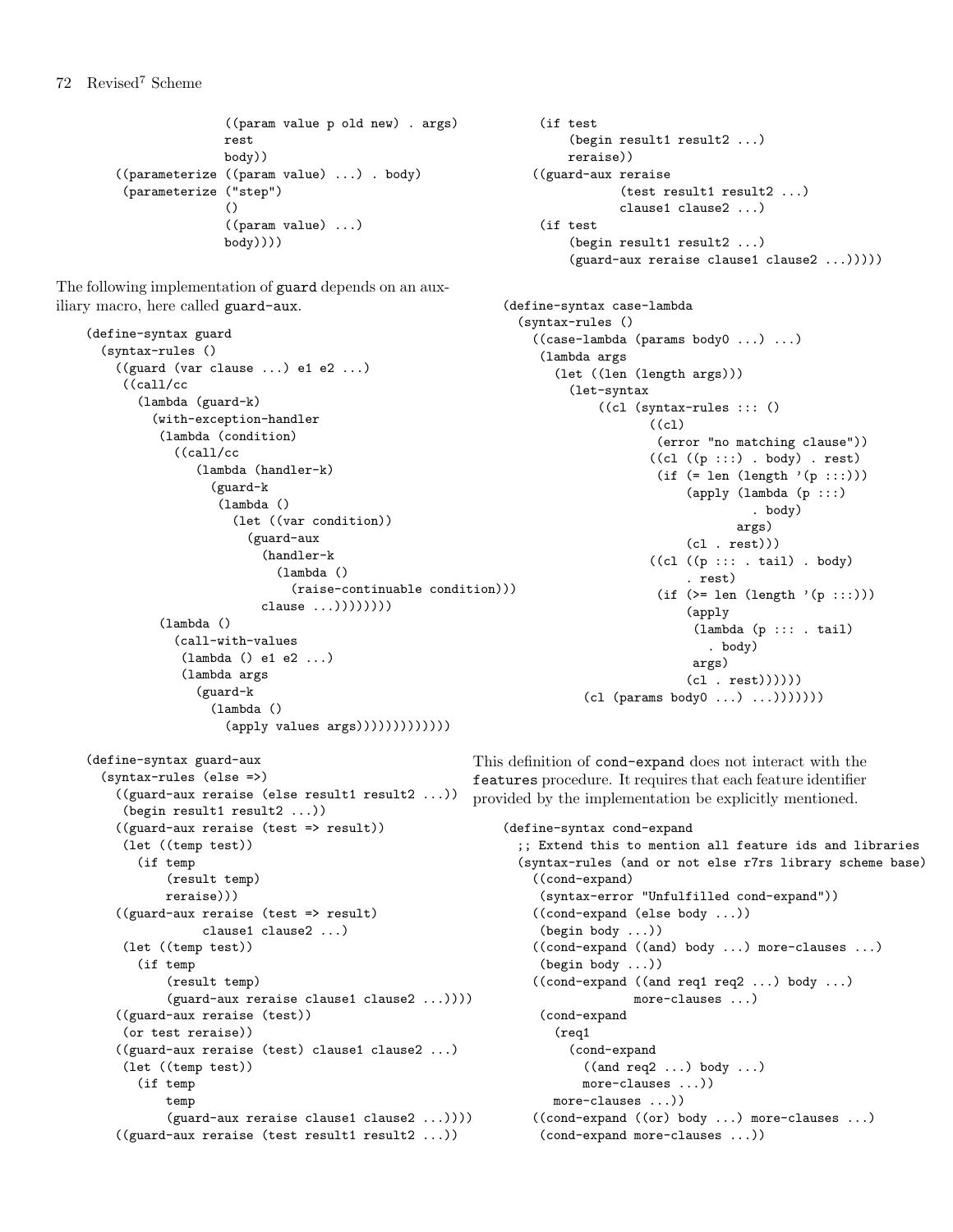```
((cond-expand ((or req1 req2 ...) body ...)
              more-clauses ...)
 (cond-expand
   (req1
    (begin body ...))
   (else
    (cond-expand
       ((or \text{req2} \dots) \text{ body} \dots)more-clauses ...))))
((cond-expand ((not req) body ...)
             more-clauses ...)
 (cond-expand
   (req
     (cond-expand more-clauses ...))
   (else body ...)))
((cond-expand (r7rs body ...)
             more-clauses ...)
   (begin body ...))
;; Add clauses here for each
;; supported feature identifier.
;; Samples:
;; ((cond-expand (exact-closed body ...)
;; more-clauses ...)
;; (begin body ...))
;; ((cond-expand (ieee-float body ...)
;; more-clauses ...)
;; (begin body ...))
((cond-expand ((library (scheme base))
               body ...)
             more-clauses ...)
  (begin body ...))
;; Add clauses here for each library
((cond-expand (feature-id body ...)
             more-clauses ...)
   (cond-expand more-clauses ...))
((cond-expand ((library (name ...))
              body ...)
              more-clauses ...)
   (cond-expand more-clauses ...))))
```
## Appendix A. Standard Libraries

This section lists the exports provided by the standard libraries. The libraries are factored so as to separate features which might not be supported by all implementations, or which might be expensive to load.

The scheme library prefix is used for all standard libraries, and is reserved for use by future standards.

#### Base Library

The (scheme base) library exports many of the procedures and syntax bindings that are traditionally associated with Scheme. The division between the base library and the other standard libraries is based on use, not on construction. In particular, some facilities that are typically implemented as primitives by a compiler or the run-time system rather than in terms of other standard procedures or syntax are not part of the base library, but are defined in separate libraries. By the same token, some exports of the base library are implementable in terms of other exports. They are redundant in the strict sense of the word, but they capture common patterns of usage, and are therefore provided as convenient abbreviations.

| *                              | $\pmb{+}$          |
|--------------------------------|--------------------|
|                                | $\cdots$           |
| 7                              | K                  |
| $\leq$                         |                    |
| $\Rightarrow$                  | $\mathbf{r}$       |
| $>=$                           |                    |
| abs                            | and                |
| append                         | apply              |
| assoc                          | assq               |
| assv                           | begin              |
| binary-port?                   | boolean=?          |
| boolean?                       | bytevector         |
| bytevector-append              | bytevector-copy    |
| bytevector-copy!               | bytevector-length  |
| bytevector-u8-ref              | bytevector-u8-set! |
| bytevector?                    | caar               |
| cadr                           |                    |
| call-with-current-continuation |                    |
| call-with-port                 | call-with-values   |
| call/cc                        | car                |
| case                           | cdar               |
| cddr                           | cdr                |
| ceiling                        | char->integer      |
| char-ready?                    | char<=?            |
| char </td <td>char=?</td>      | char=?             |
| char>=?                        | char>?             |
| char?                          | close-input-port   |
| close-output-port              | close-port         |
| complex?                       | cond               |
| cond-expand                    | cons               |
| current-error-port             | current-input-port |
| current-output-port            | define             |
| define-record-type             | define-syntax      |
| define-values                  | denominator        |
| do                             | dynamic-wind       |
|                                |                    |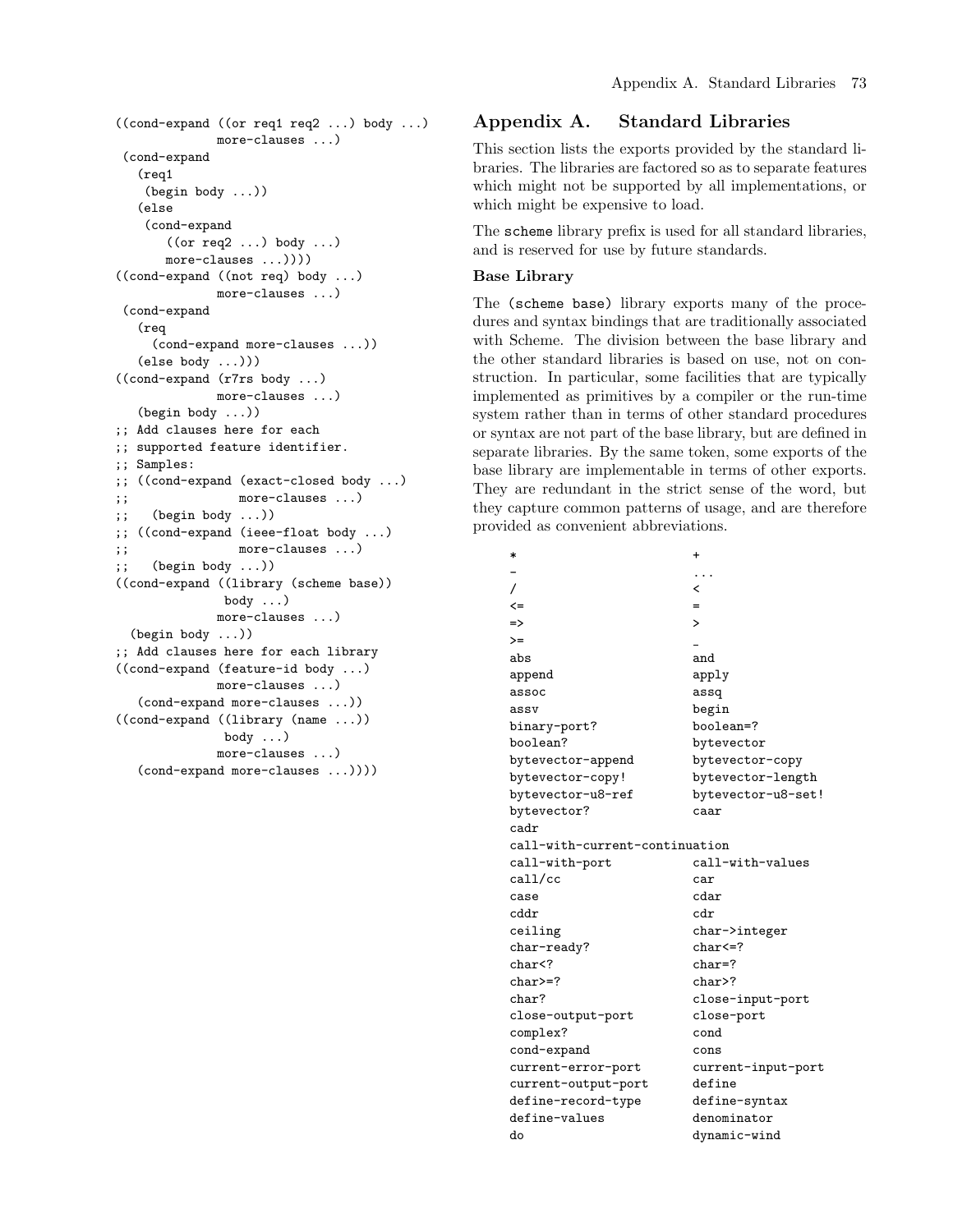### 74 Revised<sup>7</sup> Scheme

else eof-object eof-object? eq? equal? eqv? error error-object-irritants error-object-message error-object? even? exact exact-integer-sqrt exact-integer? exact? expt features file-error? floor floor-quotient floor-remainder floor/ flush-output-port for-each gcd get-output-bytevector get-output-string guard if include include-ci inexact inexact? input-port-open? input-port? integer->char integer? lambda lcm length let let\* let\*-values let-syntax let-values letrec letrec\* letrec-syntax list list->string list->vector list-copy list-ref list-set! list-tail list? make-bytevector make-list make-parameter make-string make-vector map max member memq memv min modulo negative? newline not null? number->string number? numerator odd? open-input-bytevector open-input-string open-output-bytevector open-output-string or output-port-open? output-port? pair? parameterize peek-char peek-u8 port? positive? procedure? quasiquote quote quotient raise raise-continuable rational? rationalize read-bytevector<br>read-bytevector! read-char read-bytevector! read-error? read-line read-string read-u8 real? remainder reverse round set! set-car! set-cdr! square string string->list string->number string->symbol string->utf8 string->vector string-append string-copy

string-copy! string-fill! string-for-each string-length string-map string-ref string-set! string<=? string<? string=? string>=? string>? string? substring symbol->string symbol=? symbol? syntax-error syntax-rules textual-port? truncate truncate-quotient truncate-remainder truncate/ u8-ready? unless unquote unquote-splicing utf8->string values vector vector->list vector->string vector-append vector-copy vector-copy! vector-fill! vector-for-each vector-length vector-map vector-ref vector-set! vector? when with-exception-handler write-bytevector write-char write-string write-u8 zero?

### Case-Lambda Library

The (scheme case-lambda) library exports the case-lambda syntax.

case-lambda

# Char Library

The (scheme char) library provides the procedures for dealing with characters that involve potentially large tables when supporting all of Unicode.

| char-alphabetic?   | $char-ci \leq 7$    |
|--------------------|---------------------|
| $char-ci$          | $char-ci=?$         |
| $char-ci>=?$       | $char-ci$ ?         |
| char-downcase      | char-foldcase       |
| $char-lower-case?$ | $char$ $-numeri c?$ |
| char-upcase        | char-upper-case?    |
| char-whitespace?   | digit-value         |
| string-ci<=?       | string-ci </td      |
| string-ci=?        | string-ci>=?        |
| string-ci>?        | string-downcase     |
| string-foldcase    | string-upcase       |
|                    |                     |

# Complex Library

The (scheme complex) library exports procedures which are typically only useful with non-real numbers.

| angle            | imag-part  |
|------------------|------------|
| magnitude        | make-polar |
| make-rectangular | real-part  |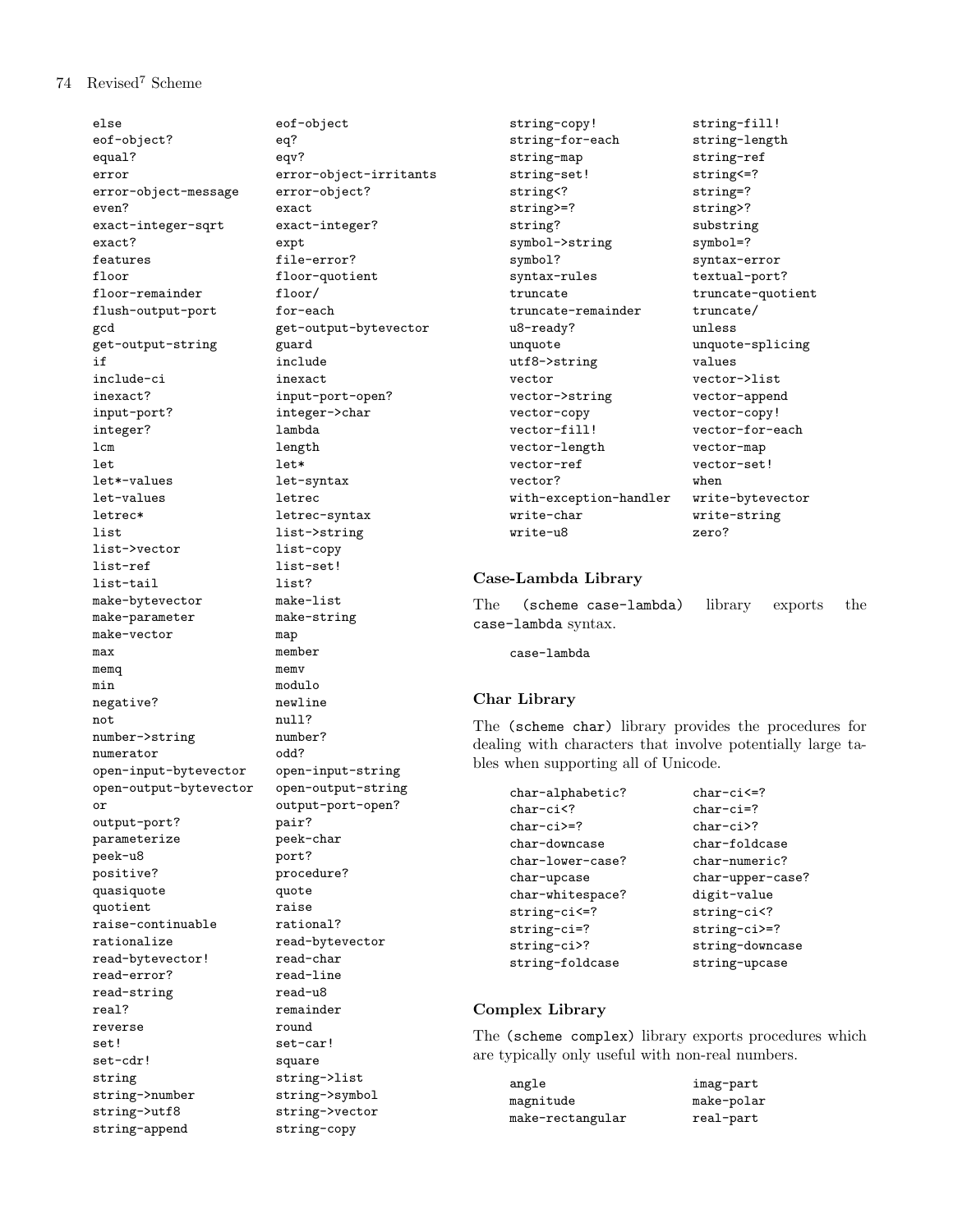#### CxR Library

The (scheme cxr) library exports twenty-four procedures which are the compositions of from three to four car and cdr operations. For example caddar could be defined by

(define caddar  $(\text{lambda } (x) (\text{car } (\text{cdr } (\text{car } x))))) ).$ 

The procedures car and cdr themselves and the four twolevel compositions are included in the base library. See section [6.4.](#page-39-0)

| caaaar | caaadr |
|--------|--------|
| caaar  | caadar |
| caaddr | caadr  |
| cadaar | cadadr |
| cadar  | caddar |
| cadddr | caddr  |
| cdaaar | cdaadr |
| cdaar  | cdadar |
| cdaddr | cdadr  |
| cddaar | cddadr |
| cddar  | cdddar |
| cddddr | cdddr  |

#### Eval Library

The (scheme eval) library exports procedures for evaluating Scheme data as programs.

environment eval

#### File Library

The (scheme file) library provides procedures for accessing files.

| call-with-input-file   | call-with-output-file   |
|------------------------|-------------------------|
| delete-file            | file-exists?            |
| open-binary-input-file | open-binary-output-file |
| open-input-file        | open-output-file        |
| with-input-from-file   | with-output-to-file     |

### Inexact Library

The (scheme inexact) library exports procedures which are typically only useful with inexact values.

| acos      | asin    |
|-----------|---------|
| atan      | cos     |
| exp       | finite? |
| infinite? | log     |
| nan?      | sin     |
| sqrt      | tan     |

#### Lazy Library

The (scheme lazy) library exports procedures and syntax keywords for lazy evaluation.

| delay    | delay-force  |
|----------|--------------|
| force    | make-promise |
| promise? |              |

#### Load Library

The (scheme load) library exports procedures for loading Scheme expressions from files.

load

#### Process-Context Library

The (scheme process-context) library exports procedures for accessing with the program's calling context.

```
command-line emergency-exit
exit
get-environment-variable
get-environment-variables
```
#### Read Library

The (scheme read) library provides procedures for reading Scheme objects.

read

#### Repl Library

The (scheme repl) library exports the interaction-environment procedure.

interaction-environment

#### Time Library

The (scheme time) library provides access to time-related values.

current-jiffy current-second jiffies-per-second

#### Write Library

The (scheme write) library provides procedures for writing Scheme objects.

| display      | write        |
|--------------|--------------|
| write-shared | write-simple |

#### R5RS Library

The (scheme r5rs) library provides the identifiers defined by  $R^5RS$ , except that transcript-on and transcript-off are not present. Note that the exact and inexact procedures appear under their  $R<sup>5</sup>RS$  names inexact->exact and exact->inexact respectively. However, if an implementation does not provide a particular library such as the complex library, the corresponding identifiers will not appear in this library either.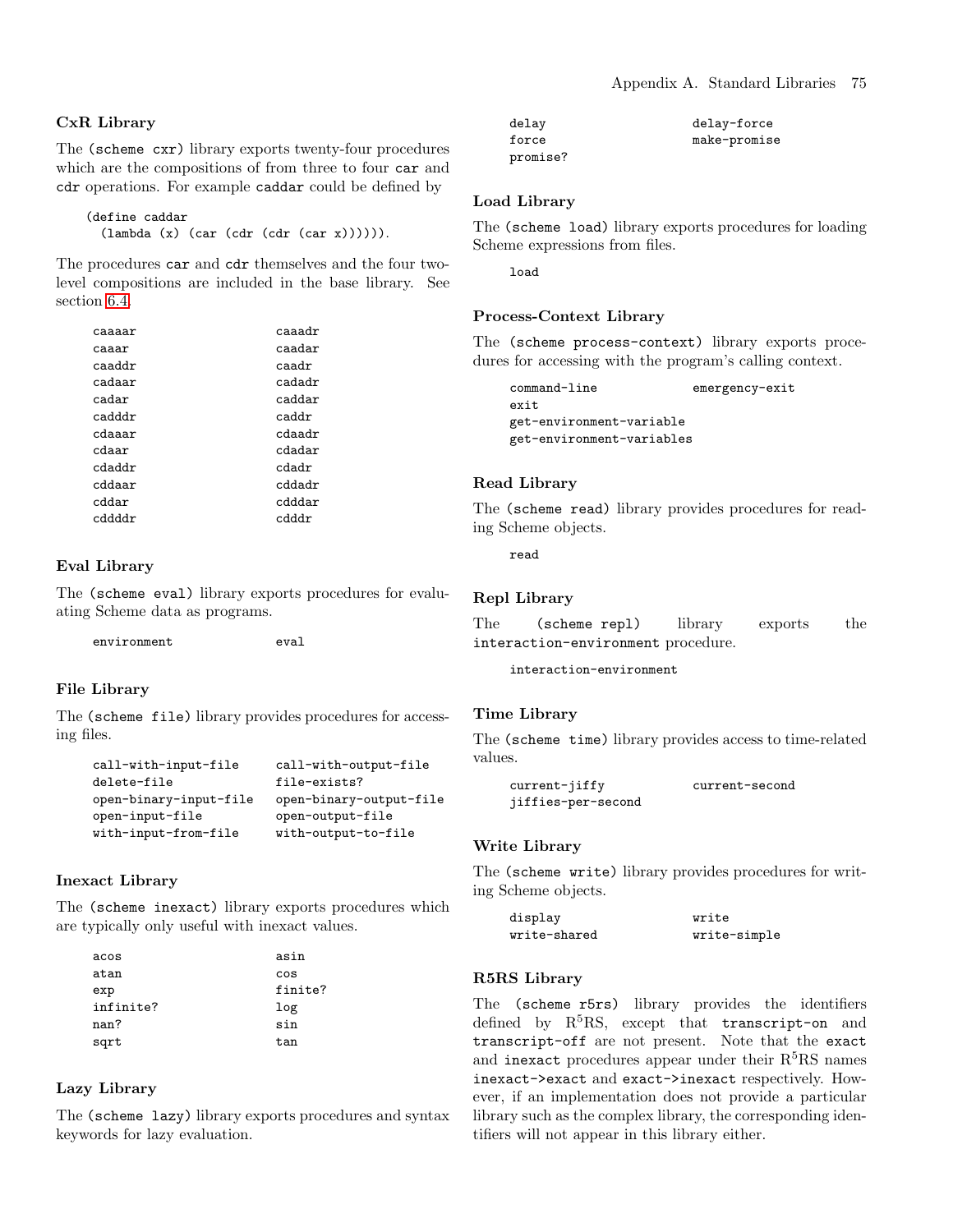$\star$  +  $-$  / < <= = >  $>=$  abs acos and angle append apply asin assoc assq assv atan begin boolean? caaaar caaadr caaar caadar caaddr caadr caar cadaar cadadr cadar caddar cadddr caddr cadr call-with-current-continuation call-with-input-file call-with-output-file call-with-values car case cdaaar cdaadr cdaar cdadar cdaddr cdadr cddaar cddadr cddar cdddar cddddr cdddr cddr cdr ceiling char->integer char-alphabetic? char-ci<=? char-ci<? char-ci=? char-ci>=? char-ci>? char-downcase char-lower-case? char-numeric? char-ready? char-upcase char-upper-case? char-whitespace? char<=? char<? char=? char>=? char>? char? close-input-port close-output-port complex? cond cons cos current-input-port current-output-port define-syntax delay denominator display do dynamic-wind eof-object? eq? equal? eqv? eval even? exact->inexact exact? exp expt floor for-each force gcd if imag-part inexact->exact inexact? input-port? integer->char integer? interaction-environment lambda lcm length let

let\* let-syntax letrec letrec-syntax list list->string list->vector list-ref list-tail list? load log magnitude make-polar make-rectangular make-string make-vector map max member memq memv min modulo negative? newline not null-environment null? number->string number? numerator odd? open-input-file open-output-file or output-port? pair? peek-char positive? procedure? quasiquote quote quotient rational? rationalize read read-char real-part real? remainder reverse round scheme-report-environment set! set-car! set-cdr! sin sqrt string string->list string->number string->symbol string-append string-ci<=? string-ci<? string-ci=? string-ci>=? string-ci>? string-copy string-fill! string-length string-ref string-set! string<=? string<? string=? string>=? string? string? substring symbol->string symbol? tan truncate values vector vector->list vector-fill! vector-length vector-ref vector-set! vector? with-input-from-file with-output-to-file write write-char zero?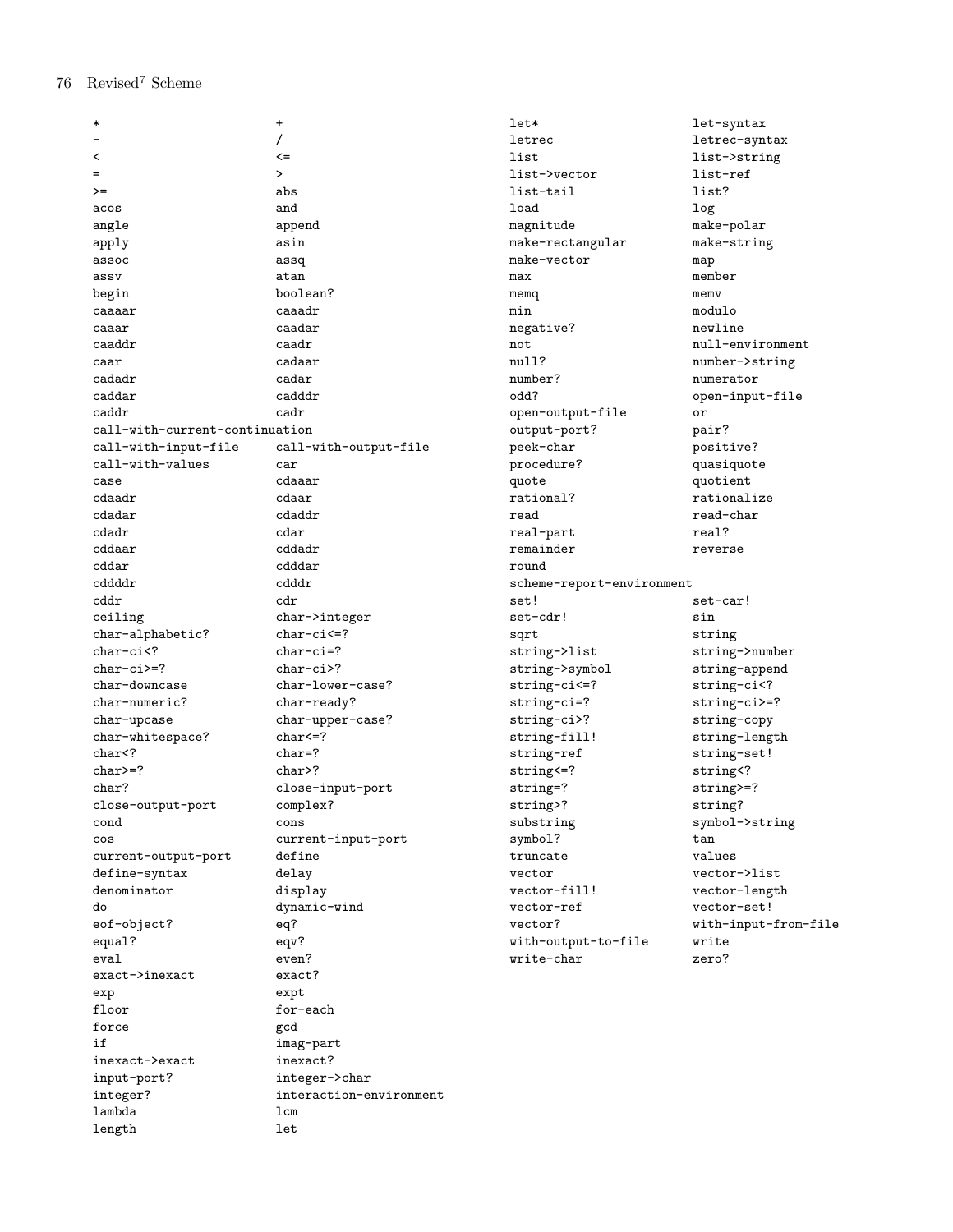# Appendix B. Standard Feature Identifiers

An implementation may provide any or all of the feature identifiers listed below for use by cond-expand and features, but must not provide a feature identifier if it does not provide the corresponding feature.

### r7rs

All R7RS Scheme implementations have this feature.

### exact-closed

All algebraic operations except / produce exact values given exact inputs.

### exact-complex

Exact complex numbers are provided.

### ieee-float

Inexact numbers are IEEE 754 binary floating point values.

## full-unicode

All Unicode characters present in Unicode version 6.0 are supported as Scheme characters.

### ratios

/ with exact arguments produces an exact result when the divisor is nonzero.

### posix

This implementation is running on a POSIX system.

### windows

This implementation is running on Windows.

- unix, darwin, gnu-linux, bsd, freebsd, solaris, ... Operating system flags (perhaps more than one).
- i386, x86-64, ppc, sparc, jvm, clr, llvm, ... CPU architecture flags.
- ilp32, lp64, ilp64, ...

C memory model flags.

### big-endian, little-endian

Byte order flags.

### $\langle$ name $\rangle$

The name of this implementation.

### $\langle$ name-version $\rangle$

The name and version of this implementation.

# LANGUAGE CHANGES

# Incompatibilities with  $R<sup>5</sup>RS$

This section enumerates the incompatibilities between this report and the "Revised<sup>5</sup> report" [\[20\]](#page-81-0).

This list is not authoritative, but is believed to be correct and complete.

- Case sensitivity is now the default in symbols and character names. This means that code written under the assumption that symbols could be written FOO or Foo in some contexts and foo in other contexts can either be changed, be marked with the new #!fold-case directive, or be included in a library using the include-ci library declaration. All standard identifiers are entirely in lower case.
- The syntax-rules construct now recognizes  $\lrcorner$  (underscore) as a wildcard, which means it cannot be used as a syntax variable. It can still be used as a literal.
- The  $R^5RS$  procedures exact->inexact and inexact->exact have been renamed to their  $R<sup>6</sup>RS$  names, inexact and exact, respectively, as these names are shorter and more correct. The former names are still available in the  $R<sup>5</sup>RS$  library.
- The guarantee that string comparison (with string<? and the related predicates) is a lexicographical extension of character comparison (with char<? and the related predicates) has been removed.
- Support for the  $#$  character in numeric literals is no longer required.
- Support for the letters  $s, f, d$ , and 1 as exponent markers is no longer required.
- Implementations of string->number are no longer permitted to return #f when the argument contains an explicit radix prefix, and must be compatible with read and the syntax of numbers in programs.
- The procedures transcript-on and transcript-off have been removed.

# Other language changes since  $R<sup>5</sup>RS$

This section enumerates the additional differences between this report and the "Revised<sup>5</sup> report" [\[20\]](#page-81-0).

This list is not authoritative, but is believed to be correct and complete.

• Various minor ambiguities and unclarities in R<sup>5</sup>RS have been cleaned up.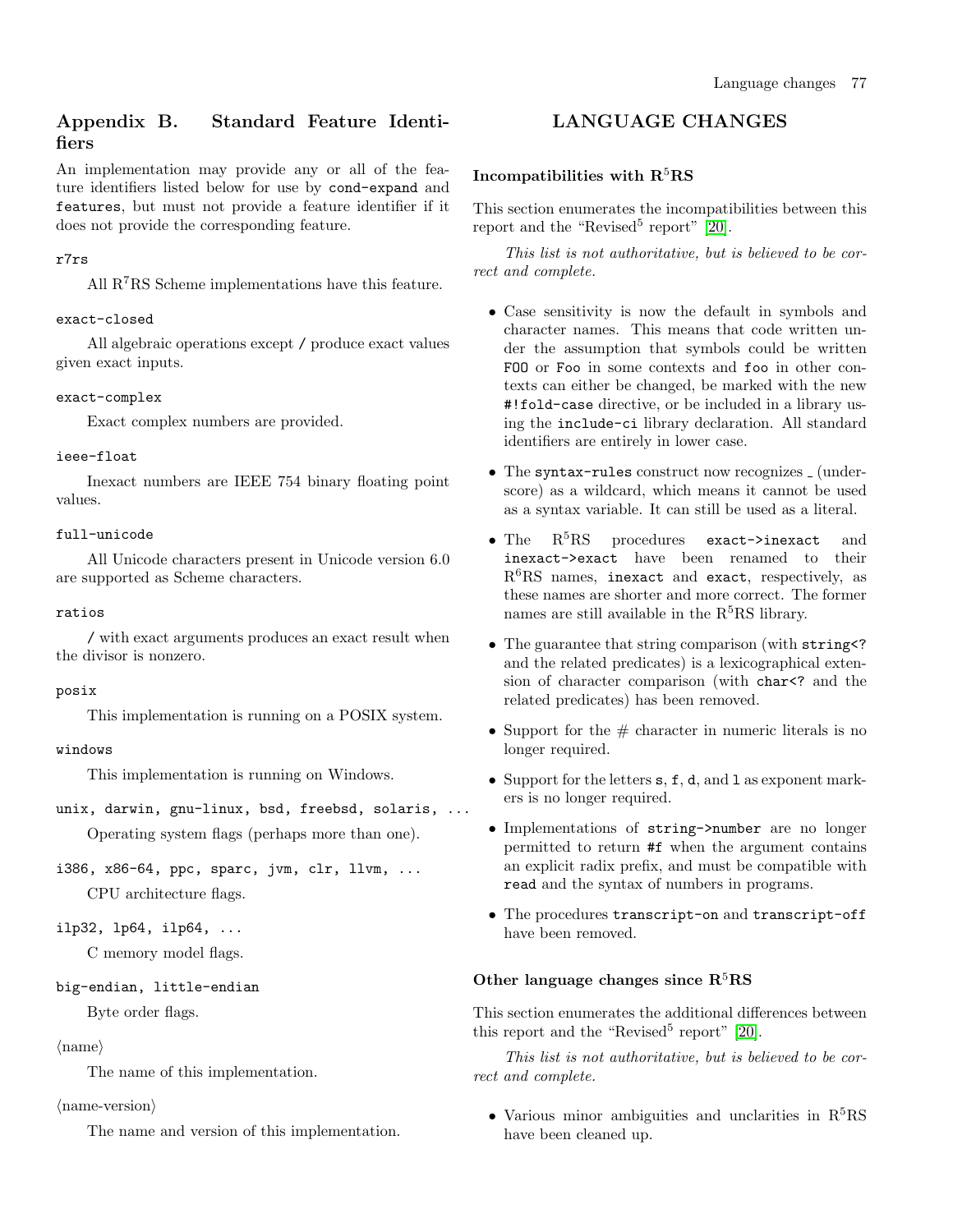### 78 Revised<sup>7</sup> Scheme

- Libraries have been added as a new program structure to improve encapsulation and sharing of code. Some existing and new identifiers have been factored out into separate libraries. Libraries can be imported into other libraries or main programs, with controlled exposure and renaming of identifiers. The contents of a library can be made conditional on the features of the implementation on which it is to be used. There is an R5RS compatibility library.
- The expressions types include, include-ci, and cond-expand have been added to the base library; they have the same semantics as the corresponding library declarations.
- Exceptions can now be signaled explicitly with raise, raise-continuable or error, and can be handled with with-exception-handler and the guard syntax. Any object can specify an error condition; the implementation-defined conditions signaled by error have a predicate to detect them and accessor functions to retrieve the arguments passed to error. Conditions signaled by read and by file-related procedures also have predicates to detect them.
- New disjoint types supporting access to multiple fields can be generated with the define-record-type of SRFI 9 [\[19\]](#page-81-1)
- Parameter objects can be created with make-parameter, and dynamically rebound with parameterize. The procedures current-input-port and current-output-port are now parameter objects, as is the newly introduced current-error-port.
- Support for promises has been enhanced based on SRFI 45 [\[38\]](#page-82-0).
- Bytevectors, vectors of exact integers in the range from 0 to 255 inclusive, have been added as a new disjoint type. A subset of the vector procedures is provided. Bytevectors can be converted to and from strings in accordance with the UTF-8 character encoding. Bytevectors have a datum representation and evaluate to themselves.
- Vector constants evaluate to themselves.
- The procedure read-line is provided to make lineoriented textual input simpler.
- The procedure flush-output-port is provided to allow minimal control of output port buffering.
- Ports can now be designated as textual or binary ports, with new procedures for reading and writing binary data. The new predicates input-port-open? and output-port-open? return whether a port is open or

closed. The new procedure close-port now closes a port; if the port has both input and output sides, both are closed.

- *String ports* have been added as a way to read and write characters to and from strings, and *bytevector* ports to read and write bytes to and from bytevectors.
- There are now I/O procedures specific to strings and bytevectors.
- The write procedure now generates datum labels when applied to circular objects. The new procedure write-simple never generates labels; write-shared generates labels for all shared and circular structure. The display procedure must not loop on circular objects.
- The  $R^6RS$  procedure eof-object has been added. Eof-objects are now required to be a disjoint type.
- Syntax definitions are now allowed wherever variable definitions are.
- The syntax-rules construct now allows the ellipsis symbol to be specified explicitly instead of the default ..., allows template escapes with an ellipsis-prefixed list, and allows tail patterns to follow an ellipsis pattern.
- The syntax-error syntax has been added as a way to signal immediate and more informative errors when a macro is expanded.
- The letrec\* binding construct has been added, and internal define is specified in terms of it.
- Support for capturing multiple values has been enhanced with define-values, let-values, and let\*-values. Standard expression types which contain a sequence of expressions now permit passing zero or more than one value to the continuations of all nonfinal expressions of the sequence.
- The case conditional now supports => syntax analogous to cond not only in regular clauses but in the else clause as well.
- To support dispatching on the number of arguments passed to a procedure, case-lambda has been added in its own library.
- The convenience conditionals when and unless have been added.
- The behavior of eqv? on inexact numbers now conforms to the  $R^6RS$  definition.
- When applied to procedures, eq? and eqv? are permitted to return different answers.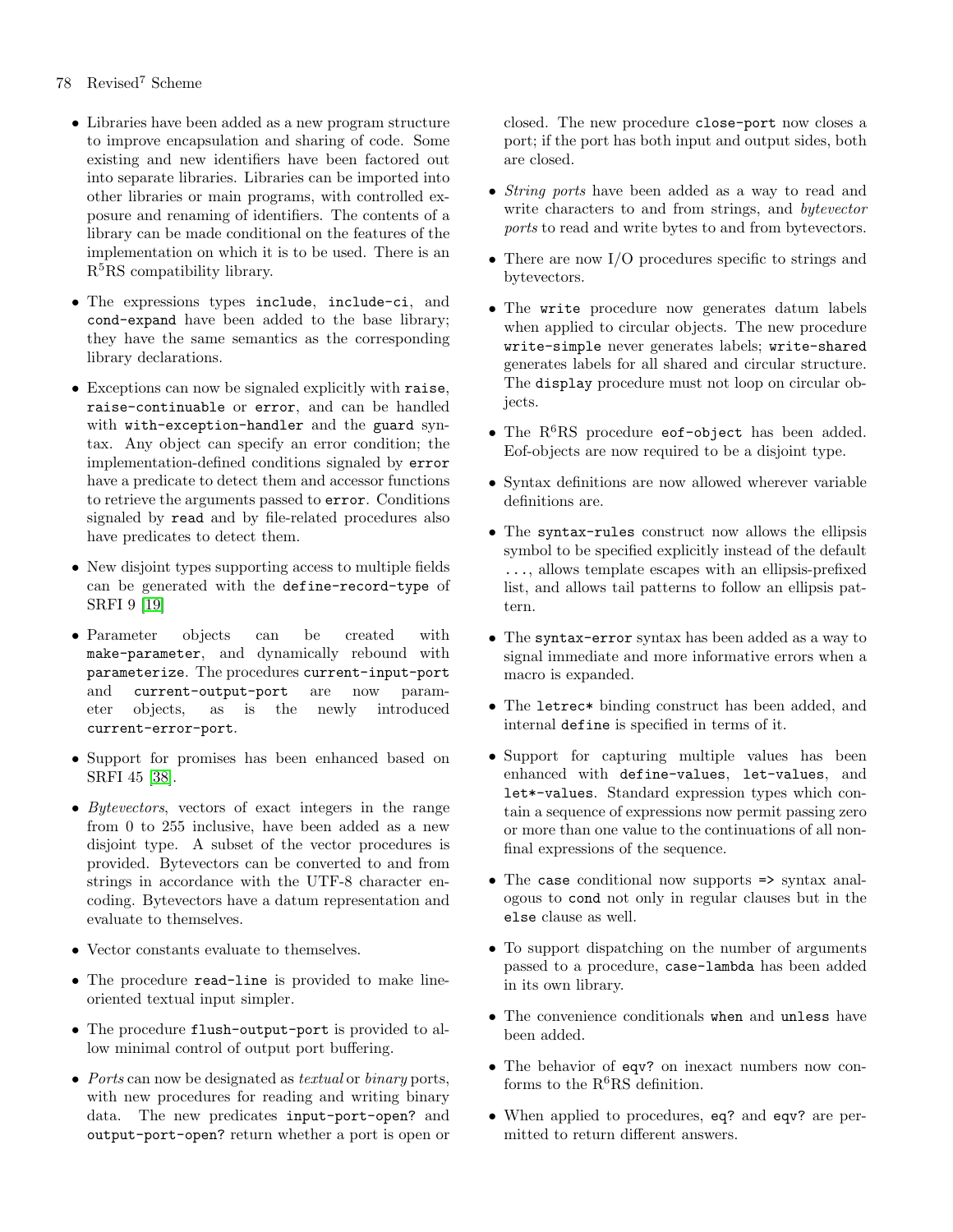- The  $R^6RS$  procedures boolean=? and symbol=? have been added.
- Positive infinity, negative infinity, NaN, and negative inexact zero have been added to the numeric tower as inexact values with the written representations  $\text{+inf.0, -inf.0, +nan.0, and -0.0 respectively.}$ Support for them is not required. The representation -nan.0 is synonymous with +nan.0.
- The log procedure now accepts a second argument specifying the logarithm base.
- The procedures map and for-each are now required to terminate on the shortest argument list.
- The procedures member and assoc now take an optional third argument specifying the equality predicate to be used.
- The numeric procedures finite?, infinite?, nan?, exact-integer?, square, and exact-integer-sqrt have been added.
- The and / procedures and the character and string comparison predicates are now required to support more than two arguments.
- The forms #true and #false are now supported as well as #t and #f.
- The procedures make-list, list-copy, list-set!, string-map, string-for-each, string->vector, vector-append, vector-copy, vector-map, vector-for-each, vector->string, vector-copy!, and string-copy! have been added to round out the sequence operations.
- Some string and vector procedures support processing of part of a string or vector using optional start and end arguments.
- Some list procedures are now defined on circular lists.
- Implementations may provide any subset of the full Unicode repertoire that includes ASCII, but implementations must support any such subset in a way consistent with Unicode. Various character and string procedures have been extended accordingly, and case conversion procedures added for strings. String comparison is no longer required to be consistent with character comparison, which is based solely on Unicode scalar values. The new digit-value procedure has been added to obtain the numerical value of a numeric character.
- There are now two additional comment syntaxes:  $\#$ ; to skip the next datum, and #| ... |# for nestable block comments.
- Data prefixed with datum labels  $\#<sub>n</sub>>=$  can be referenced with #<n>#, allowing for reading and writing of data with shared structure.
- Strings and symbols now allow mnemonic and numeric escape sequences, and the list of named characters has been extended.
- The procedures file-exists? and delete-file are available in the (scheme file) library.
- An interface to the system environment, command line, and process exit status is available in the (scheme process-context) library.
- Procedures for accessing time-related values are available in the (scheme time) library.
- A less irregular set of integer division operators is provided with new and clearer names.
- The load procedure now accepts a second argument specifying the environment to load into.
- The call-with-current-continuation procedure now has the synonym call/cc.
- The semantics of read-eval-print loops are now partly prescribed, requiring the redefinition of procedures, but not syntax keywords, to have retroactive effect.
- The formal semantics now handles dynamic-wind.

#### Incompatibilities with  $R^6RS$

This section enumerates the incompatibilities between  $R^{7}RS$  and the "Revised<sup>6</sup> report" [\[33\]](#page-82-1) and its accompanying Standard Libraries document.

This list is not authoritative, and is possibly incomplete.

- R<sup>7</sup>RS libraries begin with the keyword define-library rather than library in order to make them syntactically distinguishable from  $R^6RS$  libraries. In  $R^7RS$  terms, the body of an  $R^6RS$ library consists of a single export declaration followed by a single import declaration, followed by commands and definitions. In  $R^{7}RS$ , commands and definitions are not permitted directly within the body: they have to be be wrapped in a begin library declaration.
- There is no direct  $R^6RS$  equivalent of the include, include-ci, include-library-declarations, or cond-expand library declarations. On the other hand, the R<sup>7</sup>RS library syntax does not support phase or version specifications.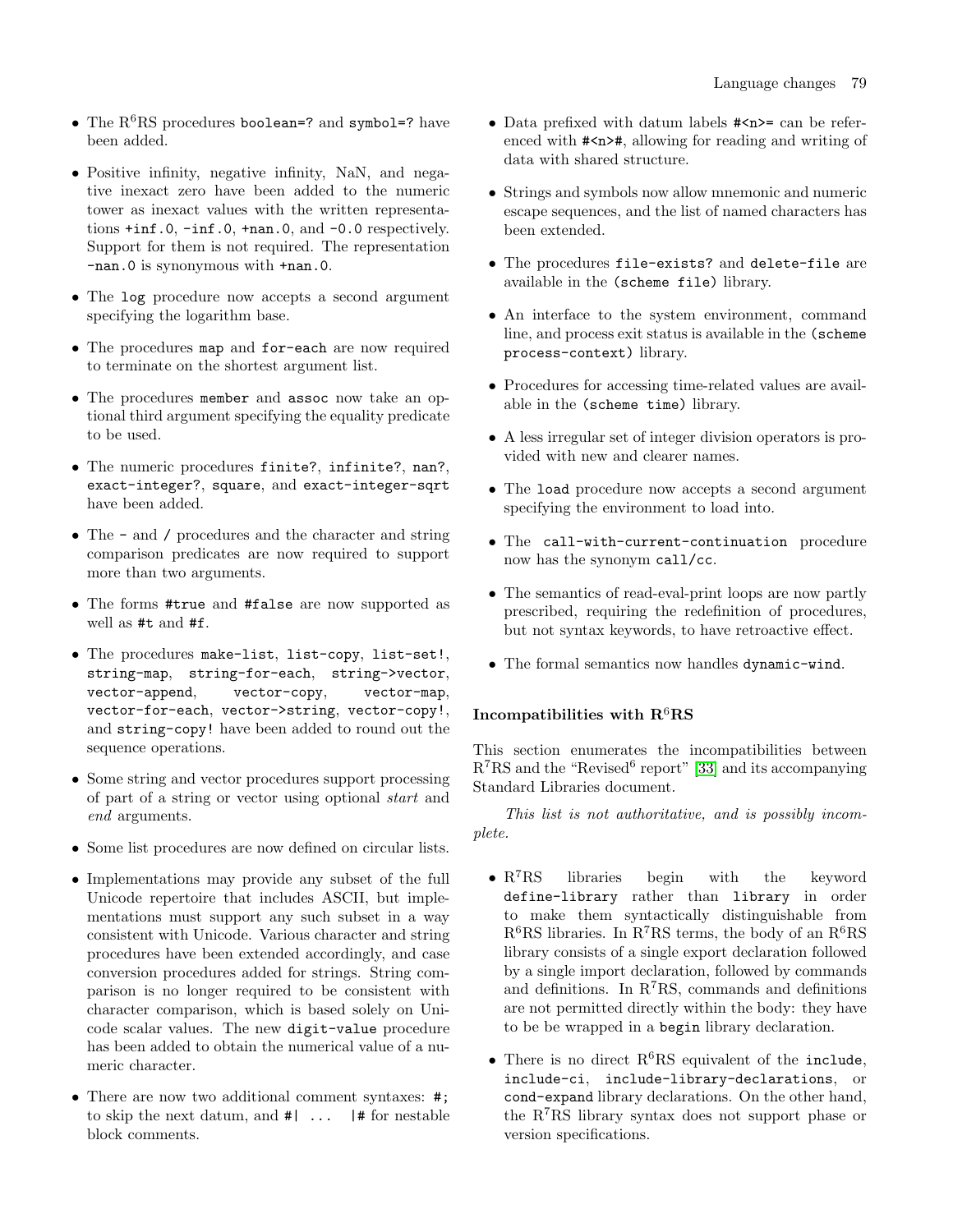#### 80 Revised<sup>7</sup> Scheme

- The grouping of standardized identifiers into libraries is different from the  $R^6RS$  approach. In particular, procedures which are optional in  $R<sup>5</sup>RS$  either expressly or by implication, have been removed from the base library. Only the base library itself is an absolute requirement.
- No form of identifier syntax is provided.
- Internal syntax definitions are allowed, but uses of a syntax form cannot appear before its definition; the even/odd example given in  $R^6RS$  is not allowed.
- The  $R^6RS$  exception system was incorporated as-is, but the condition types have been left unspecified. In particular, where  $R^6RS$  requires a condition of a specified type to be signaled,  $R^{7}RS$  says only "it is an error", leaving the question of signaling open.
- Full Unicode support is not required. Normalization is not provided. Character comparisons are defined by Unicode, but string comparisons are implementationdependent. Non-Unicode characters are permitted.
- The full numeric tower is optional as in  $R^5RS$ , but optional support for IEEE infinities, NaN, and  $-0.0$  was adopted from  $R^6RS$ . Most clarifications on numeric results were also adopted, but the  $R^6RS$ procedures real-valued?, rational-valued?, and integer-valued? were not. The  $R^6RS$  division operators div, mod, div-and-mod, div0, mod0 and div0-and-mod0 are not provided.
- When a result is unspecified, it is still required to be a single value. However, non-final expressions in a body can return any number of values.
- The semantics of map and for-each have been changed to use the SRFI 1 [\[30\]](#page-82-2) early termination behavior. Likewise, assoc and member take an optional equal? argument as in SRFI 1, instead of the separate assp and memp procedures of  $\rm R^6RS$ .
- The  $R^6RS$  quasiquote clarifications have been adopted, with the exception of multiple-argument unquote and unquote-splicing.
- The  $R^6RS$  method of specifying mantissa widths was not adopted.
- String ports are compatible with SRFI 6 [\[7\]](#page-81-2) rather than  $R^6RS$ .
- $R^6RS$ -style bytevectors are included, but only the unsigned byte (u8) procedures have been provided. The lexical syntax uses #u8 for compatibility with SRFI 4 [\[13\]](#page-81-3), rather than the  $R^6RS$  #vu8 style.
- The utility macros when and unless are provided, but their result is left unspecified.

• The remaining features of the Standard Libraries document were left to future standardization efforts.

# ADDITIONAL MATERIAL

The Scheme community website at http://schemers.org contains additional resources for learning and programming, job and event postings, and Scheme user group information.

A bibliography of Scheme-related research at http://library.readscheme.org links to technical papers and theses related to the Scheme language, including both classic papers and recent research.

On-line Scheme discussions are held using IRC on the #scheme channel at irc.freenode.net and on the Usenet discussion group comp.lang.scheme.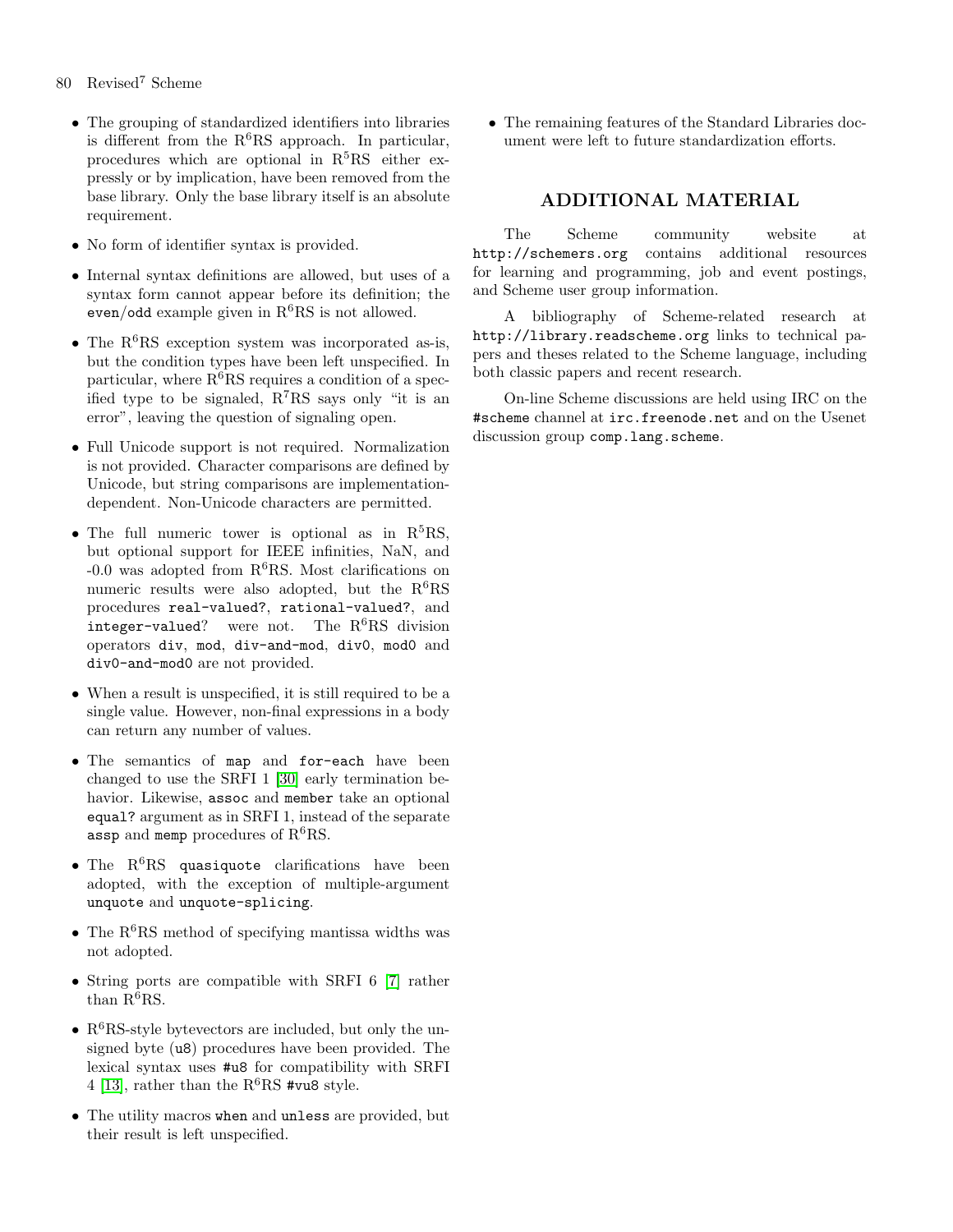#### EXAMPLE

The procedure integrate-system integrates the system

 $y'_k = f_k(y_1, y_2, \ldots, y_n), \ k = 1, \ldots, n$ 

of differential equations with the method of Runge-Kutta.

The parameter system-derivative is a function that takes a system state (a vector of values for the state variables  $y_1, \ldots, y_n$ ) and produces a system derivative (the values  $y'_1, \ldots, y'_n$ ). The parameter initial-state provides an initial system state, and h is an initial guess for the length of the integration step.

The value returned by integrate-system is an infinite stream of system states.

```
(define (integrate-system system-derivative
                          initial-state
                          h)
 (let ((next (runge-kutta-4 system-derivative h)))
   (letrec ((states
              (cons initial-state
                    (delay (map-streams next
                                         states)))))
     states)))
```
The procedure runge-kutta-4 takes a function, f, that produces a system derivative from a system state. It produces a function that takes a system state and produces a new system state.

```
(define (runge-kutta-4 f h)
 (let ((*h (scale-vector h))
        (*2 (scale-vector 2))
        (*1/2 (scale-vector (/ 1 2)))
        (*1/6 (scale-vector (/ 1 6))))
    (lambda (y)
      ;; y is a system state
     (let* ((k0 (*h (f y)))
             (k1 (*h (f (add-vectors y (*1/2 k0)))))
             (k2 (*h (f (add-vectors y (*1/2 k1)))))
             (k3 (*h (f (add-vectors y k2)))))
        (add-vectors y
          (*1/6 (add-vectors k0
                              (*2 k1)
                              (*2 k2)
                             k3)))))))
(define (elementwise f)
```

```
(lambda vectors
   (generate-vector
    (vector-length (car vectors))
    (lambda (i)
       (apply f
              (map (lambda (v) (vector-ref v i))
                   vectors))))))
(define (generate-vector size proc)
```

```
(let ((ans (make-vector size)))
 (letrec ((loop
```

```
(lambda (i)
          (cond ((= i size) ans)
                 (else
                  (vector-set! ans i (proc i))
                  (logo p (+ i 1))))))(loop 0))))
```
(define add-vectors (elementwise +))

```
(define (scale-vector s)
  (elementwise (lambda (x) (* x s))))
```
The map-streams procedure is analogous to map: it applies its first argument (a procedure) to all the elements of its second argument (a stream).

```
(define (map-streams f s)
  (cons (f (head s))
        (delay (map-streams f (tail s)))))
```
Infinite streams are implemented as pairs whose car holds the first element of the stream and whose cdr holds a promise to deliver the rest of the stream.

```
(define head car)
(define (tail stream)
  (force (cdr stream)))
```
The following illustrates the use of integrate-system in integrating the system

$$
C\frac{dv_C}{dt} = -i_L - \frac{v_C}{R}
$$

$$
L\frac{di_L}{dt} = v_C
$$

which models a damped oscillator.

```
(define (damped-oscillator R L C)
  (lambda (state)
    (let ((Vc (vector-ref state 0))
          (Il (vector-ref state 1)))
      (vector (- 0 (+ (/ Vc (* R C)) (/ Il C)))
              (/ Vc L)))))
```
(define the-states (integrate-system (damped-oscillator 10000 1000 .001)  $'$ #(1 0) .01))

#### REFERENCES

[1] Harold Abelson and Gerald Jay Sussman with Julie Sussman. Structure and Interpretation of Computer Programs, second edition. MIT Press, Cambridge, 1996.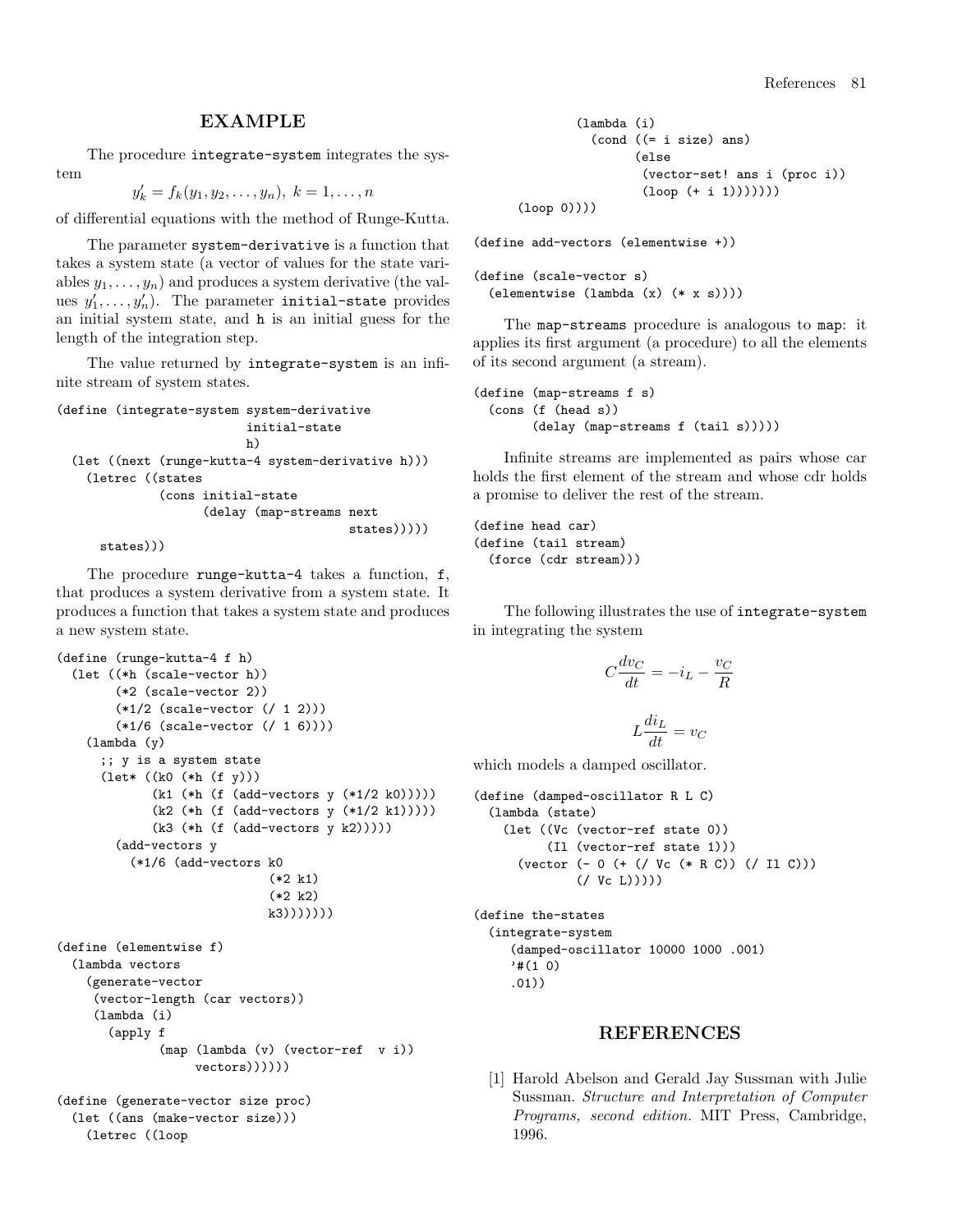- [2] Alan Bawden and Jonathan Rees. Syntactic closures. In Proceedings of the 1988 ACM Symposium on Lisp and Functional Programming, pages 86–95.
- [3] S. Bradner. Key words for use in RFCs to Indicate Requirement Levels. [http://www.ietf.org/](http://www.ietf.org/rfc/rfc2119.txt) [rfc/rfc2119.txt](http://www.ietf.org/rfc/rfc2119.txt), 1997.
- [4] Robert G. Burger and R. Kent Dybvig. Printing floating-point numbers quickly and accurately. In Proceedings of the ACM SIGPLAN '96 Conference on Programming Language Design and Implementation, pages 108–116.
- [5] William Clinger. How to read floating point numbers accurately. In Proceedings of the ACM SIGPLAN '90 Conference on Programming Language Design and Implementation, pages 92–101. Proceedings published as SIGPLAN Notices 25(6), June 1990.
- [6] William Clinger. Proper Tail Recursion and Space Efficiency. In Proceedings of the 1998 ACM Conference on Programming Language Design and Implementation, June 1998.
- <span id="page-81-2"></span>[7] William Clinger. SRFI 6: Basic String Ports. [http:](http://srfi.schemers.org/srfi-6/) [//srfi.schemers.org/srfi-6/](http://srfi.schemers.org/srfi-6/), 1999.
- [8] William Clinger, editor. The revised revised report on Scheme, or an uncommon Lisp. MIT Artificial Intelligence Memo 848, August 1985. Also published as Computer Science Department Technical Report 174, Indiana University, June 1985.
- [9] William Clinger and Jonathan Rees. Macros that work. In Proceedings of the 1991 ACM Conference on Principles of Programming Languages, pages 155– 162.
- [10] William Clinger and Jonathan Rees, editors. The revised<sup>4</sup> report on the algorithmic language Scheme. In ACM Lisp Pointers 4(3), pages 1–55, 1991.
- [11] Mark Davis. Unicode Standard Annex #29, Unicode Text Segmentation. [http://unicode.org/reports/](http://unicode.org/reports/tr29/) [tr29/](http://unicode.org/reports/tr29/), 2010.
- [12] R. Kent Dybvig, Robert Hieb, and Carl Bruggeman. Syntactic abstraction in Scheme. Lisp and Symbolic Computation 5(4):295–326, 1993.
- <span id="page-81-3"></span>[13] Marc Feeley. SRFI 4: Homogeneous Numeric Vector Datatypes. <http://srfi.schemers.org/srfi-45/>, 1999.
- [14] Carol Fessenden, William Clinger, Daniel P. Friedman, and Christopher Haynes. Scheme 311 version 4 reference manual. Indiana University Computer Science Technical Report 137, February 1983. Superseded by [\[15\]](#page-81-4).
- <span id="page-81-4"></span>[15] D. Friedman, C. Haynes, E. Kohlbecker, and M. Wand. Scheme 84 interim reference manual. Indiana University Computer Science Technical Report 153, January 1985.
- [16] Martin Gardner. Mathematical Games: The fantastic combinations of John Conway's new solitaire game "Life." In Scientific American, 223:120–123, October 1970.
- [17] IEEE Standard 754-2008. IEEE Standard for Floating-Point Arithmetic. IEEE, New York, 2008.
- [18] IEEE Standard 1178-1990. IEEE Standard for the Scheme Programming Language. IEEE, New York, 1991.
- <span id="page-81-1"></span>[19] Richard Kelsey. SRFI 9: Defining Record Types. <http://srfi.schemers.org/srfi-9/>, 1999.
- <span id="page-81-0"></span>[20] Richard Kelsey, William Clinger, and Jonathan Rees, editors. The revised<sup>5</sup> report on the algorithmic language Scheme. Higher-Order and Symbolic Computation, 11(1):7-105, 1998.
- [21] Eugene E. Kohlbecker Jr. Syntactic Extensions in the Programming Language Lisp. PhD thesis, Indiana University, August 1986.
- [22] Eugene E. Kohlbecker Jr., Daniel P. Friedman, Matthias Felleisen, and Bruce Duba. Hygienic macro expansion. In Proceedings of the 1986 ACM Conference on Lisp and Functional Programming, pages 151–161.
- [23] John McCarthy. Recursive Functions of Symbolic Expressions and Their Computation by Machine, Part I. Communications of the ACM 3(4):184–195, April 1960.
- [24] MIT Department of Electrical Engineering and Computer Science. Scheme manual, seventh edition. September 1984.
- [25] Peter Naur et al. Revised report on the algorithmic language Algol 60. Communications of the ACM 6(1):1–17, January 1963.
- [26] Paul Penfield, Jr. Principal values and branch cuts in complex APL. In APL '81 Conference Proceedings, pages 248–256. ACM SIGAPL, San Francisco, September 1981. Proceedings published as APL Quote Quad 12(1), ACM, September 1981.
- [27] Jonathan A. Rees and Norman I. Adams IV. T: A dialect of Lisp or, lambda: The ultimate software tool. In Conference Record of the 1982 ACM Symposium on Lisp and Functional Programming, pages 114–122.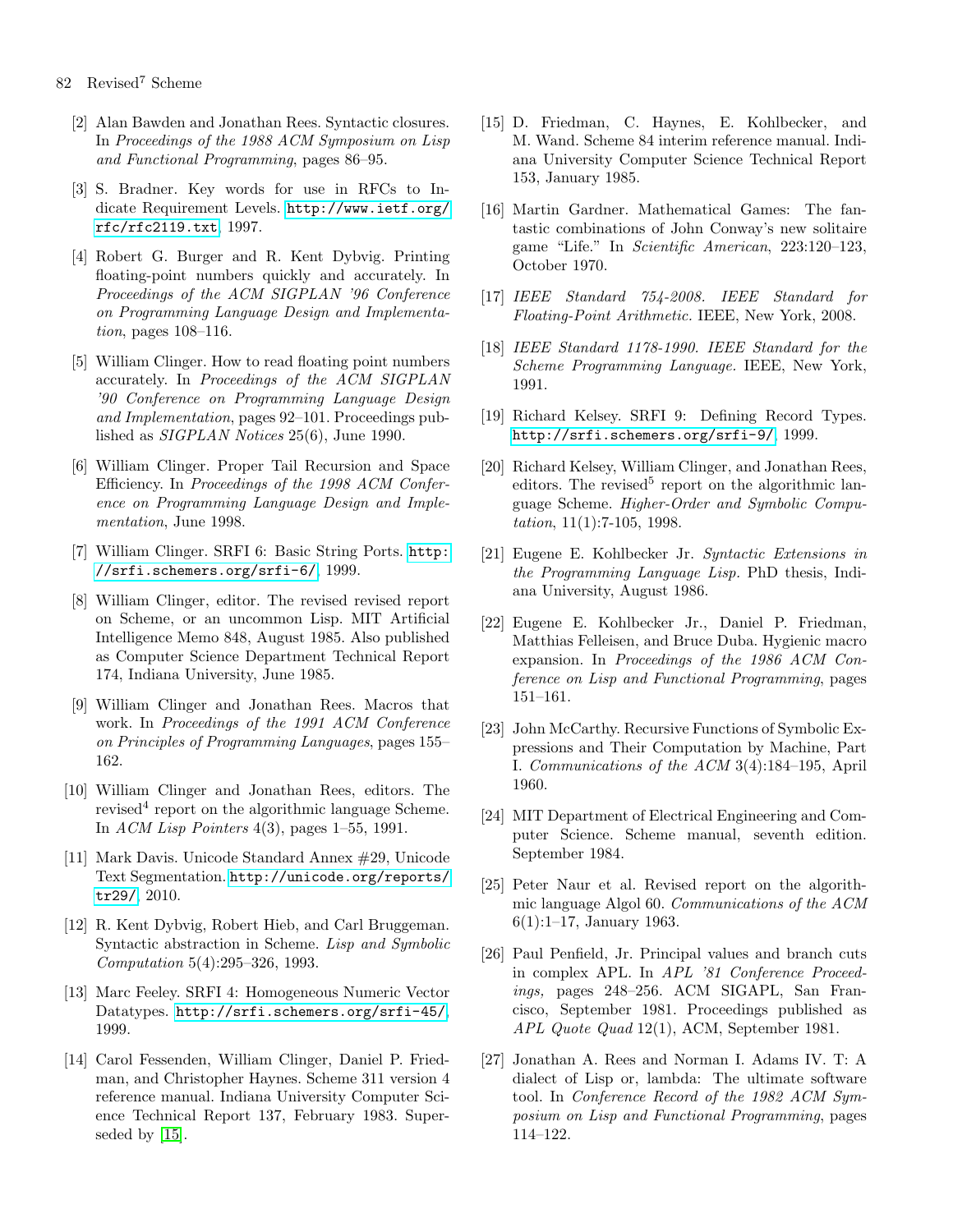- [28] Jonathan A. Rees, Norman I. Adams IV, and James R. Meehan. The T manual, fourth edition. Yale University Computer Science Department, January 1984.
- [29] Jonathan Rees and William Clinger, editors. The revised 3 report on the algorithmic language Scheme. In ACM SIGPLAN Notices 21(12), pages 37–79, December 1986.
- <span id="page-82-2"></span>[30] Olin Shivers. SRFI 1: List Library. [http://srfi.](http://srfi.schemers.org/srfi-1/) [schemers.org/srfi-1/](http://srfi.schemers.org/srfi-1/), 1999.
- [31] Guy Lewis Steele Jr. and Gerald Jay Sussman. The revised report on Scheme, a dialect of Lisp. MIT Artificial Intelligence Memo 452, January 1978.
- [32] Guy Lewis Steele Jr. Rabbit: a compiler for Scheme. MIT Artificial Intelligence Laboratory Technical Report 474, May 1978.
- <span id="page-82-1"></span>[33] Michael Sperber, R. Kent Dybvig, Mathew Flatt, and Anton van Straaten, editors. The revised<sup>6</sup> report on the algorithmic language Scheme. Cambridge University Press, 2010.
- [34] Guy Lewis Steele Jr. Common Lisp: The Language, second edition. Digital Press, Burlington MA, 1990.
- [35] Gerald Jay Sussman and Guy Lewis Steele Jr. Scheme: an interpreter for extended lambda calculus. MIT Artificial Intelligence Memo 349, December 1975.
- [36] Joseph E. Stoy. Denotational Semantics: The Scott-Strachey Approach to Programming Language Theory. MIT Press, Cambridge, 1977.
- [37] Texas Instruments, Inc. TI Scheme Language Reference Manual. Preliminary version 1.0, November 1985.
- <span id="page-82-0"></span>[38] Andre van Tonder. SRFI 45: Primitives for Expressing Iterative Lazy Algorithms. [http://srfi.](http://srfi.schemers.org/srfi-45/) [schemers.org/srfi-45/](http://srfi.schemers.org/srfi-45/), 2002.
- [39] Martin Gasbichler, Eric Knauel, Michael Sperber and Richard Kelsey. How to Add Threads to a Sequential Language Without Getting Tangled Up. Proceedings of the Fourth Workshop on Scheme and Functional Programming, November 2003.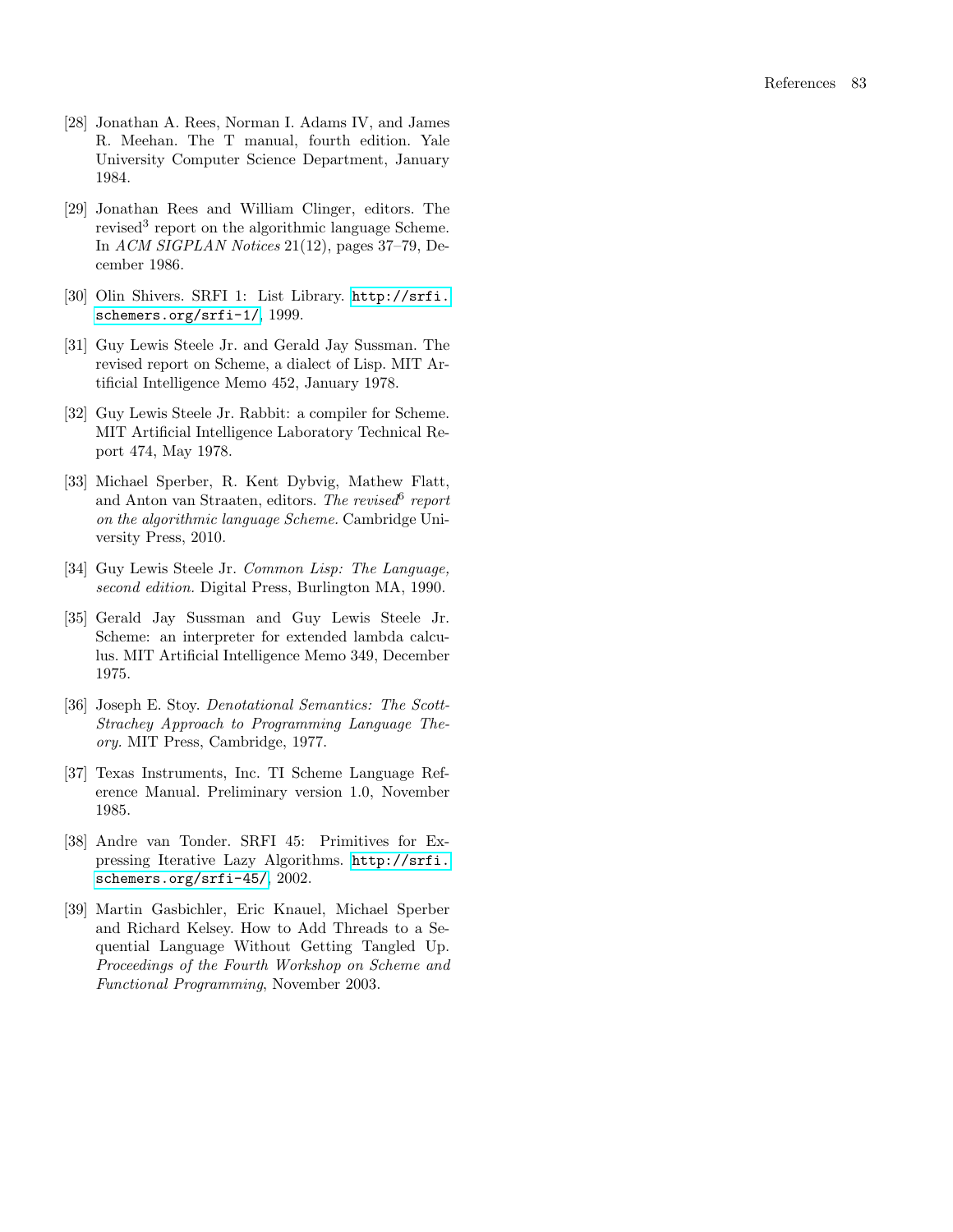# ALPHABETIC INDEX OF DEFINITIONS OF CONCEPTS, KEYWORDS, AND PROCEDURES

bytevector-append  $50$ 

The principal entry for each term, procedure, or keyword is listed first, separated from the other entries by a semicolon.

| listed first, separated from the other entries by a semicolon. | bytevector-copy 49                              |
|----------------------------------------------------------------|-------------------------------------------------|
|                                                                | bytevector-copy! 49                             |
| 17                                                             | bytevector-length 49; 33                        |
| $'$ 12; 41                                                     | bytevector-u8-ref 49                            |
| $* 36$                                                         | bytevector-u8-set! 49                           |
| $+36;67$                                                       | bytevector? 49; 10                              |
| , 21; 41                                                       | bytevectors 49                                  |
| , $@21$                                                        |                                                 |
| $-36$                                                          | $caaaar$ 41                                     |
| $\rightarrow$ 7                                                | $ca$ aadr $41$                                  |
| .7                                                             | $caaar$ 41                                      |
| 23<br>$\cdots$                                                 | caadar 41                                       |
| /36                                                            | $caaddr$ 41                                     |
| ; 8                                                            | caadr 41                                        |
| < 35;66                                                        | $\text{caar}$ 41                                |
| $\leq 35$                                                      | $\alpha$ daar 41                                |
| $= 35; 36$                                                     | $cadardr$ 41                                    |
| $\Rightarrow$ 14; 15                                           | cadar $41$                                      |
| > 35                                                           | $c$ addar $41$                                  |
| $>= 35$                                                        | caddar 41                                       |
| ?7                                                             | caddr $41$                                      |
| $\#!$ fold-case 8                                              | $\text{cadr}$ 41                                |
| $\#$ lno-fold-case 8                                           | call 13                                         |
| $-23$                                                          | call by need 18                                 |
| $^\prime$ 21                                                   | call-with-current-continuation $52; 12, 53, 67$ |
|                                                                | call-with-input-file 55                         |
| abs 36; 39                                                     | call-with-output-file 55                        |
| acos 37                                                        | call-with-port 55                               |
| and 15; 68                                                     | call-with-values $52; 12, 68$                   |
| angle $38$                                                     | call/cc $52$                                    |
| append $42$                                                    | car $41;67$                                     |
| apply 50; 12, 67                                               | $car-internal 67$                               |
| asin 37                                                        | case $14;68$                                    |
| assoc $43$                                                     | case-lambda $21; 26, 72$                        |
| assq $43$                                                      | cda <sub>aar</sub> 41                           |
| $assv$ 43                                                      | $\texttt{cdaadr}$ 41                            |
| atan $37$                                                      | $cdaar$ 41                                      |
|                                                                | $\texttt{cdadar}$ 41                            |
| #b 34; 62                                                      | $cdaddr$ 41                                     |
| backquote 21                                                   | $\text{cdadr}$ 41                               |
| base library 5                                                 | cdar 41                                         |
| begin 17; 25, 26, 28, 70                                       | $cddaar$ 41                                     |
| binary-port? 55                                                | $\texttt{cddadr}$ 41                            |
| binding 9                                                      | $cddar$ 41                                      |
| binding construct 9                                            | $cdddar$ 41                                     |
| body 17; 26, 27                                                | cddddr 41                                       |
| boolean=? $40$                                                 | $cdddr$ 41                                      |
| boolean? $40; 10$                                              | $\text{cddr}$ 41                                |
| bound 10                                                       | cdr 41                                          |
| byte 49                                                        | ceiling 37                                      |
| bytevector 49                                                  | $char\text{-}5$ integer 45                      |
|                                                                |                                                 |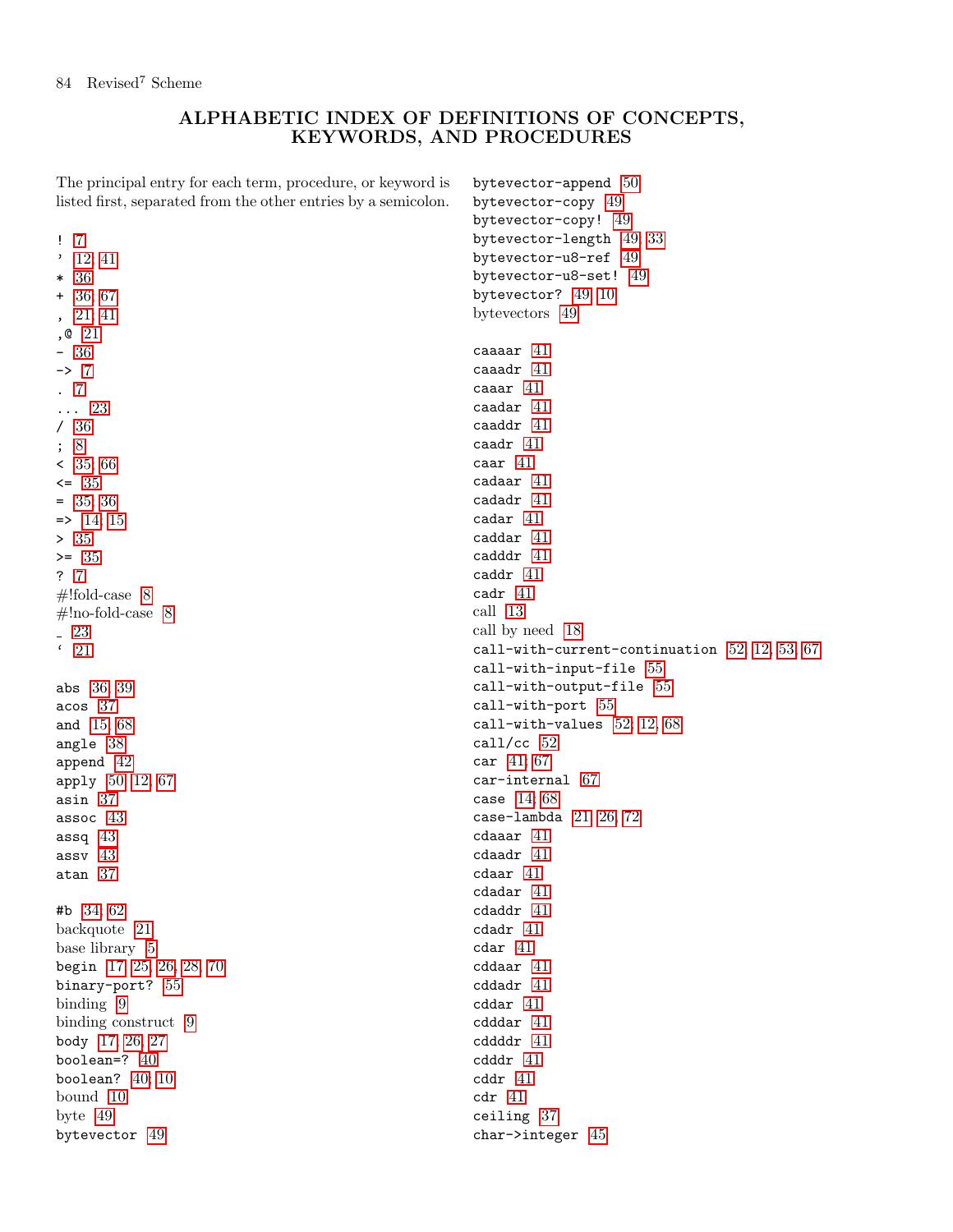char-alphabetic? [44](#page-43-0) char-ci<=? [44](#page-43-0) char-ci<? [44](#page-43-0) char-ci=? [44](#page-43-0) char-ci>=? [44](#page-43-0) char-ci>? [44](#page-43-0) char-downcase [45](#page-44-0) char-foldcase [45](#page-44-0) char-lower-case? [44](#page-43-0) char-numeric? [44](#page-43-0) char-ready? [57](#page-56-0) char-upcase [45](#page-44-0) char-upper-case? [44](#page-43-0) char-whitespace? [44](#page-43-0) char<=? [44](#page-43-0) char<? [44](#page-43-0) char=? [44](#page-43-0) char $>=? 44$  $>=? 44$ char>? [44](#page-43-0) char? [44;](#page-43-0) [10](#page-9-0) close-input-port [56](#page-55-0) close-output-port [56](#page-55-0) close-port [56](#page-55-0) comma [21](#page-20-0) command [7](#page-6-0) command-line [59](#page-58-0) comment [8;](#page-7-0) [61](#page-60-0) complex? [35;](#page-34-0) [32](#page-31-0) cond [14;](#page-13-0) [24,](#page-23-0) [68](#page-67-0) cond-expand [15;](#page-14-0) [16,](#page-15-0) [28](#page-27-0) cons [41](#page-40-0) constant [11](#page-10-0) continuation [52](#page-51-0) cos [37](#page-36-0) current exception handler [53](#page-52-0) current-error-port [56](#page-55-0) current-input-port [56](#page-55-0) current-jiffy [60](#page-59-0) current-output-port [56](#page-55-0) current-second [60](#page-59-0) #d [34](#page-33-0) define [25](#page-24-0) define-library [28](#page-27-0)

define-record-type [27](#page-26-0) define-syntax [26](#page-25-0) define-values [26;](#page-25-0) [69](#page-68-0) definition [25](#page-24-0) delay [18;](#page-17-0) [19](#page-18-0) delay-force [18;](#page-17-0) [19](#page-18-0) delete-file [59](#page-58-0) denominator [37](#page-36-0) digit-value [45](#page-44-0) display [58](#page-57-0) do [18;](#page-17-0) [70](#page-69-0)

dotted pair [40](#page-39-1) dynamic environment [20](#page-19-0) dynamic extent [20](#page-19-0) dynamic-wind [53;](#page-52-0) [52](#page-51-0) #e [34;](#page-33-0) [62](#page-61-0) else [14;](#page-13-0) [15](#page-14-0) emergency-exit [59](#page-58-0) empty list [40;](#page-39-1) [10,](#page-9-0) [41](#page-40-0) environment [54;](#page-53-0) [60](#page-59-0) environment variables [60](#page-59-0) eof-object [57](#page-56-0) eof-object? [57;](#page-56-0) [10](#page-9-0) eq? [31;](#page-30-0) [13](#page-12-0) equal? [32](#page-31-0) equivalence predicate [30](#page-29-0) eqv? [30;](#page-29-0) [10,](#page-9-0) [13,](#page-12-0) [67](#page-66-0) error [6;](#page-5-0) [54](#page-53-0) error-object-irritants [54](#page-53-0) error-object-message [54](#page-53-0) error-object? [54](#page-53-0) escape procedure [52](#page-51-0) escape sequence [45](#page-44-0) eval [55;](#page-54-0) [12](#page-11-0) even? [36](#page-35-0) exact [39;](#page-38-0) [32](#page-31-0) exact complex number [32](#page-31-0) exact-integer-sqrt [38](#page-37-0) exact-integer? [35](#page-34-0) exact? [35](#page-34-0) exactness [32](#page-31-0) except [25](#page-24-0) exception handler [53](#page-52-0) exit [59](#page-58-0) exp [37](#page-36-0) export [28](#page-27-0) expt [38](#page-37-0) #f [40](#page-39-1) false [10;](#page-9-0) [40](#page-39-1) features [60](#page-59-0) fields [27](#page-26-0) file-error? [54](#page-53-0) file-exists? [59](#page-58-0) finite? [35](#page-34-0) floor [37](#page-36-0) floor-quotient [36](#page-35-0) floor-remainder [36](#page-35-0) floor/ [36](#page-35-0) flush-output-port [59](#page-58-0) for-each [51](#page-50-0) force [19;](#page-18-0) [18](#page-17-0) fresh [13](#page-12-0) gcd [37](#page-36-0) get-environment-variable [60](#page-59-0)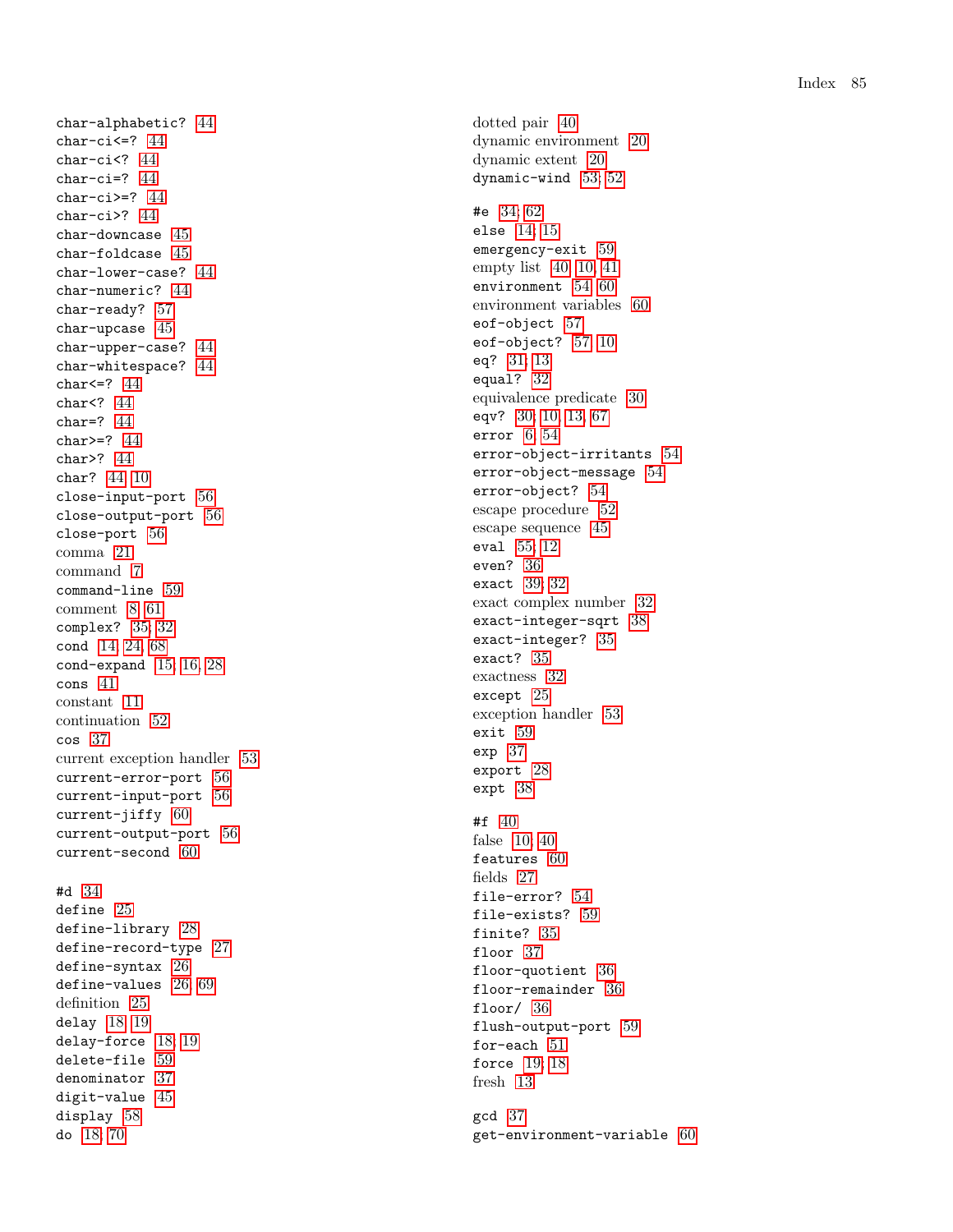get-environment-variables [60](#page-59-0) get-output-bytevector [56](#page-55-0) get-output-string [56](#page-55-0) global environment [29;](#page-28-0) [10](#page-9-0) guard [20;](#page-19-0) [26](#page-25-0) hygienic [22](#page-21-0) #i [34;](#page-33-0) [62](#page-61-0) identifier [7;](#page-6-0) [9,](#page-8-0) [61](#page-60-0) if [13;](#page-12-0) [66](#page-65-0) imag-part [38](#page-37-0) immutable [10](#page-9-0) implementation extension [33](#page-32-0) implementation restriction [6;](#page-5-0) [33](#page-32-0) import [25;](#page-24-0) [28](#page-27-0) improper list [40](#page-39-1) include [14;](#page-13-0) [28](#page-27-0) include-ci [14;](#page-13-0) [28](#page-27-0) include-library-declarations [28](#page-27-0) inexact [39](#page-38-0) inexact complex numbers [32](#page-31-0) inexact? [35](#page-34-0) infinite? [35](#page-34-0) initial environment [29](#page-28-0) input-port-open? [56](#page-55-0) input-port? [55](#page-54-0) integer->char [45](#page-44-0) integer? [35;](#page-34-0) [32](#page-31-0) interaction-environment [55](#page-54-0) internal definition [26](#page-25-0) internal syntax definition [26](#page-25-0) irritants [54](#page-53-0) jiffies [60](#page-59-0) jiffies-per-second [60](#page-59-0) keyword [22](#page-21-0) lambda [13;](#page-12-0) [26,](#page-25-0) [65](#page-64-0) lazy evaluation [18](#page-17-0) lcm [37](#page-36-0) length [42;](#page-41-0) [33](#page-32-0) let [16;](#page-15-0) [18,](#page-17-0) [24,](#page-23-0) [26,](#page-25-0) [68](#page-67-0) let\* [16;](#page-15-0) [26,](#page-25-0) [69](#page-68-0) let\*-values [17;](#page-16-0) [26,](#page-25-0) [69](#page-68-0) let-syntax [22;](#page-21-0) [26](#page-25-0) let-values [17;](#page-16-0) [26,](#page-25-0) [69](#page-68-0) letrec [16;](#page-15-0) [26,](#page-25-0) [69](#page-68-0) letrec\* [17;](#page-16-0) [26,](#page-25-0) [69](#page-68-0) letrec-syntax [22;](#page-21-0) [26](#page-25-0) libraries [5](#page-4-0) list [40;](#page-39-1) [42](#page-41-0) list->string [47](#page-46-0) list->vector [48](#page-47-0) list-copy [43](#page-42-0)

list-ref [42](#page-41-0) list-set! [42](#page-41-0) list-tail [42](#page-41-0) list? [41](#page-40-0) load [59](#page-58-0) location [10](#page-9-0) log [37](#page-36-0) macro [22](#page-21-0) macro keyword [22](#page-21-0) macro transformer [22](#page-21-0) macro use [22](#page-21-0) magnitude [38](#page-37-0) make-bytevector [49](#page-48-0) make-list [42](#page-41-0) make-parameter [20](#page-19-0) make-polar [38](#page-37-0) make-promise [19](#page-18-0) make-rectangular [38](#page-37-0) make-string [46](#page-45-0) make-vector [48](#page-47-0) map  $50$ max [36](#page-35-0) member [42](#page-41-0) memq [42](#page-41-0) memv [42](#page-41-0) min [36](#page-35-0) modulo [37](#page-36-0) mutable [10](#page-9-0) mutation procedures [7](#page-6-0) nan? [35](#page-34-0) negative? [36](#page-35-0) newline [58](#page-57-0) newly allocated [30](#page-29-0) nil [40](#page-39-1) not [40](#page-39-1) null-environment [55](#page-54-0) null? [41](#page-40-0) number [32](#page-31-0) number->string [39](#page-38-0) number? [35;](#page-34-0) [10,](#page-9-0) [32](#page-31-0) numerator [37](#page-36-0) numerical types [32](#page-31-0) #o [34;](#page-33-0) [62](#page-61-0) object [5](#page-4-0) odd? [36](#page-35-0) only [25](#page-24-0) open-binary-input-file [56](#page-55-0) open-binary-output-file [56](#page-55-0) open-input-bytevector [56](#page-55-0) open-input-file [56](#page-55-0) open-input-string [56](#page-55-0) open-output-bytevector [56](#page-55-0) open-output-file [56](#page-55-0)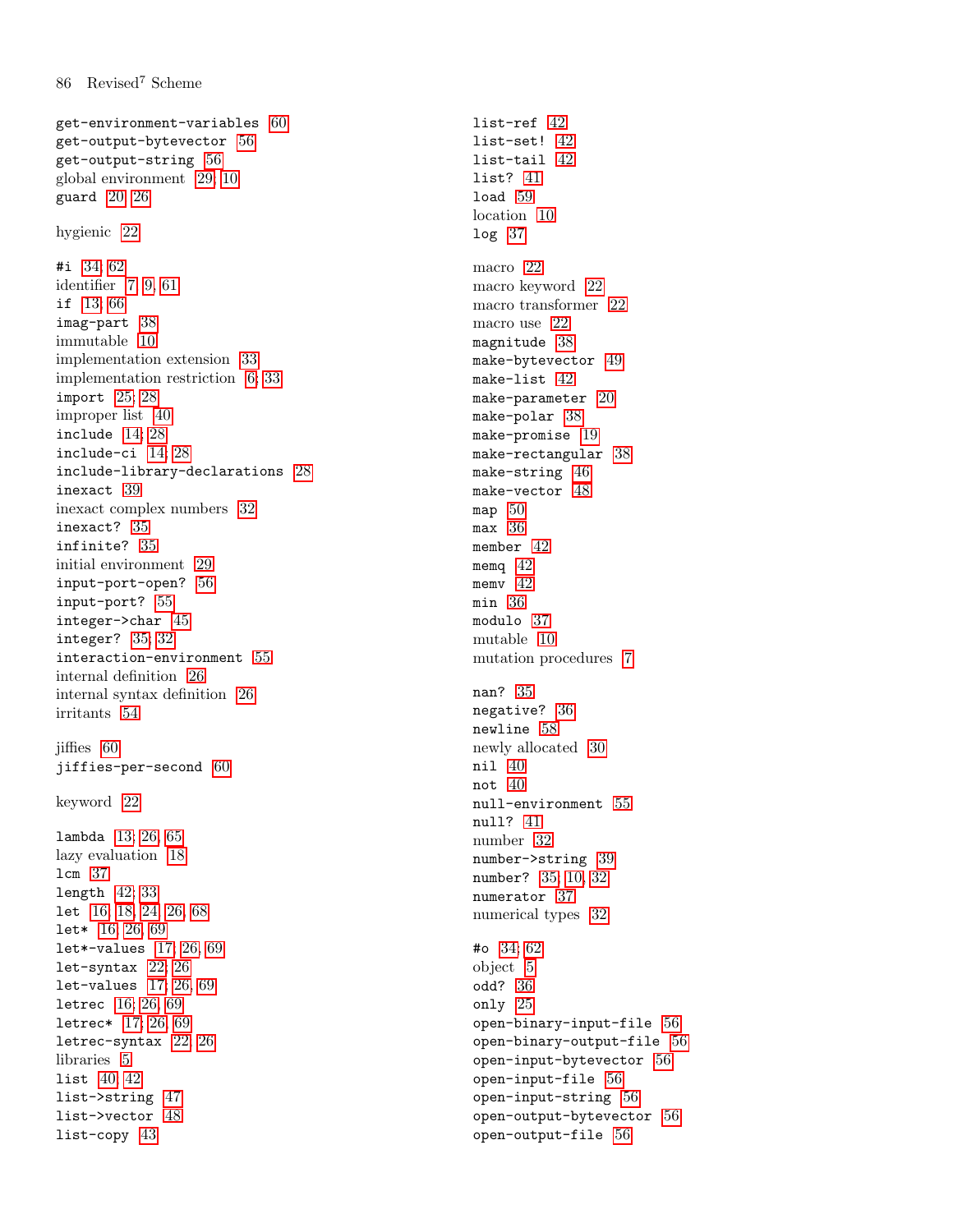open-output-string [56](#page-55-0) or [15;](#page-14-0) [68](#page-67-0) output-port-open? [56](#page-55-0) output-port? [55](#page-54-0) pair [40](#page-39-1) pair? [41;](#page-40-0) [10](#page-9-0) parameter objects [20](#page-19-0) parameterize [20;](#page-19-0) [26](#page-25-0) peek-char [57](#page-56-0) peek-u8 [58](#page-57-0) polar notation [34](#page-33-0) port [55](#page-54-0) port? [55;](#page-54-0) [10](#page-9-0) positive? [36](#page-35-0) predicate [30](#page-29-0) predicates [7](#page-6-0) prefix [25](#page-24-0) procedure [29](#page-28-0) procedure call [13](#page-12-0) procedure? [50;](#page-49-0) [10](#page-9-0) promise [18;](#page-17-0) [19](#page-18-0) promise? [19](#page-18-0) proper tail recursion [11](#page-10-0) quasiquote [21;](#page-20-0) [41](#page-40-0) quote [12;](#page-11-0) [41](#page-40-0) quotient [37](#page-36-0) raise [54;](#page-53-0) [20](#page-19-0) raise-continuable [54](#page-53-0) rational? [35;](#page-34-0) [32](#page-31-0) rationalize [37](#page-36-0) read [57;](#page-56-0) [41,](#page-40-0) [62](#page-61-0) read-bytevector [58](#page-57-0) read-bytevector! [58](#page-57-0) read-char [57](#page-56-0) read-error? [54](#page-53-0) read-line [57](#page-56-0) read-string [57](#page-56-0) read-u8 [57](#page-56-0) real-part [38](#page-37-0) real? [35;](#page-34-0) [32](#page-31-0) record types [27](#page-26-0) record-type definitions [27](#page-26-0) records [27](#page-26-0) rectangular notation [34](#page-33-0) referentially transparent [22](#page-21-0) region [9;](#page-8-0) [14,](#page-13-0) [16,](#page-15-0) [17,](#page-16-0) [18](#page-17-0) remainder [37](#page-36-0) rename [25;](#page-24-0) [28](#page-27-0) repl [29](#page-28-0) reverse [42](#page-41-0) round [37](#page-36-0)

set! [14;](#page-13-0) [26,](#page-25-0) [66](#page-65-0) set-car! [41](#page-40-0) set-cdr! [41](#page-40-0) setcar [67](#page-66-0) simplest rational [37](#page-36-0) sin [37](#page-36-0) sqrt [38](#page-37-0) square [38](#page-37-0) string [46](#page-45-0) string->list [47](#page-46-0) string->number [39](#page-38-0) string->symbol [43](#page-42-0) string->utf8 [50](#page-49-0) string->vector [48](#page-47-0) string-append [47](#page-46-0) string-ci<=? [46](#page-45-0) string-ci<? [46](#page-45-0) string-ci=? [46](#page-45-0) string-ci>=? [46](#page-45-0) string-ci>? [46](#page-45-0) string-copy [47](#page-46-0) string-copy! [47](#page-46-0) string-downcase [47](#page-46-0) string-fill! [47](#page-46-0) string-foldcase [47](#page-46-0) string-for-each [51](#page-50-0) string-length [46;](#page-45-0) [33](#page-32-0) string-map [50](#page-49-0) string-ref [46](#page-45-0) string-set! [46;](#page-45-0) [43](#page-42-0) string-upcase [47](#page-46-0) string<=? [46](#page-45-0) string<? [46](#page-45-0) string=? [46](#page-45-0) string>=? [46](#page-45-0) string>? [46](#page-45-0) string? [46;](#page-45-0) [10](#page-9-0) substring [47](#page-46-0) symbol->string [43;](#page-42-0) [11](#page-10-0) symbol=? [43](#page-42-0) symbol? [43;](#page-42-0) [10](#page-9-0) syntactic keyword [9;](#page-8-0) [8,](#page-7-0) [22](#page-21-0) syntax definition [26](#page-25-0) syntax-error [24](#page-23-0) syntax-rules [26](#page-25-0) #t [40](#page-39-1) tail call [11](#page-10-0) tan [37](#page-36-0) textual-port? [55](#page-54-0) thunk [7](#page-6-0) token [61](#page-60-0) true [10;](#page-9-0) [14,](#page-13-0) [40](#page-39-1) truncate [37](#page-36-0)

truncate-quotient [36](#page-35-0)

scheme-report-environment [54](#page-53-0)